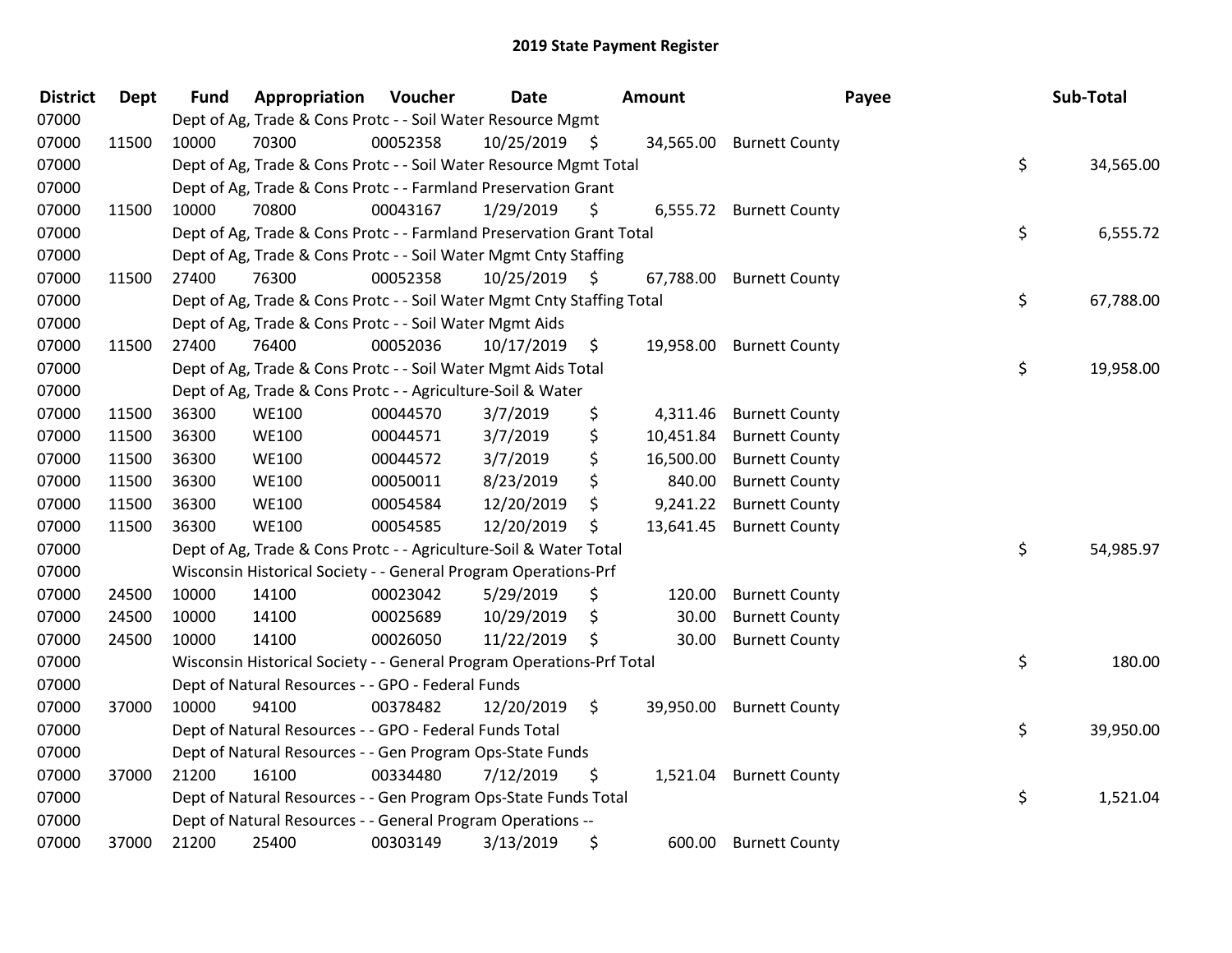| <b>District</b> | <b>Dept</b> | <b>Fund</b> | Appropriation                                                      | Voucher  | <b>Date</b> | <b>Amount</b>   |                       | Payee | Sub-Total |
|-----------------|-------------|-------------|--------------------------------------------------------------------|----------|-------------|-----------------|-----------------------|-------|-----------|
| 07000           | 37000       | 21200       | 25400                                                              | 00308913 | 4/2/2019    | \$<br>240.00    | <b>Burnett County</b> |       |           |
| 07000           | 37000       | 21200       | 25400                                                              | 00308914 | 4/2/2019    | \$<br>330.00    | <b>Burnett County</b> |       |           |
| 07000           | 37000       | 21200       | 25400                                                              | 00336442 | 7/5/2019    | \$<br>934.60    | <b>Burnett County</b> |       |           |
| 07000           | 37000       | 21200       | 25400                                                              | 00341855 | 7/18/2019   | \$<br>30.00     | <b>Burnett County</b> |       |           |
| 07000           | 37000       | 21200       | 25400                                                              | 00342903 | 7/19/2019   | \$<br>570.00    | <b>Burnett County</b> |       |           |
| 07000           |             |             | Dept of Natural Resources - - General Program Operations -- Total  |          |             |                 |                       | \$    | 2,704.60  |
| 07000           |             |             | Dept of Natural Resources - - Recreation Aids- Utility Terra       |          |             |                 |                       |       |           |
| 07000           | 37000       | 21200       | 54700                                                              | 00291440 | 1/15/2019   | \$<br>27,000.00 | <b>Burnett County</b> |       |           |
| 07000           | 37000       | 21200       | 54700                                                              | 00291441 | 1/15/2019   | \$<br>16,200.00 | <b>Burnett County</b> |       |           |
| 07000           | 37000       | 21200       | 54700                                                              | 00291443 | 1/15/2019   | \$<br>6,000.00  | <b>Burnett County</b> |       |           |
| 07000           | 37000       | 21200       | 54700                                                              | 00291445 | 1/15/2019   | \$<br>1,350.00  | <b>Burnett County</b> |       |           |
| 07000           | 37000       | 21200       | 54700                                                              | 00376008 | 12/10/2019  | \$<br>450.00    | <b>Burnett County</b> |       |           |
| 07000           |             |             | Dept of Natural Resources - - Recreation Aids- Utility Terra Total |          |             |                 |                       | \$    | 51,000.00 |
| 07000           |             |             | Dept of Natural Resources - - Ra- Utv Prj Aids, Gas Tax Pymt       |          |             |                 |                       |       |           |
| 07000           | 37000       | 21200       | 54800                                                              | 00321136 | 5/16/2019   | \$<br>384.81    | <b>Burnett County</b> |       |           |
| 07000           |             |             | Dept of Natural Resources - - Ra- Utv Prj Aids, Gas Tax Pymt Total |          |             |                 |                       | \$    | 384.81    |
| 07000           |             |             | Dept of Natural Resources - - Venison Processing                   |          |             |                 |                       |       |           |
| 07000           | 37000       | 21200       | 54900                                                              | 00293872 | 2/22/2019   | \$<br>845.00    | <b>Burnett County</b> |       |           |
| 07000           |             |             | Dept of Natural Resources - - Venison Processing Total             |          |             |                 |                       | \$    | 845.00    |
| 07000           |             |             | Dept of Natural Resources - - Enf A - Atv & Utv Enforcement        |          |             |                 |                       |       |           |
| 07000           | 37000       | 21200       | 55100                                                              | 00359074 | 9/18/2019   | \$<br>16,525.37 | <b>Burnett County</b> |       |           |
| 07000           |             |             | Dept of Natural Resources - - Enf A - Atv & Utv Enforcement Total  |          |             |                 |                       | \$    | 16,525.37 |
| 07000           |             |             | Dept of Natural Resources - - Enf A - Snow Enforcement             |          |             |                 |                       |       |           |
| 07000           | 37000       | 21200       | 55200                                                              | 00359285 | 9/26/2019   | \$<br>1,664.55  | <b>Burnett County</b> |       |           |
| 07000           |             |             | Dept of Natural Resources - - Enf A - Snow Enforcement Total       |          |             |                 |                       | \$    | 1,664.55  |
| 07000           |             |             | Dept of Natural Resources - - Wildlife Damage Claims & Abat        |          |             |                 |                       |       |           |
| 07000           | 37000       | 21200       | 55300                                                              | 00293872 | 2/22/2019   | \$<br>7,937.98  | <b>Burnett County</b> |       |           |
| 07000           | 37000       | 21200       | 55300                                                              | 00345854 | 8/1/2019    | \$<br>5,928.10  | <b>Burnett County</b> |       |           |
| 07000           | 37000       | 21200       | 55300                                                              | 00346318 | 8/29/2019   | \$<br>1,342.50  | <b>Burnett County</b> |       |           |
| 07000           | 37000       | 21200       | 55300                                                              | 00369442 | 11/13/2019  | \$<br>5,490.26  | <b>Burnett County</b> |       |           |
| 07000           |             |             | Dept of Natural Resources - - Wildlife Damage Claims & Abat Total  |          |             |                 |                       | \$    | 20,698.84 |
| 07000           |             |             | Dept of Natural Resources - - Ra- Fish, WI & Forestry              |          |             |                 |                       |       |           |
| 07000           | 37000       | 21200       | 56400                                                              | 00301403 | 2/28/2019   | \$<br>5,203.98  | <b>Burnett County</b> |       |           |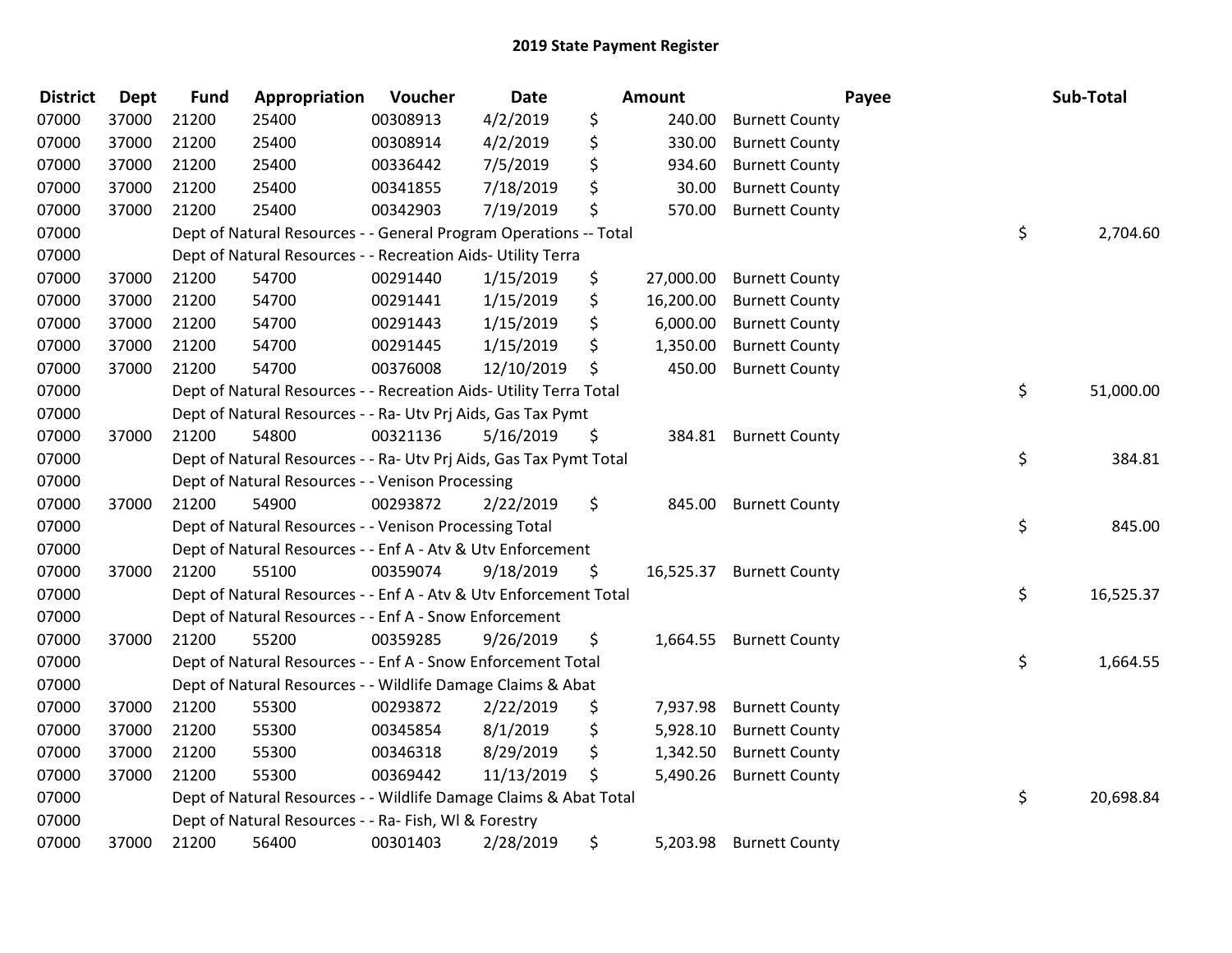| <b>District</b> | <b>Dept</b> | <b>Fund</b> | Appropriation                                                      | Voucher  | <b>Date</b> | Amount          | Payee                    | Sub-Total       |
|-----------------|-------------|-------------|--------------------------------------------------------------------|----------|-------------|-----------------|--------------------------|-----------------|
| 07000           |             |             | Dept of Natural Resources - - Ra- Fish, WI & Forestry Total        |          |             |                 |                          | \$<br>5,203.98  |
| 07000           |             |             | Dept of Natural Resources - - Resaids - County Forest Loans        |          |             |                 |                          |                 |
| 07000           | 37000       | 21200       | 56700                                                              | 00289636 | 1/9/2019    | \$              | 55,550.46 Burnett County |                 |
| 07000           |             |             | Dept of Natural Resources - - Resaids - County Forest Loans Total  |          |             |                 |                          | \$<br>55,550.46 |
| 07000           |             |             | Dept of Natural Resources - - Resaids - Cnty Forst & Admin         |          |             |                 |                          |                 |
| 07000           | 37000       | 21200       | 57200                                                              | 00301282 | 3/1/2019    | \$<br>18,346.00 | <b>Burnett County</b>    |                 |
| 07000           | 37000       | 21200       | 57200                                                              | 00352589 | 9/6/2019    | \$<br>20,000.00 | <b>Burnett County</b>    |                 |
| 07000           |             |             | Dept of Natural Resources - - Resaids - Cnty Forst & Admin Total   |          |             |                 |                          | \$<br>38,346.00 |
| 07000           |             |             | Dept of Natural Resources - - Ra- Cnty Snow Trail & Area Aid       |          |             |                 |                          |                 |
| 07000           | 37000       | 21200       | 57400                                                              | 00293766 | 1/25/2019   | \$<br>6,000.00  | <b>Burnett County</b>    |                 |
| 07000           | 37000       | 21200       | 57400                                                              | 00303212 | 3/6/2019    | \$<br>12,500.00 | <b>Burnett County</b>    |                 |
| 07000           | 37000       | 21200       | 57400                                                              | 00346075 | 8/1/2019    | \$<br>35,550.00 | <b>Burnett County</b>    |                 |
| 07000           |             |             | Dept of Natural Resources - - Ra- Cnty Snow Trail & Area Aid Total |          |             |                 |                          | \$<br>54,050.00 |
| 07000           |             |             | Dept of Natural Resources - - Ra- Snowmobile Trail Areas           |          |             |                 |                          |                 |
| 07000           | 37000       | 21200       | 57500                                                              | 00321134 | 5/16/2019   | \$<br>384.81    | <b>Burnett County</b>    |                 |
| 07000           | 37000       | 21200       | 57500                                                              | 00359530 | 9/20/2019   | \$<br>34,440.00 | <b>Burnett County</b>    |                 |
| 07000           | 37000       | 21200       | 57500                                                              | 00360482 | 10/7/2019   | \$<br>15,825.05 | <b>Burnett County</b>    |                 |
| 07000           |             |             | Dept of Natural Resources - - Ra- Snowmobile Trail Areas Total     |          |             |                 |                          | \$<br>50,649.86 |
| 07000           |             |             | Dept of Natural Resources - - Ra- Atv Prj Aids, Gas Tax Pymt       |          |             |                 |                          |                 |
| 07000           | 37000       | 21200       | 57600                                                              | 00303382 | 3/7/2019    | \$<br>12,500.00 | <b>Burnett County</b>    |                 |
| 07000           | 37000       | 21200       | 57600                                                              | 00355756 | 9/9/2019    | \$<br>19,565.00 | <b>Burnett County</b>    |                 |
| 07000           | 37000       | 21200       | 57600                                                              | 00355757 | 9/9/2019    | \$<br>6,660.00  | <b>Burnett County</b>    |                 |
| 07000           | 37000       | 21200       | 57600                                                              | 00356220 | 9/9/2019    | \$<br>2,171.74  | <b>Burnett County</b>    |                 |
| 07000           | 37000       | 21200       | 57600                                                              | 00359516 | 9/20/2019   | \$<br>6,655.00  | <b>Burnett County</b>    |                 |
| 07000           | 37000       | 21200       | 57600                                                              | 00359625 | 9/25/2019   | \$<br>19,565.00 | <b>Burnett County</b>    |                 |
| 07000           | 37000       | 21200       | 57600                                                              | 00360373 | 9/26/2019   | \$<br>1,086.88  | <b>Burnett County</b>    |                 |
| 07000           |             |             | Dept of Natural Resources - - Ra- Atv Prj Aids, Gas Tax Pymt Total |          |             |                 |                          | \$<br>68,203.62 |
| 07000           |             |             | Dept of Natural Resources - - Ra- Atv Project Aids                 |          |             |                 |                          |                 |
| 07000           | 37000       | 21200       | 57700                                                              | 00298535 | 2/14/2019   | \$<br>29,962.50 | <b>Burnett County</b>    |                 |
| 07000           | 37000       | 21200       | 57700                                                              | 00367710 | 10/29/2019  | \$<br>31,147.50 | <b>Burnett County</b>    |                 |
| 07000           | 37000       | 21200       | 57700                                                              | 00367712 | 10/29/2019  | \$<br>12,785.00 | <b>Burnett County</b>    |                 |
| 07000           | 37000       | 21200       | 57700                                                              | 00367714 | 10/29/2019  | \$<br>7,250.00  | <b>Burnett County</b>    |                 |
| 07000           | 37000       | 21200       | 57700                                                              | 00367716 | 10/29/2019  | \$<br>11,756.50 | <b>Burnett County</b>    |                 |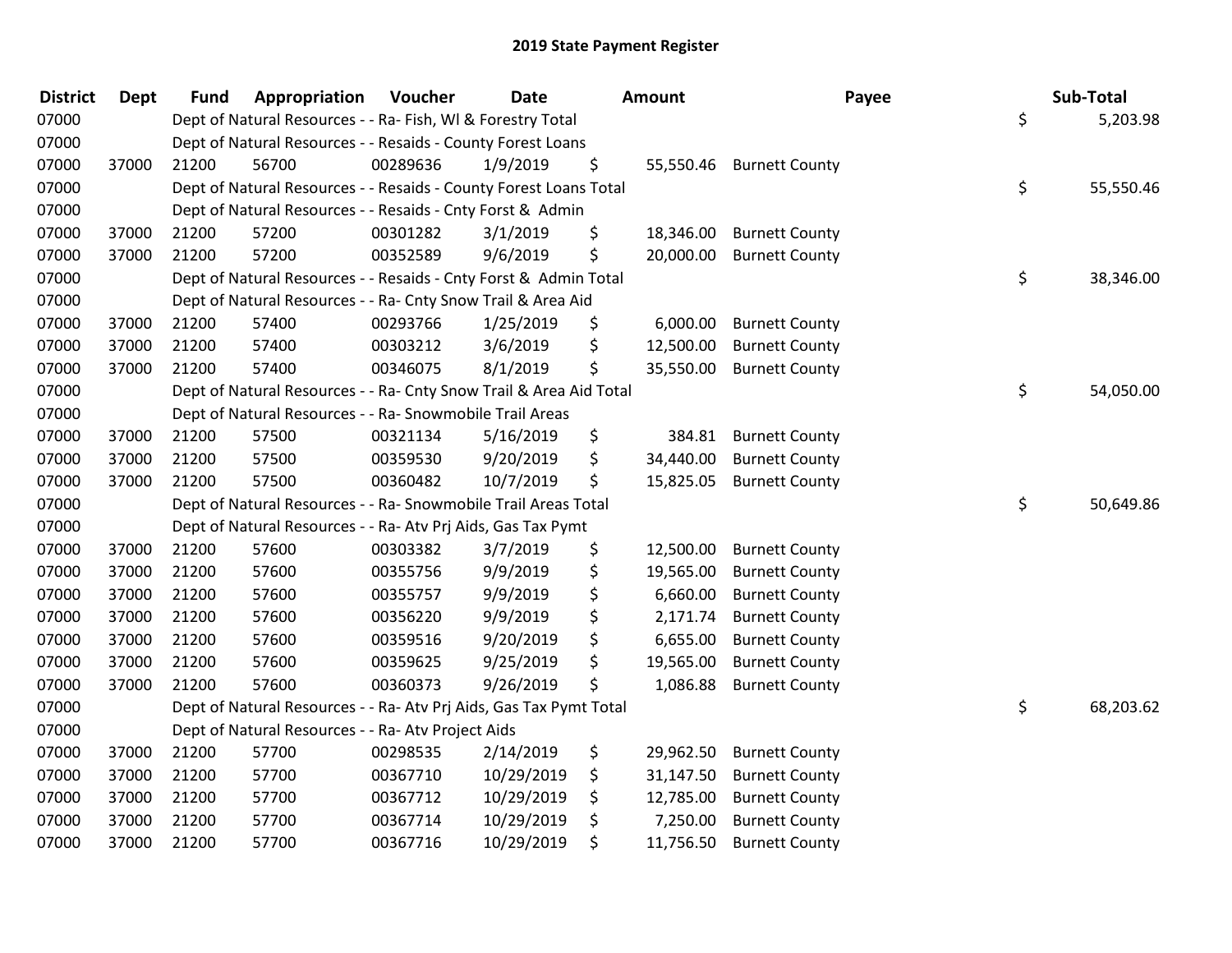| <b>District</b> | <b>Dept</b> | <b>Fund</b> | Appropriation                                                      | Voucher  | <b>Date</b>     |     | Amount    | Payee                   | Sub-Total        |
|-----------------|-------------|-------------|--------------------------------------------------------------------|----------|-----------------|-----|-----------|-------------------------|------------------|
| 07000           | 37000       | 21200       | 57700                                                              | 00378481 | 12/19/2019      | \$  | 9,987.50  | <b>Burnett County</b>   |                  |
| 07000           |             |             | Dept of Natural Resources - - Ra- Atv Project Aids Total           |          |                 |     |           |                         | \$<br>102,889.00 |
| 07000           |             |             | Dept of Natural Resources - - Resaids - Pymt In Lieu Tax Fed       |          |                 |     |           |                         |                  |
| 07000           | 37000       | 21200       | 58400                                                              | 00364657 | $10/15/2019$ \$ |     |           | 2,280.00 Burnett County |                  |
| 07000           |             |             | Dept of Natural Resources - - Resaids - Pymt In Lieu Tax Fed Total |          |                 |     |           |                         | \$<br>2,280.00   |
| 07000           |             |             | Dept of Natural Resources - - Ea - Lake Protection                 |          |                 |     |           |                         |                  |
| 07000           | 37000       | 21200       | 66300                                                              | 00300511 | 2/21/2019       | \$  | 15,119.18 | <b>Burnett County</b>   |                  |
| 07000           |             |             | Dept of Natural Resources - - Ea - Lake Protection Total           |          |                 |     |           |                         | \$<br>15,119.18  |
| 07000           |             |             | Dept of Natural Resources - - Ea - Invasive Aqu & Lake Mon         |          |                 |     |           |                         |                  |
| 07000           | 37000       | 21200       | 67800                                                              | 00306685 | 3/21/2019       | \$. | 12,021.14 | <b>Burnett County</b>   |                  |
| 07000           | 37000       | 21200       | 67800                                                              | 00335486 | 6/27/2019       | \$  | 37,949.59 | <b>Burnett County</b>   |                  |
| 07000           |             |             | Dept of Natural Resources - - Ea - Invasive Aqu & Lake Mon Total   |          |                 |     |           |                         | \$<br>49,970.73  |
| 07000           |             |             | Dept of Natural Resources - - GPO--State Funds                     |          |                 |     |           |                         |                  |
| 07000           | 37000       | 21200       | 86100                                                              | 00298493 | 2/14/2019       | \$  | 3.00      | <b>Burnett County</b>   |                  |
| 07000           | 37000       | 21200       | 86100                                                              | 00298562 | 2/15/2019       | \$  | 1,866.24  | <b>Burnett County</b>   |                  |
| 07000           | 37000       | 21200       | 86100                                                              | 00371777 | 11/13/2019      | \$  | 5.00      | <b>Burnett County</b>   |                  |
| 07000           |             |             | Dept of Natural Resources - - GPO--State Funds Total               |          |                 |     |           |                         | \$<br>1,874.24   |
| 07000           |             |             | Dept of Natural Resources - - Equipment Pool Operations            |          |                 |     |           |                         |                  |
| 07000           | 37000       | 21200       | 89300                                                              | 00290085 | 2/1/2019        | \$  | 668.40    | <b>Burnett County</b>   |                  |
| 07000           | 37000       | 21200       | 89300                                                              | 00290728 | 1/14/2019       | \$  | 1,080.34  | <b>Burnett County</b>   |                  |
| 07000           | 37000       | 21200       | 89300                                                              | 00296569 | 3/1/2019        | \$  | 1,603.51  | <b>Burnett County</b>   |                  |
| 07000           | 37000       | 21200       | 89300                                                              | 00303419 | 4/11/2019       | \$  | 881.32    | <b>Burnett County</b>   |                  |
| 07000           | 37000       | 21200       | 89300                                                              | 00310512 | 4/30/2019       | \$  | 1,781.35  | <b>Burnett County</b>   |                  |
| 07000           | 37000       | 21200       | 89300                                                              | 00318506 | 5/30/2019       | \$  | 3,815.69  | <b>Burnett County</b>   |                  |
| 07000           | 37000       | 21200       | 89300                                                              | 00329296 | 7/5/2019        | \$  | 5,283.55  | <b>Burnett County</b>   |                  |
| 07000           | 37000       | 21200       | 89300                                                              | 00337791 | 7/30/2019       | \$  | 924.54    | <b>Burnett County</b>   |                  |
| 07000           | 37000       | 21200       | 89300                                                              | 00348487 | 8/30/2019       | \$  | 1,362.92  | <b>Burnett County</b>   |                  |
| 07000           | 37000       | 21200       | 89300                                                              | 00356432 | 9/30/2019       | \$  | 1,420.54  | <b>Burnett County</b>   |                  |
| 07000           | 37000       | 21200       | 89300                                                              | 00363901 | 10/30/2019      | \$  | 1,110.01  | <b>Burnett County</b>   |                  |
| 07000           | 37000       | 21200       | 89300                                                              | 00371772 | 11/29/2019      | \$  | 1,904.87  | <b>Burnett County</b>   |                  |
| 07000           |             |             | Dept of Natural Resources - - Equipment Pool Operations Total      |          |                 |     |           |                         | \$<br>21,837.04  |
| 07000           |             |             | Dept of Natural Resources - - Petrostorage Envr Remd Awards        |          |                 |     |           |                         |                  |
| 07000           | 37000       | 27200       | 66700                                                              | 00290223 | 1/9/2019        | \$  | 864.45    | <b>Burnett County</b>   |                  |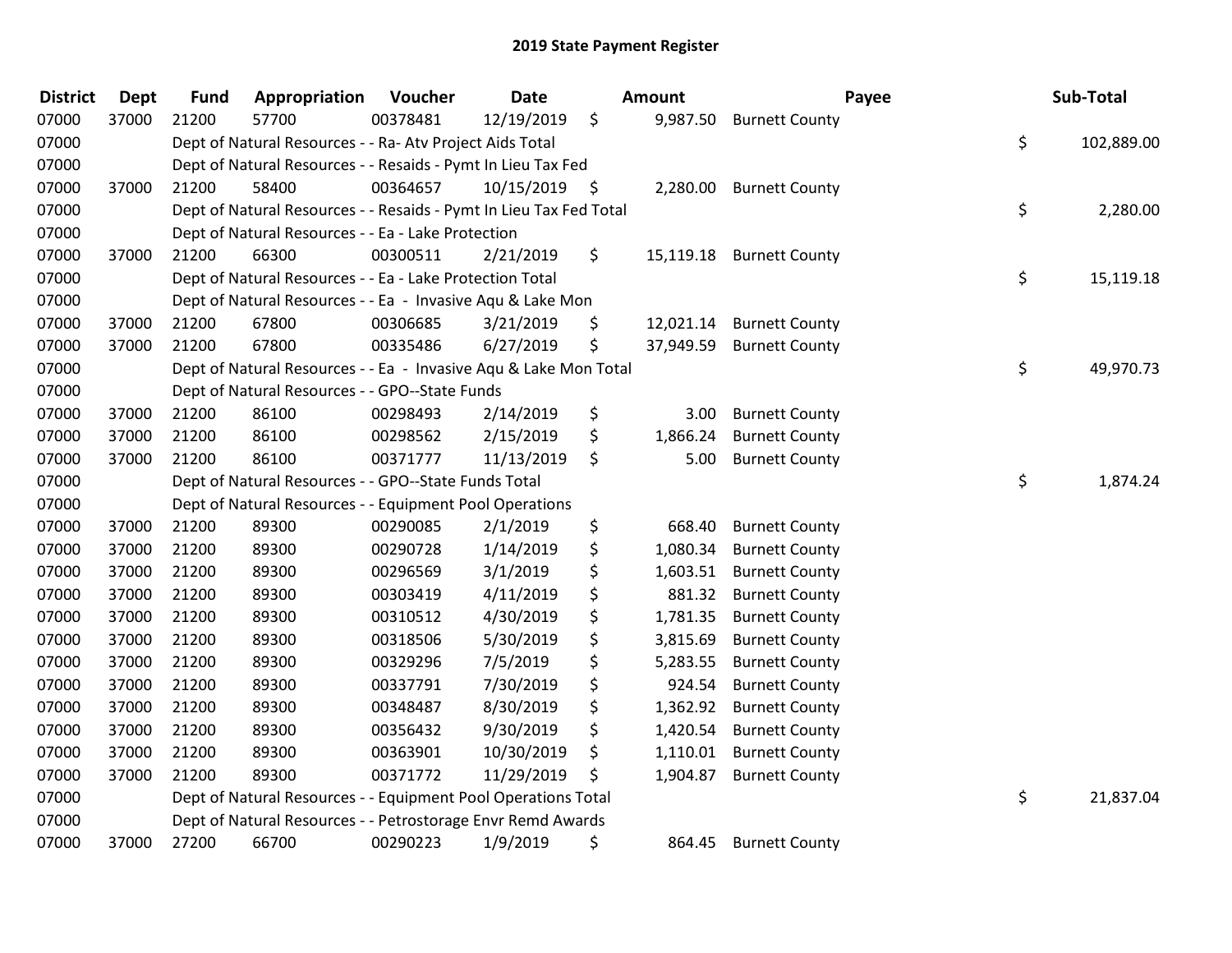| <b>District</b> | <b>Dept</b> | <b>Fund</b> | Appropriation                                                      | Voucher  | Date       | <b>Amount</b>    |                          | Payee | Sub-Total  |
|-----------------|-------------|-------------|--------------------------------------------------------------------|----------|------------|------------------|--------------------------|-------|------------|
| 07000           | 37000       | 27200       | 66700                                                              | 00307416 | 3/27/2019  | \$<br>990.36     | <b>Burnett County</b>    |       |            |
| 07000           | 37000       | 27200       | 66700                                                              | 00307427 | 3/28/2019  | \$<br>990.36     | <b>Burnett County</b>    |       |            |
| 07000           | 37000       | 27200       | 66700                                                              | 00312314 | 4/17/2019  | \$<br>4,668.72   | <b>Burnett County</b>    |       |            |
| 07000           | 37000       | 27200       | 66700                                                              | 00343992 | 7/26/2019  | \$<br>2,024.61   | <b>Burnett County</b>    |       |            |
| 07000           | 37000       | 27200       | 66700                                                              | 00343994 | 7/26/2019  | \$<br>2,251.00   | <b>Burnett County</b>    |       |            |
| 07000           | 37000       | 27200       | 66700                                                              | 00357448 | 9/12/2019  | \$<br>754.46     | <b>Burnett County</b>    |       |            |
| 07000           | 37000       | 27200       | 66700                                                              | 00357457 | 9/12/2019  | \$<br>754.46     | <b>Burnett County</b>    |       |            |
| 07000           | 37000       | 27200       | 66700                                                              | 00359879 | 9/19/2019  | \$<br>3,581.48   | <b>Burnett County</b>    |       |            |
| 07000           | 37000       | 27200       | 66700                                                              | 00373424 | 11/25/2019 | \$<br>3,516.39   | <b>Burnett County</b>    |       |            |
| 07000           | 37000       | 27200       | 66700                                                              | 00375982 | 12/10/2019 | \$<br>103,024.28 | <b>Burnett County</b>    |       |            |
| 07000           |             |             | Dept of Natural Resources - - Petrostorage Envr Remd Awards Total  |          |            |                  |                          | \$    | 123,420.57 |
| 07000           |             |             | Dept of Natural Resources - - Fin Asst For Responsible Units       |          |            |                  |                          |       |            |
| 07000           | 37000       | 27400       | 67000                                                              | 00323333 | 5/22/2019  | \$               | 83,622.88 Burnett County |       |            |
| 07000           |             |             | Dept of Natural Resources - - Fin Asst For Responsible Units Total |          |            |                  |                          | \$    | 83,622.88  |
| 07000           |             |             | Dept of Natural Resources - - Recycling Consolidation Grants       |          |            |                  |                          |       |            |
| 07000           | 37000       | 27400       | 67300                                                              | 00323333 | 5/22/2019  | \$<br>3,865.42   | <b>Burnett County</b>    |       |            |
| 07000           |             |             | Dept of Natural Resources - - Recycling Consolidation Grants Total |          |            |                  |                          | \$    | 3,865.42   |
| 07000           |             |             | Dept of Natural Resources - - Land Acquisition                     |          |            |                  |                          |       |            |
| 07000           | 37000       | 36300       | TA100                                                              | 00331503 | 6/21/2019  | \$<br>30.00      | <b>Burnett County</b>    |       |            |
| 07000           | 37000       | 36300       | <b>TA100</b>                                                       | 00361301 | 10/2/2019  | \$<br>30.00      | <b>Burnett County</b>    |       |            |
| 07000           |             |             | Dept of Natural Resources - - Land Acquisition Total               |          |            |                  |                          | \$    | 60.00      |
| 07000           |             |             | WI Dept of Transportation - - Eldly&Disa Co/Aid Sf                 |          |            |                  |                          |       |            |
| 07000           | 39500       | 21100       | 16800                                                              | 00350666 | 2/12/2019  | \$<br>72,389.00  | <b>Burnett County</b>    |       |            |
| 07000           |             |             | WI Dept of Transportation - - Eldly&Disa Co/Aid Sf Total           |          |            |                  |                          | \$    | 72,389.00  |
| 07000           |             |             | WI Dept of Transportation - - County Forest Aids                   |          |            |                  |                          |       |            |
| 07000           | 39500       | 21100       | 17000                                                              | 00357929 | 3/8/2019   | \$<br>10,960.31  | <b>Burnett County</b>    |       |            |
| 07000           |             |             | WI Dept of Transportation - - County Forest Aids Total             |          |            |                  |                          | \$    | 10,960.31  |
| 07000           |             |             | WI Dept of Transportation - - Trans Aids To Co.-Sf                 |          |            |                  |                          |       |            |
| 07000           | 39500       | 21100       | 19000                                                              | 00335779 | 1/7/2019   | \$<br>156,357.04 | <b>Burnett County</b>    |       |            |
| 07000           | 39500       | 21100       | 19000                                                              | 00401104 | 7/1/2019   | \$<br>312,714.08 | <b>Burnett County</b>    |       |            |
| 07000           | 39500       | 21100       | 19000                                                              | 00443922 | 10/7/2019  | \$<br>156,357.04 | <b>Burnett County</b>    |       |            |
| 07000           |             |             | WI Dept of Transportation - - Trans Aids To Co.-Sf Total           |          |            |                  |                          | \$    | 625,428.16 |
| 07000           |             |             | WI Dept of Transportation - - Aero Assistance Sfd                  |          |            |                  |                          |       |            |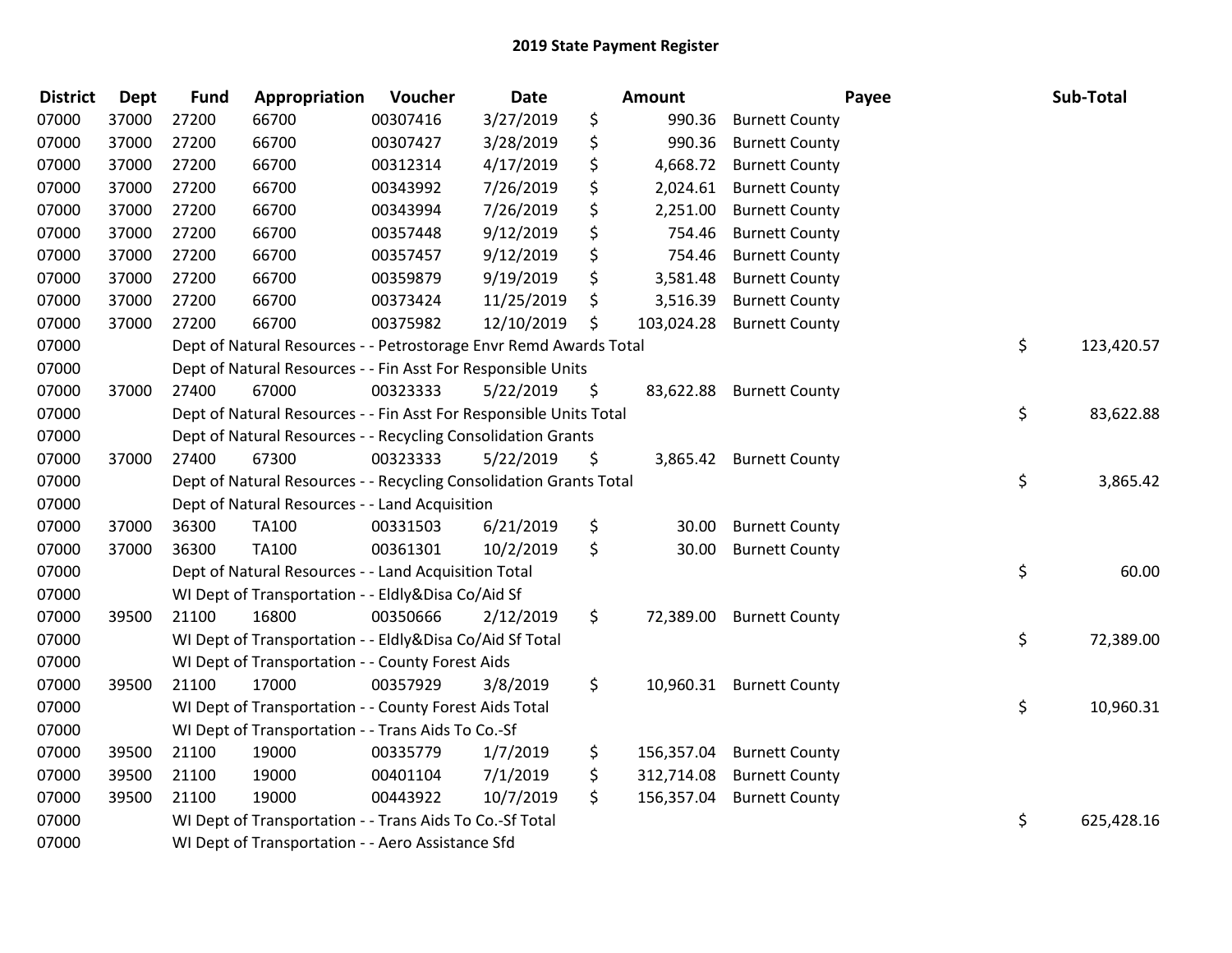| <b>District</b> | <b>Dept</b> | <b>Fund</b> | Appropriation                                                | Voucher  | <b>Date</b> |         | Amount     | Payee                 | Sub-Total        |
|-----------------|-------------|-------------|--------------------------------------------------------------|----------|-------------|---------|------------|-----------------------|------------------|
| 07000           | 39500       | 21100       | 26400                                                        | 00448635 | 11/7/2019   | \$      | 61.70      | <b>Burnett County</b> |                  |
| 07000           |             |             | WI Dept of Transportation - - Aero Assistance Sfd Total      |          |             |         |            |                       | \$<br>61.70      |
| 07000           |             |             | WI Dept of Transportation - - Loc Rd Imp Prg St Fd           |          |             |         |            |                       |                  |
| 07000           | 39500       | 21100       | 27800                                                        | 00465039 | 11/29/2019  | $\zeta$ | 5,045.25   | <b>Burnett County</b> |                  |
| 07000           |             |             | WI Dept of Transportation - - Loc Rd Imp Prg St Fd Total     |          |             |         |            |                       | \$<br>5,045.25   |
| 07000           |             |             | WI Dept of Transportation - - St Hwy Rehab, Sf               |          |             |         |            |                       |                  |
| 07000           | 39500       | 21100       | 36300                                                        | 00339767 | 1/8/2019    | \$      | 2.00       | <b>Burnett County</b> |                  |
| 07000           | 39500       | 21100       | 36300                                                        | 00371349 | 4/16/2019   | \$      | 26.00      | <b>Burnett County</b> |                  |
| 07000           | 39500       | 21100       | 36300                                                        | 00397664 | 6/24/2019   | \$      | 26.00      | <b>Burnett County</b> |                  |
| 07000           |             |             | WI Dept of Transportation - - St Hwy Rehab, Sf Total         |          |             |         |            |                       | \$<br>54.00      |
| 07000           |             |             | WI Dept of Transportation - - Routine Maint Sf               |          |             |         |            |                       |                  |
| 07000           | 39500       | 21100       | 36800                                                        | 00333507 | 1/9/2019    | \$      | 46,850.21  | <b>Burnett County</b> |                  |
| 07000           | 39500       | 21100       | 36800                                                        | 00343815 | 1/18/2019   | \$      | 588.07     | <b>Burnett County</b> |                  |
| 07000           | 39500       | 21100       | 36800                                                        | 00353883 | 3/7/2019    | \$      | 120,427.55 | <b>Burnett County</b> |                  |
| 07000           | 39500       | 21100       | 36800                                                        | 00361932 | 3/19/2019   | \$      | 46,778.93  | <b>Burnett County</b> |                  |
| 07000           | 39500       | 21100       | 36800                                                        | 00370245 | 4/19/2019   | \$      | 77,333.58  | <b>Burnett County</b> |                  |
| 07000           | 39500       | 21100       | 36800                                                        | 00372002 | 5/1/2019    | \$      | 171,142.62 | <b>Burnett County</b> |                  |
| 07000           | 39500       | 21100       | 36800                                                        | 00382010 | 5/30/2019   | \$      | 82,856.95  | <b>Burnett County</b> |                  |
| 07000           | 39500       | 21100       | 36800                                                        | 00410709 | 7/10/2019   | \$      | 79,101.23  | <b>Burnett County</b> |                  |
| 07000           | 39500       | 21100       | 36800                                                        | 00435035 | 9/18/2019   | \$      | 41,783.29  | <b>Burnett County</b> |                  |
| 07000           | 39500       | 21100       | 36800                                                        | 00464706 | 11/25/2019  | \$      | 72,940.20  | <b>Burnett County</b> |                  |
| 07000           | 39500       | 21100       | 36800                                                        | 00464712 | 11/25/2019  | \$      | 55,556.01  | <b>Burnett County</b> |                  |
| 07000           | 39500       | 21100       | 36800                                                        | 00465620 | 11/26/2019  | \$      | 526.56     | <b>Burnett County</b> |                  |
| 07000           | 39500       | 21100       | 36800                                                        | 00469858 | 12/10/2019  | \$      | 42,954.58  | <b>Burnett County</b> |                  |
| 07000           |             |             | WI Dept of Transportation - - Routine Maint Sf Total         |          |             |         |            |                       | \$<br>838,839.78 |
| 07000           |             |             | Department of Corrections - - Corrections Contracts And Agre |          |             |         |            |                       |                  |
| 07000           | 41000       | 10000       | 11400                                                        | 00259304 | 1/11/2019   | \$      | 2,727.38   | <b>Burnett County</b> |                  |
| 07000           | 41000       | 10000       | 11400                                                        | 00259319 | 1/11/2019   | \$      | 2,367.16   | <b>Burnett County</b> |                  |
| 07000           | 41000       | 10000       | 11400                                                        | 00259349 | 1/11/2019   | \$      | 2,933.22   | <b>Burnett County</b> |                  |
| 07000           | 41000       | 10000       | 11400                                                        | 00264040 | 2/4/2019    | \$      | 5,351.84   | <b>Burnett County</b> |                  |
| 07000           | 41000       | 10000       | 11400                                                        | 00264041 | 2/4/2019    | \$      | 1,286.50   | <b>Burnett County</b> |                  |
| 07000           | 41000       | 10000       | 11400                                                        | 00268848 | 2/26/2019   | \$      | 3,139.06   | <b>Burnett County</b> |                  |
| 07000           | 41000       | 10000       | 11400                                                        | 00268881 | 2/26/2019   | \$      | 5,043.08   | <b>Burnett County</b> |                  |
|                 |             |             |                                                              |          |             |         |            |                       |                  |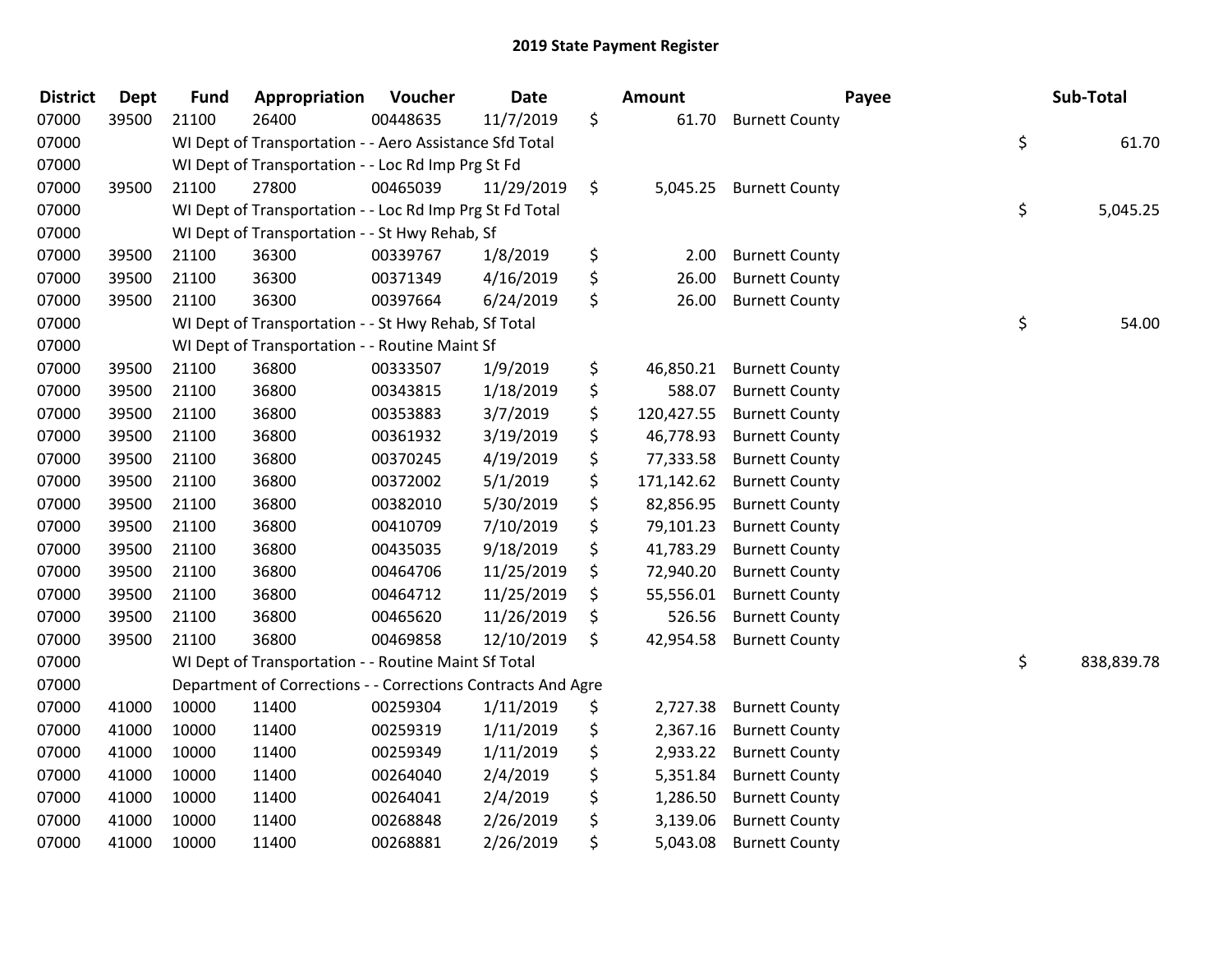| <b>District</b> | <b>Dept</b> | <b>Fund</b> | Appropriation                                                      | Voucher  | <b>Date</b> | Amount           | Payee                                                                                                         | Sub-Total          |
|-----------------|-------------|-------------|--------------------------------------------------------------------|----------|-------------|------------------|---------------------------------------------------------------------------------------------------------------|--------------------|
| 07000           | 41000       | 10000       | 11400                                                              | 00276611 | 4/2/2019    | \$<br>4,682.86   | <b>Burnett County</b>                                                                                         |                    |
| 07000           | 41000       | 10000       | 11400                                                              | 00282685 | 4/30/2019   | \$<br>3,550.74   | <b>Burnett County</b>                                                                                         |                    |
| 07000           | 41000       | 10000       | 11400                                                              | 00289398 | 6/3/2019    | \$<br>1,698.18   | <b>Burnett County</b>                                                                                         |                    |
| 07000           | 41000       | 10000       | 11400                                                              | 00295582 | 7/2/2019    | \$<br>1,595.26   | <b>Burnett County</b>                                                                                         |                    |
| 07000           | 41000       | 10000       | 11400                                                              | 00297303 | 7/10/2019   | \$<br>720.44     | <b>Burnett County</b>                                                                                         |                    |
| 07000           | 41000       | 10000       | 11400                                                              | 00316958 | 10/16/2019  | \$<br>3,859.50   | <b>Burnett County</b>                                                                                         |                    |
| 07000           | 41000       | 10000       | 11400                                                              | 00320358 | 10/31/2019  | \$<br>1,904.02   | <b>Burnett County</b>                                                                                         |                    |
| 07000           |             |             | Department of Corrections - - Corrections Contracts And Agre Total |          |             |                  |                                                                                                               | \$<br>40,859.24    |
| 07000           |             |             |                                                                    |          |             |                  | Department of Corrections - - Reimbursing Counties For Probation, Extended Supervision And Parole Holds       |                    |
| 07000           | 41000       | 10000       | 11600                                                              | 00320742 | 11/4/2019   | \$               | 26,094.68 Burnett County                                                                                      |                    |
| 07000           |             |             |                                                                    |          |             |                  | Department of Corrections - - Reimbursing Counties For Probation, Extended Supervision And Parole Holds Total | \$<br>26,094.68    |
| 07000           |             |             | Department of Corrections - - Probation, Parole And Extended       |          |             |                  |                                                                                                               |                    |
| 07000           | 41000       | 10000       | 18700                                                              | 00260757 | 1/16/2019   | \$<br>37.00      | <b>Burnett County</b>                                                                                         |                    |
| 07000           | 41000       | 10000       | 18700                                                              | 00320742 | 11/4/2019   | \$<br>10,945.32  | <b>Burnett County</b>                                                                                         |                    |
| 07000           |             |             | Department of Corrections - - Probation, Parole And Extended Total |          |             |                  |                                                                                                               | \$<br>10,982.32    |
| 07000           |             |             | Department of Health Services - - State/Federal Aids               |          |             |                  |                                                                                                               |                    |
| 07000           | 43500       | 10000       | 00000                                                              | 90906    | 1/2/2019    | \$<br>11,180.00  | <b>Burnett County</b>                                                                                         |                    |
| 07000           | 43500       | 10000       | 00000                                                              | 90909    | 3/1/2019    | \$<br>37,430.00  | <b>Burnett County</b>                                                                                         |                    |
| 07000           | 43500       | 10000       | 00000                                                              | 90910    | 4/1/2019    | \$<br>52,088.00  | <b>Burnett County</b>                                                                                         |                    |
| 07000           | 43500       | 10000       | 00000                                                              | 90911    | 5/1/2019    | \$<br>109,745.00 | <b>Burnett County</b>                                                                                         |                    |
| 07000           | 43500       | 10000       | 00000                                                              | 90913    | 6/3/2019    | \$<br>69,858.00  | <b>Burnett County</b>                                                                                         |                    |
| 07000           | 43500       | 10000       | 00000                                                              | 92000    | 7/1/2019    | \$<br>429,060.00 | <b>Burnett County</b>                                                                                         |                    |
| 07000           | 43500       | 10000       | 00000                                                              | 92001    | 8/1/2019    | \$<br>8,749.00   | <b>Burnett County</b>                                                                                         |                    |
| 07000           | 43500       | 10000       | 00000                                                              | 92002    | 9/3/2019    | \$<br>132,752.00 | <b>Burnett County</b>                                                                                         |                    |
| 07000           | 43500       | 10000       | 00000                                                              | 92003    | 10/1/2019   | \$<br>161,029.00 | <b>Burnett County</b>                                                                                         |                    |
| 07000           | 43500       | 10000       | 00000                                                              | 92004    | 11/1/2019   | \$<br>142,355.00 | <b>Burnett County</b>                                                                                         |                    |
| 07000           | 43500       | 10000       | 00000                                                              | 92005    | 12/2/2019   | \$<br>30,117.00  | <b>Burnett County</b>                                                                                         |                    |
| 07000           |             |             | Department of Health Services - - State/Federal Aids Total         |          |             |                  |                                                                                                               | \$<br>1,184,363.00 |
| 07000           |             |             | Department of Health Services - - General Program Operations       |          |             |                  |                                                                                                               |                    |
| 07000           | 43500       | 10000       | 40100                                                              | 00257369 | 1/16/2019   | \$<br>1.00       | <b>Burnett County</b>                                                                                         |                    |
| 07000           | 43500       | 10000       | 40100                                                              | 00271319 | 3/20/2019   | \$<br>15.00      | <b>Burnett County</b>                                                                                         |                    |
| 07000           | 43500       | 10000       | 40100                                                              | 00271332 | 3/20/2019   | \$<br>1.00       | <b>Burnett County</b>                                                                                         |                    |
| 07000           | 43500       | 10000       | 40100                                                              | 00281034 | 5/1/2019    | \$<br>1.50       | <b>Burnett County</b>                                                                                         |                    |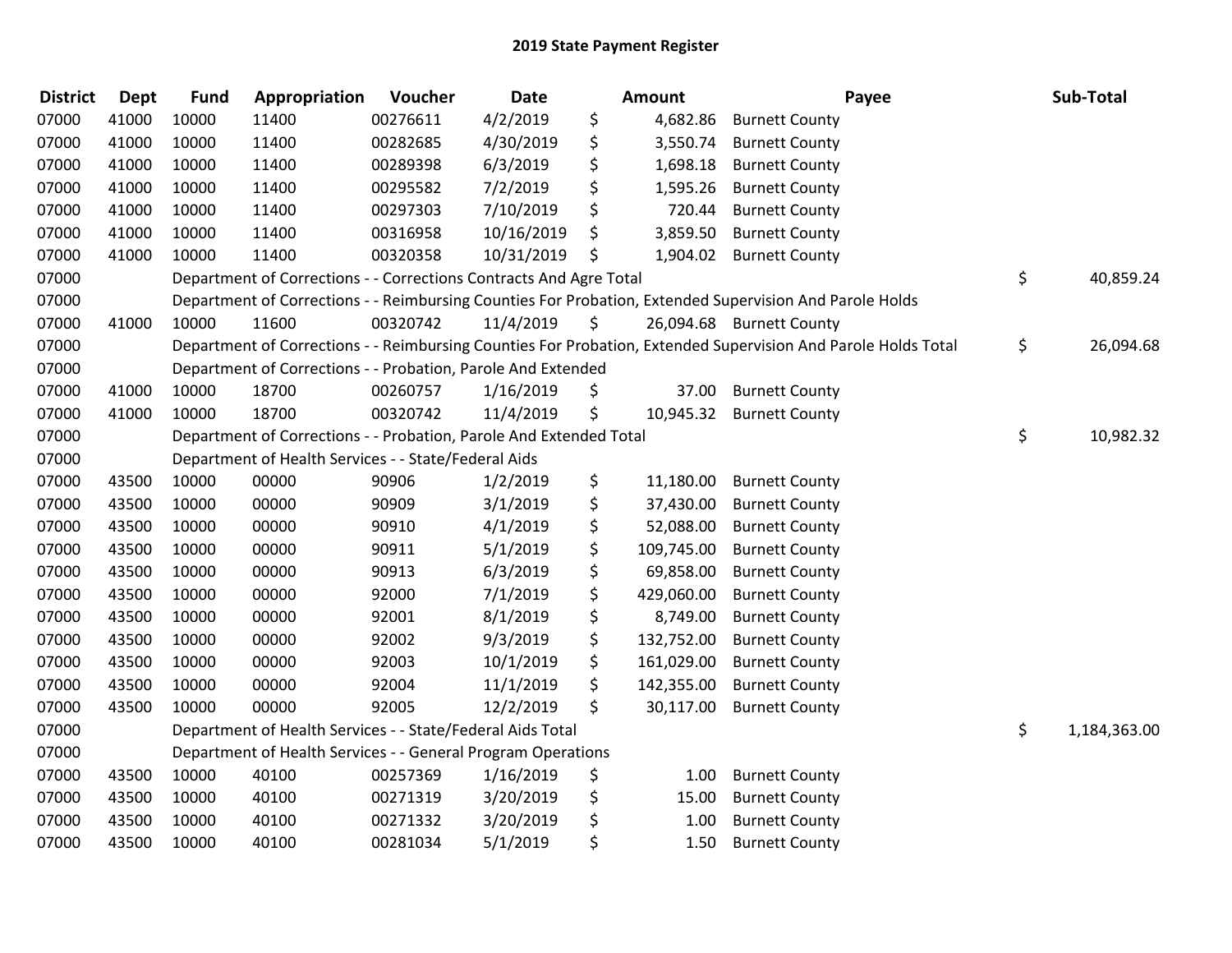| <b>District</b> | <b>Dept</b> | <b>Fund</b> | Appropriation                                                          | Voucher  | <b>Date</b> | <b>Amount</b>   | Payee                 | Sub-Total       |
|-----------------|-------------|-------------|------------------------------------------------------------------------|----------|-------------|-----------------|-----------------------|-----------------|
| 07000           | 43500       | 10000       | 40100                                                                  | 00291868 | 6/19/2019   | \$<br>1.50      | <b>Burnett County</b> |                 |
| 07000           | 43500       | 10000       | 40100                                                                  | 00322455 | 11/6/2019   | \$<br>15.00     | <b>Burnett County</b> |                 |
| 07000           |             |             | Department of Health Services - - General Program Operations Total     |          |             |                 |                       | \$<br>35.00     |
| 07000           |             |             | Department of Health Services - - Medical Assistance State Admin       |          |             |                 |                       |                 |
| 07000           | 43500       | 10000       | 44000                                                                  | 00257369 | 1/16/2019   | \$<br>1.00      | <b>Burnett County</b> |                 |
| 07000           | 43500       | 10000       | 44000                                                                  | 00271319 | 3/20/2019   | \$<br>15.00     | <b>Burnett County</b> |                 |
| 07000           | 43500       | 10000       | 44000                                                                  | 00271332 | 3/20/2019   | \$<br>1.00      | <b>Burnett County</b> |                 |
| 07000           | 43500       | 10000       | 44000                                                                  | 00281034 | 5/1/2019    | \$<br>1.50      | <b>Burnett County</b> |                 |
| 07000           | 43500       | 10000       | 44000                                                                  | 00291868 | 6/19/2019   | \$<br>1.50      | <b>Burnett County</b> |                 |
| 07000           | 43500       | 10000       | 44000                                                                  | 00322455 | 11/6/2019   | \$<br>15.00     | <b>Burnett County</b> |                 |
| 07000           |             |             | Department of Health Services - - Medical Assistance State Admin Total |          |             |                 |                       | \$<br>35.00     |
| 07000           |             |             | Dept of Children and Families - - Tribal High Cost And Guard Pay       |          |             |                 |                       |                 |
| 07000           | 43700       | 10000       | 16900                                                                  | 00057685 | 7/16/2019   | \$<br>16,036.20 | <b>Burnett County</b> |                 |
| 07000           |             |             | Dept of Children and Families - - Tribal High Cost And Guard Pay Total |          |             |                 |                       | \$<br>16,036.20 |
| 07000           |             |             | Dept of Children and Families - - Fees For Administrative Servic       |          |             |                 |                       |                 |
| 07000           | 43700       | 10000       | 23100                                                                  | 00049835 | 2/5/2019    | \$<br>25.00     | <b>Burnett County</b> |                 |
| 07000           | 43700       | 10000       | 23100                                                                  | 00054454 | 4/30/2019   | \$<br>35.00     | <b>Burnett County</b> |                 |
| 07000           | 43700       | 10000       | 23100                                                                  | 00058377 | 7/26/2019   | \$<br>35.00     | <b>Burnett County</b> |                 |
| 07000           | 43700       | 10000       | 23100                                                                  | 00062267 | 10/31/2019  | \$<br>30.00     | <b>Burnett County</b> |                 |
| 07000           |             |             | Dept of Children and Families - - Fees For Administrative Servic Total |          |             |                 |                       | \$<br>125.00    |
| 07000           |             |             | Dept of Children and Families - - General Aids                         |          |             |                 |                       |                 |
| 07000           | 43700       | 10000       | 99000                                                                  | 00048504 | 1/7/2019    | \$<br>8,281.73  | <b>Burnett County</b> |                 |
| 07000           | 43700       | 10000       | 99000                                                                  | 00049391 | 2/1/2019    | \$<br>56,765.82 | <b>Burnett County</b> |                 |
| 07000           | 43700       | 10000       | 99000                                                                  | 00049471 | 2/5/2019    | \$<br>29,222.56 | <b>Burnett County</b> |                 |
| 07000           | 43700       | 10000       | 99000                                                                  | 00049630 | 2/5/2019    | \$<br>190.40    | <b>Burnett County</b> |                 |
| 07000           | 43700       | 10000       | 99000                                                                  | 00049702 | 2/5/2019    | \$<br>195.00    | <b>Burnett County</b> |                 |
| 07000           | 43700       | 10000       | 99000                                                                  | 00050904 | 3/6/2019    | \$<br>3,800.00  | <b>Burnett County</b> |                 |
| 07000           | 43700       | 10000       | 99000                                                                  | 00050905 | 3/5/2019    | \$<br>518.73    | <b>Burnett County</b> |                 |
| 07000           | 43700       | 10000       | 99000                                                                  | 00052150 | 3/29/2019   | \$<br>4,183.44  | <b>Burnett County</b> |                 |
| 07000           | 43700       | 10000       | 99000                                                                  | 00052841 | 4/5/2019    | \$<br>76,642.04 | <b>Burnett County</b> |                 |
| 07000           | 43700       | 10000       | 99000                                                                  | 00052842 | 4/5/2019    | \$<br>35,718.87 | <b>Burnett County</b> |                 |
| 07000           | 43700       | 10000       | 99000                                                                  | 00053613 | 4/23/2019   | \$<br>5,760.58  | <b>Burnett County</b> |                 |
| 07000           | 43700       | 10000       | 99000                                                                  | 00053975 | 4/30/2019   | \$<br>68,736.51 | <b>Burnett County</b> |                 |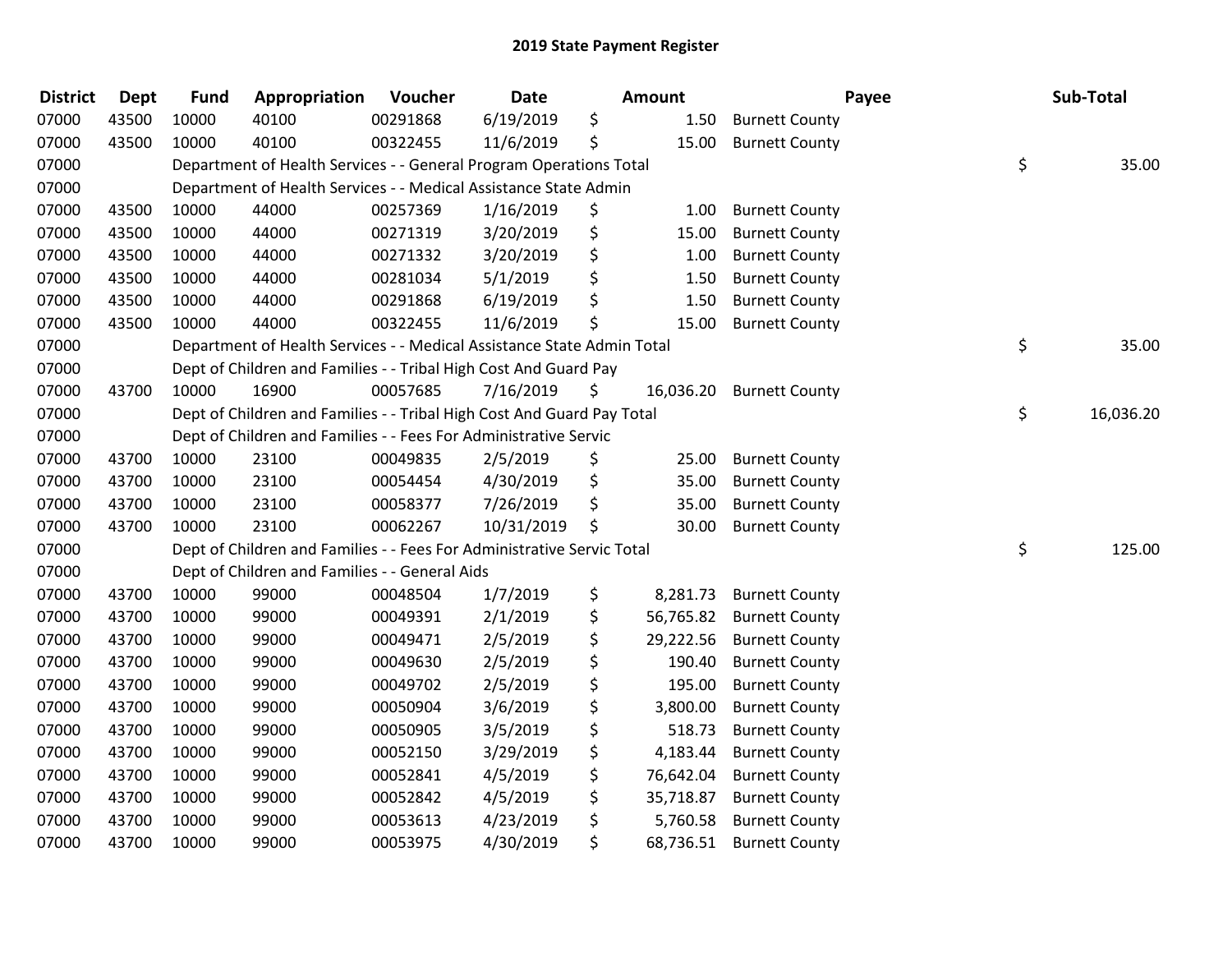| <b>District</b> | Dept  | <b>Fund</b> | Appropriation                                        | Voucher  | <b>Date</b> | Amount           |                       | Payee | Sub-Total        |
|-----------------|-------|-------------|------------------------------------------------------|----------|-------------|------------------|-----------------------|-------|------------------|
| 07000           | 43700 | 10000       | 99000                                                | 00054645 | 5/6/2019    | \$<br>29,045.75  | <b>Burnett County</b> |       |                  |
| 07000           | 43700 | 10000       | 99000                                                | 00056075 | 6/5/2019    | \$<br>33,082.73  | <b>Burnett County</b> |       |                  |
| 07000           | 43700 | 10000       | 99000                                                | 00057344 | 7/5/2019    | \$<br>31,315.76  | <b>Burnett County</b> |       |                  |
| 07000           | 43700 | 10000       | 99000                                                | 00057800 | 7/16/2019   | \$<br>113.98     | <b>Burnett County</b> |       |                  |
| 07000           | 43700 | 10000       | 99000                                                | 00058451 | 7/30/2019   | \$<br>52,931.65  | <b>Burnett County</b> |       |                  |
| 07000           | 43700 | 10000       | 99000                                                | 00058665 | 8/6/2019    | \$<br>12,385.00  | <b>Burnett County</b> |       |                  |
| 07000           | 43700 | 10000       | 99000                                                | 00058748 | 8/5/2019    | \$<br>29,933.68  | <b>Burnett County</b> |       |                  |
| 07000           | 43700 | 10000       | 99000                                                | 00059870 | 9/5/2019    | \$<br>27,315.04  | <b>Burnett County</b> |       |                  |
| 07000           | 43700 | 10000       | 99000                                                | 00060454 | 9/24/2019   | \$<br>227,049.80 | <b>Burnett County</b> |       |                  |
| 07000           | 43700 | 10000       | 99000                                                | 00060714 | 9/27/2019   | \$<br>1,133.00   | <b>Burnett County</b> |       |                  |
| 07000           | 43700 | 10000       | 99000                                                | 00060715 | 9/27/2019   | \$<br>335.92     | <b>Burnett County</b> |       |                  |
| 07000           | 43700 | 10000       | 99000                                                | 00061141 | 10/7/2019   | \$<br>11,979.20  | <b>Burnett County</b> |       |                  |
| 07000           | 43700 | 10000       | 99000                                                | 00061950 | 10/30/2019  | \$<br>57,795.63  | <b>Burnett County</b> |       |                  |
| 07000           | 43700 | 10000       | 99000                                                | 00062361 | 11/5/2019   | \$<br>29,822.10  | <b>Burnett County</b> |       |                  |
| 07000           | 43700 | 10000       | 99000                                                | 00062524 | 11/8/2019   | \$<br>12,905.72  | <b>Burnett County</b> |       |                  |
| 07000           | 43700 | 10000       | 99000                                                | 00063534 | 12/5/2019   | \$<br>24,189.66  | <b>Burnett County</b> |       |                  |
| 07000           | 43700 | 10000       | 99000                                                | 00063611 | 12/5/2019   | \$<br>513.54     | <b>Burnett County</b> |       |                  |
| 07000           |       |             | Dept of Children and Families - - General Aids Total |          |             |                  |                       |       | \$<br>871,863.84 |
| 07000           |       |             | Dept of Workforce Development - - Ui Admin Fed       |          |             |                  |                       |       |                  |
| 07000           | 44500 | 10000       | 15100                                                | 00204015 | 1/3/2019    | \$<br>20.00      | <b>Burnett County</b> |       |                  |
| 07000           | 44500 | 10000       | 15100                                                | 00208754 | 2/4/2019    | \$<br>5.00       | <b>Burnett County</b> |       |                  |
| 07000           | 44500 | 10000       | 15100                                                | 00213454 | 3/4/2019    | \$<br>10.00      | <b>Burnett County</b> |       |                  |
| 07000           | 44500 | 10000       | 15100                                                | 00223345 | 5/2/2019    | \$<br>15.00      | <b>Burnett County</b> |       |                  |
| 07000           | 44500 | 10000       | 15100                                                | 00228631 | 6/4/2019    | \$<br>30.00      | <b>Burnett County</b> |       |                  |
| 07000           | 44500 | 10000       | 15100                                                | 00233316 | 7/2/2019    | \$<br>5.00       | <b>Burnett County</b> |       |                  |
| 07000           | 44500 | 10000       | 15100                                                | 00238686 | 8/2/2019    | \$<br>15.00      | <b>Burnett County</b> |       |                  |
| 07000           | 44500 | 10000       | 15100                                                | 00244391 | 9/4/2019    | \$<br>20.00      | <b>Burnett County</b> |       |                  |
| 07000           | 44500 | 10000       | 15100                                                | 00249228 | 10/2/2019   | \$<br>15.00      | <b>Burnett County</b> |       |                  |
| 07000           | 44500 | 10000       | 15100                                                | 00255615 | 11/4/2019   | \$<br>30.00      | <b>Burnett County</b> |       |                  |
| 07000           | 44500 | 10000       | 15100                                                | 00261177 | 12/3/2019   | \$<br>15.00      | <b>Burnett County</b> |       |                  |
| 07000           |       |             | Dept of Workforce Development - - Ui Admin Fed Total |          |             |                  |                       |       | \$<br>180.00     |
| 07000           |       |             | Department of Justice - - Crime Laboratories, Dna    |          |             |                  |                       |       |                  |
| 07000           | 45500 | 10000       | 22100                                                | 00068522 | 7/22/2019   | \$<br>1,160.00   | <b>Burnett County</b> |       |                  |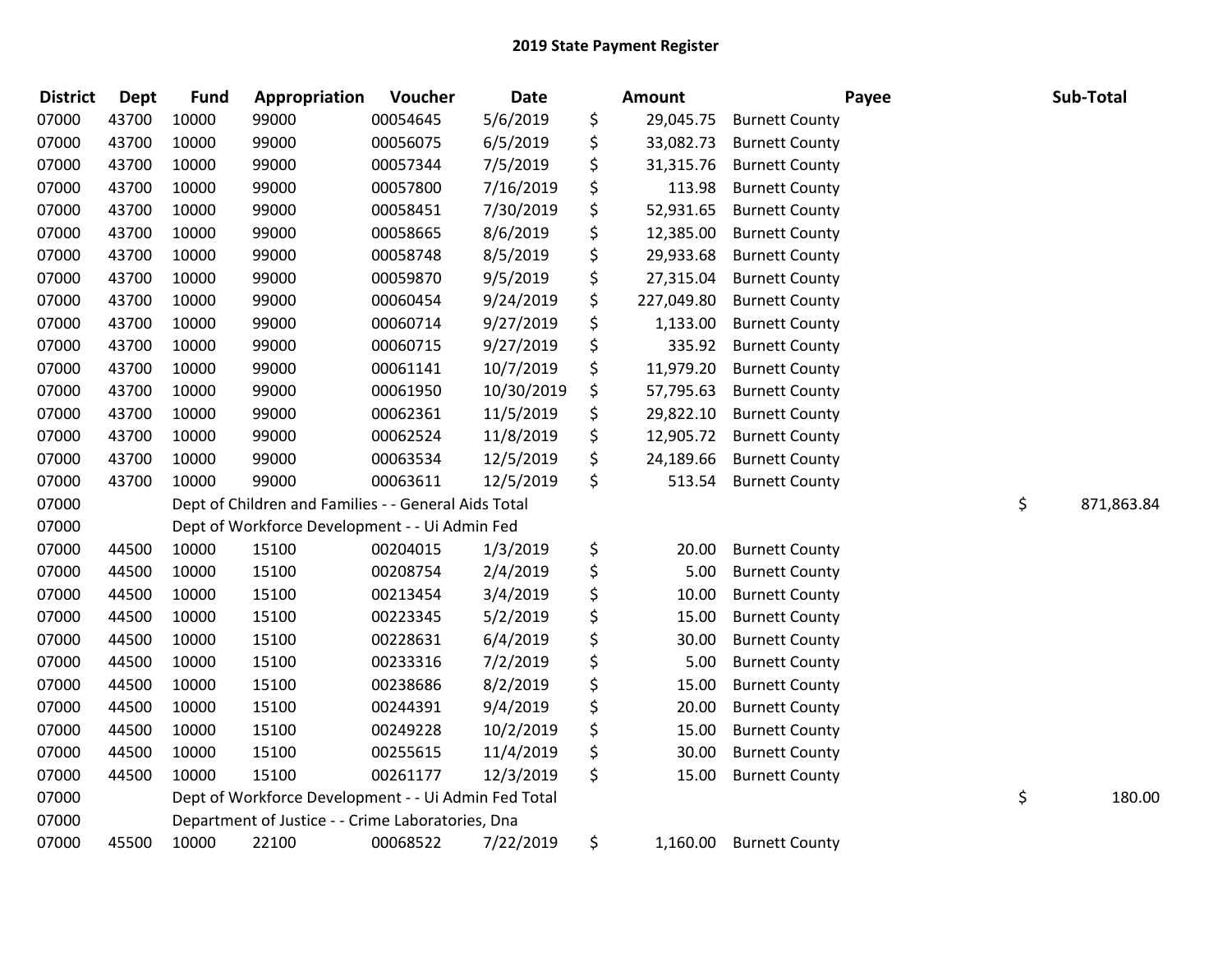| <b>District</b> | <b>Dept</b> | <b>Fund</b> | Appropriation                                                         | Voucher  | <b>Date</b> |      | <b>Amount</b> | Payee                    | Sub-Total        |
|-----------------|-------------|-------------|-----------------------------------------------------------------------|----------|-------------|------|---------------|--------------------------|------------------|
| 07000           |             |             | Department of Justice - - Crime Laboratories, Dna Total               |          |             |      |               |                          | \$<br>1,160.00   |
| 07000           |             |             | Department of Justice - - County Law Enforcement Service              |          |             |      |               |                          |                  |
| 07000           | 45500       | 10000       | 22600                                                                 | 00058232 | 1/15/2019   | \$   |               | 29,263.00 Burnett County |                  |
| 07000           |             |             | Department of Justice - - County Law Enforcement Service Total        |          |             |      |               |                          | \$<br>29,263.00  |
| 07000           |             |             | Department of Justice - - Law Enforcement Train, Local                |          |             |      |               |                          |                  |
| 07000           | 45500       | 10000       | 23100                                                                 | 00072406 | 10/2/2019   | \$   | 4,000.00      | <b>Burnett County</b>    |                  |
| 07000           | 45500       | 10000       | 23100                                                                 | 00073242 | 10/21/2019  | \$   | 3,472.66      | <b>Burnett County</b>    |                  |
| 07000           |             |             | Department of Justice - - Law Enforcement Train, Local Total          |          |             |      |               |                          | \$<br>7,472.66   |
| 07000           |             |             | Department of Justice - - County-Tribal Programs, Local               |          |             |      |               |                          |                  |
| 07000           | 45500       | 10000       | 26300                                                                 | 00058233 | 1/15/2019   | \$   | 19,208.00     | <b>Burnett County</b>    |                  |
| 07000           |             |             | Department of Justice - - County-Tribal Programs, Local Total         |          |             |      |               |                          | \$<br>19,208.00  |
| 07000           |             |             | Department of Justice - - Alt Prosecut Justice Info Fees              |          |             |      |               |                          |                  |
| 07000           | 45500       | 10000       | 27900                                                                 | 00065160 | 5/24/2019   | \$   | 34,213.70     | <b>Burnett County</b>    |                  |
| 07000           | 45500       | 10000       | 27900                                                                 | 00065161 | 5/23/2019   | \$   | 24,945.13     | <b>Burnett County</b>    |                  |
| 07000           | 45500       | 10000       | 27900                                                                 | 00069669 | 8/7/2019    | \$   | 33,434.45     | <b>Burnett County</b>    |                  |
| 07000           | 45500       | 10000       | 27900                                                                 | 00076423 | 12/19/2019  | \$   | 40,427.56     | <b>Burnett County</b>    |                  |
| 07000           |             |             | Department of Justice - - Alt Prosecut Justice Info Fees Total        |          |             |      |               |                          | \$<br>133,020.84 |
| 07000           |             |             | Department of Justice - - Crime Victim Witness Assist                 |          |             |      |               |                          |                  |
| 07000           | 45500       | 10000       | 53200                                                                 | 00068306 | 7/18/2019   | \$   | 9,853.45      | <b>Burnett County</b>    |                  |
| 07000           |             |             | Department of Justice - - Crime Victim Witness Assist Total           |          |             |      |               |                          | \$<br>9,853.45   |
| 07000           |             |             | Department of Justice - - County Reimb Victim-Witness                 |          |             |      |               |                          |                  |
| 07000           | 45500       | 10000       | 53900                                                                 | 00060547 | 2/28/2019   | \$   |               | 13,459.64 Burnett County |                  |
| 07000           |             |             | Department of Justice - - County Reimb Victim-Witness Total           |          |             |      |               |                          | \$<br>13,459.64  |
| 07000           |             |             | Department of Military Affairs - - Disaster Recovery Aid              |          |             |      |               |                          |                  |
| 07000           | 46500       | 10000       | 30500                                                                 | 00058792 | 4/5/2019    | \$   | 769.64        | <b>Burnett County</b>    |                  |
| 07000           |             |             | Department of Military Affairs - - Disaster Recovery Aid Total        |          |             |      |               |                          | \$<br>769.64     |
| 07000           |             |             | Department of Military Affairs - - Emergency Response Equipment       |          |             |      |               |                          |                  |
| 07000           | 46500       | 10000       | 30800                                                                 | 00070728 | 12/17/2019  | - \$ | 1,230.49      | <b>Burnett County</b>    |                  |
| 07000           |             |             | Department of Military Affairs - - Emergency Response Equipment Total |          |             |      |               |                          | \$<br>1,230.49   |
| 07000           |             |             | Department of Military Affairs - - Federal Aid, Local Assistance      |          |             |      |               |                          |                  |
| 07000           | 46500       | 10000       | 34200                                                                 | 00055519 | 1/31/2019   | \$   | 12,339.97     | <b>Burnett County</b>    |                  |
| 07000           | 46500       | 10000       | 34200                                                                 | 00058792 | 4/5/2019    | \$   | 4,617.80      | <b>Burnett County</b>    |                  |
| 07000           | 46500       | 10000       | 34200                                                                 | 00065015 | 8/8/2019    | \$   | 609.12        | <b>Burnett County</b>    |                  |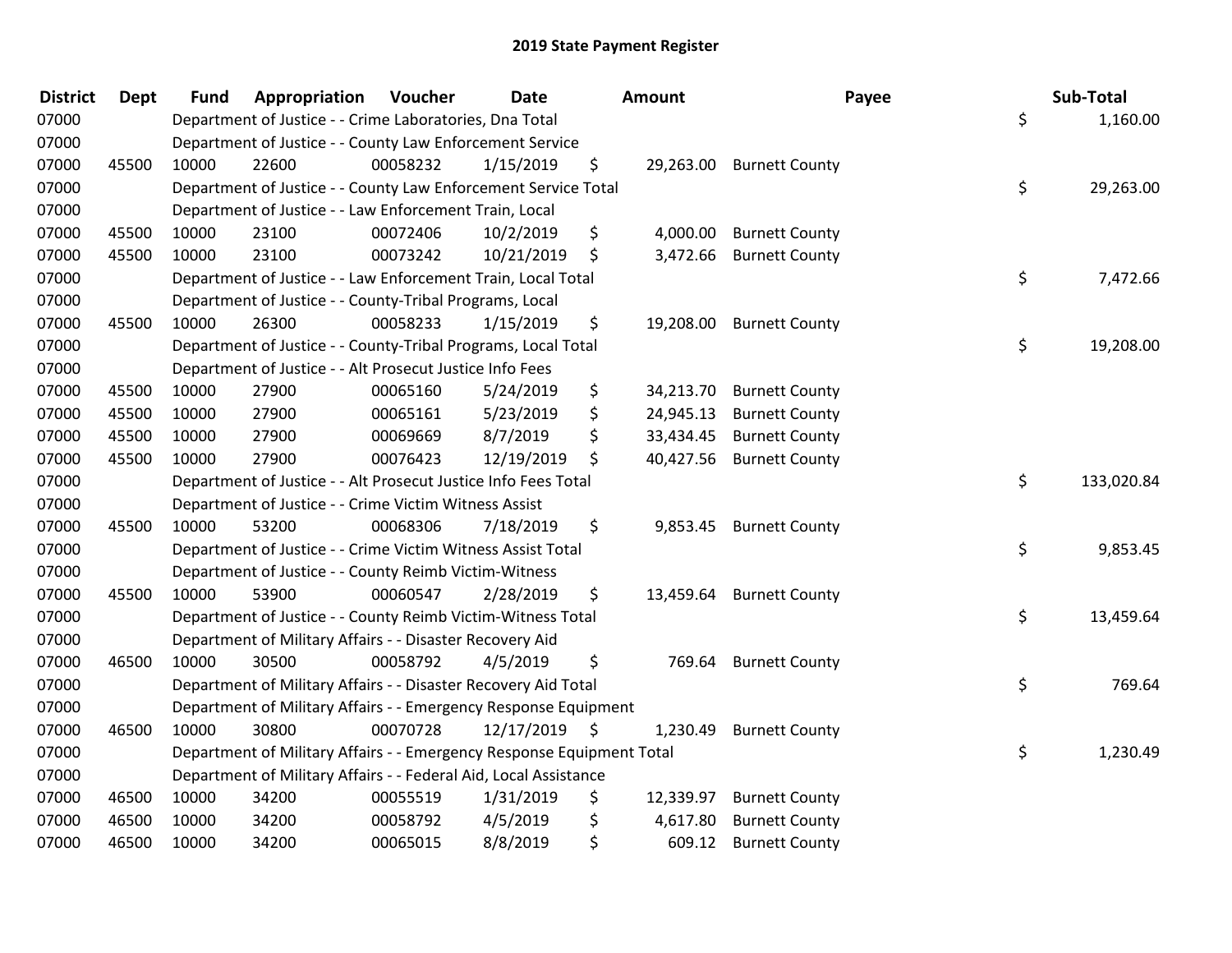| <b>District</b> | <b>Dept</b> | <b>Fund</b> | Appropriation                                                           | Voucher  | <b>Date</b> | <b>Amount</b>  | Payee                 | Sub-Total       |
|-----------------|-------------|-------------|-------------------------------------------------------------------------|----------|-------------|----------------|-----------------------|-----------------|
| 07000           |             |             | Department of Military Affairs - - Federal Aid, Local Assistance Total  |          |             |                |                       | \$<br>17,566.89 |
| 07000           |             |             | Department of Military Affairs - - St Emerg Response Bd Grant Pif       |          |             |                |                       |                 |
| 07000           | 46500       | 27200       | 36400                                                                   | 00055461 | 1/31/2019   | \$<br>2,567.35 | <b>Burnett County</b> |                 |
| 07000           |             |             | Department of Military Affairs - - St Emerg Response Bd Grant Pif Total |          |             |                |                       | \$<br>2,567.35  |
| 07000           |             |             | Department of Veterans Affairs - - Grants To Counties                   |          |             |                |                       |                 |
| 07000           | 48500       | 15200       | 12700                                                                   | 00060669 | 2/22/2019   | \$<br>850.00   | <b>Burnett County</b> |                 |
| 07000           |             |             | Department of Veterans Affairs - - Grants To Counties Total             |          |             |                |                       | \$<br>850.00    |
| 07000           |             |             | Department of Veterans Affairs - - County Grants                        |          |             |                |                       |                 |
| 07000           | 48500       | 58200       | 26700                                                                   | 00060669 | 2/22/2019   | \$<br>3,825.00 | <b>Burnett County</b> |                 |
| 07000           |             |             | Department of Veterans Affairs - - County Grants Total                  |          |             |                |                       | \$<br>3,825.00  |
| 07000           |             |             | Department of Veterans Affairs - - County Grants                        |          |             |                |                       |                 |
| 07000           | 48500       | 58300       | 37000                                                                   | 00060669 | 2/22/2019   | \$<br>3,825.00 | <b>Burnett County</b> |                 |
| 07000           |             |             | Department of Veterans Affairs - - County Grants Total                  |          |             |                |                       | \$<br>3,825.00  |
| 07000           |             |             | Department of Administration - - Federal Aid, Local Assistance          |          |             |                |                       |                 |
| 07000           | 50500       | 10000       | 15500                                                                   | 00096029 | 1/28/2019   | \$<br>3,118.67 | <b>Burnett County</b> |                 |
| 07000           | 50500       | 10000       | 15500                                                                   | 00098891 | 3/14/2019   | \$<br>2,094.42 | <b>Burnett County</b> |                 |
| 07000           | 50500       | 10000       | 15500                                                                   | 00099652 | 3/28/2019   | \$<br>3,129.93 | <b>Burnett County</b> |                 |
| 07000           | 50500       | 10000       | 15500                                                                   | 00101618 | 4/29/2019   | \$<br>2,712.61 | <b>Burnett County</b> |                 |
| 07000           | 50500       | 10000       | 15500                                                                   | 00103201 | 5/28/2019   | \$<br>1,022.79 | <b>Burnett County</b> |                 |
| 07000           | 50500       | 10000       | 15500                                                                   | 00105005 | 7/1/2019    | \$<br>2,510.67 | <b>Burnett County</b> |                 |
| 07000           | 50500       | 10000       | 15500                                                                   | 00106475 | 7/30/2019   | \$<br>506.82   | <b>Burnett County</b> |                 |
| 07000           | 50500       | 10000       | 15500                                                                   | 00107948 | 8/30/2019   | 529.09         | <b>Burnett County</b> |                 |
| 07000           | 50500       | 10000       | 15500                                                                   | 00109994 | 10/1/2019   | \$<br>85.01    | <b>Burnett County</b> |                 |
| 07000           | 50500       | 10000       | 15500                                                                   | 00112566 | 11/15/2019  | \$<br>265.26   | <b>Burnett County</b> |                 |
| 07000           |             |             | Department of Administration - - Federal Aid, Local Assistance Total    |          |             |                |                       | \$<br>15,975.27 |
| 07000           |             |             | Department of Administration - - Low-Income Assistance Grants           |          |             |                |                       |                 |
| 07000           | 50500       | 23500       | 37100                                                                   | 00096029 | 1/28/2019   | \$<br>2,649.33 | <b>Burnett County</b> |                 |
| 07000           | 50500       | 23500       | 37100                                                                   | 00098891 | 3/14/2019   | \$<br>1,465.03 | <b>Burnett County</b> |                 |
| 07000           | 50500       | 23500       | 37100                                                                   | 00099652 | 3/28/2019   | \$<br>1,888.78 | <b>Burnett County</b> |                 |
| 07000           | 50500       | 23500       | 37100                                                                   | 00101618 | 4/29/2019   | \$<br>2,136.14 | <b>Burnett County</b> |                 |
| 07000           | 50500       | 23500       | 37100                                                                   | 00103201 | 5/28/2019   | \$<br>1,019.77 | <b>Burnett County</b> |                 |
| 07000           | 50500       | 23500       | 37100                                                                   | 00105005 | 7/1/2019    | \$<br>340.28   | <b>Burnett County</b> |                 |
| 07000           | 50500       | 23500       | 37100                                                                   | 00106475 | 7/30/2019   | \$<br>49.35    | <b>Burnett County</b> |                 |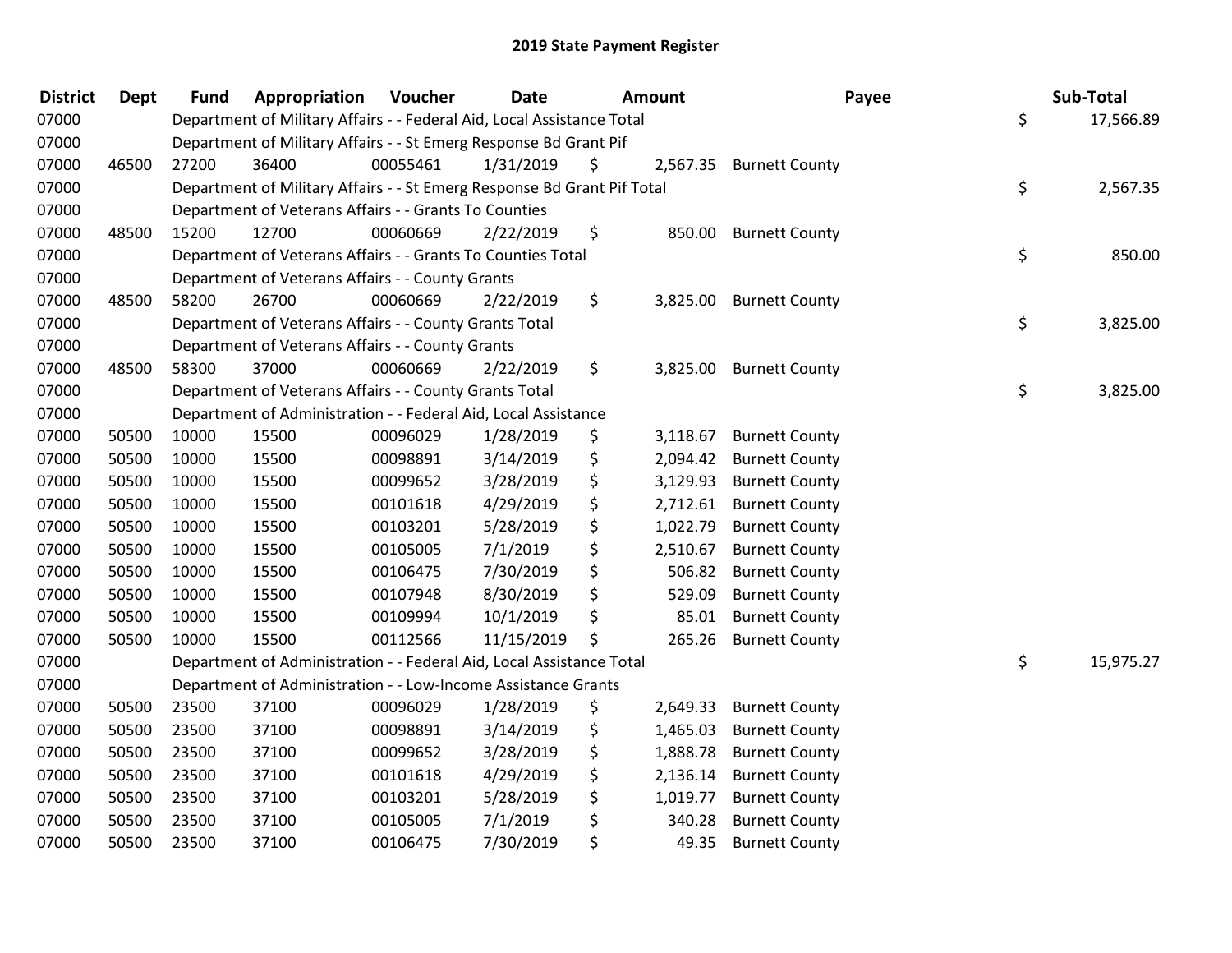| <b>District</b> | <b>Dept</b> | <b>Fund</b> | Appropriation                                                         | Voucher  | <b>Date</b> |    | Amount    |                       | Payee | Sub-Total  |
|-----------------|-------------|-------------|-----------------------------------------------------------------------|----------|-------------|----|-----------|-----------------------|-------|------------|
| 07000           | 50500       | 23500       | 37100                                                                 | 00107948 | 8/30/2019   | \$ | 400.00    | <b>Burnett County</b> |       |            |
| 07000           | 50500       | 23500       | 37100                                                                 | 00109994 | 10/1/2019   | \$ | 527.19    | <b>Burnett County</b> |       |            |
| 07000           | 50500       | 23500       | 37100                                                                 | 00112566 | 11/15/2019  | \$ | 2,816.75  | <b>Burnett County</b> |       |            |
| 07000           | 50500       | 23500       | 37100                                                                 | 00113454 | 12/2/2019   | \$ | 4,055.92  | <b>Burnett County</b> |       |            |
| 07000           | 50500       | 23500       | 37100                                                                 | 00115156 | 12/31/2019  | \$ | 4,180.72  | <b>Burnett County</b> |       |            |
| 07000           |             |             | Department of Administration - - Low-Income Assistance Grants Total   |          |             |    |           |                       | \$    | 21,529.26  |
| 07000           |             |             | Department of Administration - - Land Information Program; Loca       |          |             |    |           |                       |       |            |
| 07000           | 50500       | 26900       | 17300                                                                 | 00095044 | 1/17/2019   | \$ | 1,000.00  | <b>Burnett County</b> |       |            |
| 07000           | 50500       | 26900       | 17300                                                                 | 00097017 | 2/26/2019   | \$ | 57,232.00 | <b>Burnett County</b> |       |            |
| 07000           | 50500       | 26900       | 17300                                                                 | 00100444 | 4/15/2019   | \$ | 25,000.00 | <b>Burnett County</b> |       |            |
| 07000           | 50500       | 26900       | 17300                                                                 | 00114655 | 12/20/2019  | \$ | 25,000.00 | <b>Burnett County</b> |       |            |
| 07000           |             |             | Department of Administration - - Land Information Program; Loca Total |          |             |    |           |                       | \$    | 108,232.00 |
| 07000           |             |             | Public Defender Board - - Transcript, Discovery And Int               |          |             |    |           |                       |       |            |
| 07000           | 55000       | 10000       | 10600                                                                 | 00189616 | 4/3/2019    | \$ | 941.60    | <b>Burnett County</b> |       |            |
| 07000           | 55000       | 10000       | 10600                                                                 | 00189680 | 4/3/2019    | \$ | 12.40     | <b>Burnett County</b> |       |            |
| 07000           | 55000       | 10000       | 10600                                                                 | 00193377 | 5/3/2019    | \$ | 5.00      | <b>Burnett County</b> |       |            |
| 07000           | 55000       | 10000       | 10600                                                                 | 00196190 | 5/21/2019   | \$ | 926.20    | <b>Burnett County</b> |       |            |
| 07000           | 55000       | 10000       | 10600                                                                 | 00206136 | 7/19/2019   | \$ | 1,142.40  | <b>Burnett County</b> |       |            |
| 07000           | 55000       | 10000       | 10600                                                                 | 00210036 | 8/20/2019   | \$ | 6.00      | <b>Burnett County</b> |       |            |
| 07000           | 55000       | 10000       | 10600                                                                 | 00213842 | 9/16/2019   | \$ | 104.80    | <b>Burnett County</b> |       |            |
| 07000           | 55000       | 10000       | 10600                                                                 | 00216559 | 10/7/2019   | \$ | 843.60    | <b>Burnett County</b> |       |            |
| 07000           |             |             | Public Defender Board - - Transcript, Discovery And Int Total         |          |             |    |           |                       | \$    | 3,982.00   |
| 07000           |             |             | Department of Revenue - - Warrants and Satisfactions                  |          |             |    |           |                       |       |            |
| 07000           | 56600       | 10000       | 10100                                                                 | 00126662 | 3/27/2019   | \$ | 210.00    | <b>Burnett County</b> |       |            |
| 07000           | 56600       | 10000       | 10100                                                                 | 00128264 | 4/5/2019    | \$ | 210.50    | <b>Burnett County</b> |       |            |
| 07000           | 56600       | 10000       | 10100                                                                 | 00133752 | 5/24/2019   | \$ | 105.00    | <b>Burnett County</b> |       |            |
| 07000           | 56600       | 10000       | 10100                                                                 | 00137002 | 6/20/2019   | \$ | 210.50    | <b>Burnett County</b> |       |            |
| 07000           | 56600       | 10000       | 10100                                                                 | 00144306 | 8/23/2019   | \$ | 210.50    | <b>Burnett County</b> |       |            |
| 07000           | 56600       | 10000       | 10100                                                                 | 00147935 | 10/11/2019  | \$ | 210.50    | <b>Burnett County</b> |       |            |
| 07000           | 56600       | 10000       | 10100                                                                 | 00148455 | 10/25/2019  | \$ | 40.00     | <b>Burnett County</b> |       |            |
| 07000           | 56600       | 10000       | 10100                                                                 | 00148456 | 10/25/2019  | Ś  | 40.00     | <b>Burnett County</b> |       |            |
| 07000           | 56600       | 10000       | 10100                                                                 | 00150902 | 11/13/2019  | \$ | 95.00     | <b>Burnett County</b> |       |            |
| 07000           | 56600       | 10000       | 10100                                                                 | 00150903 | 11/13/2019  | \$ | 215.00    | <b>Burnett County</b> |       |            |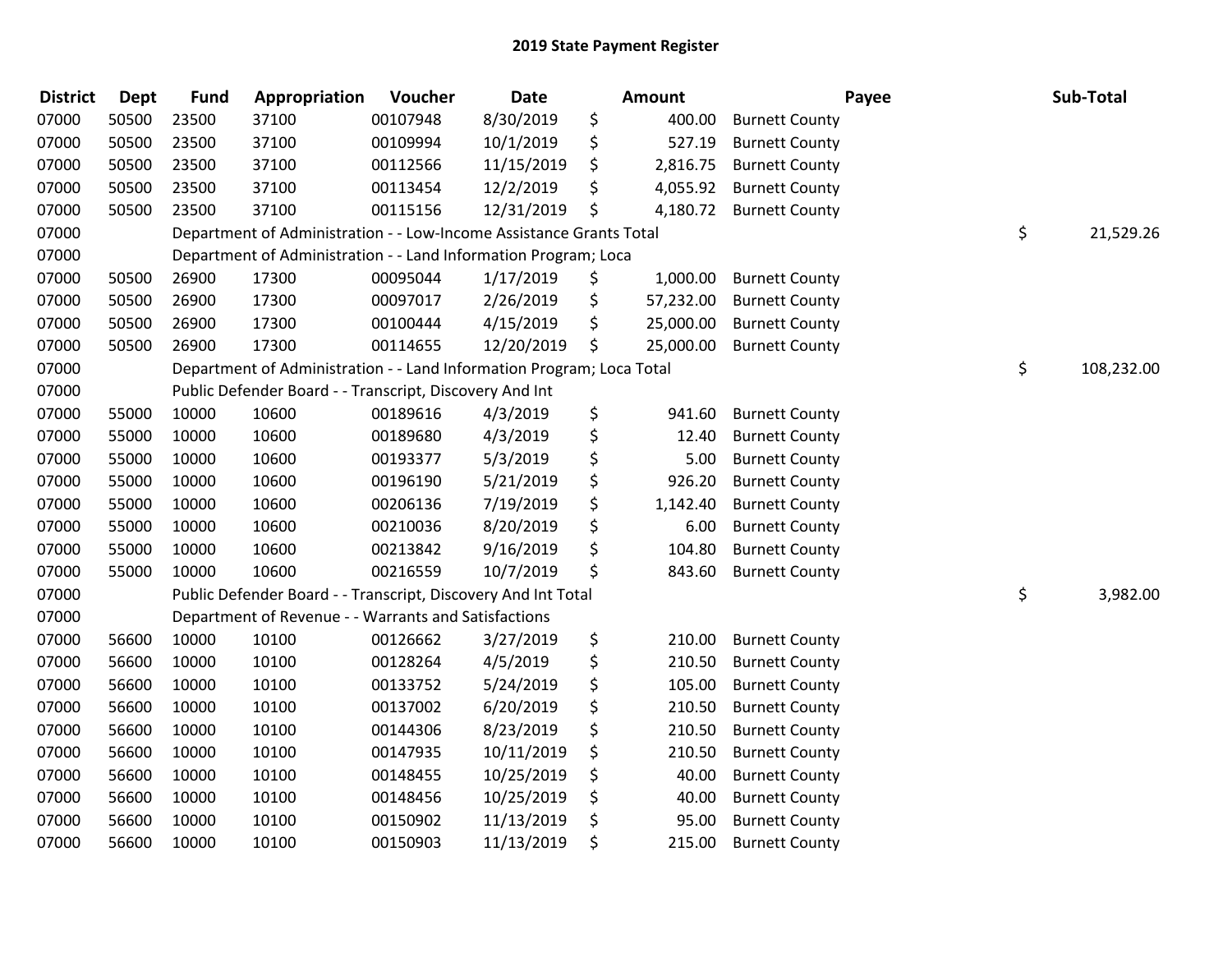| <b>District</b> | <b>Dept</b> | <b>Fund</b> | Appropriation                                                         | Voucher  | <b>Date</b> |     | Amount       | Payee                    | Sub-Total           |
|-----------------|-------------|-------------|-----------------------------------------------------------------------|----------|-------------|-----|--------------|--------------------------|---------------------|
| 07000           | 56600       | 10000       | 10100                                                                 | 00152659 | 12/13/2019  | \$  |              | 210.50 Burnett County    |                     |
| 07000           |             |             | Department of Revenue - - Warrants and Satisfactions Total            |          |             |     |              |                          | \$<br>1,757.50      |
| 07000           |             |             | Circuit Courts - - Circuit Court Costs                                |          |             |     |              |                          |                     |
| 07000           | 62500       | 10000       | 10500                                                                 | 00001210 | 1/17/2019   | \$  | 28,906.85    | <b>Burnett County</b>    |                     |
| 07000           | 62500       | 10000       | 10500                                                                 | 00001485 | 7/5/2019    | \$  | 2,626.00     | <b>Burnett County</b>    |                     |
| 07000           | 62500       | 10000       | 10500                                                                 | 00001520 | 8/1/2019    | \$  | 50,914.00    | <b>Burnett County</b>    |                     |
| 07000           |             |             | Circuit Courts - - Circuit Court Costs Total                          |          |             |     |              |                          | \$<br>82,446.85     |
| 07000           |             |             | Shared Revenue and Tax Relief - - County And Municipal Aid            |          |             |     |              |                          |                     |
| 07000           | 83500       | 10000       | 10500                                                                 | 00048424 | 7/22/2019   | \$  | 3,567.24     | <b>Burnett County</b>    |                     |
| 07000           | 83500       | 10000       | 10500                                                                 | 00052715 | 11/18/2019  | \$. | 20,214.37    | <b>Burnett County</b>    |                     |
| 07000           |             |             | Shared Revenue and Tax Relief - - County And Municipal Aid Total      |          |             |     |              |                          | \$<br>23,781.61     |
| 07000           |             |             | Shared Revenue and Tax Relief - - Exempt Computer Aid                 |          |             |     |              |                          |                     |
| 07000           | 83500       | 10000       | 10900                                                                 | 00045376 | 7/22/2019   | \$  |              | 3,853.56 Burnett County  |                     |
| 07000           |             |             | Shared Revenue and Tax Relief - - Exempt Computer Aid Total           |          |             |     |              |                          | \$<br>3,853.56      |
| 07000           |             |             | Shared Revenue and Tax Relief - - Utility Aid                         |          |             |     |              |                          |                     |
| 07000           | 83500       | 10000       | 11000                                                                 | 00048424 | 7/22/2019   | \$  | 7,632.67     | <b>Burnett County</b>    |                     |
| 07000           | 83500       | 10000       | 11000                                                                 | 00052715 | 11/18/2019  | \$  |              | 44,279.62 Burnett County |                     |
| 07000           |             |             | Shared Revenue and Tax Relief - - Utility Aid Total                   |          |             |     |              |                          | \$<br>51,912.29     |
| 07000           |             |             | Shared Revenue and Tax Relief - - Personal Property Aid               |          |             |     |              |                          |                     |
| 07000           | 83500       | 10000       | 11100                                                                 | 00039899 | 5/6/2019    | \$  |              | 10,119.01 Burnett County |                     |
| 07000           |             |             | Shared Revenue and Tax Relief - - Personal Property Aid Total         |          |             |     |              |                          | \$<br>10,119.01     |
| 07000           |             |             | Shared Revenue and Tax Relief - - School Lvy Tx/First Dollar Cr       |          |             |     |              |                          |                     |
| 07000           | 83500       | 10000       | 30200                                                                 | 00045225 | 7/22/2019   | \$  | 3,802,314.09 | <b>Burnett County</b>    |                     |
| 07000           | 83500       | 10000       | 30200                                                                 | 00048109 | 7/22/2019   | \$  | 776,857.32   | <b>Burnett County</b>    |                     |
| 07000           |             |             | Shared Revenue and Tax Relief - - School Lvy Tx/First Dollar Cr Total |          |             |     |              |                          | \$<br>4,579,171.41  |
| 07000           |             |             | Shared Revenue and Tax Relief - - Lottery & Gaming Credit             |          |             |     |              |                          |                     |
| 07000           | 83500       | 52100       | 36300                                                                 | 00038595 | 3/25/2019   | \$  | 642,391.53   | <b>Burnett County</b>    |                     |
| 07000           |             |             | Shared Revenue and Tax Relief - - Lottery & Gaming Credit Total       |          |             |     |              |                          | \$<br>642,391.53    |
| 07000 Total     |             |             |                                                                       |          |             |     |              |                          | \$<br>10,488,846.61 |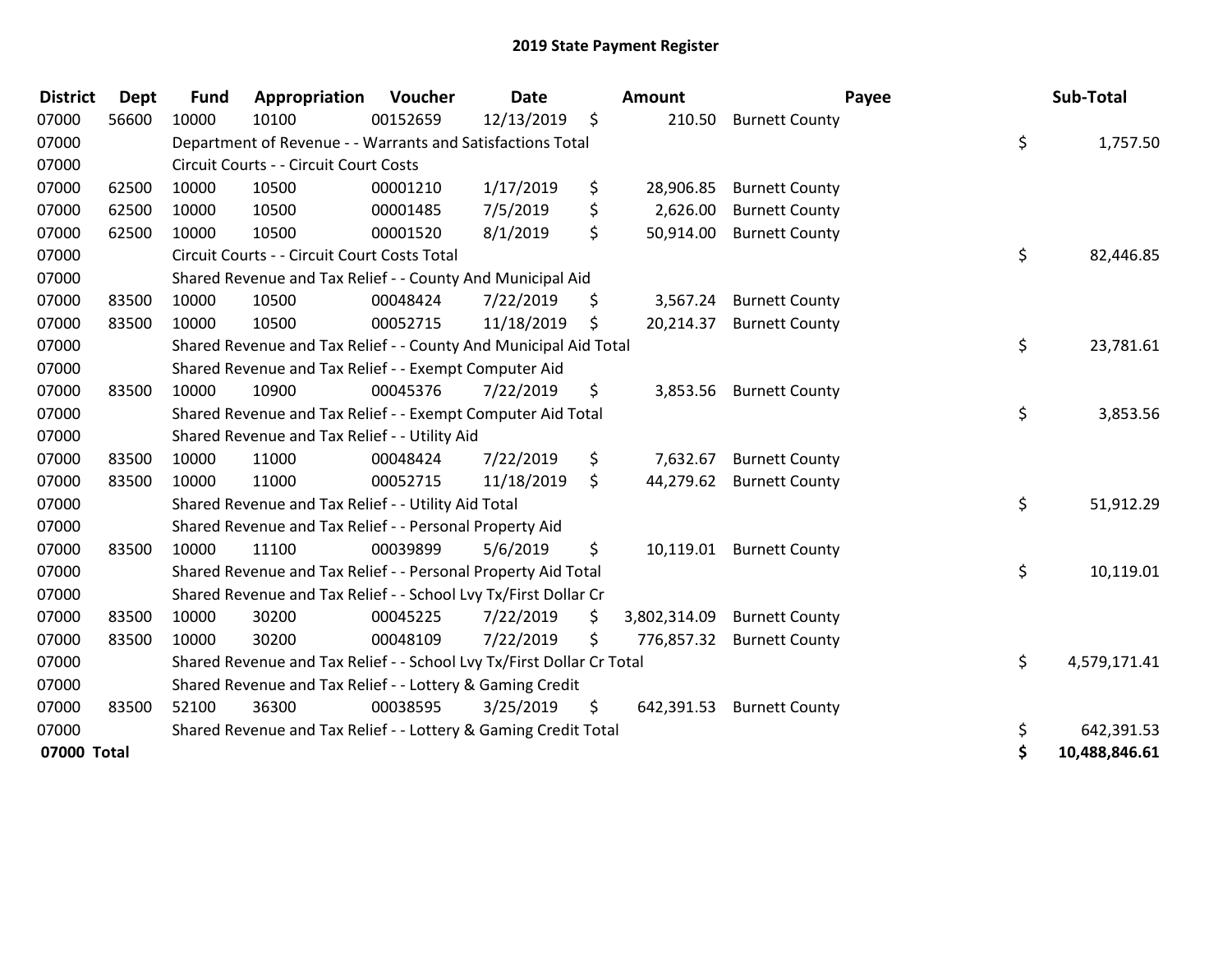| <b>District</b> | <b>Dept</b> | <b>Fund</b> | Appropriation                                                      | Voucher  | Date       | Amount          | Payee                      | Sub-Total        |
|-----------------|-------------|-------------|--------------------------------------------------------------------|----------|------------|-----------------|----------------------------|------------------|
| 07002           |             |             | Dept of Safety & Prof Services - - Fire Dues Distribution          |          |            |                 |                            |                  |
| 07002           | 16500       | 10000       | 22500                                                              | 00031359 | 7/18/2019  | \$              | 1,257.08 Town Of Anderson  |                  |
| 07002           |             |             | Dept of Safety & Prof Services - - Fire Dues Distribution Total    |          |            |                 |                            | \$<br>1,257.08   |
| 07002           |             |             | Dept of Natural Resources - - Aids In Lieu Of Taxes - Gener        |          |            |                 |                            |                  |
| 07002           | 37000       | 10000       | 50300                                                              | 00299851 | 2/20/2019  | \$<br>189.82    | <b>Town Of Anderson</b>    |                  |
| 07002           | 37000       | 10000       | 50300                                                              | 00299852 | 2/20/2019  | \$<br>2,231.83  | Town Of Anderson           |                  |
| 07002           | 37000       | 10000       | 50300                                                              | 00299853 | 2/20/2019  | \$              | 2,134.61 Town Of Anderson  |                  |
| 07002           | 37000       | 10000       | 50300                                                              | 00314050 | 4/19/2019  | \$              | 1,079.99 Town Of Anderson  |                  |
| 07002           |             |             | Dept of Natural Resources - - Aids In Lieu Of Taxes - Gener Total  |          |            |                 |                            | \$<br>5,636.25   |
| 07002           |             |             | Dept of Natural Resources - - Resaids - Cnty Forst, CI & Mfl       |          |            |                 |                            |                  |
| 07002           | 37000       | 21200       | 57100                                                              | 00332256 | 6/21/2019  | \$              | 4,443.38 Town Of Anderson  |                  |
| 07002           |             |             | Dept of Natural Resources - - Resaids - Cnty Forst, Cl & Mfl Total |          |            |                 |                            | \$<br>4,443.38   |
| 07002           |             |             | Dept of Natural Resources - - Aids In Lieu Of Taxes - Sum S        |          |            |                 |                            |                  |
| 07002           | 37000       | 21200       | 57900                                                              | 00314051 | 4/19/2019  | \$              | 1,202.51 Town Of Anderson  |                  |
| 07002           | 37000       | 21200       | 57900                                                              | 00314052 | 4/19/2019  | \$              | 8,013.84 Town Of Anderson  |                  |
| 07002           |             |             | Dept of Natural Resources - - Aids In Lieu Of Taxes - Sum S Total  |          |            |                 |                            | \$<br>9,216.35   |
| 07002           |             |             | WI Dept of Transportation - - Trns Aids To Mnc.-Sf                 |          |            |                 |                            |                  |
| 07002           | 39500       | 21100       | 19100                                                              | 00335990 | 1/7/2019   | \$              | 39,860.46 Town Of Anderson |                  |
| 07002           | 39500       | 21100       | 19100                                                              | 00363306 | 4/1/2019   | \$<br>39,860.46 | Town Of Anderson           |                  |
| 07002           | 39500       | 21100       | 19100                                                              | 00401315 | 7/1/2019   | \$<br>39,860.46 | <b>Town Of Anderson</b>    |                  |
| 07002           | 39500       | 21100       | 19100                                                              | 00444133 | 10/7/2019  | \$              | 39,860.48 Town Of Anderson |                  |
| 07002           |             |             | WI Dept of Transportation - - Trns Aids To Mnc.-Sf Total           |          |            |                 |                            | \$<br>159,441.86 |
| 07002           |             |             | Elections Commission - - 2018 Hava Election Security               |          |            |                 |                            |                  |
| 07002           | 51000       | 22000       | 18200                                                              | 00002298 | 11/6/2019  | \$<br>1,200.00  | <b>Town Of Anderson</b>    |                  |
| 07002           |             |             | Elections Commission - - 2018 Hava Election Security Total         |          |            |                 |                            | \$<br>1,200.00   |
| 07002           |             |             | Shared Revenue and Tax Relief - - County And Municipal Aid         |          |            |                 |                            |                  |
| 07002           | 83500       | 10000       | 10500                                                              | 00048402 | 7/22/2019  | \$              | 3,398.96 Town Of Anderson  |                  |
| 07002           | 83500       | 10000       | 10500                                                              | 00052692 | 11/18/2019 | \$              | 19,260.80 Town Of Anderson |                  |
| 07002           |             |             | Shared Revenue and Tax Relief - - County And Municipal Aid Total   |          |            |                 |                            | \$<br>22,659.76  |
| 07002           |             |             | Shared Revenue and Tax Relief - - Exempt Computer Aid              |          |            |                 |                            |                  |
| 07002           | 83500       | 10000       | 10900                                                              | 00045577 | 7/22/2019  | \$<br>1.03      | Town Of Anderson           |                  |
| 07002           |             |             | Shared Revenue and Tax Relief - - Exempt Computer Aid Total        |          |            |                 |                            | \$<br>1.03       |
| 07002           |             |             | Shared Revenue and Tax Relief - - Personal Property Aid            |          |            |                 |                            |                  |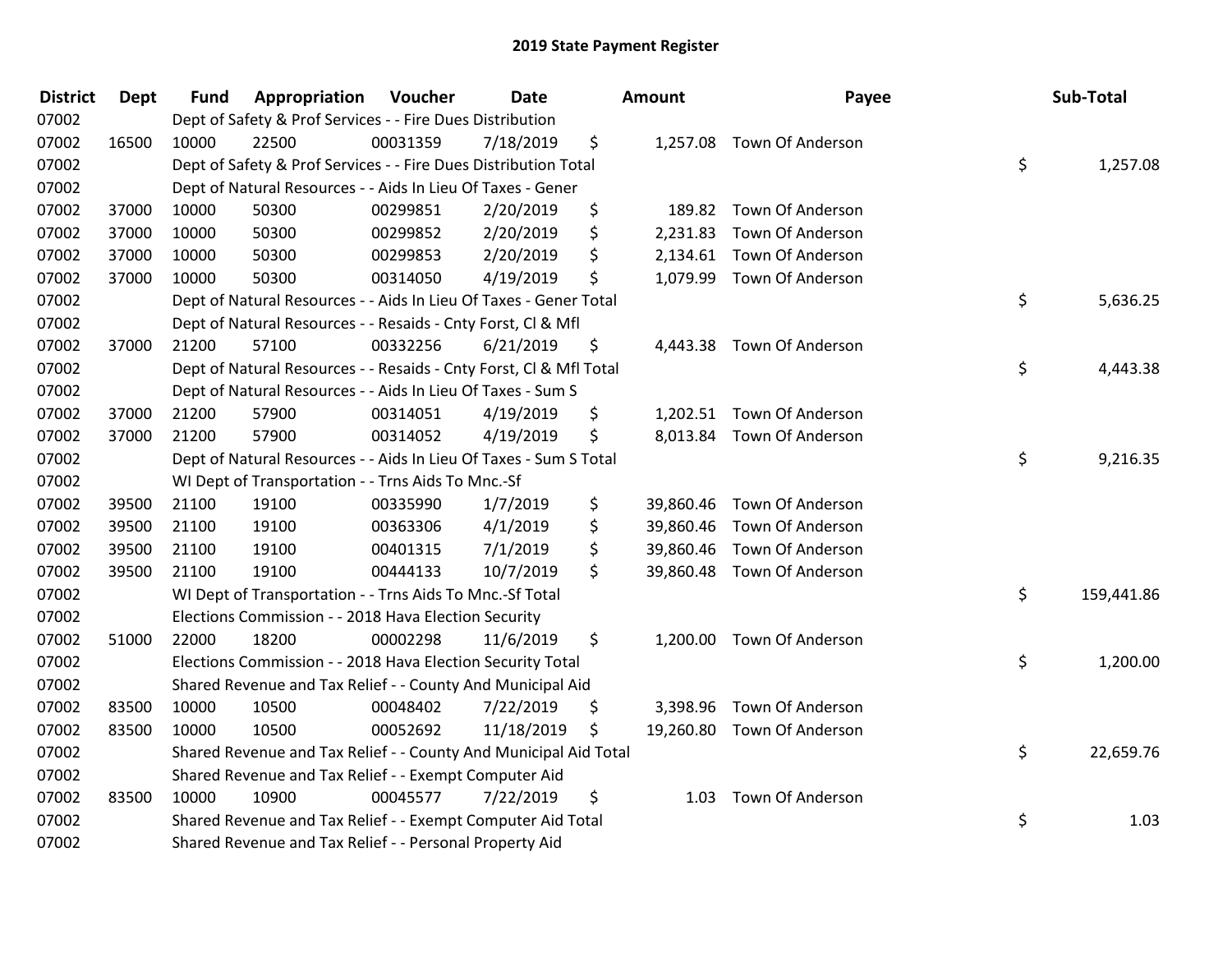| <b>District</b>                                                        | Dept  | Fund  | Appropriation | Voucher  | <b>Date</b> |  | Amount | Pavee                  |  | Sub-Total  |
|------------------------------------------------------------------------|-------|-------|---------------|----------|-------------|--|--------|------------------------|--|------------|
| 07002                                                                  | 83500 | 10000 | 11100         | 00040101 | 5/6/2019    |  |        | 30.51 Town Of Anderson |  |            |
| 07002<br>Shared Revenue and Tax Relief - - Personal Property Aid Total |       |       |               |          |             |  |        |                        |  | 30.51      |
| 07002 Total                                                            |       |       |               |          |             |  |        |                        |  | 203,886.22 |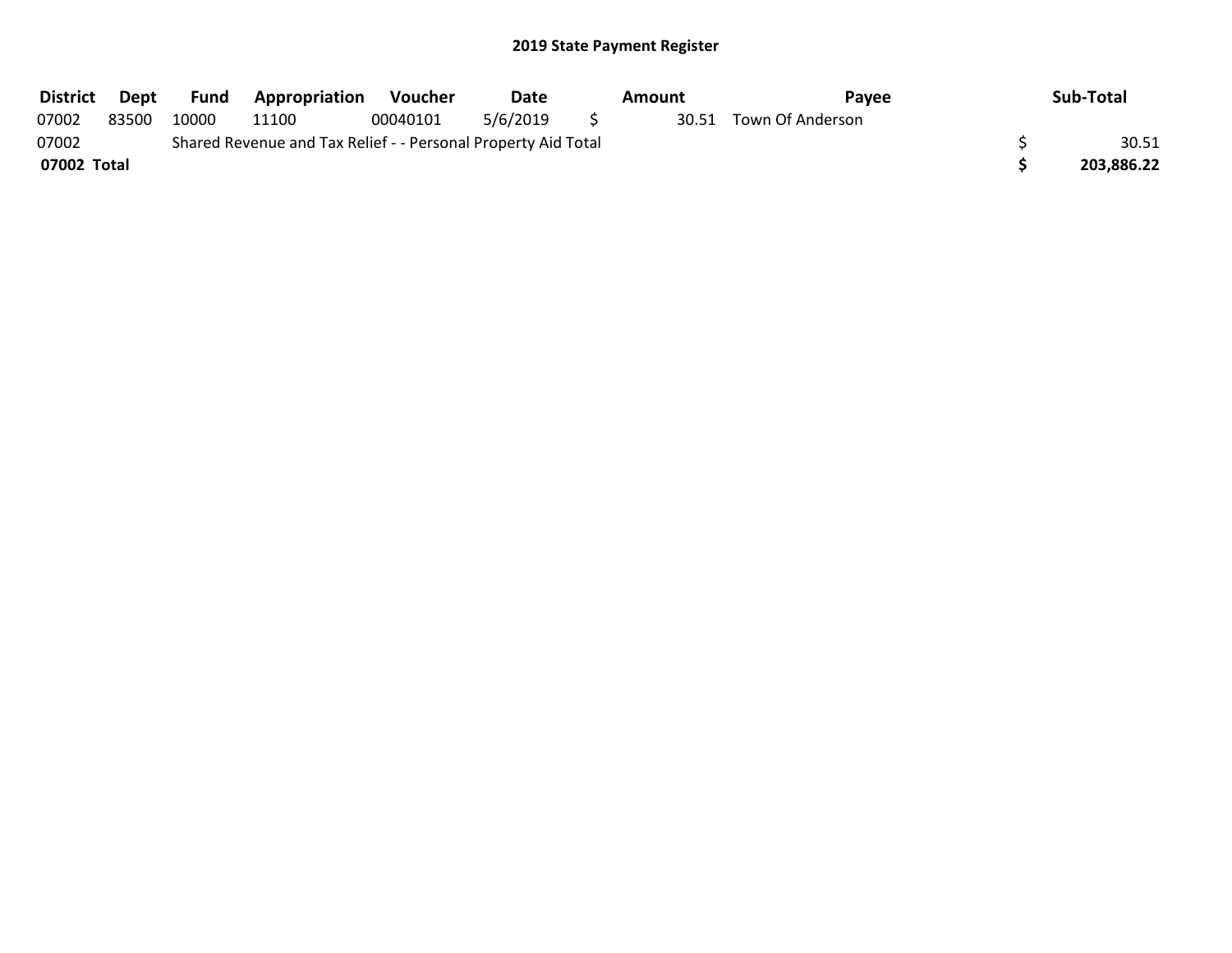| <b>District</b> | <b>Dept</b> | <b>Fund</b> | Appropriation                                                          | Voucher  | <b>Date</b><br><b>Amount</b> |      |           | Payee                    | Sub-Total |            |
|-----------------|-------------|-------------|------------------------------------------------------------------------|----------|------------------------------|------|-----------|--------------------------|-----------|------------|
| 07004           |             |             | Dept of Safety & Prof Services - - Fire Dues Distribution              |          |                              |      |           |                          |           |            |
| 07004           | 16500       | 10000       | 22500                                                                  | 00031382 | 7/18/2019                    | \$   |           | 1,171.74 Town Of Blaine  |           |            |
| 07004           |             |             | Dept of Safety & Prof Services - - Fire Dues Distribution Total        |          |                              |      |           |                          | \$        | 1,171.74   |
| 07004           |             |             | Dept of Natural Resources - - Aids In Lieu Of Taxes - Gener            |          |                              |      |           |                          |           |            |
| 07004           | 37000       | 10000       | 50300                                                                  | 00294837 | 2/1/2019                     | \$   |           | 39,909.65 Town Of Blaine |           |            |
| 07004           |             |             | Dept of Natural Resources - - Aids In Lieu Of Taxes - Gener Total      |          |                              |      |           |                          | \$        | 39,909.65  |
| 07004           |             |             | Dept of Natural Resources - - Resaids - Cnty Forst, Cl & Mfl           |          |                              |      |           |                          |           |            |
| 07004           | 37000       | 21200       | 57100                                                                  | 00332257 | 6/21/2019                    | \$   |           | 8,612.91 Town Of Blaine  |           |            |
| 07004           |             |             | Dept of Natural Resources - - Resaids - Cnty Forst, CI & Mfl Total     |          |                              |      |           |                          | \$        | 8,612.91   |
| 07004           |             |             | WI Dept of Transportation - - Trns Aids To Mnc.-Sf                     |          |                              |      |           |                          |           |            |
| 07004           | 39500       | 21100       | 19100                                                                  | 00335991 | 1/7/2019                     | \$   | 32,730.88 | Town Of Blaine           |           |            |
| 07004           | 39500       | 21100       | 19100                                                                  | 00363307 | 4/1/2019                     | \$   | 32,730.88 | Town Of Blaine           |           |            |
| 07004           | 39500       | 21100       | 19100                                                                  | 00401316 | 7/1/2019                     | \$   | 32,730.88 | Town Of Blaine           |           |            |
| 07004           | 39500       | 21100       | 19100                                                                  | 00444134 | 10/7/2019                    | \$   |           | 32,730.88 Town Of Blaine |           |            |
| 07004           |             |             | WI Dept of Transportation - - Trns Aids To Mnc.-Sf Total               |          |                              |      |           |                          | \$        | 130,923.52 |
| 07004           |             |             | Department of Military Affairs - - Federal Aid, Local Assistance       |          |                              |      |           |                          |           |            |
| 07004           | 46500       | 10000       | 34200                                                                  | 00057343 | 3/8/2019                     | \$.  |           | 33,407.71 Town Of Blaine |           |            |
| 07004           |             |             | Department of Military Affairs - - Federal Aid, Local Assistance Total |          |                              |      |           |                          | \$        | 33,407.71  |
| 07004           |             |             | Elections Commission - - 2018 Hava Election Security                   |          |                              |      |           |                          |           |            |
| 07004           | 51000       | 22000       | 18200                                                                  | 00002831 | 11/21/2019                   | \$   | 1,200.00  | Town Of Blaine           |           |            |
| 07004           |             |             | Elections Commission - - 2018 Hava Election Security Total             |          |                              |      |           |                          | \$        | 1,200.00   |
| 07004           |             |             | Shared Revenue and Tax Relief - - County And Municipal Aid             |          |                              |      |           |                          |           |            |
| 07004           | 83500       | 10000       | 10500                                                                  | 00052693 | 11/18/2019                   | - \$ |           | 4,832.68 Town Of Blaine  |           |            |
| 07004           |             |             | Shared Revenue and Tax Relief - - County And Municipal Aid Total       |          |                              |      |           |                          | \$        | 4,832.68   |
| 07004           |             |             | Shared Revenue and Tax Relief - - Exempt Computer Aid                  |          |                              |      |           |                          |           |            |
| 07004           | 83500       | 10000       | 10900                                                                  | 00045578 | 7/22/2019                    | \$   | 1.03      | Town Of Blaine           |           |            |
| 07004           |             |             | Shared Revenue and Tax Relief - - Exempt Computer Aid Total            |          |                              |      |           |                          | \$        | 1.03       |
| 07004 Total     |             |             |                                                                        |          |                              |      |           |                          | \$        | 220,059.24 |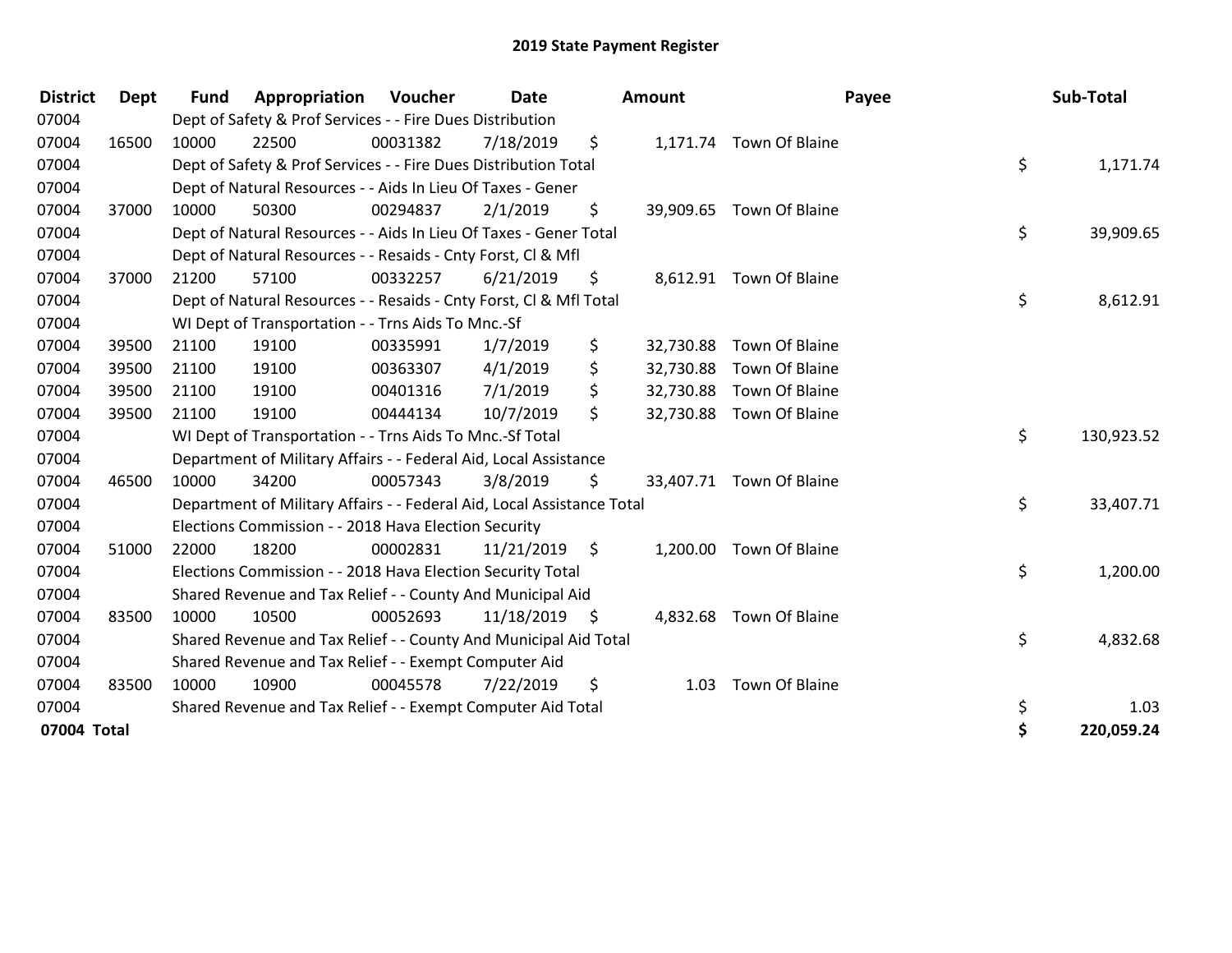| <b>District</b> | <b>Dept</b> | <b>Fund</b> | Appropriation                                                      | Voucher  | Date       | Amount           | Payee                     | Sub-Total        |
|-----------------|-------------|-------------|--------------------------------------------------------------------|----------|------------|------------------|---------------------------|------------------|
| 07006           |             |             | Dept of Safety & Prof Services - - Fire Dues Distribution          |          |            |                  |                           |                  |
| 07006           | 16500       | 10000       | 22500                                                              | 00030874 | 7/17/2019  | \$               | 2,803.69 Daniels, Town of |                  |
| 07006           |             |             | Dept of Safety & Prof Services - - Fire Dues Distribution Total    |          |            |                  |                           | \$<br>2,803.69   |
| 07006           |             |             | Dept of Natural Resources - - Aids In Lieu Of Taxes - Gener        |          |            |                  |                           |                  |
| 07006           | 37000       | 10000       | 50300                                                              | 00314262 | 4/19/2019  | \$<br>321.01     | Daniels, Town of          |                  |
| 07006           |             |             | Dept of Natural Resources - - Aids In Lieu Of Taxes - Gener Total  |          |            |                  |                           | \$<br>321.01     |
| 07006           |             |             | Dept of Natural Resources - - Resaids - Cnty Forst, Cl & Mfl       |          |            |                  |                           |                  |
| 07006           | 37000       | 21200       | 57100                                                              | 00332258 | 6/21/2019  | \$<br>411.22     | Daniels, Town of          |                  |
| 07006           |             |             | Dept of Natural Resources - - Resaids - Cnty Forst, CI & Mfl Total |          |            |                  |                           | \$<br>411.22     |
| 07006           |             |             | Dept of Natural Resources - - Aids In Lieu Of Taxes - Sum S        |          |            |                  |                           |                  |
| 07006           | 37000       | 21200       | 57900                                                              | 00314263 | 4/19/2019  | \$<br>590.36     | Daniels, Town of          |                  |
| 07006           |             |             | Dept of Natural Resources - - Aids In Lieu Of Taxes - Sum S Total  |          |            |                  |                           | \$<br>590.36     |
| 07006           |             |             | WI Dept of Transportation - - Trns Aids To Mnc.-Sf                 |          |            |                  |                           |                  |
| 07006           | 39500       | 21100       | 19100                                                              | 00335992 | 1/7/2019   | \$<br>36,432.25  | Daniels, Town of          |                  |
| 07006           | 39500       | 21100       | 19100                                                              | 00363308 | 4/1/2019   | \$<br>36,432.25  | Daniels, Town of          |                  |
| 07006           | 39500       | 21100       | 19100                                                              | 00401317 | 7/1/2019   | \$<br>36,432.25  | Daniels, Town of          |                  |
| 07006           | 39500       | 21100       | 19100                                                              | 00444135 | 10/7/2019  | \$<br>36,432.25  | Daniels, Town of          |                  |
| 07006           |             |             | WI Dept of Transportation - - Trns Aids To Mnc.-Sf Total           |          |            |                  |                           | \$<br>145,729.00 |
| 07006           |             |             | WI Dept of Transportation - - Local Rds, Grants Sf                 |          |            |                  |                           |                  |
| 07006           | 39500       | 21100       | 27000                                                              | 00472808 | 12/18/2019 | \$<br>108,615.30 | Daniels, Town of          |                  |
| 07006           |             |             | WI Dept of Transportation - - Local Rds, Grants Sf Total           |          |            |                  |                           | \$<br>108,615.30 |
| 07006           |             |             | Elections Commission - - 2018 Hava Election Security               |          |            |                  |                           |                  |
| 07006           | 51000       | 22000       | 18200                                                              | 00002513 | 11/15/2019 | \$<br>1,200.00   | Daniels, Town of          |                  |
| 07006           |             |             | Elections Commission - - 2018 Hava Election Security Total         |          |            |                  |                           | \$<br>1,200.00   |
| 07006           |             |             | Shared Revenue and Tax Relief - - County And Municipal Aid         |          |            |                  |                           |                  |
| 07006           | 83500       | 10000       | 10500                                                              | 00048403 | 7/22/2019  | \$<br>2,412.31   | Daniels, Town of          |                  |
| 07006           | 83500       | 10000       | 10500                                                              | 00052694 | 11/18/2019 | \$<br>13,669.75  | Daniels, Town of          |                  |
| 07006           |             |             | Shared Revenue and Tax Relief - - County And Municipal Aid Total   |          |            |                  |                           | \$<br>16,082.06  |
| 07006           |             |             | Shared Revenue and Tax Relief - - Exempt Computer Aid              |          |            |                  |                           |                  |
| 07006           | 83500       | 10000       | 10900                                                              | 00045579 | 7/22/2019  | \$<br>9.35       | Daniels, Town of          |                  |
| 07006           |             |             | Shared Revenue and Tax Relief - - Exempt Computer Aid Total        |          |            |                  |                           | \$<br>9.35       |
| 07006           |             |             | Shared Revenue and Tax Relief - - Utility Aid                      |          |            |                  |                           |                  |
| 07006           | 83500       | 10000       | 11000                                                              | 00048403 | 7/22/2019  | \$<br>25.51      | Daniels, Town of          |                  |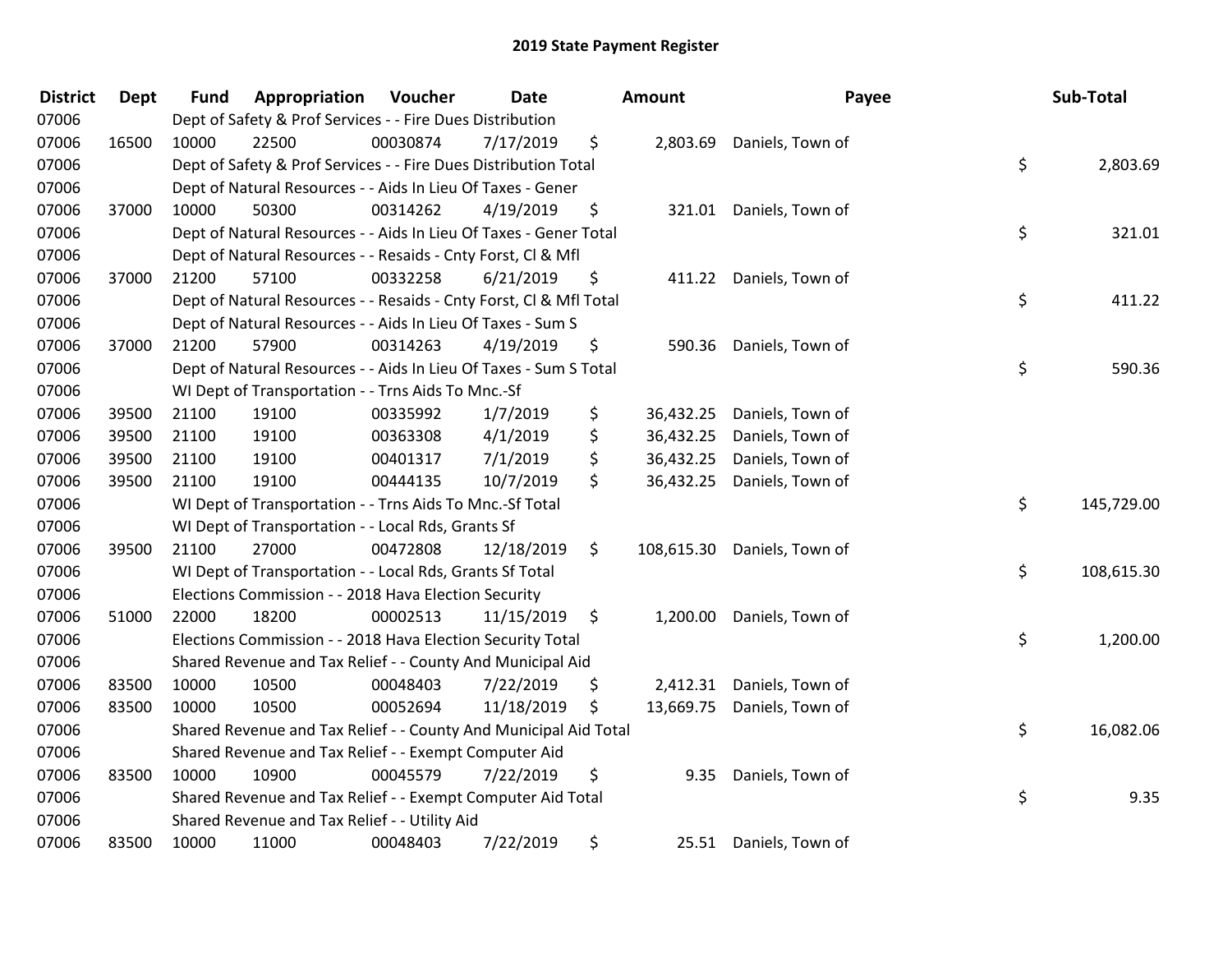| <b>District</b> | Dept  | <b>Fund</b> | Appropriation                                                       | <b>Voucher</b> | Date       | <b>Amount</b> | Payee            | Sub-Total  |
|-----------------|-------|-------------|---------------------------------------------------------------------|----------------|------------|---------------|------------------|------------|
| 07006           | 83500 | 10000       | 11000                                                               | 00052694       | 11/18/2019 | 139.09        | Daniels, Town of |            |
| 07006           |       |             | Shared Revenue and Tax Relief - - Utility Aid Total                 |                |            |               |                  | 164.60     |
| 07006           |       |             | Shared Revenue and Tax Relief - - Personal Property Aid             |                |            |               |                  |            |
| 07006           | 83500 | 10000       | 11100                                                               | 00040102       | 5/6/2019   | 265.70        | Daniels, Town of |            |
| 07006           |       |             | Shared Revenue and Tax Relief - - Personal Property Aid Total       |                |            |               |                  | 265.70     |
| 07006           |       |             | Shared Revenue and Tax Relief - - Payments For Municipal Svcs       |                |            |               |                  |            |
| 07006           | 83500 | 10000       | 50100                                                               | 00037889       | 1/31/2019  | 2,437.17      | Daniels, Town of |            |
| 07006           |       |             | Shared Revenue and Tax Relief - - Payments For Municipal Svcs Total |                |            |               |                  | 2,437.17   |
| 07006 Total     |       |             |                                                                     |                |            |               |                  | 278,629.46 |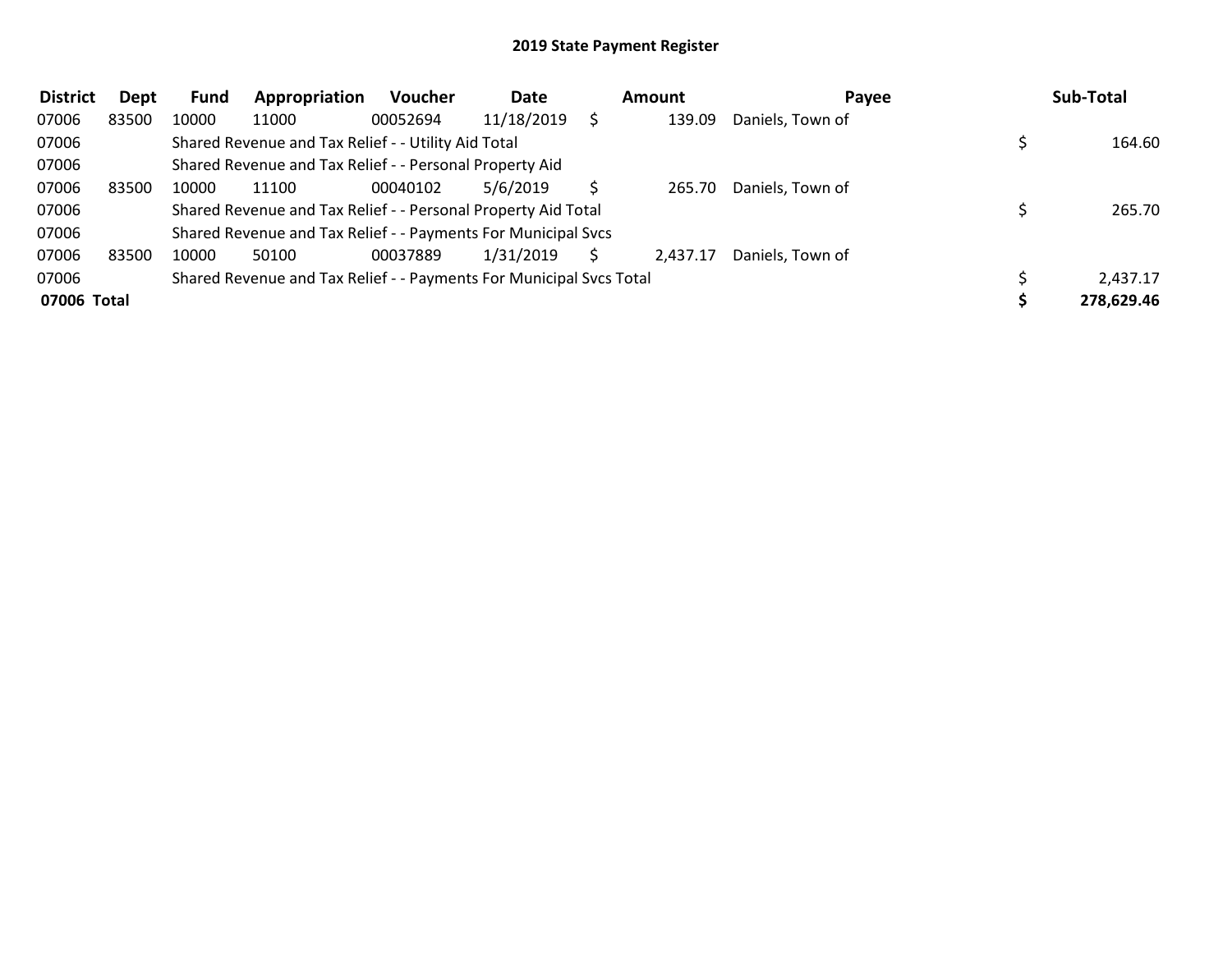| <b>District</b> | <b>Dept</b> | <b>Fund</b> | Appropriation                                                      | Voucher  | <b>Date</b> | Amount          |                         | Payee | Sub-Total |
|-----------------|-------------|-------------|--------------------------------------------------------------------|----------|-------------|-----------------|-------------------------|-------|-----------|
| 07008           |             |             | Dept of Safety & Prof Services - - Fire Dues Distribution          |          |             |                 |                         |       |           |
| 07008           | 16500       | 10000       | 22500                                                              | 00031272 | 7/18/2019   | \$              | 1,521.88 Town Of Dewey  |       |           |
| 07008           |             |             | Dept of Safety & Prof Services - - Fire Dues Distribution Total    |          |             |                 |                         | \$    | 1,521.88  |
| 07008           |             |             | Dept of Natural Resources - - Aids In Lieu Of Taxes - Gener        |          |             |                 |                         |       |           |
| 07008           | 37000       | 10000       | 50300                                                              | 00294804 | 2/1/2019    | \$<br>6,509.95  | Town Of Dewey           |       |           |
| 07008           | 37000       | 10000       | 50300                                                              | 00313282 | 4/19/2019   | \$<br>148.89    | Town Of Dewey           |       |           |
| 07008           |             |             | Dept of Natural Resources - - Aids In Lieu Of Taxes - Gener Total  |          |             |                 |                         | \$    | 6,658.84  |
| 07008           |             |             | Dept of Natural Resources - - Resaids - Cnty Forst, Cl & Mfl       |          |             |                 |                         |       |           |
| 07008           | 37000       | 21200       | 57100                                                              | 00332259 | 6/21/2019   | \$              | 219.75 Town Of Dewey    |       |           |
| 07008           |             |             | Dept of Natural Resources - - Resaids - Cnty Forst, CI & Mfl Total |          |             |                 |                         | \$    | 219.75    |
| 07008           |             |             | Dept of Natural Resources - - Aids In Lieu Of Taxes - Sum S        |          |             |                 |                         |       |           |
| 07008           | 37000       | 21200       | 57900                                                              | 00313281 | 4/19/2019   | \$              | 0.62 Town Of Dewey      |       |           |
| 07008           | 37000       | 21200       | 57900                                                              | 00313283 | 4/19/2019   | \$<br>140.80    | Town Of Dewey           |       |           |
| 07008           |             |             | Dept of Natural Resources - - Aids In Lieu Of Taxes - Sum S Total  |          |             |                 |                         | \$    | 141.42    |
| 07008           |             |             | WI Dept of Transportation - - Trns Aids To Mnc.-Sf                 |          |             |                 |                         |       |           |
| 07008           | 39500       | 21100       | 19100                                                              | 00335993 | 1/7/2019    | \$<br>24,848.75 | Town Of Dewey           |       |           |
| 07008           | 39500       | 21100       | 19100                                                              | 00363309 | 4/1/2019    | \$<br>24,848.75 | Town Of Dewey           |       |           |
| 07008           | 39500       | 21100       | 19100                                                              | 00401318 | 7/1/2019    | \$<br>24,848.75 | Town Of Dewey           |       |           |
| 07008           | 39500       | 21100       | 19100                                                              | 00444136 | 10/7/2019   | \$<br>24,848.78 | Town Of Dewey           |       |           |
| 07008           |             |             | WI Dept of Transportation - - Trns Aids To Mnc.-Sf Total           |          |             |                 |                         | \$    | 99,395.03 |
| 07008           |             |             | Elections Commission - - 2018 Hava Election Security               |          |             |                 |                         |       |           |
| 07008           | 51000       | 22000       | 18200                                                              | 00002535 | 11/15/2019  | \$              | 1,200.00 Town Of Dewey  |       |           |
| 07008           |             |             | Elections Commission - - 2018 Hava Election Security Total         |          |             |                 |                         | \$    | 1,200.00  |
| 07008           |             |             | Shared Revenue and Tax Relief - - County And Municipal Aid         |          |             |                 |                         |       |           |
| 07008           | 83500       | 10000       | 10500                                                              | 00048404 | 7/22/2019   | \$              | 3,677.17 Town Of Dewey  |       |           |
| 07008           | 83500       | 10000       | 10500                                                              | 00052695 | 11/18/2019  | \$              | 20,837.32 Town Of Dewey |       |           |
| 07008           |             |             | Shared Revenue and Tax Relief - - County And Municipal Aid Total   |          |             |                 |                         | \$    | 24,514.49 |
| 07008           |             |             | Shared Revenue and Tax Relief - - Exempt Computer Aid              |          |             |                 |                         |       |           |
| 07008           | 83500       | 10000       | 10900                                                              | 00045580 | 7/22/2019   | \$              | 9.35 Town Of Dewey      |       |           |
| 07008           |             |             | Shared Revenue and Tax Relief - - Exempt Computer Aid Total        |          |             |                 |                         | \$    | 9.35      |
| 07008           |             |             | Shared Revenue and Tax Relief - - Personal Property Aid            |          |             |                 |                         |       |           |
| 07008           | 83500       | 10000       | 11100                                                              | 00040103 | 5/6/2019    | \$<br>45.25     | Town Of Dewey           |       |           |
| 07008           |             |             | Shared Revenue and Tax Relief - - Personal Property Aid Total      |          |             |                 |                         | \$    | 45.25     |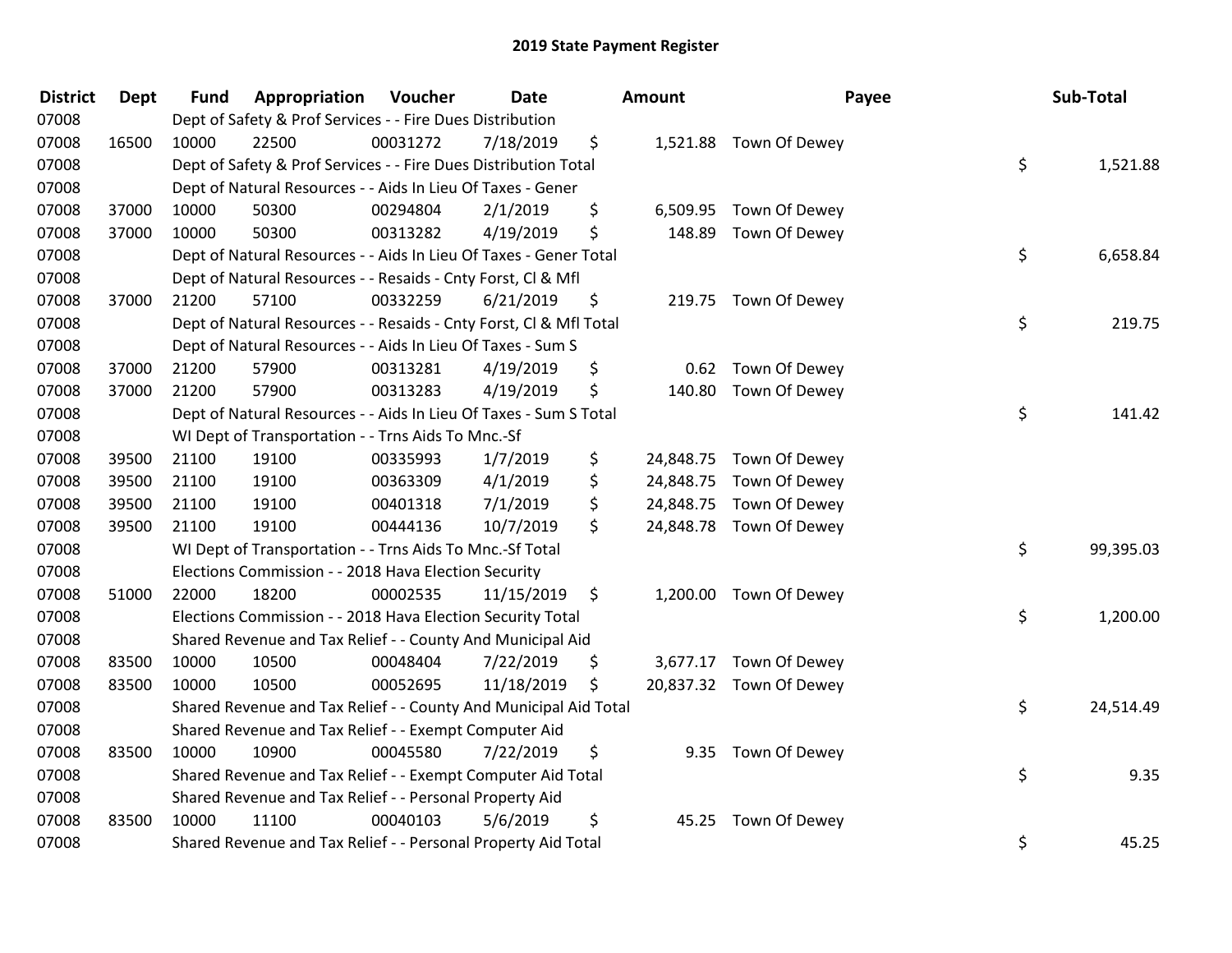| <b>District</b><br>Dept | Fund | <b>Appropriation</b> | Voucher | Date | Amount | Payee | Sub-Total  |
|-------------------------|------|----------------------|---------|------|--------|-------|------------|
| 07008 Total             |      |                      |         |      |        |       | 133,706.01 |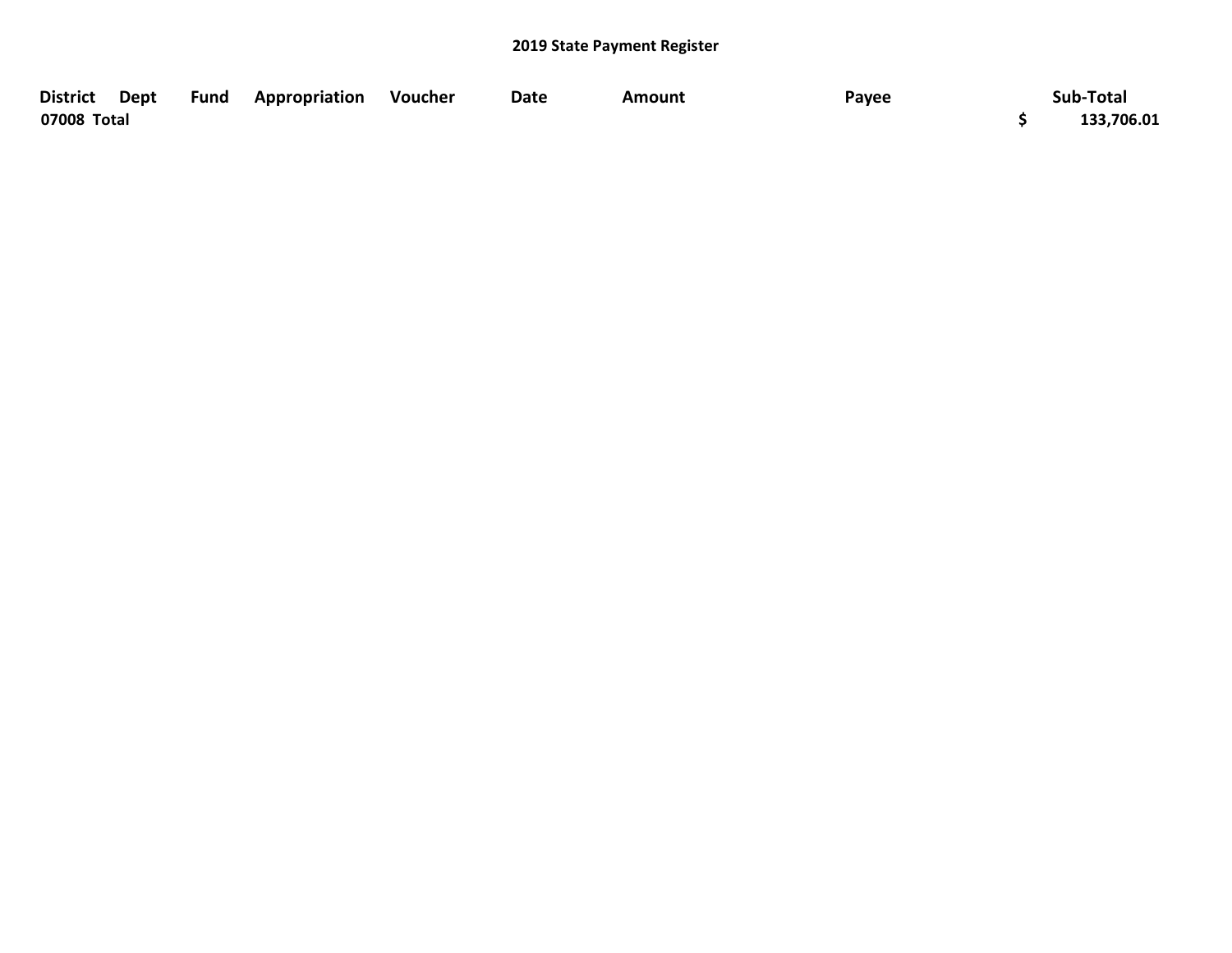| <b>District</b> | Dept  | <b>Fund</b> | Appropriation                                                      | Voucher  | Date       | Amount |  | Payee                        | Sub-Total        |
|-----------------|-------|-------------|--------------------------------------------------------------------|----------|------------|--------|--|------------------------------|------------------|
| 07010           |       |             | Dept of Safety & Prof Services - - Fire Dues Distribution          |          |            |        |  |                              |                  |
| 07010           | 16500 | 10000       | 22500                                                              | 00030845 | 7/17/2019  | \$     |  | 2,906.37 Town Of Grantsburg  |                  |
| 07010           |       |             | Dept of Safety & Prof Services - - Fire Dues Distribution Total    |          |            |        |  |                              | \$<br>2,906.37   |
| 07010           |       |             | Dept of Natural Resources - - Aids In Lieu Of Taxes - Gener        |          |            |        |  |                              |                  |
| 07010           | 37000 | 10000       | 50300                                                              | 00294841 | 2/1/2019   | \$     |  | 7,777.67 Town Of Grantsburg  |                  |
| 07010           | 37000 | 10000       | 50300                                                              | 00294842 | 2/1/2019   | \$     |  | 276.91 Town Of Grantsburg    |                  |
| 07010           | 37000 | 10000       | 50300                                                              | 00294843 | 2/1/2019   | \$     |  | 1,276.03 Town Of Grantsburg  |                  |
| 07010           | 37000 | 10000       | 50300                                                              | 00313941 | 4/19/2019  | \$     |  | 363.97 Town Of Grantsburg    |                  |
| 07010           | 37000 | 10000       | 50300                                                              | 00313942 | 4/19/2019  | \$     |  | 209.55 Town Of Grantsburg    |                  |
| 07010           |       |             | Dept of Natural Resources - - Aids In Lieu Of Taxes - Gener Total  |          |            |        |  |                              | \$<br>9,904.13   |
| 07010           |       |             | Dept of Natural Resources - - Res Maint & Dev - Park Fr & Rd       |          |            |        |  |                              |                  |
| 07010           | 37000 | 10000       | 78500                                                              | 00306035 | 4/9/2019   | \$     |  | 16,842.10 Town Of Grantsburg |                  |
| 07010           |       |             | Dept of Natural Resources - - Res Maint & Dev - Park Fr & Rd Total |          |            |        |  |                              | \$<br>16,842.10  |
| 07010           |       |             | Dept of Natural Resources - - Resaids - Cnty Forst, CI & Mfl       |          |            |        |  |                              |                  |
| 07010           | 37000 | 21200       | 57100                                                              | 00332260 | 6/21/2019  | \$     |  | 180.10 Town Of Grantsburg    |                  |
| 07010           |       |             | Dept of Natural Resources - - Resaids - Cnty Forst, Cl & Mfl Total |          |            |        |  |                              | \$<br>180.10     |
| 07010           |       |             | Dept of Natural Resources - - Aids In Lieu Of Taxes - Sum S        |          |            |        |  |                              |                  |
| 07010           | 37000 | 21200       | 57900                                                              | 00313943 | 4/19/2019  | \$     |  | 2,650.55 Town Of Grantsburg  |                  |
| 07010           | 37000 | 21200       | 57900                                                              | 00313944 | 4/19/2019  | \$     |  | 1,345.43 Town Of Grantsburg  |                  |
| 07010           |       |             | Dept of Natural Resources - - Aids In Lieu Of Taxes - Sum S Total  |          |            |        |  |                              | \$<br>3,995.98   |
| 07010           |       |             | Dept of Natural Resources - - Resource Maint Develop Sp Frst       |          |            |        |  |                              |                  |
| 07010           | 37000 | 21200       | 77900                                                              | 00306035 | 4/9/2019   | \$     |  | 7,115.41 Town Of Grantsburg  |                  |
| 07010           |       |             | Dept of Natural Resources - - Resource Maint Develop Sp Frst Total |          |            |        |  |                              | \$<br>7,115.41   |
| 07010           |       |             | WI Dept of Transportation - - Trns Aids To Mnc.-Sf                 |          |            |        |  |                              |                  |
| 07010           | 39500 | 21100       | 19100                                                              | 00335994 | 1/7/2019   | \$     |  | 30,931.57 Town Of Grantsburg |                  |
| 07010           | 39500 | 21100       | 19100                                                              | 00363310 | 4/1/2019   | \$     |  | 30,931.57 Town Of Grantsburg |                  |
| 07010           | 39500 | 21100       | 19100                                                              | 00401319 | 7/1/2019   | \$     |  | 30,931.57 Town Of Grantsburg |                  |
| 07010           | 39500 | 21100       | 19100                                                              | 00444137 | 10/7/2019  | \$     |  | 30,931.60 Town Of Grantsburg |                  |
| 07010           |       |             | WI Dept of Transportation - - Trns Aids To Mnc.-Sf Total           |          |            |        |  |                              | \$<br>123,726.31 |
| 07010           |       |             | Elections Commission - - 2018 Hava Election Security               |          |            |        |  |                              |                  |
| 07010           | 51000 | 22000       | 18200                                                              | 00002448 | 11/13/2019 | \$     |  | 1,200.00 Town Of Grantsburg  |                  |
| 07010           |       |             | Elections Commission - - 2018 Hava Election Security Total         |          |            |        |  |                              | \$<br>1,200.00   |
| 07010           |       |             | Shared Revenue and Tax Relief - - County And Municipal Aid         |          |            |        |  |                              |                  |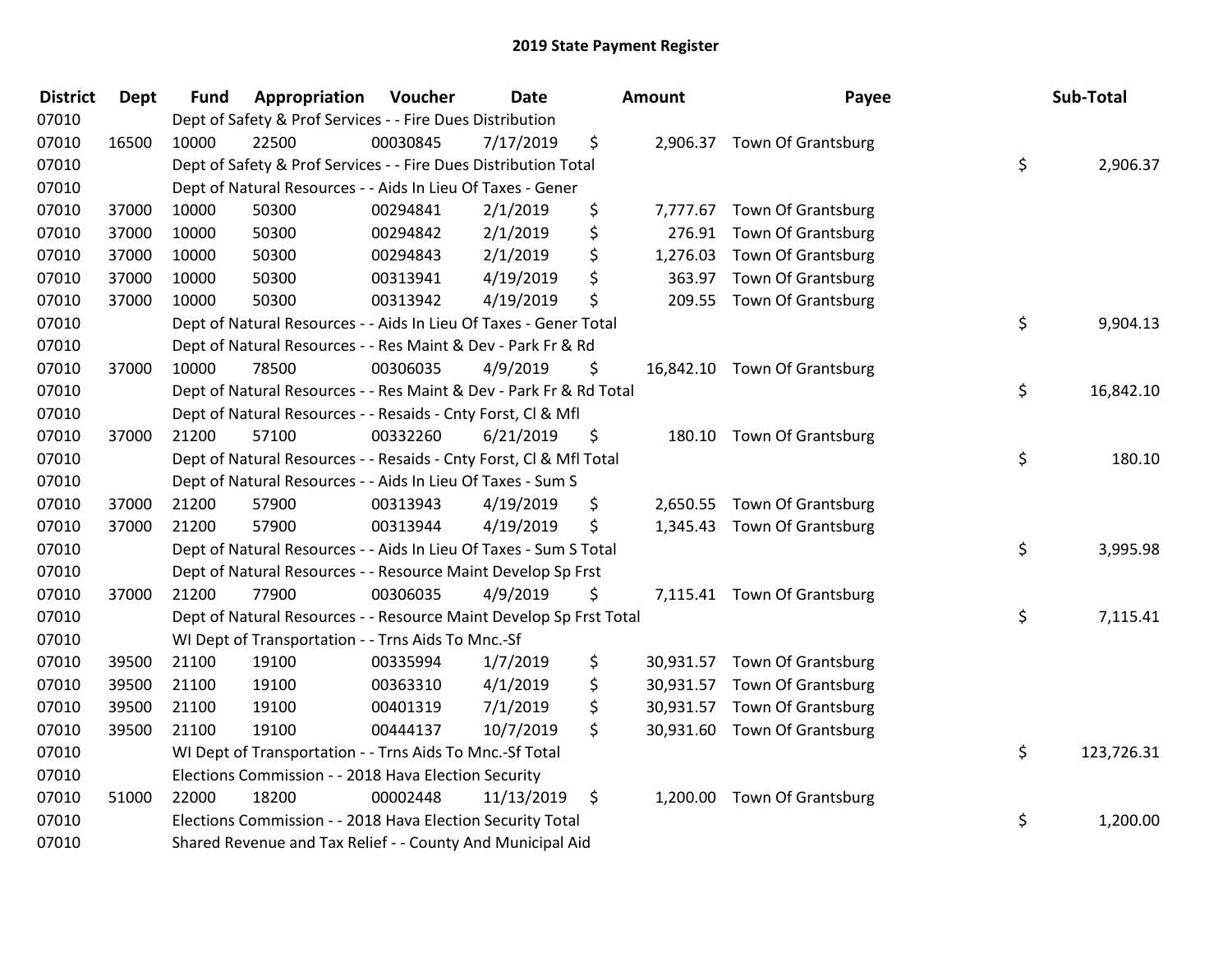| <b>District</b> | Dept  | <b>Fund</b> | Appropriation                                                       | Voucher  | Date       |     | <b>Amount</b> | Payee                       | Sub-Total       |
|-----------------|-------|-------------|---------------------------------------------------------------------|----------|------------|-----|---------------|-----------------------------|-----------------|
| 07010           | 83500 | 10000       | 10500                                                               | 00048405 | 7/22/2019  | \$. | 6,554.28      | Town Of Grantsburg          |                 |
| 07010           | 83500 | 10000       | 10500                                                               | 00052696 | 11/18/2019 | S.  | 37,140.91     | <b>Town Of Grantsburg</b>   |                 |
| 07010           |       |             | Shared Revenue and Tax Relief - - County And Municipal Aid Total    |          |            |     |               |                             | \$<br>43,695.19 |
| 07010           |       |             | Shared Revenue and Tax Relief - - Exempt Computer Aid               |          |            |     |               |                             |                 |
| 07010           | 83500 | 10000       | 10900                                                               | 00045581 | 7/22/2019  | \$  | 42.61         | <b>Town Of Grantsburg</b>   |                 |
| 07010           |       |             | Shared Revenue and Tax Relief - - Exempt Computer Aid Total         |          |            |     |               |                             | \$<br>42.61     |
| 07010           |       |             | Shared Revenue and Tax Relief - - Utility Aid                       |          |            |     |               |                             |                 |
| 07010           | 83500 | 10000       | 11000                                                               | 00048405 | 7/22/2019  | \$  | 219.39        | <b>Town Of Grantsburg</b>   |                 |
| 07010           | 83500 | 10000       | 11000                                                               | 00052696 | 11/18/2019 | \$  |               | 1,270.42 Town Of Grantsburg |                 |
| 07010           |       |             | Shared Revenue and Tax Relief - - Utility Aid Total                 |          |            |     |               |                             | \$<br>1,489.81  |
| 07010           |       |             | Shared Revenue and Tax Relief - - Personal Property Aid             |          |            |     |               |                             |                 |
| 07010           | 83500 | 10000       | 11100                                                               | 00040104 | 5/6/2019   | \$  | 95.80         | <b>Town Of Grantsburg</b>   |                 |
| 07010           |       |             | Shared Revenue and Tax Relief - - Personal Property Aid Total       |          |            |     |               |                             | \$<br>95.80     |
| 07010           |       |             | Shared Revenue and Tax Relief - - Payments For Municipal Svcs       |          |            |     |               |                             |                 |
| 07010           | 83500 | 10000       | 50100                                                               | 00037777 | 1/31/2019  | \$  | 246.18        | Town Of Grantsburg          |                 |
| 07010           |       |             | Shared Revenue and Tax Relief - - Payments For Municipal Svcs Total |          |            |     |               |                             | \$<br>246.18    |
| 07010           |       |             | Shared Revenue and Tax Relief - - Lottery & Gaming Credit           |          |            |     |               |                             |                 |
| 07010           | 83500 | 52100       | 36300                                                               | 00038154 | 3/25/2019  | \$  | 837.36        | <b>Town Of Grantsburg</b>   |                 |
| 07010           |       |             | Shared Revenue and Tax Relief - - Lottery & Gaming Credit Total     |          |            |     |               |                             | 837.36          |
| 07010 Total     |       |             |                                                                     |          |            |     |               |                             | 212,277.35      |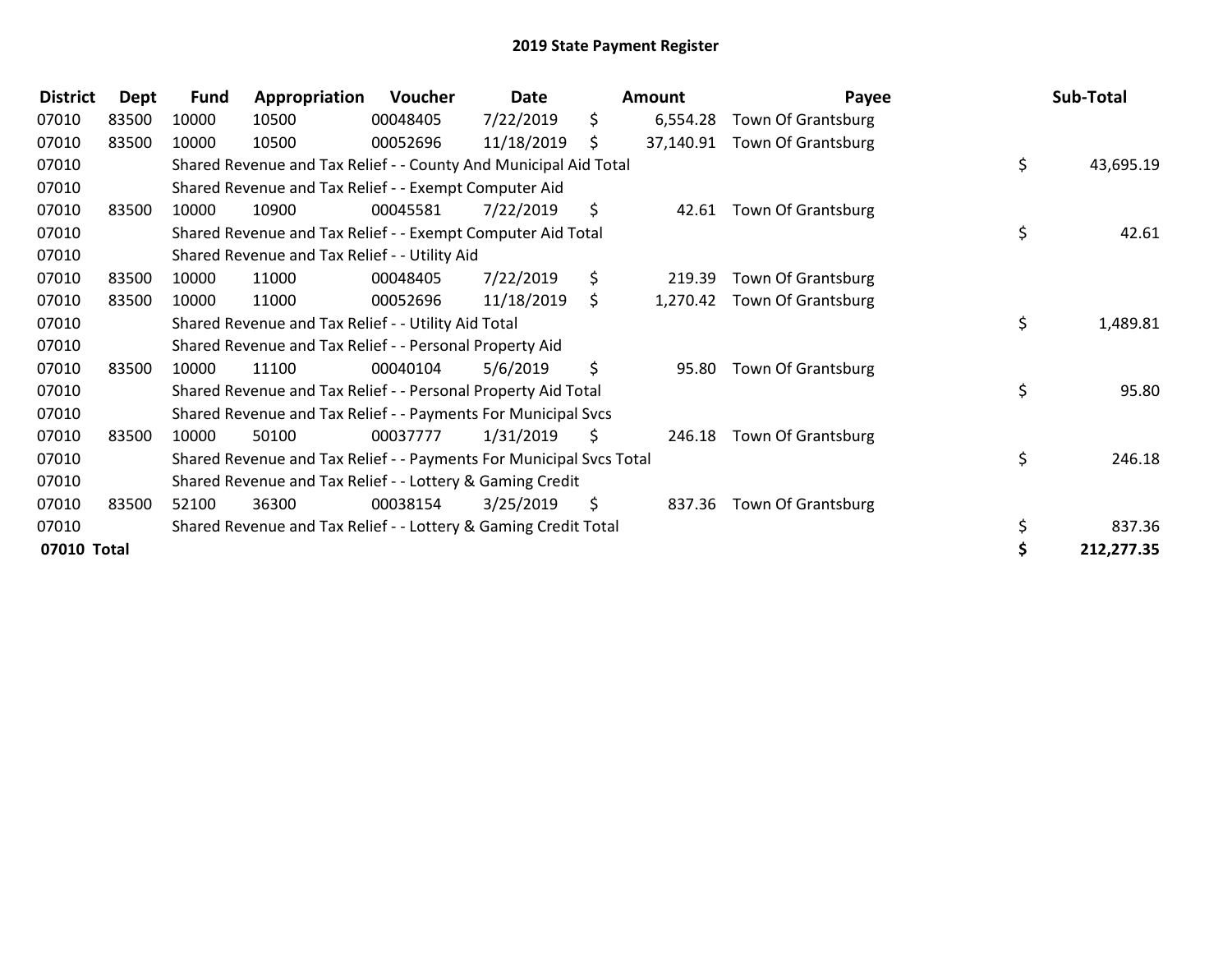| <b>District</b> | <b>Dept</b> | <b>Fund</b> | Appropriation                                                      | Voucher  | Date       |      | Amount | Payee                     | Sub-Total        |
|-----------------|-------------|-------------|--------------------------------------------------------------------|----------|------------|------|--------|---------------------------|------------------|
| 07012           |             |             | Dept of Safety & Prof Services - - Fire Dues Distribution          |          |            |      |        |                           |                  |
| 07012           | 16500       | 10000       | 22500                                                              | 00030286 | 7/16/2019  | \$   |        | 7,933.09 Town Of Jackson  |                  |
| 07012           |             |             | Dept of Safety & Prof Services - - Fire Dues Distribution Total    |          |            |      |        |                           | \$<br>7,933.09   |
| 07012           |             |             | Dept of Natural Resources - - Aids In Lieu Of Taxes - Gener        |          |            |      |        |                           |                  |
| 07012           | 37000       | 10000       | 50300                                                              | 00294824 | 2/1/2019   | \$   | 320.45 | Town Of Jackson           |                  |
| 07012           | 37000       | 10000       | 50300                                                              | 00313541 | 4/19/2019  | \$   |        | 33.12 Town Of Jackson     |                  |
| 07012           |             |             | Dept of Natural Resources - - Aids In Lieu Of Taxes - Gener Total  |          |            |      |        |                           | \$<br>353.57     |
| 07012           |             |             | Dept of Natural Resources - - General Program Operations --        |          |            |      |        |                           |                  |
| 07012           | 37000       | 21200       | 25400                                                              | 00375222 | 12/26/2019 | - \$ |        | 3,160.00 Town Of Jackson  |                  |
| 07012           |             |             | Dept of Natural Resources - - General Program Operations -- Total  |          |            |      |        |                           | \$<br>3,160.00   |
| 07012           |             |             | Dept of Natural Resources - - Resaids - Cnty Forst, Cl & Mfl       |          |            |      |        |                           |                  |
| 07012           | 37000       | 21200       | 57100                                                              | 00332261 | 6/21/2019  | \$   |        | 1,655.93 Town Of Jackson  |                  |
| 07012           |             |             | Dept of Natural Resources - - Resaids - Cnty Forst, Cl & Mfl Total |          |            |      |        |                           | \$<br>1,655.93   |
| 07012           |             |             | Dept of Natural Resources - - Aids In Lieu Of Taxes - Sum S        |          |            |      |        |                           |                  |
| 07012           | 37000       | 21200       | 57900                                                              | 00313542 | 4/19/2019  | \$   | 7.01   | Town Of Jackson           |                  |
| 07012           | 37000       | 21200       | 57900                                                              | 00313543 | 4/19/2019  | \$   |        | 38.51 Town Of Jackson     |                  |
| 07012           |             |             | Dept of Natural Resources - - Aids In Lieu Of Taxes - Sum S Total  |          |            |      |        |                           | \$<br>45.52      |
| 07012           |             |             | WI Dept of Transportation - - Trns Aids To Mnc.-Sf                 |          |            |      |        |                           |                  |
| 07012           | 39500       | 21100       | 19100                                                              | 00335995 | 1/7/2019   | \$   |        | 48,663.93 Town Of Jackson |                  |
| 07012           | 39500       | 21100       | 19100                                                              | 00363311 | 4/1/2019   | \$   |        | 48,663.93 Town Of Jackson |                  |
| 07012           | 39500       | 21100       | 19100                                                              | 00401320 | 7/1/2019   | \$   |        | 48,663.93 Town Of Jackson |                  |
| 07012           | 39500       | 21100       | 19100                                                              | 00444138 | 10/7/2019  | \$   |        | 48,663.93 Town Of Jackson |                  |
| 07012           |             |             | WI Dept of Transportation - - Trns Aids To Mnc.-Sf Total           |          |            |      |        |                           | \$<br>194,655.72 |
| 07012           |             |             | Shared Revenue and Tax Relief - - County And Municipal Aid         |          |            |      |        |                           |                  |
| 07012           | 83500       | 10000       | 10500                                                              | 00048406 | 7/22/2019  | \$   |        | 1,017.39 Town Of Jackson  |                  |
| 07012           | 83500       | 10000       | 10500                                                              | 00052697 | 11/18/2019 | \$   |        | 5,765.23 Town Of Jackson  |                  |
| 07012           |             |             | Shared Revenue and Tax Relief - - County And Municipal Aid Total   |          |            |      |        |                           | \$<br>6,782.62   |
| 07012           |             |             | Shared Revenue and Tax Relief - - Exempt Computer Aid              |          |            |      |        |                           |                  |
| 07012           | 83500       | 10000       | 10900                                                              | 00045582 | 7/22/2019  | \$   |        | 2.08 Town Of Jackson      |                  |
| 07012           |             |             | Shared Revenue and Tax Relief - - Exempt Computer Aid Total        |          |            |      |        |                           | \$<br>2.08       |
| 07012           |             |             | Shared Revenue and Tax Relief - - Utility Aid                      |          |            |      |        |                           |                  |
| 07012           | 83500       | 10000       | 11000                                                              | 00048406 | 7/22/2019  | \$   | 134.93 | Town Of Jackson           |                  |
| 07012           | 83500       | 10000       | 11000                                                              | 00052697 | 11/18/2019 | \$   |        | 789.73 Town Of Jackson    |                  |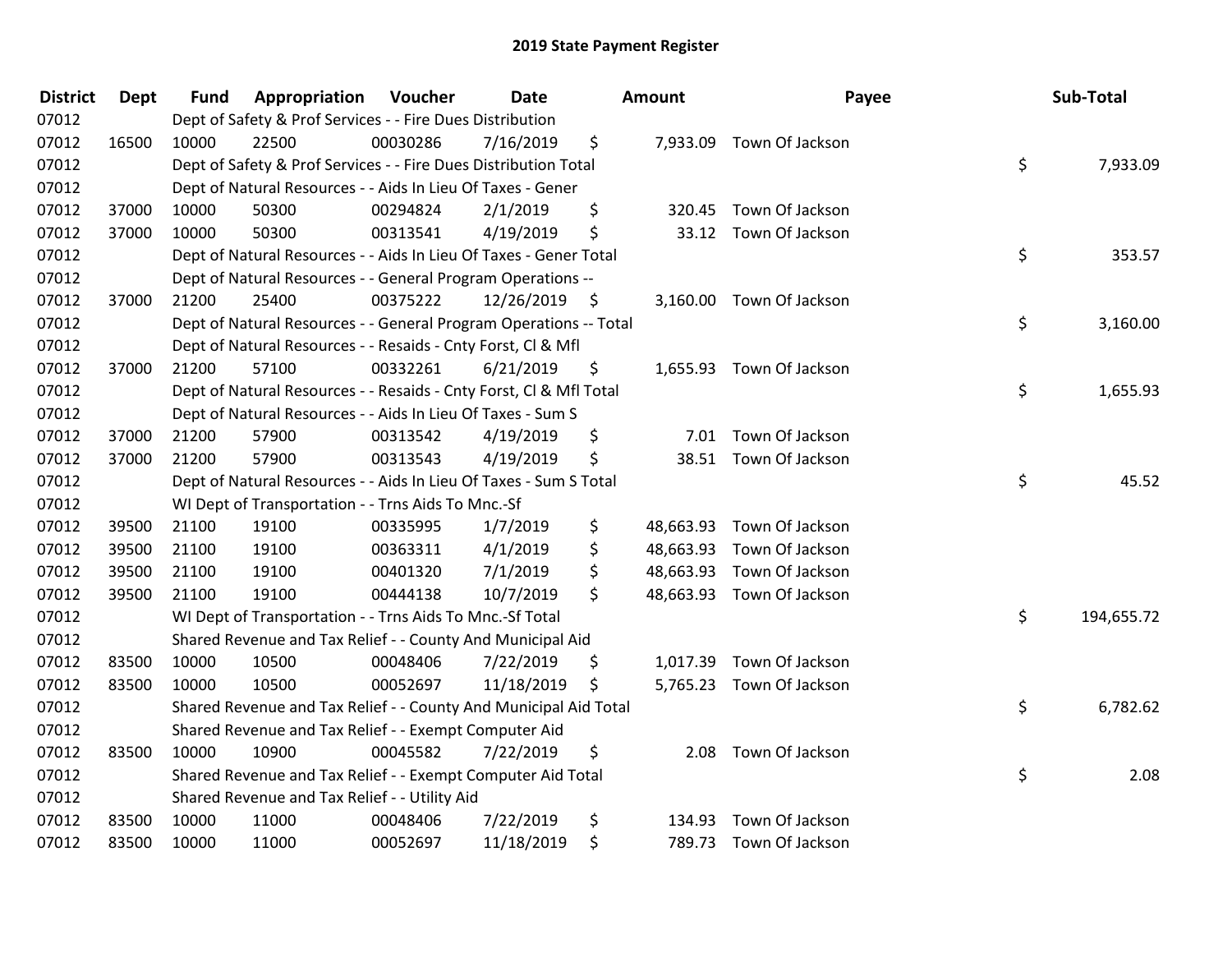| <b>District</b> | Dept | Fund | <b>Appropriation</b>                                | Voucher | Date | Amount | Payee | Sub-Total  |
|-----------------|------|------|-----------------------------------------------------|---------|------|--------|-------|------------|
| 07012           |      |      | Shared Revenue and Tax Relief - - Utility Aid Total |         |      |        |       | 924.66     |
| 07012 Total     |      |      |                                                     |         |      |        |       | 215,513.19 |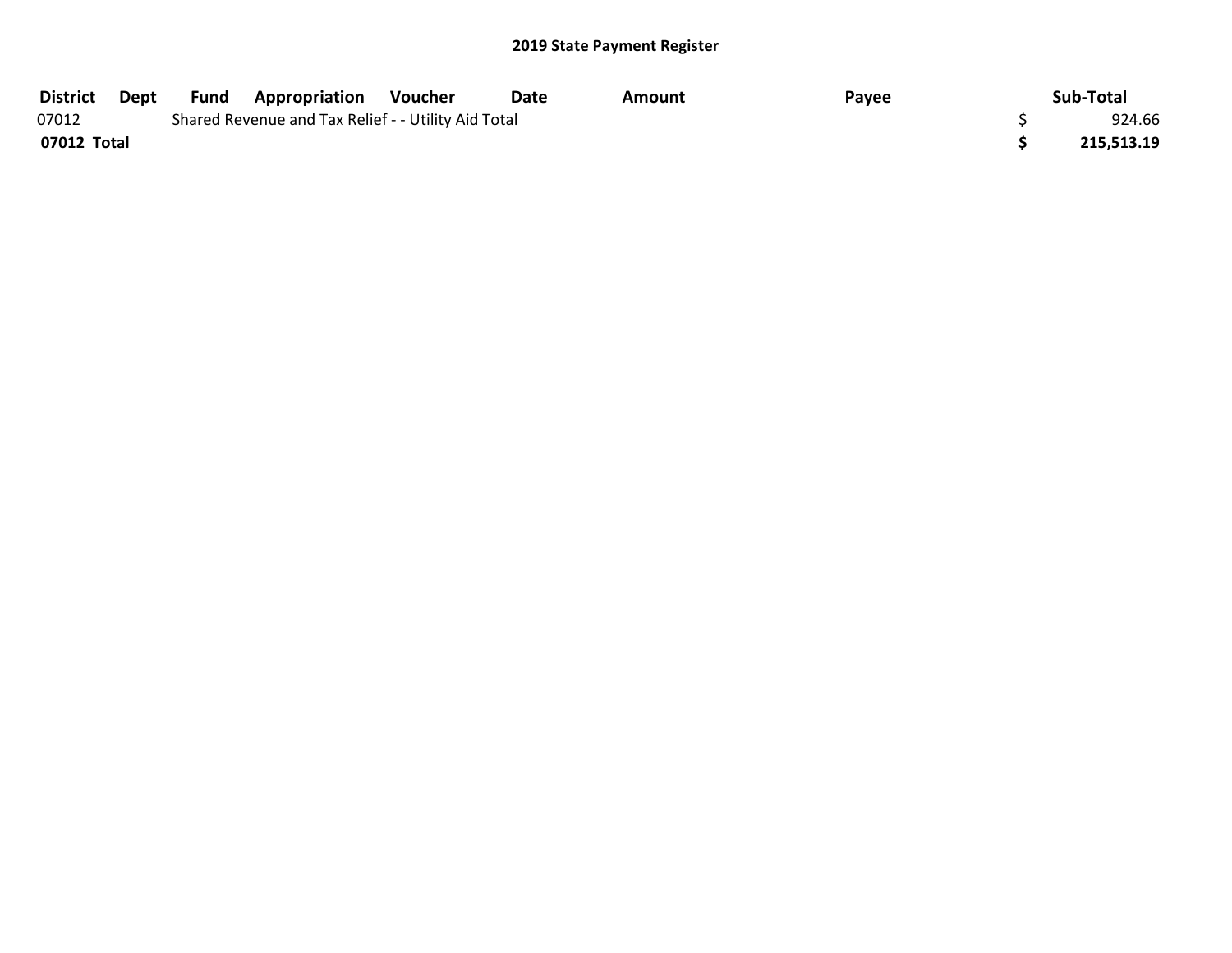| <b>District</b> | <b>Dept</b> | <b>Fund</b> | Appropriation                                                      | Voucher  | <b>Date</b> |         | <b>Amount</b> | Payee                         | Sub-Total        |
|-----------------|-------------|-------------|--------------------------------------------------------------------|----------|-------------|---------|---------------|-------------------------------|------------------|
| 07014           |             |             | Dept of Safety & Prof Services - - Fire Dues Distribution          |          |             |         |               |                               |                  |
| 07014           | 16500       | 10000       | 22500                                                              | 00030839 | 7/17/2019   | \$      |               | 2,932.92 Town Of La Follette  |                  |
| 07014           |             |             | Dept of Safety & Prof Services - - Fire Dues Distribution Total    |          |             |         |               |                               | \$<br>2,932.92   |
| 07014           |             |             | Dept of Natural Resources - - Aids In Lieu Of Taxes - Gener        |          |             |         |               |                               |                  |
| 07014           | 37000       | 10000       | 50300                                                              | 00314973 | 4/19/2019   | \$      |               | 101.68 Town Of La Follette    |                  |
| 07014           |             |             | Dept of Natural Resources - - Aids In Lieu Of Taxes - Gener Total  |          |             |         |               |                               | \$<br>101.68     |
| 07014           |             |             | Dept of Natural Resources - - Resaids - Cnty Forst, CI & Mfl       |          |             |         |               |                               |                  |
| 07014           | 37000       | 21200       | 57100                                                              | 00332262 | 6/21/2019   | \$      |               | 568.96 Town Of La Follette    |                  |
| 07014           |             |             | Dept of Natural Resources - - Resaids - Cnty Forst, Cl & Mfl Total |          |             |         |               |                               | \$<br>568.96     |
| 07014           |             |             | Dept of Natural Resources - - Aids In Lieu Of Taxes - Sum S        |          |             |         |               |                               |                  |
| 07014           | 37000       | 21200       | 57900                                                              | 00314974 | 4/19/2019   | \$      |               | 35.20 Town Of La Follette     |                  |
| 07014           |             |             | Dept of Natural Resources - - Aids In Lieu Of Taxes - Sum S Total  |          |             |         |               |                               | \$<br>35.20      |
| 07014           |             |             | WI Dept of Transportation - - Trns Aids To Mnc.-Sf                 |          |             |         |               |                               |                  |
| 07014           | 39500       | 21100       | 19100                                                              | 00335996 | 1/7/2019    | \$      | 25,616.05     | Town Of La Follette           |                  |
| 07014           | 39500       | 21100       | 19100                                                              | 00363312 | 4/1/2019    | \$      | 25,616.05     | Town Of La Follette           |                  |
| 07014           | 39500       | 21100       | 19100                                                              | 00401321 | 7/1/2019    | \$      | 25,616.05     | Town Of La Follette           |                  |
| 07014           | 39500       | 21100       | 19100                                                              | 00444139 | 10/7/2019   | \$      |               | 25,616.06 Town Of La Follette |                  |
| 07014           |             |             | WI Dept of Transportation - - Trns Aids To Mnc.-Sf Total           |          |             |         |               |                               | \$<br>102,464.21 |
| 07014           |             |             | Elections Commission - - 2018 Hava Election Security               |          |             |         |               |                               |                  |
| 07014           | 51000       | 22000       | 18200                                                              | 00002405 | 11/13/2019  | $\zeta$ |               | 1,100.00 Town Of La Follette  |                  |
| 07014           |             |             | Elections Commission - - 2018 Hava Election Security Total         |          |             |         |               |                               | \$<br>1,100.00   |
| 07014           |             |             | Shared Revenue and Tax Relief - - County And Municipal Aid         |          |             |         |               |                               |                  |
| 07014           | 83500       | 10000       | 10500                                                              | 00048407 | 7/22/2019   | \$      |               | 978.29 Town Of La Follette    |                  |
| 07014           | 83500       | 10000       | 10500                                                              | 00052698 | 11/18/2019  | \$      |               | 5,543.61 Town Of La Follette  |                  |
| 07014           |             |             | Shared Revenue and Tax Relief - - County And Municipal Aid Total   |          |             |         |               |                               | \$<br>6,521.90   |
| 07014           |             |             | Shared Revenue and Tax Relief - - Exempt Computer Aid              |          |             |         |               |                               |                  |
| 07014           | 83500       | 10000       | 10900                                                              | 00045583 | 7/22/2019   | \$      | 5.19          | Town Of La Follette           |                  |
| 07014           |             |             | Shared Revenue and Tax Relief - - Exempt Computer Aid Total        |          |             |         |               |                               | \$<br>5.19       |
| 07014           |             |             | Shared Revenue and Tax Relief - - Personal Property Aid            |          |             |         |               |                               |                  |
| 07014           | 83500       | 10000       | 11100                                                              | 00040105 | 5/6/2019    | \$      |               | 130.39 Town Of La Follette    |                  |
| 07014           |             |             | Shared Revenue and Tax Relief - - Personal Property Aid Total      |          |             |         |               |                               | \$<br>130.39     |
| 07014 Total     |             |             |                                                                    |          |             |         |               |                               | \$<br>113,860.45 |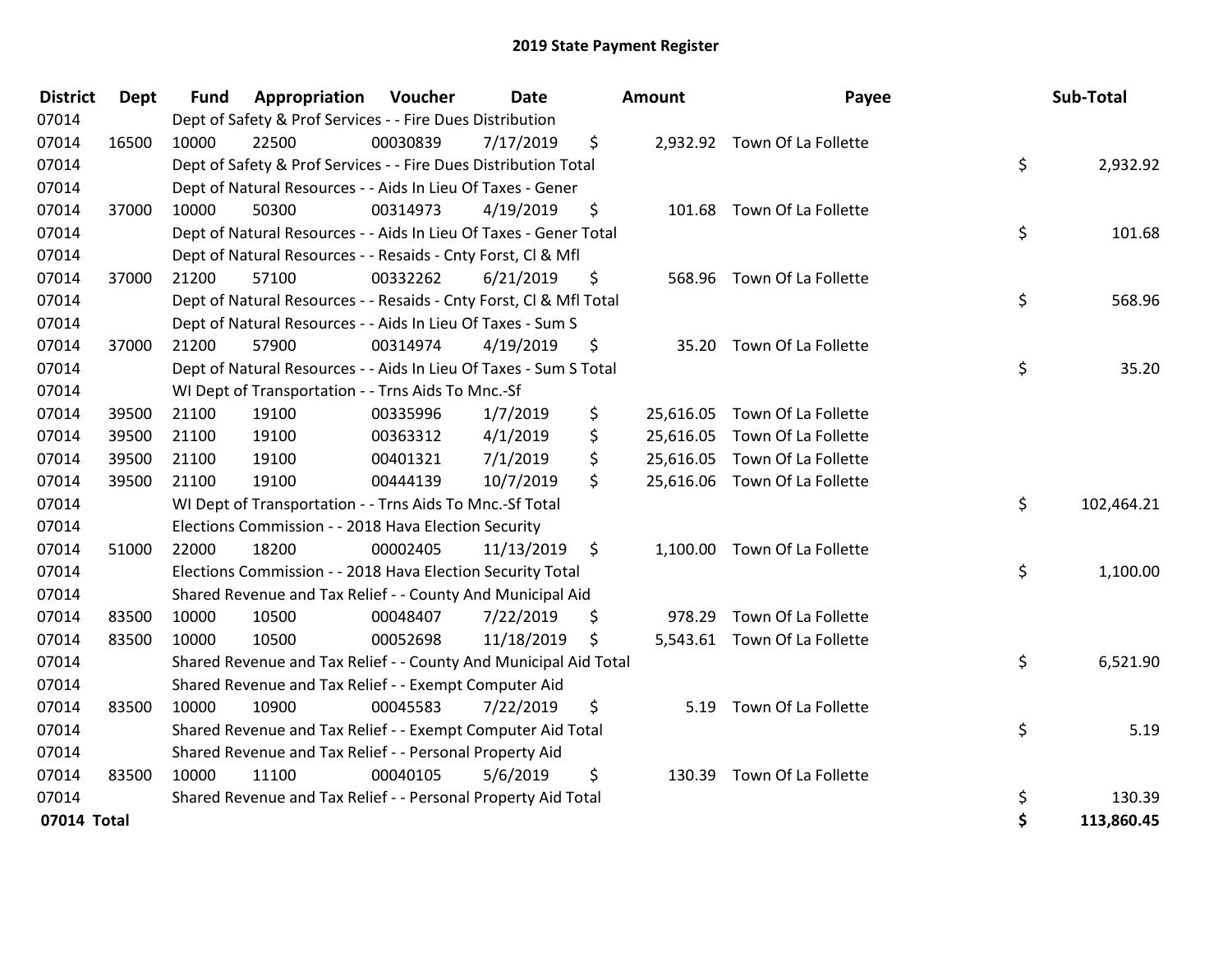| <b>District</b> | <b>Dept</b> | <b>Fund</b> | Appropriation                                                      | Voucher  | Date       | <b>Amount</b>  | Payee                     | Sub-Total        |
|-----------------|-------------|-------------|--------------------------------------------------------------------|----------|------------|----------------|---------------------------|------------------|
| 07016           |             |             | Dept of Safety & Prof Services - - Fire Dues Distribution          |          |            |                |                           |                  |
| 07016           | 16500       | 10000       | 22500                                                              | 00031436 | 7/18/2019  | \$             | 1,025.77 Town Of Lincoln  |                  |
| 07016           |             |             | Dept of Safety & Prof Services - - Fire Dues Distribution Total    |          |            |                |                           | \$<br>1,025.77   |
| 07016           |             |             | Dept of Natural Resources - - Aids In Lieu Of Taxes - Gener        |          |            |                |                           |                  |
| 07016           | 37000       | 10000       | 50300                                                              | 00294847 | 2/1/2019   | \$<br>2,836.84 | Town Of Lincoln           |                  |
| 07016           | 37000       | 10000       | 50300                                                              | 00313968 | 4/19/2019  | \$             | 456.19 Town Of Lincoln    |                  |
| 07016           |             |             | Dept of Natural Resources - - Aids In Lieu Of Taxes - Gener Total  |          |            |                |                           | \$<br>3,293.03   |
| 07016           |             |             | Dept of Natural Resources - - Resaids - Cnty Forst, Cl & Mfl       |          |            |                |                           |                  |
| 07016           | 37000       | 21200       | 57100                                                              | 00332263 | 6/21/2019  | \$             | 1,699.22 Town Of Lincoln  |                  |
| 07016           |             |             | Dept of Natural Resources - - Resaids - Cnty Forst, CI & Mfl Total |          |            |                |                           | \$<br>1,699.22   |
| 07016           |             |             | Dept of Natural Resources - - Aids In Lieu Of Taxes - Sum S        |          |            |                |                           |                  |
| 07016           | 37000       | 21200       | 57900                                                              | 00313967 | 4/19/2019  | \$             | 2,605.59 Town Of Lincoln  |                  |
| 07016           |             |             | Dept of Natural Resources - - Aids In Lieu Of Taxes - Sum S Total  |          |            |                |                           | \$<br>2,605.59   |
| 07016           |             |             | WI Dept of Transportation - - Trns Aids To Mnc.-Sf                 |          |            |                |                           |                  |
| 07016           | 39500       | 21100       | 19100                                                              | 00335997 | 1/7/2019   | \$             | 26,153.57 Town Of Lincoln |                  |
| 07016           | 39500       | 21100       | 19100                                                              | 00363313 | 4/1/2019   | \$             | 26,153.57 Town Of Lincoln |                  |
| 07016           | 39500       | 21100       | 19100                                                              | 00401322 | 7/1/2019   | \$             | 26,153.57 Town Of Lincoln |                  |
| 07016           | 39500       | 21100       | 19100                                                              | 00444140 | 10/7/2019  | \$             | 26,153.60 Town Of Lincoln |                  |
| 07016           |             |             | WI Dept of Transportation - - Trns Aids To Mnc.-Sf Total           |          |            |                |                           | \$<br>104,614.31 |
| 07016           |             |             | Elections Commission - - 2018 Hava Election Security               |          |            |                |                           |                  |
| 07016           | 51000       | 22000       | 18200                                                              | 00002773 | 11/21/2019 | \$<br>600.00   | Town Of Lincoln           |                  |
| 07016           | 51000       | 22000       | 18200                                                              | 00003004 | 12/17/2019 | \$             | 500.00 Town Of Lincoln    |                  |
| 07016           |             |             | Elections Commission - - 2018 Hava Election Security Total         |          |            |                |                           | \$<br>1,100.00   |
| 07016           |             |             | Shared Revenue and Tax Relief - - County And Municipal Aid         |          |            |                |                           |                  |
| 07016           | 83500       | 10000       | 10500                                                              | 00048408 | 7/22/2019  | \$             | 2,658.64 Town Of Lincoln  |                  |
| 07016           | 83500       | 10000       | 10500                                                              | 00052699 | 11/18/2019 | \$             | 15,065.64 Town Of Lincoln |                  |
| 07016           |             |             | Shared Revenue and Tax Relief - - County And Municipal Aid Total   |          |            |                |                           | \$<br>17,724.28  |
| 07016           |             |             | Shared Revenue and Tax Relief - - Exempt Computer Aid              |          |            |                |                           |                  |
| 07016           | 83500       | 10000       | 10900                                                              | 00045584 | 7/22/2019  | \$             | 4.16 Town Of Lincoln      |                  |
| 07016           |             |             | Shared Revenue and Tax Relief - - Exempt Computer Aid Total        |          |            |                |                           | \$<br>4.16       |
| 07016           |             |             | Shared Revenue and Tax Relief - - Personal Property Aid            |          |            |                |                           |                  |
| 07016           | 83500       | 10000       | 11100                                                              | 00040106 | 5/6/2019   | \$             | 2.46 Town Of Lincoln      |                  |
| 07016           |             |             | Shared Revenue and Tax Relief - - Personal Property Aid Total      |          |            |                |                           | \$<br>2.46       |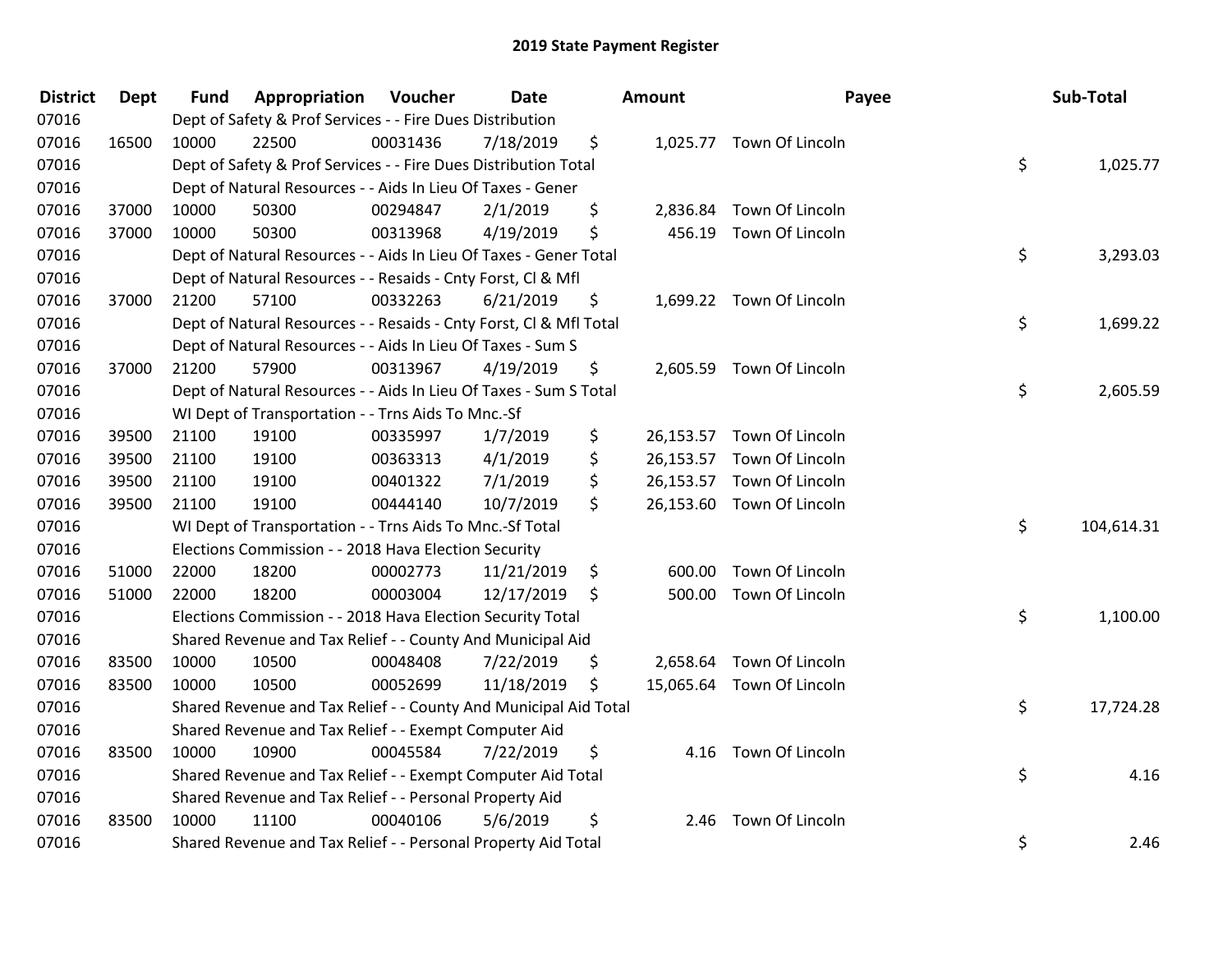| <b>District</b> | Dept  | Fund  | Appropriation                                                       | Voucher  | Date      | Pavee<br>Amount |  |                       | Sub-Total  |
|-----------------|-------|-------|---------------------------------------------------------------------|----------|-----------|-----------------|--|-----------------------|------------|
| 07016           |       |       | Shared Revenue and Tax Relief - - Payments For Municipal Svcs       |          |           |                 |  |                       |            |
| 07016           | 83500 | 10000 | 50100                                                               | 00037779 | 1/31/2019 |                 |  | 93.04 Town Of Lincoln |            |
| 07016           |       |       | Shared Revenue and Tax Relief - - Payments For Municipal Svcs Total |          |           |                 |  |                       | 93.04      |
| 07016 Total     |       |       |                                                                     |          |           |                 |  |                       | 132,161.86 |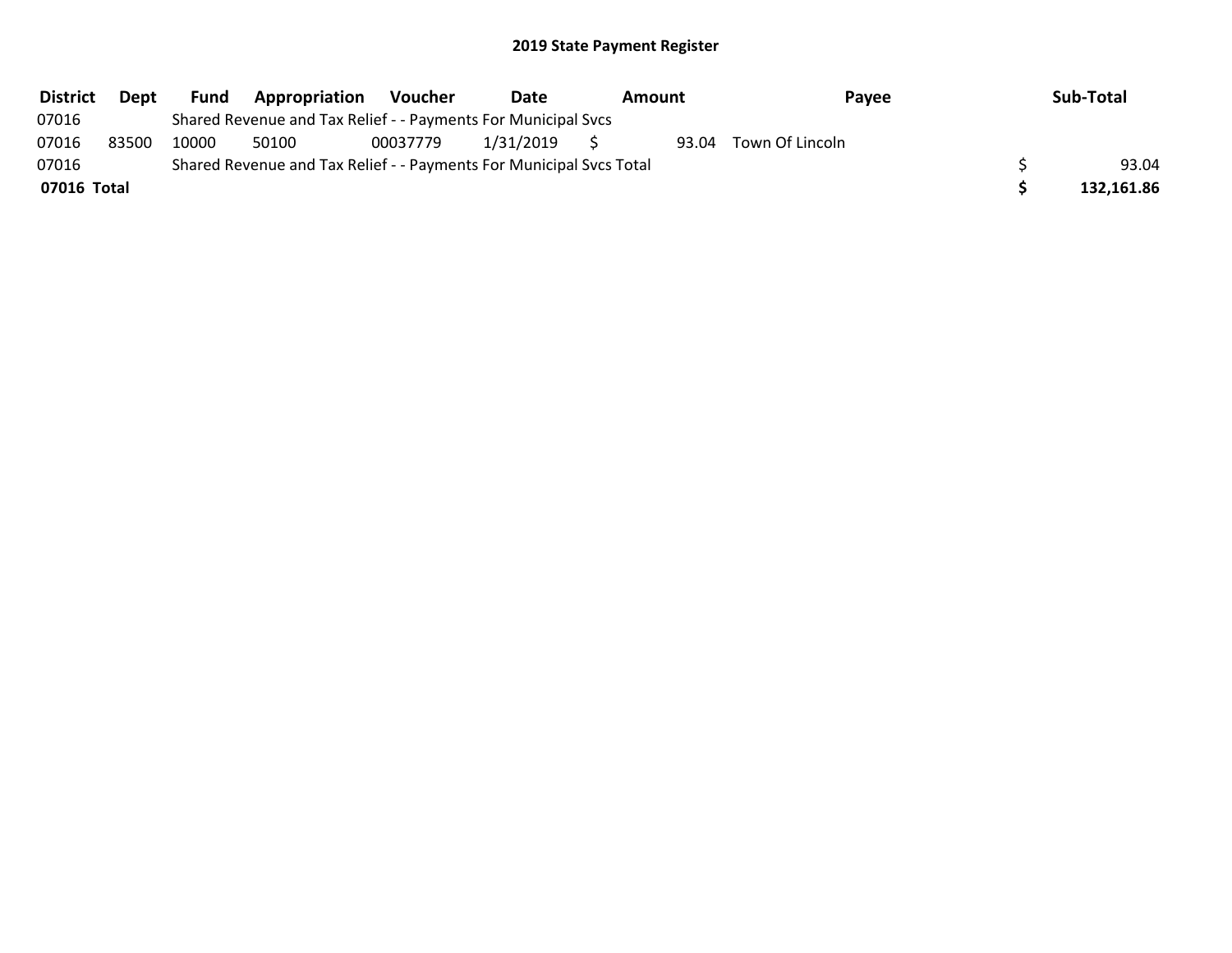| <b>District</b> | <b>Dept</b> | <b>Fund</b> | Appropriation                                                          | Voucher  | Date       |     | <b>Amount</b> | Payee                    | Sub-Total        |
|-----------------|-------------|-------------|------------------------------------------------------------------------|----------|------------|-----|---------------|--------------------------|------------------|
| 07018           |             |             | Dept of Safety & Prof Services - - Fire Dues Distribution              |          |            |     |               |                          |                  |
| 07018           | 16500       | 10000       | 22500                                                                  | 00030520 | 7/16/2019  | \$  |               | 4,987.60 Town of Meenon  |                  |
| 07018           |             |             | Dept of Safety & Prof Services - - Fire Dues Distribution Total        |          |            |     |               |                          | \$<br>4,987.60   |
| 07018           |             |             | Dept of Natural Resources - - Aids In Lieu Of Taxes - Gener            |          |            |     |               |                          |                  |
| 07018           | 37000       | 10000       | 50300                                                                  | 00294934 | 2/1/2019   | \$  | 275.26        | Town of Meenon           |                  |
| 07018           | 37000       | 10000       | 50300                                                                  | 00315003 | 4/19/2019  | \$  | 17.50         | Town of Meenon           |                  |
| 07018           | 37000       | 10000       | 50300                                                                  | 00315005 | 4/19/2019  | \$  | 23.05         | Town of Meenon           |                  |
| 07018           |             |             | Dept of Natural Resources - - Aids In Lieu Of Taxes - Gener Total      |          |            |     |               |                          | \$<br>315.81     |
| 07018           |             |             | Dept of Natural Resources - - Resaids - Cnty Forst, Cl & Mfl           |          |            |     |               |                          |                  |
| 07018           | 37000       | 21200       | 57100                                                                  | 00332264 | 6/21/2019  | \$  |               | 361.10 Town of Meenon    |                  |
| 07018           |             |             | Dept of Natural Resources - - Resaids - Cnty Forst, Cl & Mfl Total     |          |            |     |               |                          | \$<br>361.10     |
| 07018           |             |             | Dept of Natural Resources - - Aids In Lieu Of Taxes - Sum S            |          |            |     |               |                          |                  |
| 07018           | 37000       | 21200       | 57900                                                                  | 00315004 | 4/19/2019  | \$  |               | 0.64 Town of Meenon      |                  |
| 07018           |             |             | Dept of Natural Resources - - Aids In Lieu Of Taxes - Sum S Total      |          |            |     |               |                          | \$<br>0.64       |
| 07018           |             |             | WI Dept of Transportation - - Trns Aids To Mnc.-Sf                     |          |            |     |               |                          |                  |
| 07018           | 39500       | 21100       | 19100                                                                  | 00335998 | 1/7/2019   | \$  | 28,996.48     | Town of Meenon           |                  |
| 07018           | 39500       | 21100       | 19100                                                                  | 00363314 | 4/1/2019   | \$  | 28,996.48     | Town of Meenon           |                  |
| 07018           | 39500       | 21100       | 19100                                                                  | 00401323 | 7/1/2019   | \$  | 28,996.48     | Town of Meenon           |                  |
| 07018           | 39500       | 21100       | 19100                                                                  | 00444141 | 10/7/2019  | \$  |               | 28,996.51 Town of Meenon |                  |
| 07018           |             |             | WI Dept of Transportation - - Trns Aids To Mnc.-Sf Total               |          |            |     |               |                          | \$<br>115,985.95 |
| 07018           |             |             | WI Dept of Transportation - - Loc Rd Imp Prg St Fd                     |          |            |     |               |                          |                  |
| 07018           | 39500       | 21100       | 27800                                                                  | 00395866 | 6/20/2019  | \$. |               | 16,758.68 Town of Meenon |                  |
| 07018           |             |             | WI Dept of Transportation - - Loc Rd Imp Prg St Fd Total               |          |            |     |               |                          | \$<br>16,758.68  |
| 07018           |             |             | Department of Military Affairs - - Disaster Recovery Aid               |          |            |     |               |                          |                  |
| 07018           | 46500       | 10000       | 30500                                                                  | 00063041 | 6/25/2019  | \$  | 644.39        | Town of Meenon           |                  |
| 07018           | 46500       | 10000       | 30500                                                                  | 00070371 | 12/9/2019  | \$  |               | 2,275.15 Town of Meenon  |                  |
| 07018           |             |             | Department of Military Affairs - - Disaster Recovery Aid Total         |          |            |     |               |                          | \$<br>2,919.54   |
| 07018           |             |             | Department of Military Affairs - - Federal Aid, Local Assistance       |          |            |     |               |                          |                  |
| 07018           | 46500       | 10000       | 34200                                                                  | 00063041 | 6/25/2019  | \$  |               | 3,866.36 Town of Meenon  |                  |
| 07018           | 46500       | 10000       | 34200                                                                  | 00070371 | 12/9/2019  | \$  |               | 13,650.86 Town of Meenon |                  |
| 07018           |             |             | Department of Military Affairs - - Federal Aid, Local Assistance Total |          |            |     |               |                          | \$<br>17,517.22  |
| 07018           |             |             | Elections Commission - - 2018 Hava Election Security                   |          |            |     |               |                          |                  |
| 07018           | 51000       | 22000       | 18200                                                                  | 00002555 | 11/15/2019 | \$  |               | 1,100.00 Town of Meenon  |                  |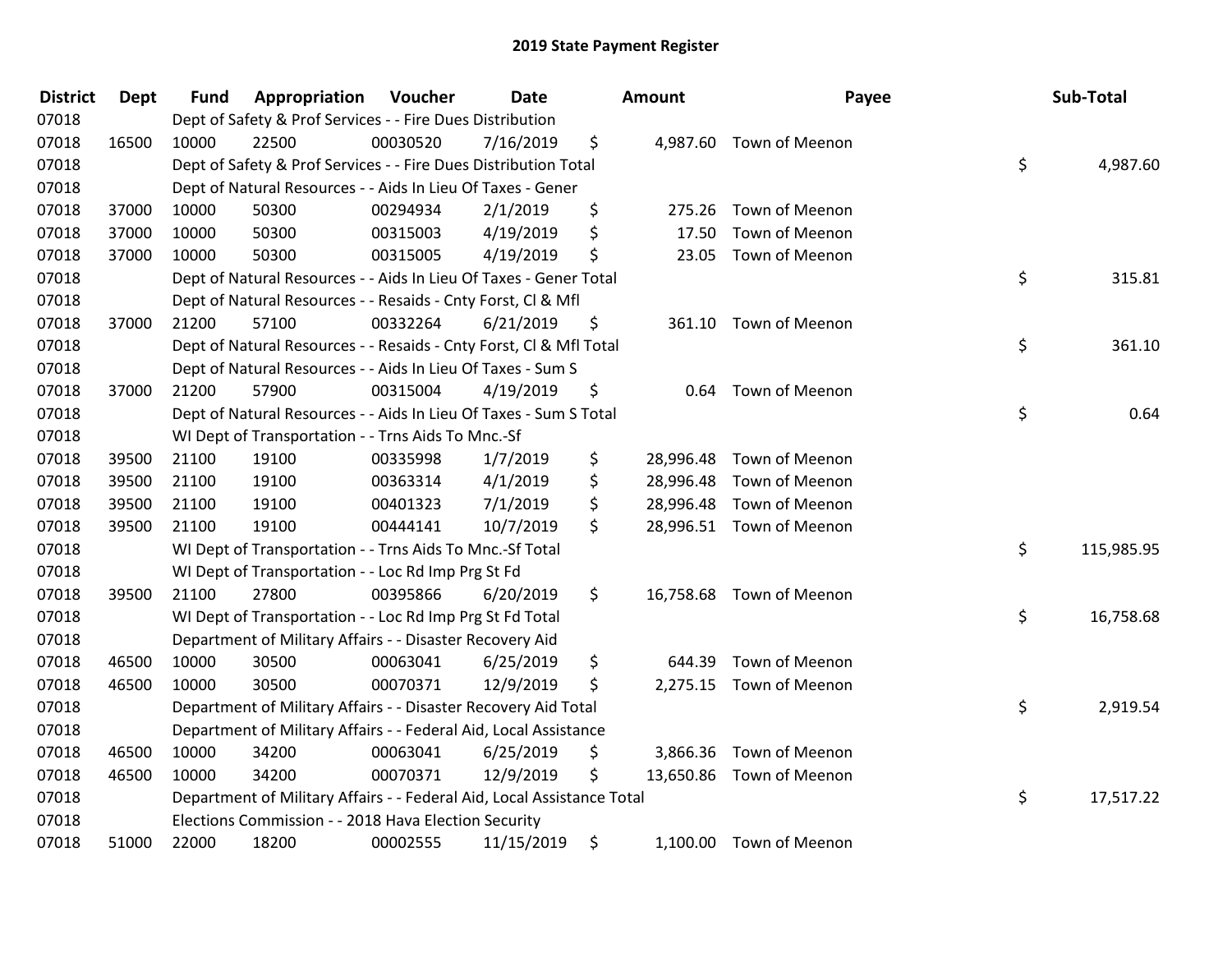| <b>District</b> | Dept  | Fund  | Appropriation                                                    | Voucher  | Date       |    | <b>Amount</b> | Payee          | Sub-Total       |
|-----------------|-------|-------|------------------------------------------------------------------|----------|------------|----|---------------|----------------|-----------------|
| 07018           |       |       | Elections Commission - - 2018 Hava Election Security Total       |          |            |    |               |                | \$<br>1,100.00  |
| 07018           |       |       | Shared Revenue and Tax Relief - - County And Municipal Aid       |          |            |    |               |                |                 |
| 07018           | 83500 | 10000 | 10500                                                            | 00048409 | 7/22/2019  | S. | 1,733.46      | Town of Meenon |                 |
| 07018           | 83500 | 10000 | 10500                                                            | 00052700 | 11/18/2019 | S  | 9,822.93      | Town of Meenon |                 |
| 07018           |       |       | Shared Revenue and Tax Relief - - County And Municipal Aid Total |          |            |    |               |                | \$<br>11,556.39 |
| 07018           |       |       | Shared Revenue and Tax Relief - - Exempt Computer Aid            |          |            |    |               |                |                 |
| 07018           | 83500 | 10000 | 10900                                                            | 00045585 | 7/22/2019  | S. | 34.30         | Town of Meenon |                 |
| 07018           |       |       | Shared Revenue and Tax Relief - - Exempt Computer Aid Total      |          |            |    |               |                | \$<br>34.30     |
| 07018           |       |       | Shared Revenue and Tax Relief - - Utility Aid                    |          |            |    |               |                |                 |
| 07018           | 83500 | 10000 | 11000                                                            | 00048409 | 7/22/2019  | S. | 654.50        | Town of Meenon |                 |
| 07018           | 83500 | 10000 | 11000                                                            | 00052700 | 11/18/2019 | S. | 3,733.98      | Town of Meenon |                 |
| 07018           |       |       | Shared Revenue and Tax Relief - - Utility Aid Total              |          |            |    |               |                | \$<br>4,388.48  |
| 07018           |       |       | Shared Revenue and Tax Relief - - Personal Property Aid          |          |            |    |               |                |                 |
| 07018           | 83500 | 10000 | 11100                                                            | 00040107 | 5/6/2019   | \$ | 45.50         | Town of Meenon |                 |
| 07018           |       |       | Shared Revenue and Tax Relief - - Personal Property Aid Total    |          |            |    |               |                | 45.50           |
| 07018 Total     |       |       |                                                                  |          |            |    |               |                | 175,971.21      |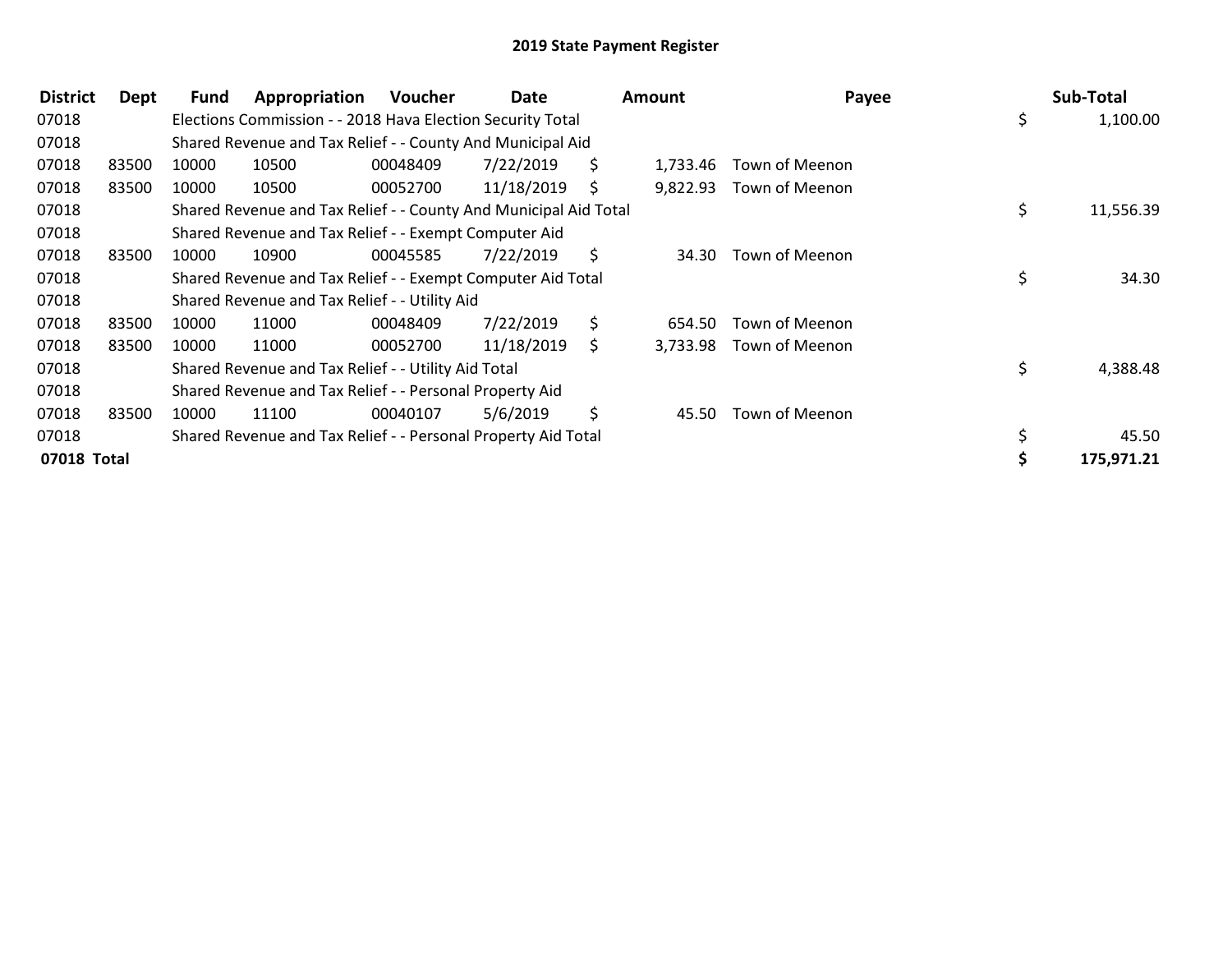| <b>District</b> | <b>Dept</b> | <b>Fund</b> | Appropriation                                                      | Voucher  | <b>Date</b> |     | <b>Amount</b> | Payee                     | Sub-Total        |
|-----------------|-------------|-------------|--------------------------------------------------------------------|----------|-------------|-----|---------------|---------------------------|------------------|
| 07020           |             |             | Dept of Safety & Prof Services - - Fire Dues Distribution          |          |             |     |               |                           |                  |
| 07020           | 16500       | 10000       | 22500                                                              | 00030315 | 7/16/2019   | \$  |               | 7,475.77 Town Of Oakland  |                  |
| 07020           |             |             | Dept of Safety & Prof Services - - Fire Dues Distribution Total    |          |             |     |               |                           | \$<br>7,475.77   |
| 07020           |             |             | Dept of Natural Resources - - Aids In Lieu Of Taxes - Gener        |          |             |     |               |                           |                  |
| 07020           | 37000       | 10000       | 50300                                                              | 00313792 | 4/19/2019   | \$  | 165.79        | Town Of Oakland           |                  |
| 07020           | 37000       | 10000       | 50300                                                              | 00313793 | 4/19/2019   | \$  | 52.45         | Town Of Oakland           |                  |
| 07020           |             |             | Dept of Natural Resources - - Aids In Lieu Of Taxes - Gener Total  |          |             |     |               |                           | \$<br>218.24     |
| 07020           |             |             | Dept of Natural Resources - - Resaids - Cnty Forst, Cl & Mfl       |          |             |     |               |                           |                  |
| 07020           | 37000       | 21200       | 57100                                                              | 00332265 | 6/21/2019   | \$  |               | 420.14 Town Of Oakland    |                  |
| 07020           |             |             | Dept of Natural Resources - - Resaids - Cnty Forst, CI & Mfl Total |          |             |     |               |                           | \$<br>420.14     |
| 07020           |             |             | Dept of Natural Resources - - Aids In Lieu Of Taxes - Sum S        |          |             |     |               |                           |                  |
| 07020           | 37000       | 21200       | 57900                                                              | 00313794 | 4/19/2019   | \$  |               | 8.83 Town Of Oakland      |                  |
| 07020           |             |             | Dept of Natural Resources - - Aids In Lieu Of Taxes - Sum S Total  |          |             |     |               |                           | \$<br>8.83       |
| 07020           |             |             | WI Dept of Transportation - - Trns Aids To Mnc.-Sf                 |          |             |     |               |                           |                  |
| 07020           | 39500       | 21100       | 19100                                                              | 00335999 | 1/7/2019    | \$  | 28,638.13     | Town Of Oakland           |                  |
| 07020           | 39500       | 21100       | 19100                                                              | 00363315 | 4/1/2019    | \$  | 28,638.13     | Town Of Oakland           |                  |
| 07020           | 39500       | 21100       | 19100                                                              | 00401324 | 7/1/2019    | \$  | 28,638.13     | Town Of Oakland           |                  |
| 07020           | 39500       | 21100       | 19100                                                              | 00444142 | 10/7/2019   | \$  |               | 28,638.16 Town Of Oakland |                  |
| 07020           |             |             | WI Dept of Transportation - - Trns Aids To Mnc.-Sf Total           |          |             |     |               |                           | \$<br>114,552.55 |
| 07020           |             |             | Elections Commission - - General Program Ops, GPR                  |          |             |     |               |                           |                  |
| 07020           | 51000       | 10000       | 10100                                                              | 00001672 | 2/14/2019   | \$  |               | 72.00 Town Of Oakland     |                  |
| 07020           |             |             | Elections Commission - - General Program Ops, GPR Total            |          |             |     |               |                           | \$<br>72.00      |
| 07020           |             |             | Elections Commission - - 2018 Hava Election Security               |          |             |     |               |                           |                  |
| 07020           | 51000       | 22000       | 18200                                                              | 00002910 | 11/26/2019  | \$  |               | 1,200.00 Town Of Oakland  |                  |
| 07020           |             |             | Elections Commission - - 2018 Hava Election Security Total         |          |             |     |               |                           | \$<br>1,200.00   |
| 07020           |             |             | Shared Revenue and Tax Relief - - County And Municipal Aid         |          |             |     |               |                           |                  |
| 07020           | 83500       | 10000       | 10500                                                              | 00048410 | 7/22/2019   | \$  |               | 1,086.19 Town Of Oakland  |                  |
| 07020           | 83500       | 10000       | 10500                                                              | 00052701 | 11/18/2019  | \$. |               | 6,155.07 Town Of Oakland  |                  |
| 07020           |             |             | Shared Revenue and Tax Relief - - County And Municipal Aid Total   |          |             |     |               |                           | \$<br>7,241.26   |
| 07020           |             |             | Shared Revenue and Tax Relief - - Exempt Computer Aid              |          |             |     |               |                           |                  |
| 07020           | 83500       | 10000       | 10900                                                              | 00045586 | 7/22/2019   | \$  |               | 7.27 Town Of Oakland      |                  |
| 07020           |             |             | Shared Revenue and Tax Relief - - Exempt Computer Aid Total        |          |             |     |               |                           | \$<br>7.27       |
| 07020           |             |             | Shared Revenue and Tax Relief - - Utility Aid                      |          |             |     |               |                           |                  |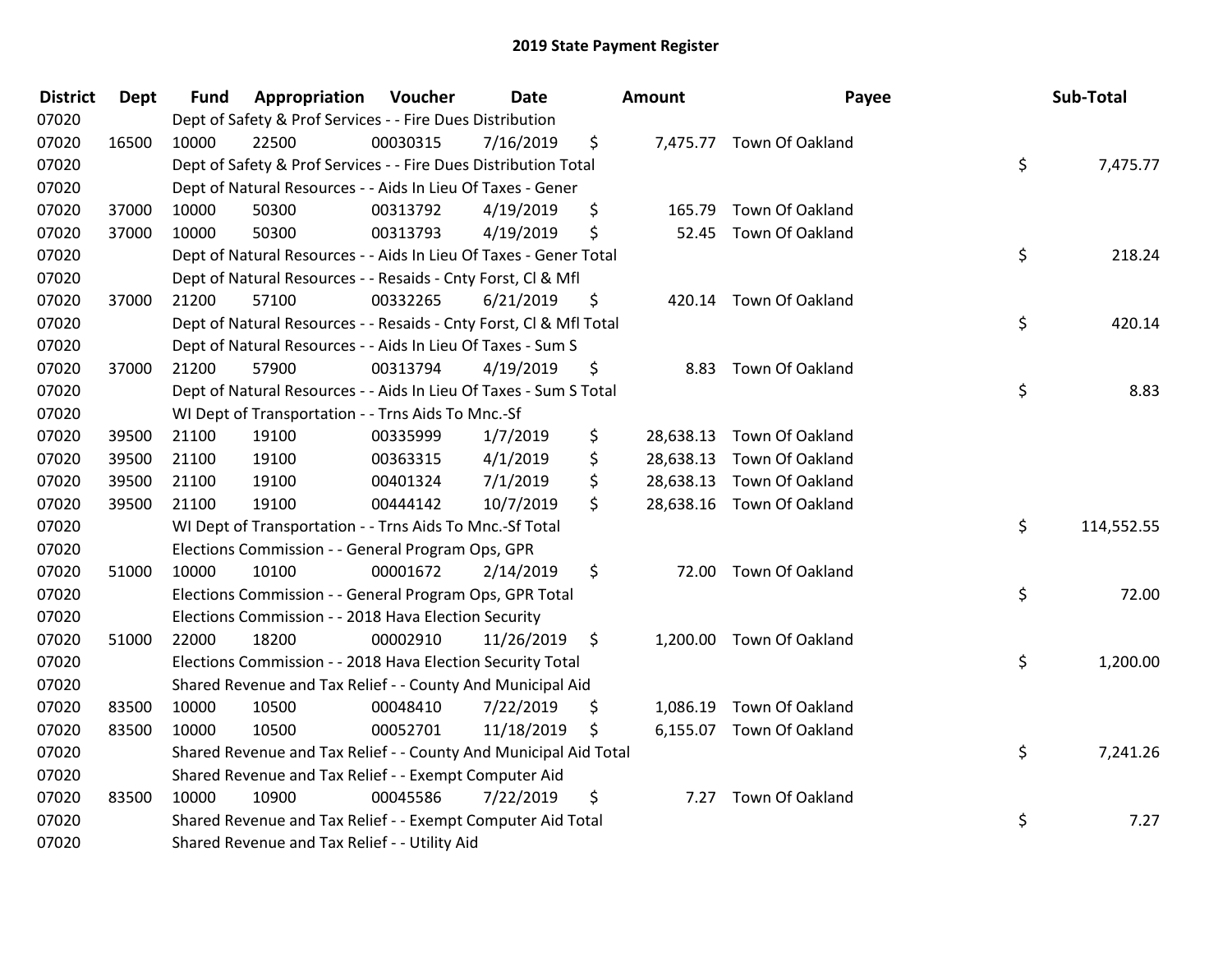| <b>District</b> | Dept  | <b>Fund</b> | Appropriation                                                 | <b>Voucher</b> | Date       | Amount | Payee           | Sub-Total  |
|-----------------|-------|-------------|---------------------------------------------------------------|----------------|------------|--------|-----------------|------------|
| 07020           | 83500 | 10000       | 11000                                                         | 00048410       | 7/22/2019  | 92.58  | Town Of Oakland |            |
| 07020           | 83500 | 10000       | 11000                                                         | 00052701       | 11/18/2019 | 522.44 | Town Of Oakland |            |
| 07020           |       |             | Shared Revenue and Tax Relief - - Utility Aid Total           |                |            |        |                 | 615.02     |
| 07020           |       |             | Shared Revenue and Tax Relief - - Personal Property Aid       |                |            |        |                 |            |
| 07020           | 83500 | 10000       | 11100                                                         | 00040108       | 5/6/2019   | 70.98  | Town Of Oakland |            |
| 07020           |       |             | Shared Revenue and Tax Relief - - Personal Property Aid Total |                |            |        |                 | 70.98      |
| 07020 Total     |       |             |                                                               |                |            |        |                 | 131,882.06 |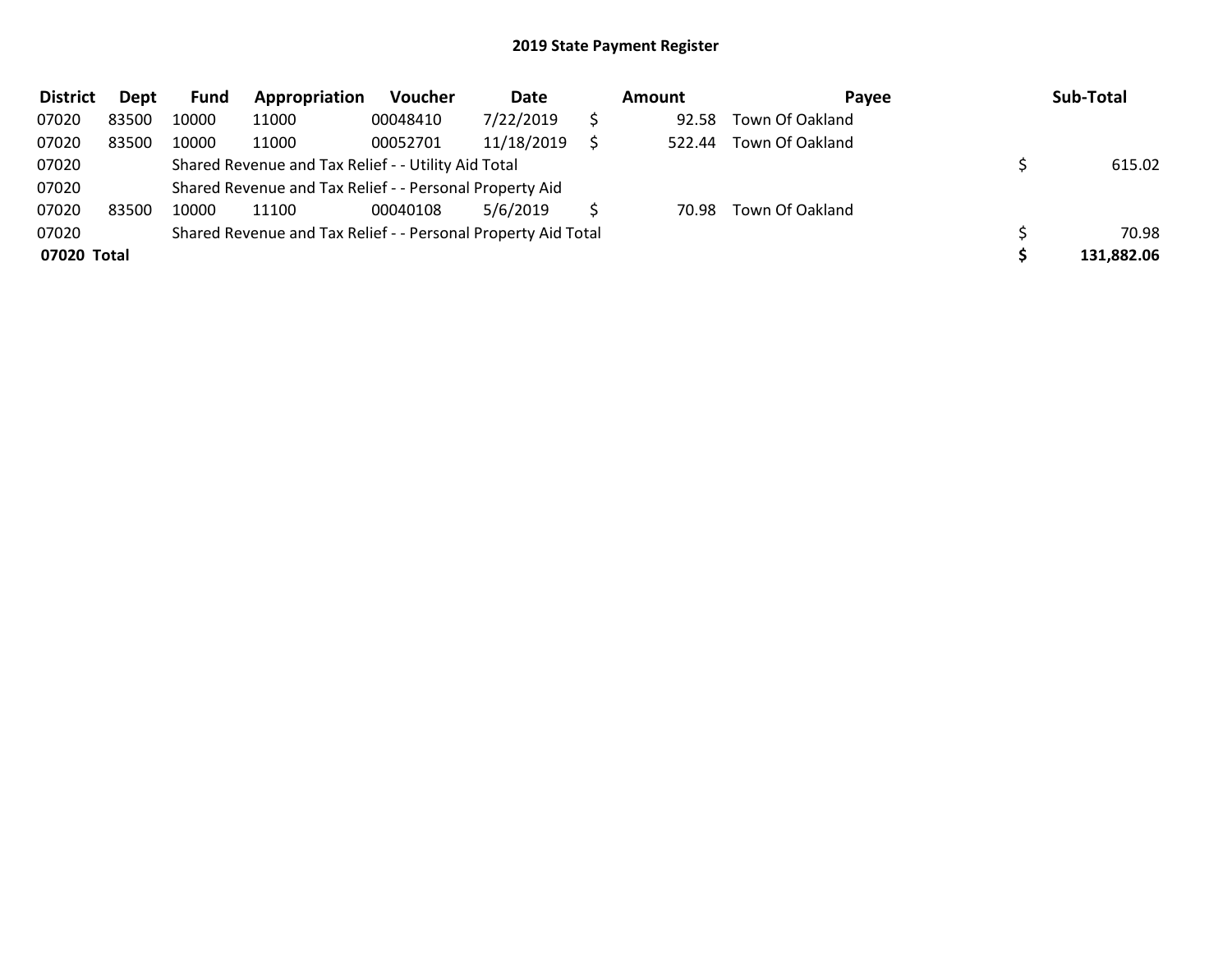| <b>District</b> | <b>Dept</b> | <b>Fund</b> | Appropriation                                                      | Voucher  | Date       | <b>Amount</b>  | Payee                       | Sub-Total       |
|-----------------|-------------|-------------|--------------------------------------------------------------------|----------|------------|----------------|-----------------------------|-----------------|
| 07022           |             |             | Dept of Safety & Prof Services - - Fire Dues Distribution          |          |            |                |                             |                 |
| 07022           | 16500       | 10000       | 22500                                                              | 00031526 | 7/18/2019  | \$             | 700.41 Town Of Roosevelt    |                 |
| 07022           |             |             | Dept of Safety & Prof Services - - Fire Dues Distribution Total    |          |            |                |                             | \$<br>700.41    |
| 07022           |             |             | Dept of Natural Resources - - Aids In Lieu Of Taxes - Gener        |          |            |                |                             |                 |
| 07022           | 37000       | 10000       | 50300                                                              | 00294829 | 2/1/2019   | \$<br>5,150.13 | Town Of Roosevelt           |                 |
| 07022           | 37000       | 10000       | 50300                                                              | 00313687 | 4/19/2019  | \$             | 471.03 Town Of Roosevelt    |                 |
| 07022           |             |             | Dept of Natural Resources - - Aids In Lieu Of Taxes - Gener Total  |          |            |                |                             | \$<br>5,621.16  |
| 07022           |             |             | Dept of Natural Resources - - Resaids - Cnty Forst, Cl & Mfl       |          |            |                |                             |                 |
| 07022           | 37000       | 21200       | 57100                                                              | 00332266 | 6/21/2019  | \$             | 2,019.11 Town Of Roosevelt  |                 |
| 07022           |             |             | Dept of Natural Resources - - Resaids - Cnty Forst, Cl & Mfl Total |          |            |                |                             | \$<br>2,019.11  |
| 07022           |             |             | Dept of Natural Resources - - Aids In Lieu Of Taxes - Sum S        |          |            |                |                             |                 |
| 07022           | 37000       | 21200       | 57900                                                              | 00313688 | 4/19/2019  | \$             | 1,514.79 Town Of Roosevelt  |                 |
| 07022           |             |             | Dept of Natural Resources - - Aids In Lieu Of Taxes - Sum S Total  |          |            |                |                             | \$<br>1,514.79  |
| 07022           |             |             | WI Dept of Transportation - - Trns Aids To Mnc.-Sf                 |          |            |                |                             |                 |
| 07022           | 39500       | 21100       | 19100                                                              | 00336000 | 1/7/2019   | \$             | 14,817.77 Town Of Roosevelt |                 |
| 07022           | 39500       | 21100       | 19100                                                              | 00363316 | 4/1/2019   | \$             | 14,817.77 Town Of Roosevelt |                 |
| 07022           | 39500       | 21100       | 19100                                                              | 00401325 | 7/1/2019   | \$             | 14,817.77 Town Of Roosevelt |                 |
| 07022           | 39500       | 21100       | 19100                                                              | 00444143 | 10/7/2019  | \$             | 14,817.78 Town Of Roosevelt |                 |
| 07022           |             |             | WI Dept of Transportation - - Trns Aids To Mnc .- Sf Total         |          |            |                |                             | \$<br>59,271.09 |
| 07022           |             |             | WI Dept of Transportation - - Loc Rd Imp Prg St Fd                 |          |            |                |                             |                 |
| 07022           | 39500       | 21100       | 27800                                                              | 00348057 | 2/4/2019   | \$             | 8,765.00 Town Of Roosevelt  |                 |
| 07022           | 39500       | 21100       | 27800                                                              | 00470969 | 12/13/2019 | \$             | 6,395.46 Town Of Roosevelt  |                 |
| 07022           |             |             | WI Dept of Transportation - - Loc Rd Imp Prg St Fd Total           |          |            |                |                             | \$<br>15,160.46 |
| 07022           |             |             | Shared Revenue and Tax Relief - - County And Municipal Aid         |          |            |                |                             |                 |
| 07022           | 83500       | 10000       | 10500                                                              | 00048411 | 7/22/2019  | \$             | 1,420.57 Town Of Roosevelt  |                 |
| 07022           | 83500       | 10000       | 10500                                                              | 00052702 | 11/18/2019 | \$             | 8,049.89 Town Of Roosevelt  |                 |
| 07022           |             |             | Shared Revenue and Tax Relief - - County And Municipal Aid Total   |          |            |                |                             | \$<br>9,470.46  |
| 07022           |             |             | Shared Revenue and Tax Relief - - Exempt Computer Aid              |          |            |                |                             |                 |
| 07022           | 83500       | 10000       | 10900                                                              | 00045587 | 7/22/2019  | \$             | 1.03 Town Of Roosevelt      |                 |
| 07022           |             |             | Shared Revenue and Tax Relief - - Exempt Computer Aid Total        |          |            |                |                             | \$<br>1.03      |
| 07022           |             |             | Shared Revenue and Tax Relief - - Personal Property Aid            |          |            |                |                             |                 |
| 07022           | 83500       | 10000       | 11100                                                              | 00040109 | 5/6/2019   | \$             | 41.72 Town Of Roosevelt     |                 |
| 07022           |             |             | Shared Revenue and Tax Relief - - Personal Property Aid Total      |          |            |                |                             | \$<br>41.72     |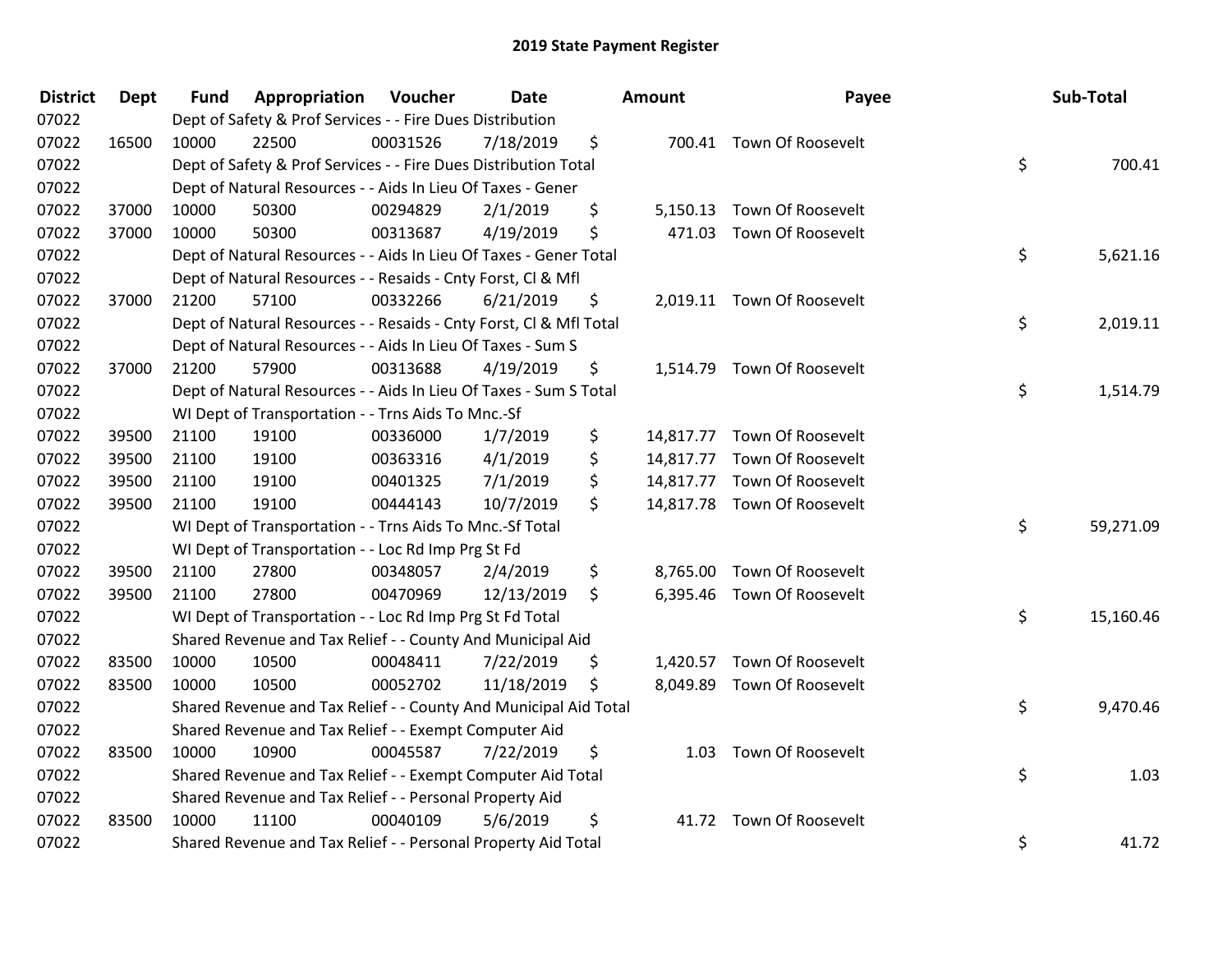|             |  | District Dept Fund Appropriation Voucher | Date | <b>Amount</b> | Payee | Sub-Total |
|-------------|--|------------------------------------------|------|---------------|-------|-----------|
| 07022 Total |  |                                          |      |               |       | 93,800.23 |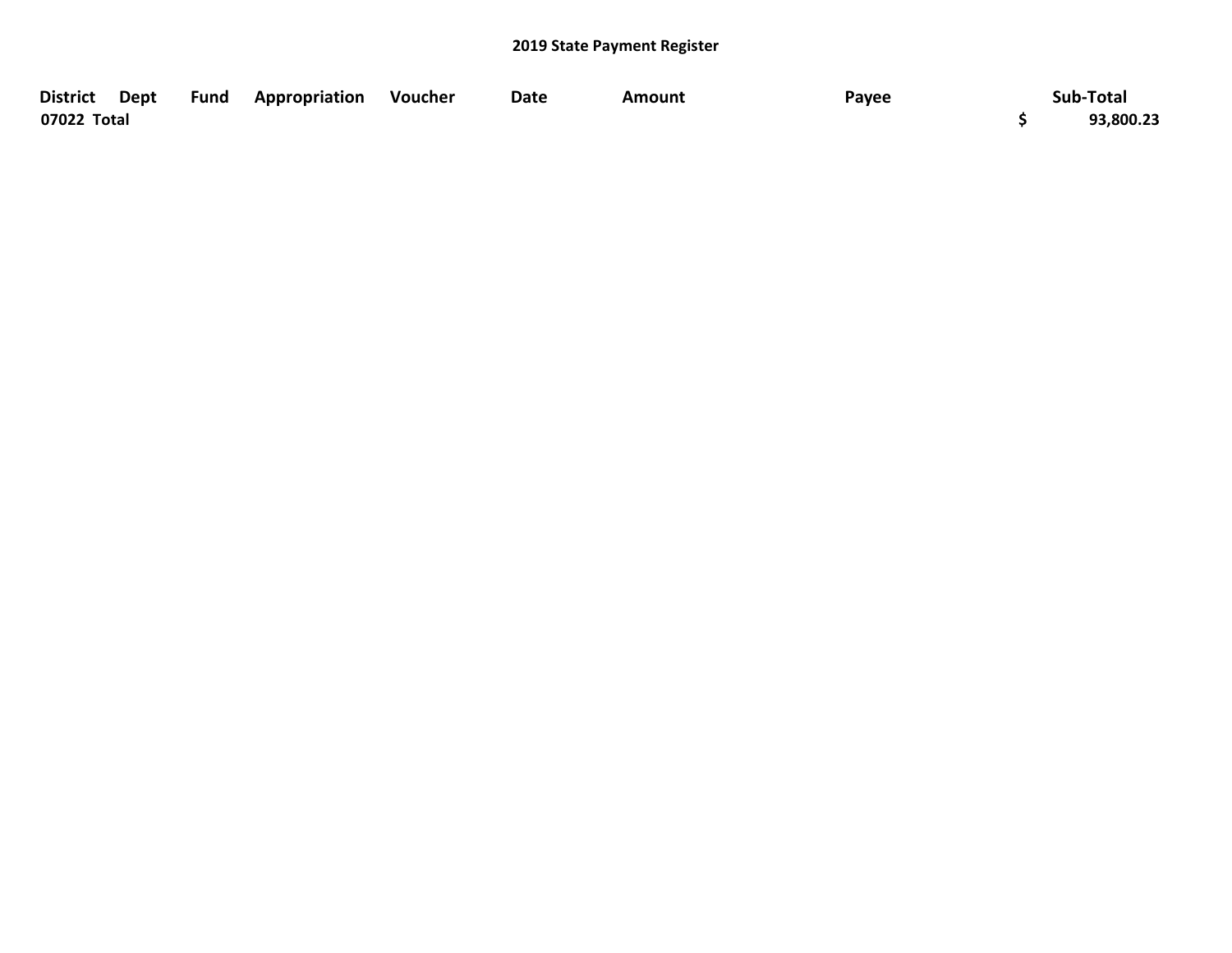| <b>District</b> | <b>Dept</b> | <b>Fund</b> | Appropriation                                                      | Voucher  | Date       | <b>Amount</b> |                        | Payee | Sub-Total  |
|-----------------|-------------|-------------|--------------------------------------------------------------------|----------|------------|---------------|------------------------|-------|------------|
| 07024           |             |             | Dept of Safety & Prof Services - - Fire Dues Distribution          |          |            |               |                        |       |            |
| 07024           | 16500       | 10000       | 22500                                                              | 00030968 | 7/18/2019  | \$            | 2,484.29 Town Of Rusk  |       |            |
| 07024           |             |             | Dept of Safety & Prof Services - - Fire Dues Distribution Total    |          |            |               |                        | \$    | 2,484.29   |
| 07024           |             |             | Dept of Natural Resources - - Resaids - Cnty Forst, Cl & Mfl       |          |            |               |                        |       |            |
| 07024           | 37000       | 21200       | 57100                                                              | 00332267 | 6/24/2019  | \$            | 2,050.61 Town Of Rusk  |       |            |
| 07024           |             |             | Dept of Natural Resources - - Resaids - Cnty Forst, CI & Mfl Total |          |            |               |                        | \$    | 2,050.61   |
| 07024           |             |             | WI Dept of Transportation - - Trns Aids To Mnc.-Sf                 |          |            |               |                        |       |            |
| 07024           | 39500       | 21100       | 19100                                                              | 00336001 | 1/7/2019   | \$            | 26,732.91 Town Of Rusk |       |            |
| 07024           | 39500       | 21100       | 19100                                                              | 00363317 | 4/1/2019   | \$            | 26,732.91 Town Of Rusk |       |            |
| 07024           | 39500       | 21100       | 19100                                                              | 00401326 | 7/1/2019   | \$            | 26,732.91 Town Of Rusk |       |            |
| 07024           | 39500       | 21100       | 19100                                                              | 00444144 | 10/7/2019  | \$            | 26,732.91 Town Of Rusk |       |            |
| 07024           |             |             | WI Dept of Transportation - - Trns Aids To Mnc.-Sf Total           |          |            |               |                        | \$    | 106,931.64 |
| 07024           |             |             | Elections Commission - - 2018 Hava Election Security               |          |            |               |                        |       |            |
| 07024           | 51000       | 22000       | 18200                                                              | 00002654 | 11/19/2019 | \$            | 1,200.00 Town Of Rusk  |       |            |
| 07024           |             |             | Elections Commission - - 2018 Hava Election Security Total         |          |            |               |                        | \$    | 1,200.00   |
| 07024           |             |             | Shared Revenue and Tax Relief - - County And Municipal Aid         |          |            |               |                        |       |            |
| 07024           | 83500       | 10000       | 10500                                                              | 00048412 | 7/22/2019  | \$<br>763.88  | Town Of Rusk           |       |            |
| 07024           | 83500       | 10000       | 10500                                                              | 00052703 | 11/18/2019 | \$            | 4,328.64 Town Of Rusk  |       |            |
| 07024           |             |             | Shared Revenue and Tax Relief - - County And Municipal Aid Total   |          |            |               |                        | \$    | 5,092.52   |
| 07024           |             |             | Shared Revenue and Tax Relief - - Exempt Computer Aid              |          |            |               |                        |       |            |
| 07024           | 83500       | 10000       | 10900                                                              | 00045588 | 7/22/2019  | \$<br>1.03    | Town Of Rusk           |       |            |
| 07024           |             |             | Shared Revenue and Tax Relief - - Exempt Computer Aid Total        |          |            |               |                        | \$    | 1.03       |
| 07024           |             |             | Shared Revenue and Tax Relief - - Utility Aid                      |          |            |               |                        |       |            |
| 07024           | 83500       | 10000       | 11000                                                              | 00048412 | 7/22/2019  | \$<br>81.30   | Town Of Rusk           |       |            |
| 07024           | 83500       | 10000       | 11000                                                              | 00052703 | 11/18/2019 | \$            | 454.72 Town Of Rusk    |       |            |
| 07024           |             |             | Shared Revenue and Tax Relief - - Utility Aid Total                |          |            |               |                        | \$    | 536.02     |
| 07024           |             |             | Shared Revenue and Tax Relief - - Personal Property Aid            |          |            |               |                        |       |            |
| 07024           | 83500       | 10000       | 11100                                                              | 00040110 | 5/6/2019   | \$            | 25.52 Town Of Rusk     |       |            |
| 07024           |             |             | Shared Revenue and Tax Relief - - Personal Property Aid Total      |          |            |               |                        | \$    | 25.52      |
| 07024 Total     |             |             |                                                                    |          |            |               |                        | \$    | 118,321.63 |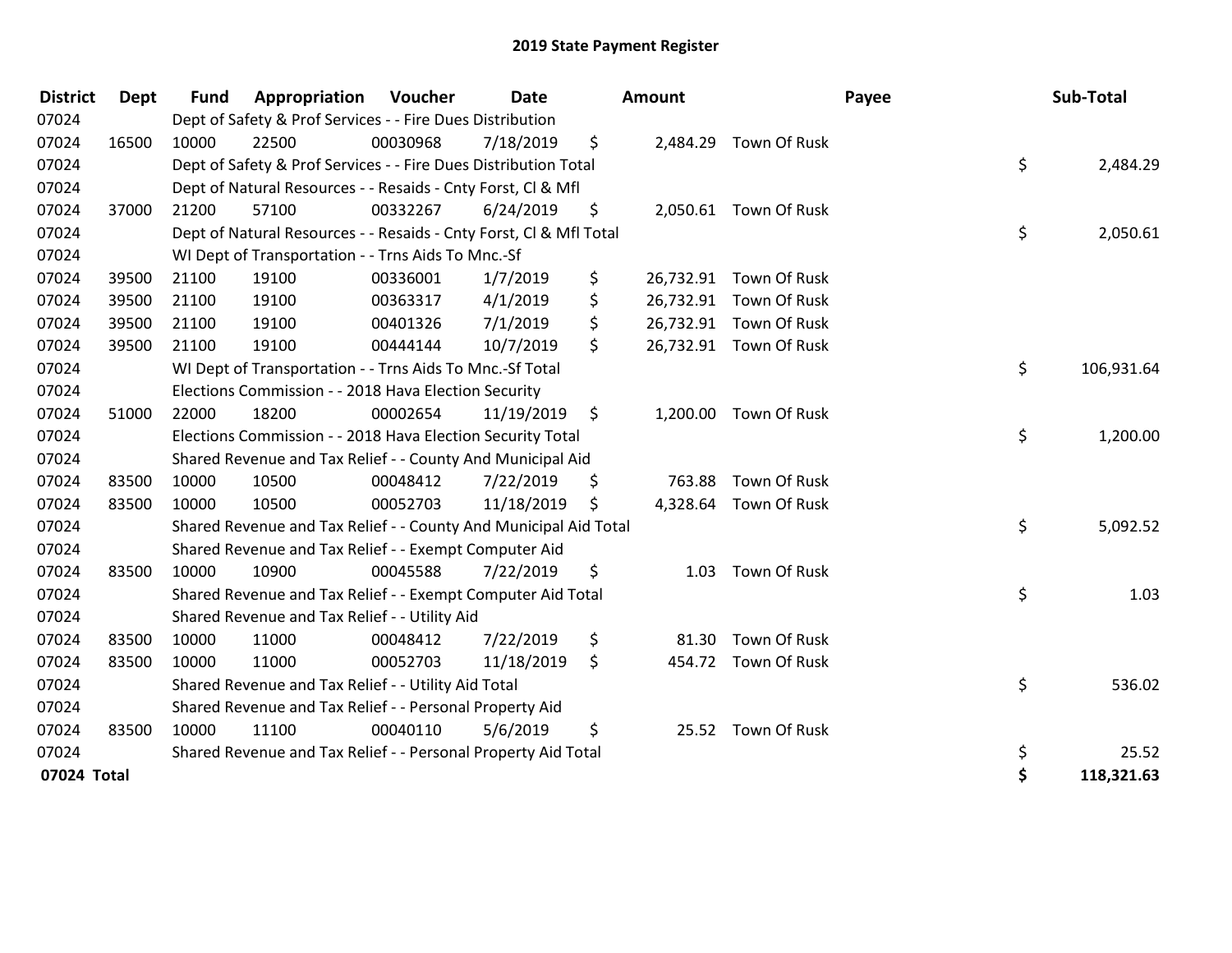| <b>District</b> | <b>Dept</b> | <b>Fund</b> | Appropriation                                                      | Voucher  | <b>Date</b> |                | <b>Amount</b> | Payee                       | Sub-Total        |
|-----------------|-------------|-------------|--------------------------------------------------------------------|----------|-------------|----------------|---------------|-----------------------------|------------------|
| 07026           |             |             | Dept of Safety & Prof Services - - Fire Dues Distribution          |          |             |                |               |                             |                  |
| 07026           | 16500       | 10000       | 22500                                                              | 00030859 | 7/17/2019   | \$             |               | 2,858.91 Town Of Sand Lake  |                  |
| 07026           |             |             | Dept of Safety & Prof Services - - Fire Dues Distribution Total    |          |             |                |               |                             | \$<br>2,858.91   |
| 07026           |             |             | Dept of Natural Resources - - Aids In Lieu Of Taxes - Gener        |          |             |                |               |                             |                  |
| 07026           | 37000       | 10000       | 50300                                                              | 00294809 | 2/1/2019    | \$             | 749.06        | Town Of Sand Lake           |                  |
| 07026           | 37000       | 10000       | 50300                                                              | 00313331 | 4/19/2019   | \$             | 94.04         | Town Of Sand Lake           |                  |
| 07026           |             |             | Dept of Natural Resources - - Aids In Lieu Of Taxes - Gener Total  |          |             |                |               |                             | \$<br>843.10     |
| 07026           |             |             | Dept of Natural Resources - - Resaids - Cnty Forst, Cl & Mfl       |          |             |                |               |                             |                  |
| 07026           | 37000       | 21200       | 57100                                                              | 00332268 | 6/21/2019   | \$             |               | 1,891.26 Town Of Sand Lake  |                  |
| 07026           |             |             | Dept of Natural Resources - - Resaids - Cnty Forst, CI & Mfl Total |          |             |                |               |                             | \$<br>1,891.26   |
| 07026           |             |             | Dept of Natural Resources - - Aids In Lieu Of Taxes - Sum S        |          |             |                |               |                             |                  |
| 07026           | 37000       | 21200       | 57900                                                              | 00313332 | 4/19/2019   | \$             |               | 3.42 Town Of Sand Lake      |                  |
| 07026           |             |             | Dept of Natural Resources - - Aids In Lieu Of Taxes - Sum S Total  |          |             |                |               |                             | \$<br>3.42       |
| 07026           |             |             | WI Dept of Transportation - - Trns Aids To Mnc.-Sf                 |          |             |                |               |                             |                  |
| 07026           | 39500       | 21100       | 19100                                                              | 00336002 | 1/7/2019    | \$             | 25,598.13     | Town Of Sand Lake           |                  |
| 07026           | 39500       | 21100       | 19100                                                              | 00363318 | 4/1/2019    | \$             | 25,598.13     | Town Of Sand Lake           |                  |
| 07026           | 39500       | 21100       | 19100                                                              | 00401327 | 7/1/2019    | \$             | 25,598.13     | Town Of Sand Lake           |                  |
| 07026           | 39500       | 21100       | 19100                                                              | 00444145 | 10/7/2019   | \$             |               | 25,598.15 Town Of Sand Lake |                  |
| 07026           |             |             | WI Dept of Transportation - - Trns Aids To Mnc.-Sf Total           |          |             |                |               |                             | \$<br>102,392.54 |
| 07026           |             |             | Elections Commission - - 2018 Hava Election Security               |          |             |                |               |                             |                  |
| 07026           | 51000       | 22000       | 18200                                                              | 00002499 | 11/15/2019  | \$             |               | 1,200.00 Town Of Sand Lake  |                  |
| 07026           |             |             | Elections Commission - - 2018 Hava Election Security Total         |          |             |                |               |                             | \$<br>1,200.00   |
| 07026           |             |             | Shared Revenue and Tax Relief - - County And Municipal Aid         |          |             |                |               |                             |                  |
| 07026           | 83500       | 10000       | 10500                                                              | 00048413 | 7/22/2019   | \$             | 869.79        | Town Of Sand Lake           |                  |
| 07026           | 83500       | 10000       | 10500                                                              | 00052704 | 11/18/2019  | $\ddot{\zeta}$ |               | 4,928.79 Town Of Sand Lake  |                  |
| 07026           |             |             | Shared Revenue and Tax Relief - - County And Municipal Aid Total   |          |             |                |               |                             | \$<br>5,798.58   |
| 07026           |             |             | Shared Revenue and Tax Relief - - Utility Aid                      |          |             |                |               |                             |                  |
| 07026           | 83500       | 10000       | 11000                                                              | 00048413 | 7/22/2019   | \$             | 187.40        | Town Of Sand Lake           |                  |
| 07026           | 83500       | 10000       | 11000                                                              | 00052704 | 11/18/2019  | \$             |               | 1,402.21 Town Of Sand Lake  |                  |
| 07026           |             |             | Shared Revenue and Tax Relief - - Utility Aid Total                |          |             |                |               |                             | \$<br>1,589.61   |
| 07026 Total     |             |             |                                                                    |          |             |                |               |                             | \$<br>116,577.42 |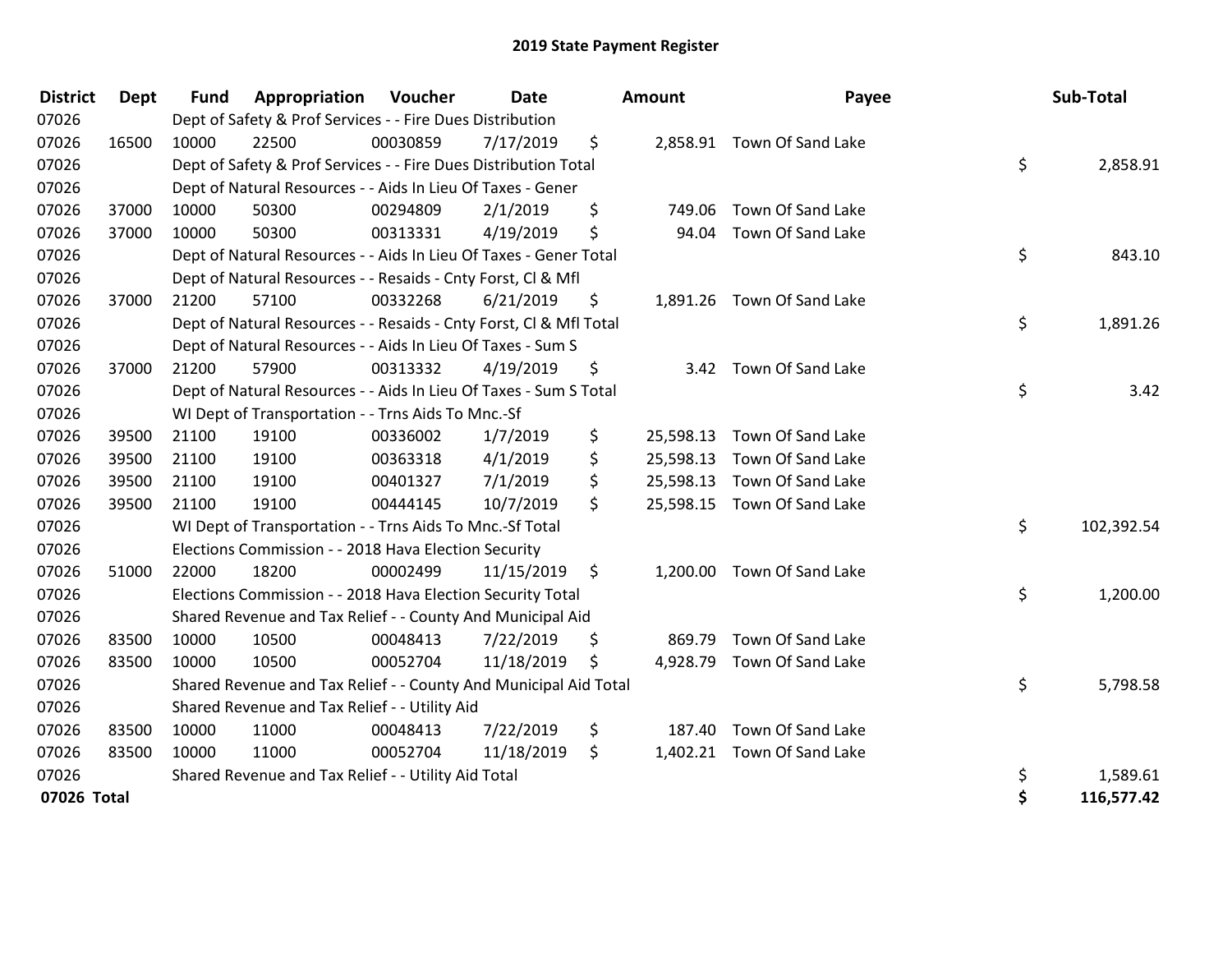| <b>District</b> | Dept  | <b>Fund</b> | Appropriation                                                      | Voucher  | <b>Date</b> | Amount          |                         | Payee | Sub-Total  |
|-----------------|-------|-------------|--------------------------------------------------------------------|----------|-------------|-----------------|-------------------------|-------|------------|
| 07028           |       |             | Dept of Safety & Prof Services - - Fire Dues Distribution          |          |             |                 |                         |       |            |
| 07028           | 16500 | 10000       | 22500                                                              | 00030378 | 7/16/2019   | \$              | 6,474.97 Town Of Scott  |       |            |
| 07028           |       |             | Dept of Safety & Prof Services - - Fire Dues Distribution Total    |          |             |                 |                         | \$    | 6,474.97   |
| 07028           |       |             | Dept of Natural Resources - - Resaids - Cnty Forst, Cl & Mfl       |          |             |                 |                         |       |            |
| 07028           | 37000 | 21200       | 57100                                                              | 00332269 | 6/21/2019   | \$              | 577.59 Town Of Scott    |       |            |
| 07028           |       |             | Dept of Natural Resources - - Resaids - Cnty Forst, Cl & Mfl Total |          |             |                 |                         | \$    | 577.59     |
| 07028           |       |             | Dept of Natural Resources - - Aids In Lieu Of Taxes - Sum S        |          |             |                 |                         |       |            |
| 07028           | 37000 | 21200       | 57900                                                              | 00313258 | 4/19/2019   | \$              | 26.71 Town Of Scott     |       |            |
| 07028           | 37000 | 21200       | 57900                                                              | 00313259 | 4/19/2019   | \$              | 183.56 Town Of Scott    |       |            |
| 07028           |       |             | Dept of Natural Resources - - Aids In Lieu Of Taxes - Sum S Total  |          |             |                 |                         | \$    | 210.27     |
| 07028           |       |             | WI Dept of Transportation - - Trns Aids To Mnc.-Sf                 |          |             |                 |                         |       |            |
| 07028           | 39500 | 21100       | 19100                                                              | 00336003 | 1/7/2019    | \$              | 28,715.78 Town Of Scott |       |            |
| 07028           | 39500 | 21100       | 19100                                                              | 00363319 | 4/1/2019    | \$<br>28,715.78 | Town Of Scott           |       |            |
| 07028           | 39500 | 21100       | 19100                                                              | 00401328 | 7/1/2019    | \$<br>28,715.78 | Town Of Scott           |       |            |
| 07028           | 39500 | 21100       | 19100                                                              | 00444146 | 10/7/2019   | \$              | 28,715.78 Town Of Scott |       |            |
| 07028           |       |             | WI Dept of Transportation - - Trns Aids To Mnc.-Sf Total           |          |             |                 |                         | \$    | 114,863.12 |
| 07028           |       |             | WI Dept of Transportation - - Loc Rd Imp Prg St Fd                 |          |             |                 |                         |       |            |
| 07028           | 39500 | 21100       | 27800                                                              | 00416253 | 7/29/2019   | \$              | 16,758.68 Town Of Scott |       |            |
| 07028           |       |             | WI Dept of Transportation - - Loc Rd Imp Prg St Fd Total           |          |             |                 |                         | \$    | 16,758.68  |
| 07028           |       |             | Elections Commission - - 2018 Hava Election Security               |          |             |                 |                         |       |            |
| 07028           | 51000 | 22000       | 18200                                                              | 00002727 | 11/20/2019  | \$              | 600.00 Town Of Scott    |       |            |
| 07028           |       |             | Elections Commission - - 2018 Hava Election Security Total         |          |             |                 |                         | \$    | 600.00     |
| 07028           |       |             | Shared Revenue and Tax Relief - - County And Municipal Aid         |          |             |                 |                         |       |            |
| 07028           | 83500 | 10000       | 10500                                                              | 00048414 | 7/22/2019   | \$              | 987.80 Town Of Scott    |       |            |
| 07028           | 83500 | 10000       | 10500                                                              | 00052705 | 11/18/2019  | \$              | 5,597.51 Town Of Scott  |       |            |
| 07028           |       |             | Shared Revenue and Tax Relief - - County And Municipal Aid Total   |          |             |                 |                         | \$    | 6,585.31   |
| 07028           |       |             | Shared Revenue and Tax Relief - - Exempt Computer Aid              |          |             |                 |                         |       |            |
| 07028           | 83500 | 10000       | 10900                                                              | 00045589 | 7/22/2019   | \$<br>44.69     | Town Of Scott           |       |            |
| 07028           |       |             | Shared Revenue and Tax Relief - - Exempt Computer Aid Total        |          |             |                 |                         | \$    | 44.69      |
| 07028           |       |             | Shared Revenue and Tax Relief - - Personal Property Aid            |          |             |                 |                         |       |            |
| 07028           | 83500 | 10000       | 11100                                                              | 00040111 | 5/6/2019    | \$<br>655.38    | Town Of Scott           |       |            |
| 07028           |       |             | Shared Revenue and Tax Relief - - Personal Property Aid Total      |          |             |                 |                         | \$    | 655.38     |
| 07028 Total     |       |             |                                                                    |          |             |                 |                         | \$    | 146,770.01 |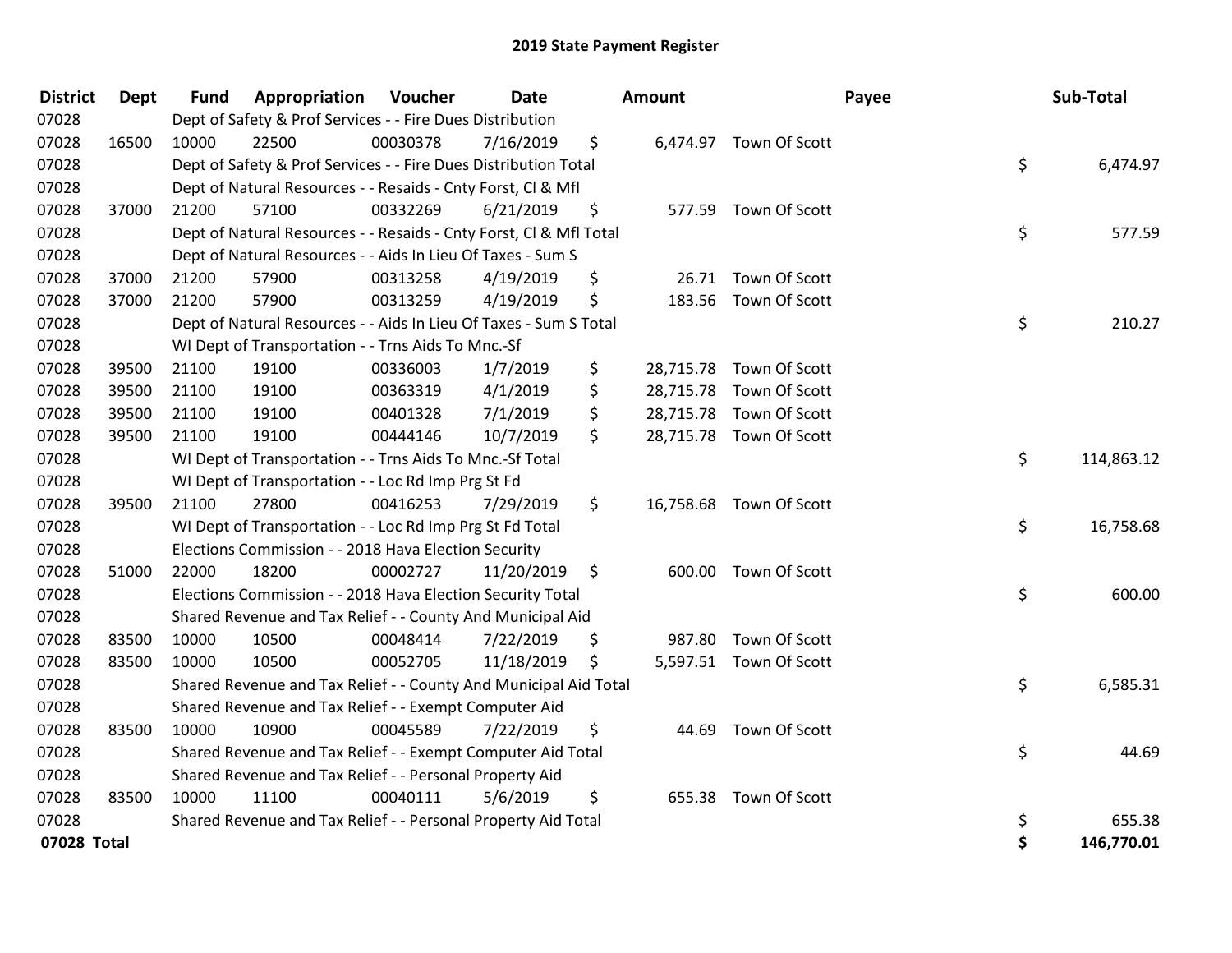| <b>District</b> | <b>Dept</b> | <b>Fund</b> | Appropriation                                                      | Voucher  | Date       | Amount          |                         | Payee | Sub-Total  |
|-----------------|-------------|-------------|--------------------------------------------------------------------|----------|------------|-----------------|-------------------------|-------|------------|
| 07030           |             |             | Dept of Safety & Prof Services - - Fire Dues Distribution          |          |            |                 |                         |       |            |
| 07030           | 16500       | 10000       | 22500                                                              | 00030445 | 7/16/2019  | \$              | 5,714.65 Town Of Siren  |       |            |
| 07030           |             |             | Dept of Safety & Prof Services - - Fire Dues Distribution Total    |          |            |                 |                         | \$    | 5,714.65   |
| 07030           |             |             | Dept of Natural Resources - - Aids In Lieu Of Taxes - Gener        |          |            |                 |                         |       |            |
| 07030           | 37000       | 10000       | 50300                                                              | 00294806 | 2/1/2019   | \$<br>4,934.79  | Town Of Siren           |       |            |
| 07030           | 37000       | 10000       | 50300                                                              | 00294807 | 2/1/2019   | \$              | 8,176.95 Town Of Siren  |       |            |
| 07030           | 37000       | 10000       | 50300                                                              | 00313312 | 4/19/2019  | \$<br>34.75     | Town Of Siren           |       |            |
| 07030           | 37000       | 10000       | 50300                                                              | 00313313 | 4/19/2019  | \$              | 117.52 Town Of Siren    |       |            |
| 07030           |             |             | Dept of Natural Resources - - Aids In Lieu Of Taxes - Gener Total  |          |            |                 |                         | \$    | 13,264.01  |
| 07030           |             |             | Dept of Natural Resources - - Resaids - Cnty Forst, Cl & Mfl       |          |            |                 |                         |       |            |
| 07030           | 37000       | 21200       | 57100                                                              | 00332270 | 6/21/2019  | \$              | 195.80 Town Of Siren    |       |            |
| 07030           |             |             | Dept of Natural Resources - - Resaids - Cnty Forst, Cl & Mfl Total |          |            |                 |                         | \$    | 195.80     |
| 07030           |             |             | Dept of Natural Resources - - Aids In Lieu Of Taxes - Sum S        |          |            |                 |                         |       |            |
| 07030           | 37000       | 21200       | 57900                                                              | 00313310 | 4/19/2019  | \$<br>17.86     | Town Of Siren           |       |            |
| 07030           | 37000       | 21200       | 57900                                                              | 00313311 | 4/19/2019  | \$<br>23.32     | Town Of Siren           |       |            |
| 07030           | 37000       | 21200       | 57900                                                              | 00313314 | 4/19/2019  | \$<br>9.08      | Town Of Siren           |       |            |
| 07030           |             |             | Dept of Natural Resources - - Aids In Lieu Of Taxes - Sum S Total  |          |            |                 |                         | \$    | 50.26      |
| 07030           |             |             | WI Dept of Transportation - - Trns Aids To Mnc.-Sf                 |          |            |                 |                         |       |            |
| 07030           | 39500       | 21100       | 19100                                                              | 00336004 | 1/7/2019   | \$              | 37,471.46 Town Of Siren |       |            |
| 07030           | 39500       | 21100       | 19100                                                              | 00363320 | 4/1/2019   | \$<br>37,471.46 | Town Of Siren           |       |            |
| 07030           | 39500       | 21100       | 19100                                                              | 00401329 | 7/1/2019   | \$<br>37,471.46 | Town Of Siren           |       |            |
| 07030           | 39500       | 21100       | 19100                                                              | 00444147 | 10/7/2019  | \$              | 37,471.48 Town Of Siren |       |            |
| 07030           |             |             | WI Dept of Transportation - - Trns Aids To Mnc .- Sf Total         |          |            |                 |                         | \$    | 149,885.86 |
| 07030           |             |             | Shared Revenue and Tax Relief - - County And Municipal Aid         |          |            |                 |                         |       |            |
| 07030           | 83500       | 10000       | 10500                                                              | 00048415 | 7/22/2019  | \$              | 2,198.73 Town Of Siren  |       |            |
| 07030           | 83500       | 10000       | 10500                                                              | 00052706 | 11/18/2019 | \$              | 12,459.45 Town Of Siren |       |            |
| 07030           |             |             | Shared Revenue and Tax Relief - - County And Municipal Aid Total   |          |            |                 |                         | \$    | 14,658.18  |
| 07030           |             |             | Shared Revenue and Tax Relief - - Exempt Computer Aid              |          |            |                 |                         |       |            |
| 07030           | 83500       | 10000       | 10900                                                              | 00045590 | 7/22/2019  | \$              | 594.46 Town Of Siren    |       |            |
| 07030           |             |             | Shared Revenue and Tax Relief - - Exempt Computer Aid Total        |          |            |                 |                         | \$    | 594.46     |
| 07030           |             |             | Shared Revenue and Tax Relief - - Personal Property Aid            |          |            |                 |                         |       |            |
| 07030           | 83500       | 10000       | 11100                                                              | 00040112 | 5/6/2019   | \$              | 857.53 Town Of Siren    |       |            |
| 07030           |             |             | Shared Revenue and Tax Relief - - Personal Property Aid Total      |          |            |                 |                         | \$    | 857.53     |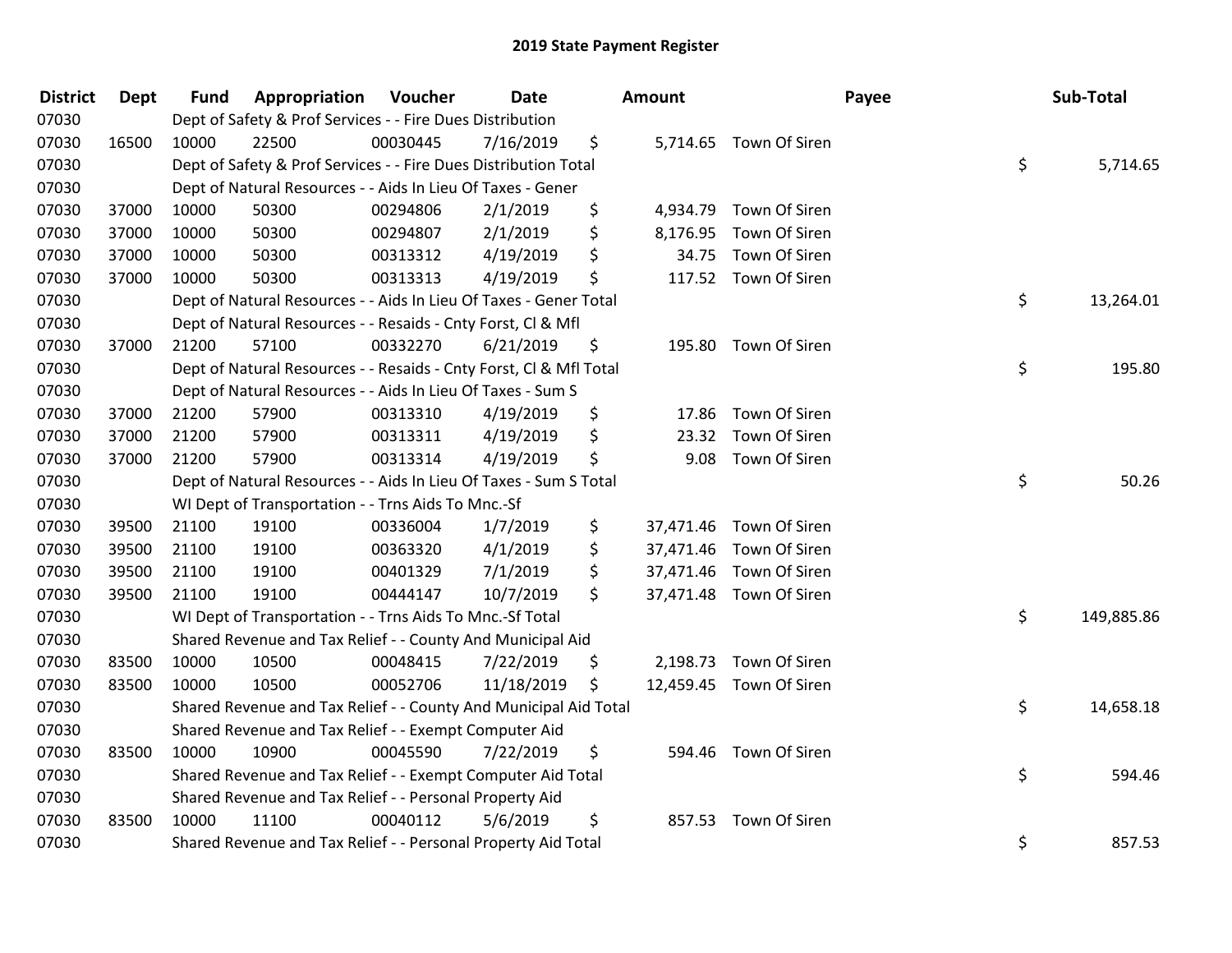| <b>District</b> | Dept  | Fund  | <b>Appropriation</b>                                                | <b>Voucher</b> | Date      | Amount |                      | Payee | Sub-Total  |
|-----------------|-------|-------|---------------------------------------------------------------------|----------------|-----------|--------|----------------------|-------|------------|
| 07030           |       |       | Shared Revenue and Tax Relief - - Payments For Municipal Svcs       |                |           |        |                      |       |            |
| 07030           | 83500 | 10000 | 50100                                                               | 00037705       | 1/31/2019 |        | 434.43 Town Of Siren |       |            |
| 07030           |       |       | Shared Revenue and Tax Relief - - Payments For Municipal Svcs Total |                |           |        |                      |       | 434.43     |
| 07030 Total     |       |       |                                                                     |                |           |        |                      |       | 185,655.18 |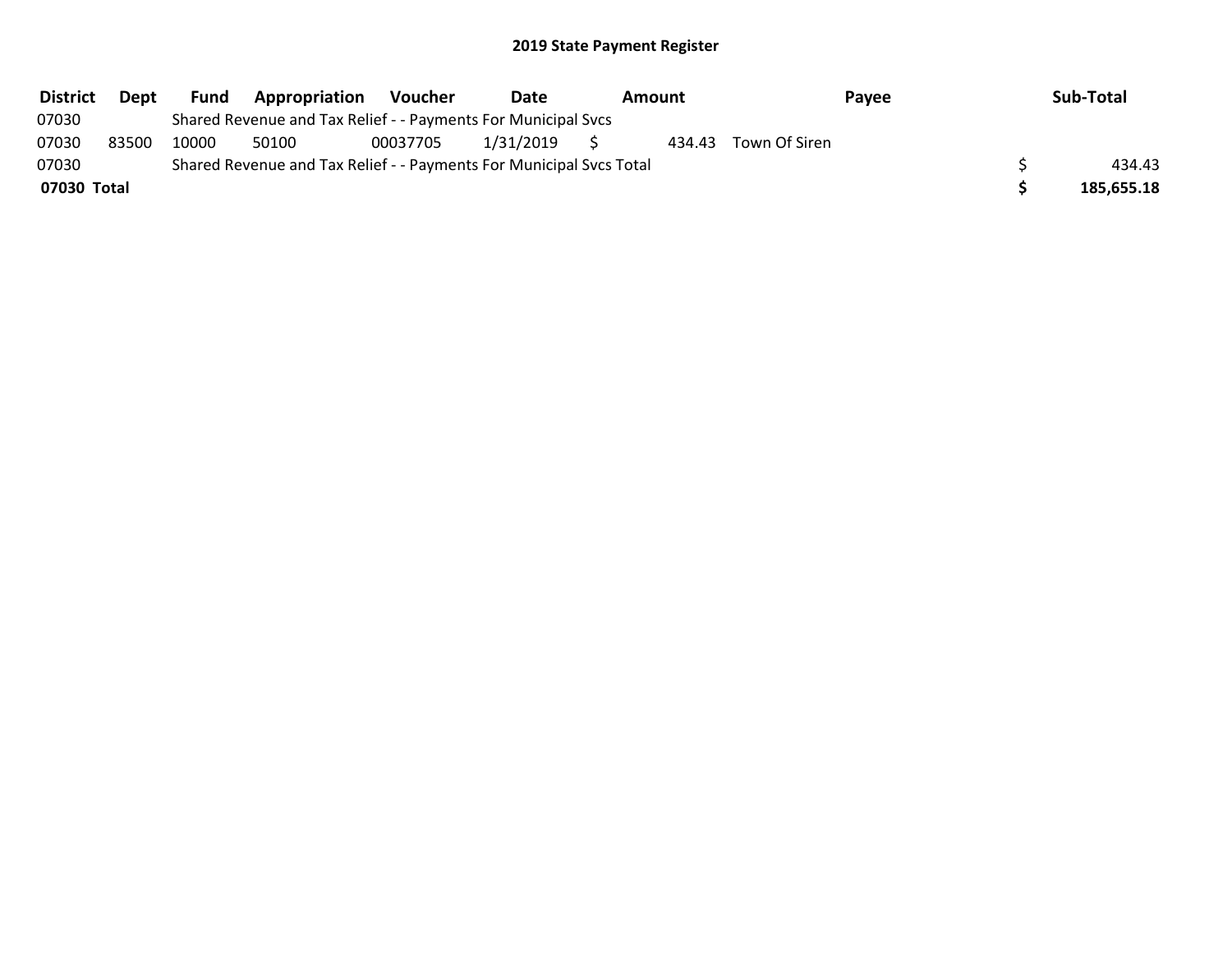| <b>District</b> | <b>Dept</b> | <b>Fund</b> | Appropriation                                                      | Voucher  | Date       | Amount          |                         | Payee | Sub-Total        |
|-----------------|-------------|-------------|--------------------------------------------------------------------|----------|------------|-----------------|-------------------------|-------|------------------|
| 07032           |             |             | Dept of Safety & Prof Services - - Fire Dues Distribution          |          |            |                 |                         |       |                  |
| 07032           | 16500       | 10000       | 22500                                                              | 00030502 | 7/16/2019  | \$              | 5,124.77 Town Of Swiss  |       |                  |
| 07032           |             |             | Dept of Safety & Prof Services - - Fire Dues Distribution Total    |          |            |                 |                         |       | \$<br>5,124.77   |
| 07032           |             |             | Dept of Natural Resources - - Aids In Lieu Of Taxes - Gener        |          |            |                 |                         |       |                  |
| 07032           | 37000       | 10000       | 50300                                                              | 00294929 | 2/1/2019   | \$              | 2,915.23 Town Of Swiss  |       |                  |
| 07032           | 37000       | 10000       | 50300                                                              | 00314893 | 4/19/2019  | \$<br>12.32     | <b>Town Of Swiss</b>    |       |                  |
| 07032           | 37000       | 10000       | 50300                                                              | 00314895 | 4/19/2019  | \$<br>99.75     | Town Of Swiss           |       |                  |
| 07032           | 37000       | 10000       | 50300                                                              | 00314897 | 4/19/2019  | \$              | 54.78 Town Of Swiss     |       |                  |
| 07032           |             |             | Dept of Natural Resources - - Aids In Lieu Of Taxes - Gener Total  |          |            |                 |                         |       | \$<br>3,082.08   |
| 07032           |             |             | Dept of Natural Resources - - General Program Operations --        |          |            |                 |                         |       |                  |
| 07032           | 37000       | 21200       | 25400                                                              | 00330849 | 6/19/2019  | \$<br>245.40    | Town Of Swiss           |       |                  |
| 07032           | 37000       | 21200       | 25400                                                              | 00330855 | 6/19/2019  | \$<br>689.00    | Town Of Swiss           |       |                  |
| 07032           | 37000       | 21200       | 25400                                                              | 00335690 | 6/28/2019  | \$<br>468.10    | Town Of Swiss           |       |                  |
| 07032           | 37000       | 21200       | 25400                                                              | 00374616 | 12/16/2019 | \$<br>410.40    | Town Of Swiss           |       |                  |
| 07032           |             |             | Dept of Natural Resources - - General Program Operations -- Total  |          |            |                 |                         |       | \$<br>1,812.90   |
| 07032           |             |             | Dept of Natural Resources - - Resaids - Cnty Forst, Cl & Mfl       |          |            |                 |                         |       |                  |
| 07032           | 37000       | 21200       | 57100                                                              | 00332271 | 6/21/2019  | \$              | 6,442.17 Town Of Swiss  |       |                  |
| 07032           |             |             | Dept of Natural Resources - - Resaids - Cnty Forst, CI & Mfl Total |          |            |                 |                         |       | \$<br>6,442.17   |
| 07032           |             |             | Dept of Natural Resources - - Aids In Lieu Of Taxes - Sum S        |          |            |                 |                         |       |                  |
| 07032           | 37000       | 21200       | 57900                                                              | 00314894 | 4/19/2019  | \$<br>1.23      | Town Of Swiss           |       |                  |
| 07032           | 37000       | 21200       | 57900                                                              | 00314896 | 4/19/2019  | \$<br>262.24    | Town Of Swiss           |       |                  |
| 07032           |             |             | Dept of Natural Resources - - Aids In Lieu Of Taxes - Sum S Total  |          |            |                 |                         |       | \$<br>263.47     |
| 07032           |             |             | WI Dept of Transportation - - Trns Aids To Mnc.-Sf                 |          |            |                 |                         |       |                  |
| 07032           | 39500       | 21100       | 19100                                                              | 00336005 | 1/7/2019   | \$<br>49,733.00 | Town Of Swiss           |       |                  |
| 07032           | 39500       | 21100       | 19100                                                              | 00363321 | 4/1/2019   | \$<br>49,733.00 | <b>Town Of Swiss</b>    |       |                  |
| 07032           | 39500       | 21100       | 19100                                                              | 00401330 | 7/1/2019   | \$<br>49,733.00 | Town Of Swiss           |       |                  |
| 07032           | 39500       | 21100       | 19100                                                              | 00444148 | 10/7/2019  | \$              | 49,733.03 Town Of Swiss |       |                  |
| 07032           |             |             | WI Dept of Transportation - - Trns Aids To Mnc.-Sf Total           |          |            |                 |                         |       | \$<br>198,932.03 |
| 07032           |             |             | Elections Commission - - 2018 Hava Election Security               |          |            |                 |                         |       |                  |
| 07032           | 51000       | 22000       | 18200                                                              | 00002915 | 11/26/2019 | \$              | 800.00 Town Of Swiss    |       |                  |
| 07032           |             |             | Elections Commission - - 2018 Hava Election Security Total         |          |            |                 |                         |       | \$<br>800.00     |
| 07032           |             |             | Shared Revenue and Tax Relief - - County And Municipal Aid         |          |            |                 |                         |       |                  |
| 07032           | 83500       | 10000       | 10500                                                              | 00048416 | 7/22/2019  | \$              | 2,894.03 Town Of Swiss  |       |                  |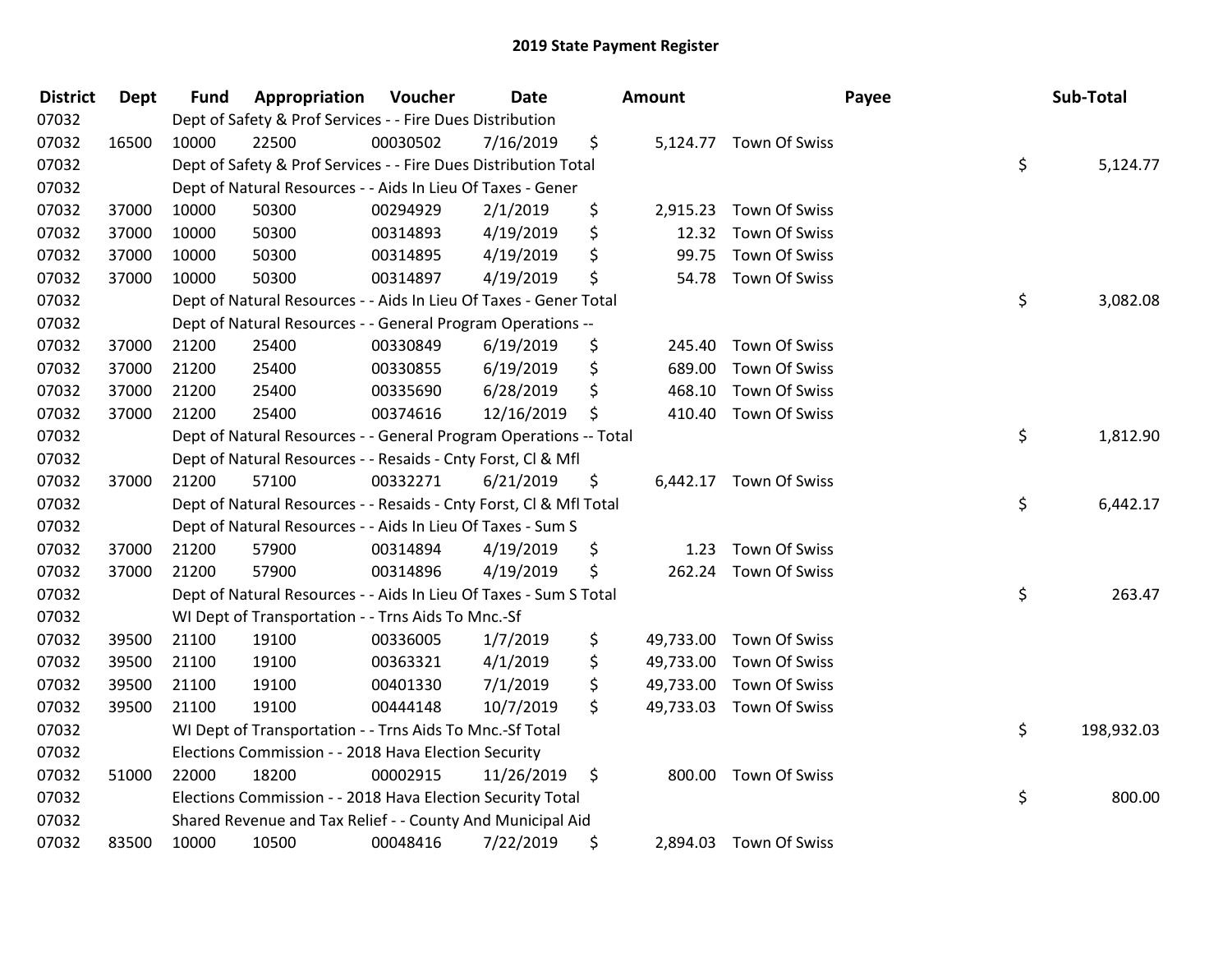| <b>District</b> | Dept  | Fund  | Appropriation                                                    | Voucher  | Date       |    | <b>Amount</b> |               | Payee | Sub-Total  |
|-----------------|-------|-------|------------------------------------------------------------------|----------|------------|----|---------------|---------------|-------|------------|
| 07032           | 83500 | 10000 | 10500                                                            | 00052707 | 11/18/2019 | S. | 16,399.49     | Town Of Swiss |       |            |
| 07032           |       |       | Shared Revenue and Tax Relief - - County And Municipal Aid Total |          |            |    |               |               |       | 19,293.52  |
| 07032           |       |       | Shared Revenue and Tax Relief - - Exempt Computer Aid            |          |            |    |               |               |       |            |
| 07032           | 83500 | 10000 | 10900                                                            | 00045591 | 7/22/2019  | S  | 234.87        | Town Of Swiss |       |            |
| 07032           |       |       | Shared Revenue and Tax Relief - - Exempt Computer Aid Total      |          |            |    |               |               |       | 234.87     |
| 07032           |       |       | Shared Revenue and Tax Relief - - Utility Aid                    |          |            |    |               |               |       |            |
| 07032           | 83500 | 10000 | 11000                                                            | 00048416 | 7/22/2019  | S  | 1,046.60      | Town Of Swiss |       |            |
| 07032           | 83500 | 10000 | 11000                                                            | 00052707 | 11/18/2019 | S  | 5,888.00      | Town Of Swiss |       |            |
| 07032           |       |       | Shared Revenue and Tax Relief - - Utility Aid Total              |          |            |    |               |               |       | 6,934.60   |
| 07032           |       |       | Shared Revenue and Tax Relief - - Personal Property Aid          |          |            |    |               |               |       |            |
| 07032           | 83500 | 10000 | 11100                                                            | 00040113 | 5/6/2019   | S. | 451.70        | Town Of Swiss |       |            |
| 07032           |       |       | Shared Revenue and Tax Relief - - Personal Property Aid Total    |          |            |    |               |               |       | 451.70     |
| 07032 Total     |       |       |                                                                  |          |            |    |               |               |       | 243,372.11 |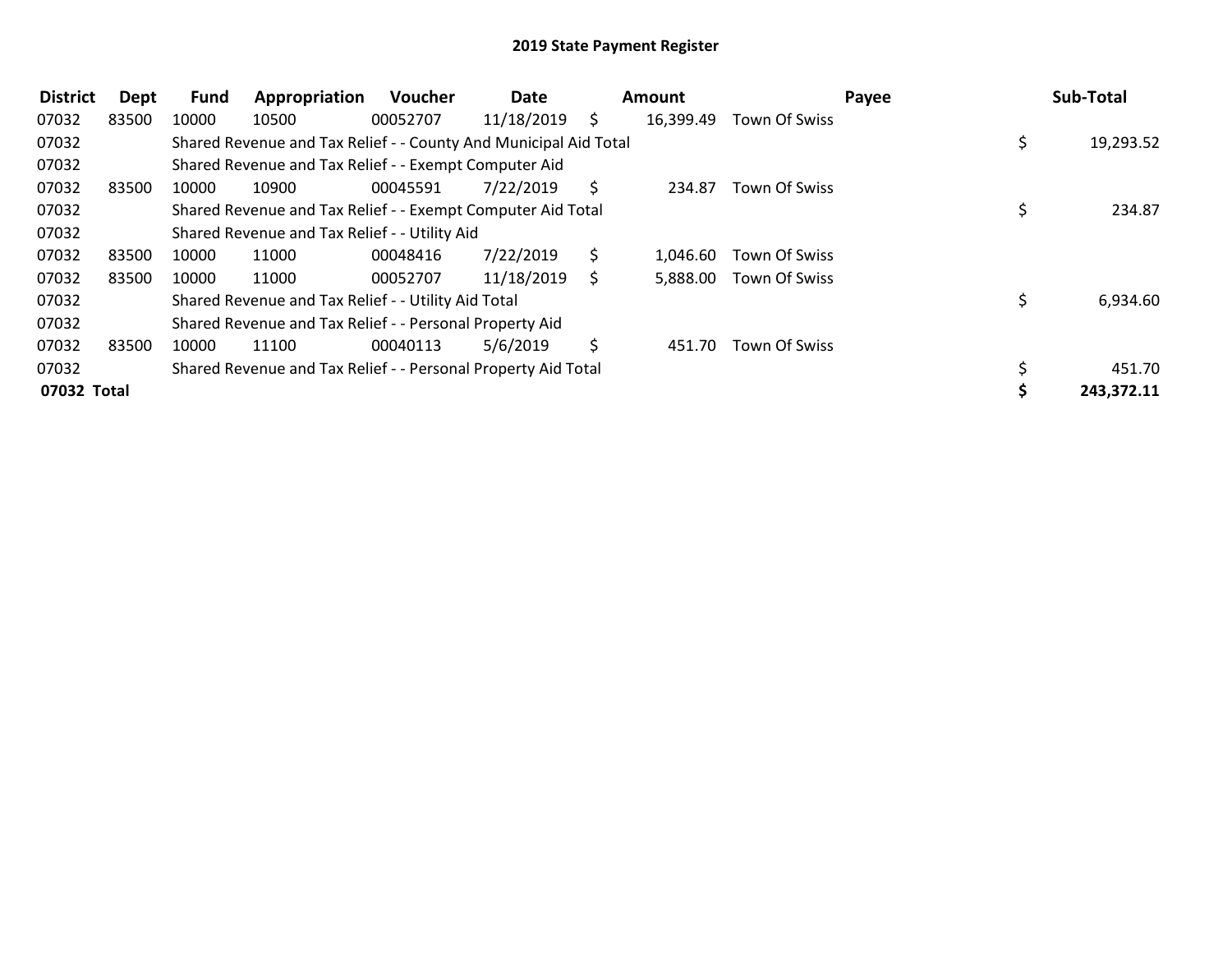| <b>District</b> | <b>Dept</b> | <b>Fund</b> | <b>Appropriation Voucher</b>                                           |          | <b>Date</b> | <b>Amount</b>   | Payee                        | Sub-Total        |
|-----------------|-------------|-------------|------------------------------------------------------------------------|----------|-------------|-----------------|------------------------------|------------------|
| 07034           |             |             | Dept of Safety & Prof Services - - Fire Dues Distribution              |          |             |                 |                              |                  |
| 07034           | 16500       | 10000       | 22500                                                                  | 00030603 | 7/16/2019   | \$              | 4,306.61 Town Of Trade Lake  |                  |
| 07034           |             |             | Dept of Safety & Prof Services - - Fire Dues Distribution Total        |          |             |                 |                              | \$<br>4,306.61   |
| 07034           |             |             | Dept of Natural Resources - - Aids In Lieu Of Taxes - Gener            |          |             |                 |                              |                  |
| 07034           | 37000       | 10000       | 50300                                                                  | 00313306 | 4/19/2019   | \$<br>13.05     | Town Of Trade Lake           |                  |
| 07034           |             |             | Dept of Natural Resources - - Aids In Lieu Of Taxes - Gener Total      |          |             |                 |                              | \$<br>13.05      |
| 07034           |             |             | Dept of Natural Resources - - Resaids - Cnty Forst, Cl & Mfl           |          |             |                 |                              |                  |
| 07034           | 37000       | 21200       | 57100                                                                  | 00332272 | 6/21/2019   | \$              | 88.78 Town Of Trade Lake     |                  |
| 07034           |             |             | Dept of Natural Resources - - Resaids - Cnty Forst, Cl & Mfl Total     |          |             |                 |                              | \$<br>88.78      |
| 07034           |             |             | Dept of Natural Resources - - Aids In Lieu Of Taxes - Sum S            |          |             |                 |                              |                  |
| 07034           | 37000       | 21200       | 57900                                                                  | 00313304 | 4/19/2019   | \$              | 0.12 Town Of Trade Lake      |                  |
| 07034           | 37000       | 21200       | 57900                                                                  | 00313305 | 4/19/2019   | \$              | 1.41 Town Of Trade Lake      |                  |
| 07034           |             |             | Dept of Natural Resources - - Aids In Lieu Of Taxes - Sum S Total      |          |             |                 |                              | \$<br>1.53       |
| 07034           |             |             | WI Dept of Transportation - - Trns Aids To Mnc.-Sf                     |          |             |                 |                              |                  |
| 07034           | 39500       | 21100       | 19100                                                                  | 00336006 | 1/7/2019    | \$<br>31,558.69 | Town Of Trade Lake           |                  |
| 07034           | 39500       | 21100       | 19100                                                                  | 00363322 | 4/1/2019    | \$<br>31,558.69 | Town Of Trade Lake           |                  |
| 07034           | 39500       | 21100       | 19100                                                                  | 00401331 | 7/1/2019    | \$<br>31,558.69 | Town Of Trade Lake           |                  |
| 07034           | 39500       | 21100       | 19100                                                                  | 00444149 | 10/7/2019   | \$              | 31,558.69 Town Of Trade Lake |                  |
| 07034           |             |             | WI Dept of Transportation - - Trns Aids To Mnc.-Sf Total               |          |             |                 |                              | \$<br>126,234.76 |
| 07034           |             |             | Department of Military Affairs - - Disaster Recovery Aid               |          |             |                 |                              |                  |
| 07034           | 46500       | 10000       | 30500                                                                  | 00066679 | 9/19/2019   | \$              | 2,674.64 Town Of Trade Lake  |                  |
| 07034           | 46500       | 10000       | 30500                                                                  | 00068964 | 11/1/2019   | \$              | 3,808.76 Town Of Trade Lake  |                  |
| 07034           |             |             | Department of Military Affairs - - Disaster Recovery Aid Total         |          |             |                 |                              | \$<br>6,483.40   |
| 07034           |             |             | Department of Military Affairs - - Federal Aid, Local Assistance       |          |             |                 |                              |                  |
| 07034           | 46500       | 10000       | 34200                                                                  | 00068964 | 11/1/2019   | \$              | 22,852.58 Town Of Trade Lake |                  |
| 07034           |             |             | Department of Military Affairs - - Federal Aid, Local Assistance Total |          |             |                 |                              | \$<br>22,852.58  |
| 07034           |             |             | Elections Commission - - 2018 Hava Election Security                   |          |             |                 |                              |                  |
| 07034           | 51000       | 22000       | 18200                                                                  | 00002368 | 11/13/2019  | \$              | 1,100.00 Town Of Trade Lake  |                  |
| 07034           |             |             | Elections Commission - - 2018 Hava Election Security Total             |          |             |                 |                              | \$<br>1,100.00   |
| 07034           |             |             | Shared Revenue and Tax Relief - - Exempt Computer Aid                  |          |             |                 |                              |                  |
| 07034           | 83500       | 10000       | 10900                                                                  | 00045592 | 7/22/2019   | \$              | 24.94 Town Of Trade Lake     |                  |
| 07034           |             |             | Shared Revenue and Tax Relief - - Exempt Computer Aid Total            |          |             |                 |                              | \$<br>24.94      |
| 07034           |             |             | Shared Revenue and Tax Relief - - Personal Property Aid                |          |             |                 |                              |                  |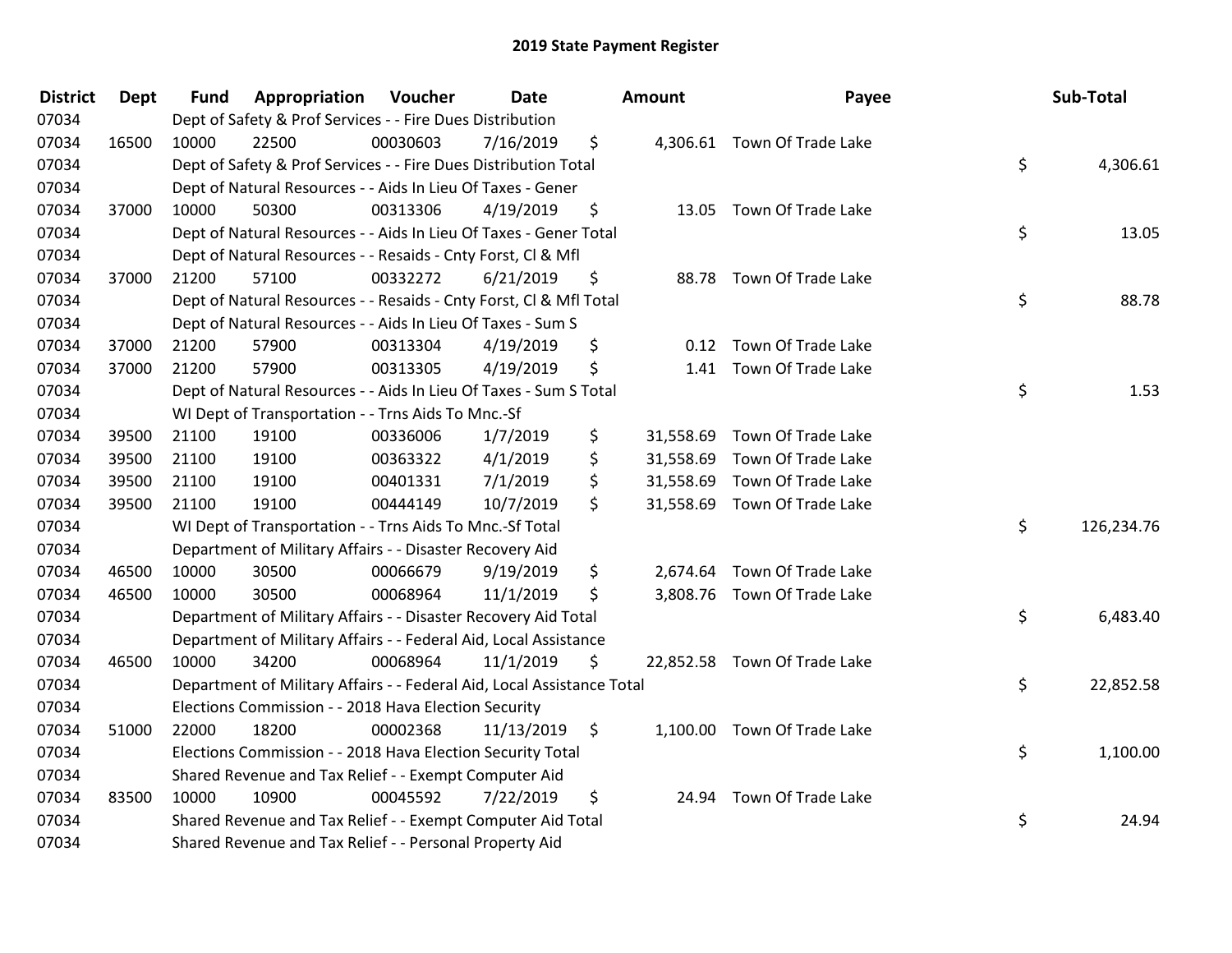| <b>District</b> | Dept  | <b>Fund</b> | Appropriation                                                 | Voucher  | <b>Date</b> | Amount | Pavee              | Sub-Total  |
|-----------------|-------|-------------|---------------------------------------------------------------|----------|-------------|--------|--------------------|------------|
| 07034           | 83500 | 10000       | 11100                                                         | 00040114 | 5/6/2019    | 2.94   | Town Of Trade Lake |            |
| 07034           |       |             | Shared Revenue and Tax Relief - - Personal Property Aid Total |          |             |        |                    | 2.94       |
| 07034 Total     |       |             |                                                               |          |             |        |                    | 161,108.59 |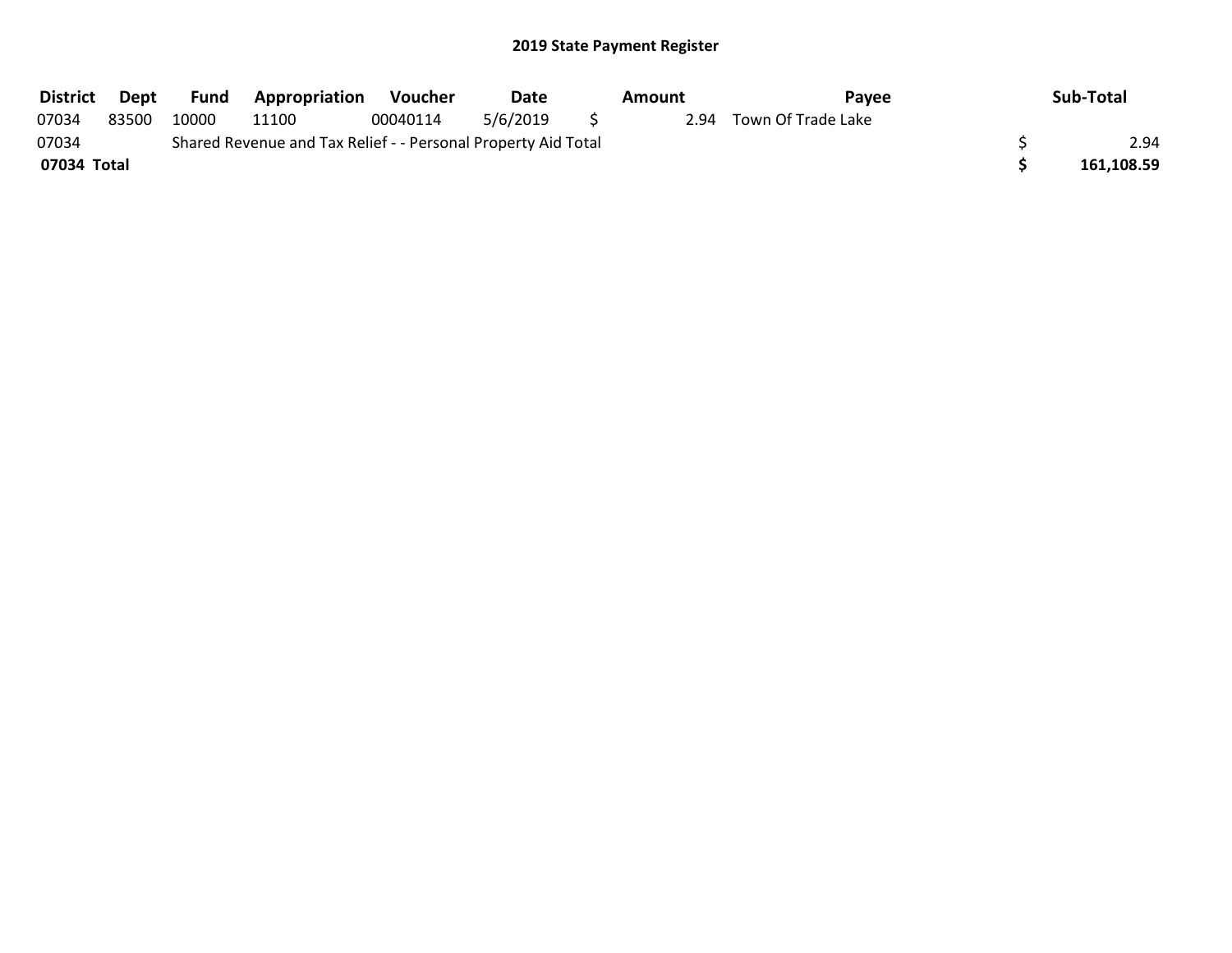| <b>District</b> | Dept  | <b>Fund</b> | Appropriation                                                      | Voucher  | <b>Date</b> | <b>Amount</b>   |                         | Payee | Sub-Total |
|-----------------|-------|-------------|--------------------------------------------------------------------|----------|-------------|-----------------|-------------------------|-------|-----------|
| 07036           |       |             | Dept of Safety & Prof Services - - Fire Dues Distribution          |          |             |                 |                         |       |           |
| 07036           | 16500 | 10000       | 22500                                                              | 00030896 | 7/17/2019   | \$              | 2,754.79 Town Of Union  |       |           |
| 07036           |       |             | Dept of Safety & Prof Services - - Fire Dues Distribution Total    |          |             |                 |                         | \$    | 2,754.79  |
| 07036           |       |             | Dept of Natural Resources - - Resaids - Cnty Forst, Cl & Mfl       |          |             |                 |                         |       |           |
| 07036           | 37000 | 21200       | 57100                                                              | 00332273 | 6/21/2019   | \$              | 3,117.28 Town Of Union  |       |           |
| 07036           |       |             | Dept of Natural Resources - - Resaids - Cnty Forst, CI & Mfl Total |          |             |                 |                         | \$    | 3,117.28  |
| 07036           |       |             | Dept of Natural Resources - - Aids In Lieu Of Taxes - Sum S        |          |             |                 |                         |       |           |
| 07036           | 37000 | 21200       | 57900                                                              | 00313819 | 4/19/2019   | \$<br>270.33    | Town Of Union           |       |           |
| 07036           | 37000 | 21200       | 57900                                                              | 00313820 | 4/19/2019   | \$              | 2,913.15 Town Of Union  |       |           |
| 07036           |       |             | Dept of Natural Resources - - Aids In Lieu Of Taxes - Sum S Total  |          |             |                 |                         | \$    | 3,183.48  |
| 07036           |       |             | WI Dept of Transportation - - Trns Aids To Mnc.-Sf                 |          |             |                 |                         |       |           |
| 07036           | 39500 | 21100       | 19100                                                              | 00336007 | 1/7/2019    | \$<br>20,108.81 | Town Of Union           |       |           |
| 07036           | 39500 | 21100       | 19100                                                              | 00363323 | 4/1/2019    | \$              | 20,108.81 Town Of Union |       |           |
| 07036           | 39500 | 21100       | 19100                                                              | 00401332 | 7/1/2019    | \$              | 20,108.81 Town Of Union |       |           |
| 07036           | 39500 | 21100       | 19100                                                              | 00444150 | 10/7/2019   | \$              | 20,108.81 Town Of Union |       |           |
| 07036           |       |             | WI Dept of Transportation - - Trns Aids To Mnc.-Sf Total           |          |             |                 |                         | \$    | 80,435.24 |
| 07036           |       |             | Elections Commission - - 2018 Hava Election Security               |          |             |                 |                         |       |           |
| 07036           | 51000 | 22000       | 18200                                                              | 00002821 | 11/21/2019  | \$              | 1,200.00 Town Of Union  |       |           |
| 07036           |       |             | Elections Commission - - 2018 Hava Election Security Total         |          |             |                 |                         | \$    | 1,200.00  |
| 07036           |       |             | Shared Revenue and Tax Relief - - County And Municipal Aid         |          |             |                 |                         |       |           |
| 07036           | 83500 | 10000       | 10500                                                              | 00048417 | 7/22/2019   | \$              | 34.90 Town Of Union     |       |           |
| 07036           | 83500 | 10000       | 10500                                                              | 00052708 | 11/18/2019  | \$              | 3,697.04 Town Of Union  |       |           |
| 07036           |       |             | Shared Revenue and Tax Relief - - County And Municipal Aid Total   |          |             |                 |                         | \$    | 3,731.94  |
| 07036           |       |             | Shared Revenue and Tax Relief - - Exempt Computer Aid              |          |             |                 |                         |       |           |
| 07036           | 83500 | 10000       | 10900                                                              | 00045593 | 7/22/2019   | \$<br>1.03      | Town Of Union           |       |           |
| 07036           |       |             | Shared Revenue and Tax Relief - - Exempt Computer Aid Total        |          |             |                 |                         | \$    | 1.03      |
| 07036           |       |             | Shared Revenue and Tax Relief - - Utility Aid                      |          |             |                 |                         |       |           |
| 07036           | 83500 | 10000       | 11000                                                              | 00048417 | 7/22/2019   | \$<br>94.89     | Town Of Union           |       |           |
| 07036           | 83500 | 10000       | 11000                                                              | 00052708 | 11/18/2019  | \$              | 555.90 Town Of Union    |       |           |
| 07036           |       |             | Shared Revenue and Tax Relief - - Utility Aid Total                |          |             |                 |                         | \$    | 650.79    |
| 07036           |       |             | Shared Revenue and Tax Relief - - Personal Property Aid            |          |             |                 |                         |       |           |
| 07036           | 83500 | 10000       | 11100                                                              | 00040115 | 5/6/2019    | \$<br>5.06      | Town Of Union           |       |           |
| 07036           |       |             | Shared Revenue and Tax Relief - - Personal Property Aid Total      |          |             |                 |                         | \$    | 5.06      |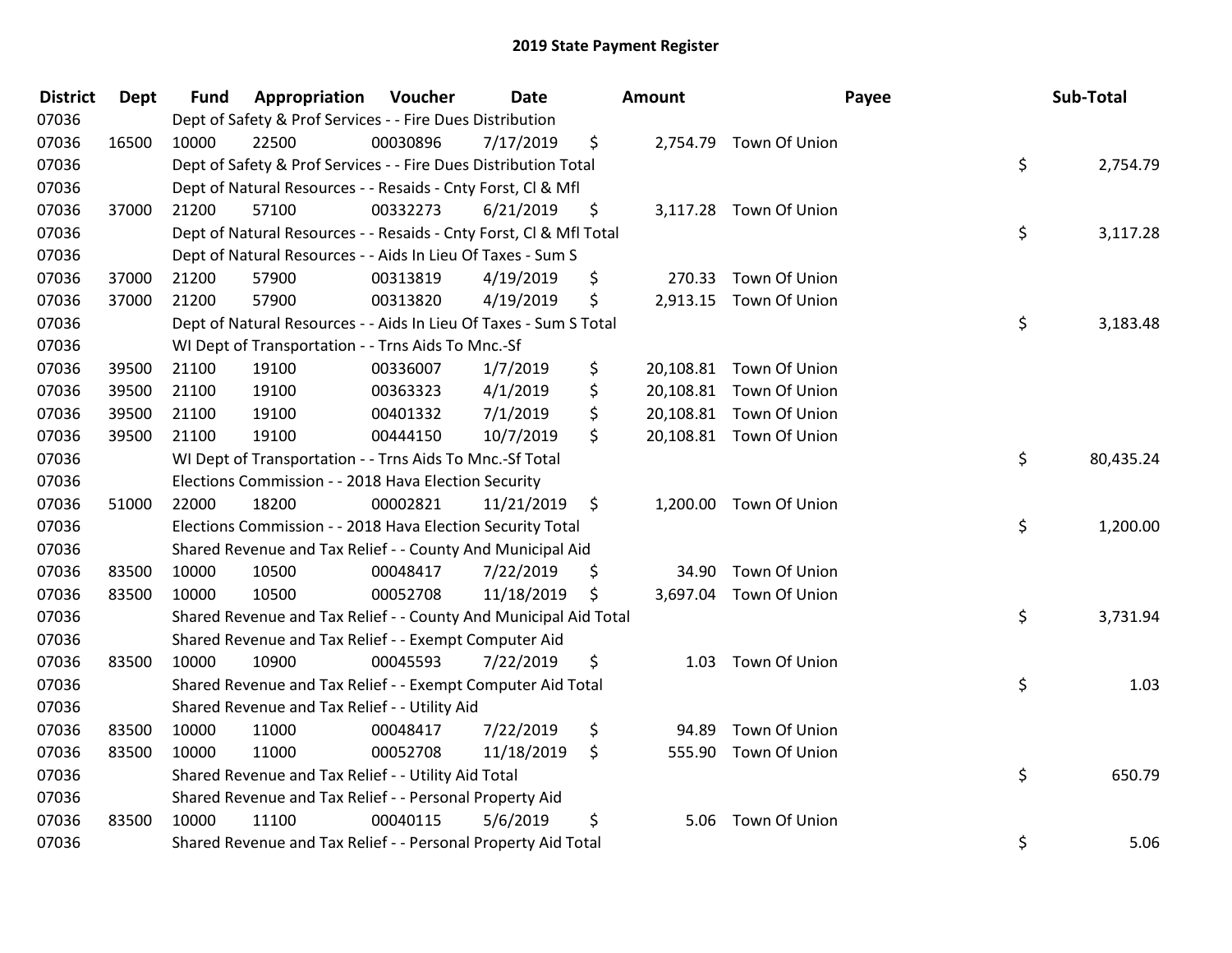| District Dept Fund Appropriation Voucher |  | <b>Date</b> | <b>Amount</b> | Payee | Sub-Total |
|------------------------------------------|--|-------------|---------------|-------|-----------|
| 07036 Total                              |  |             |               |       | 95,079.61 |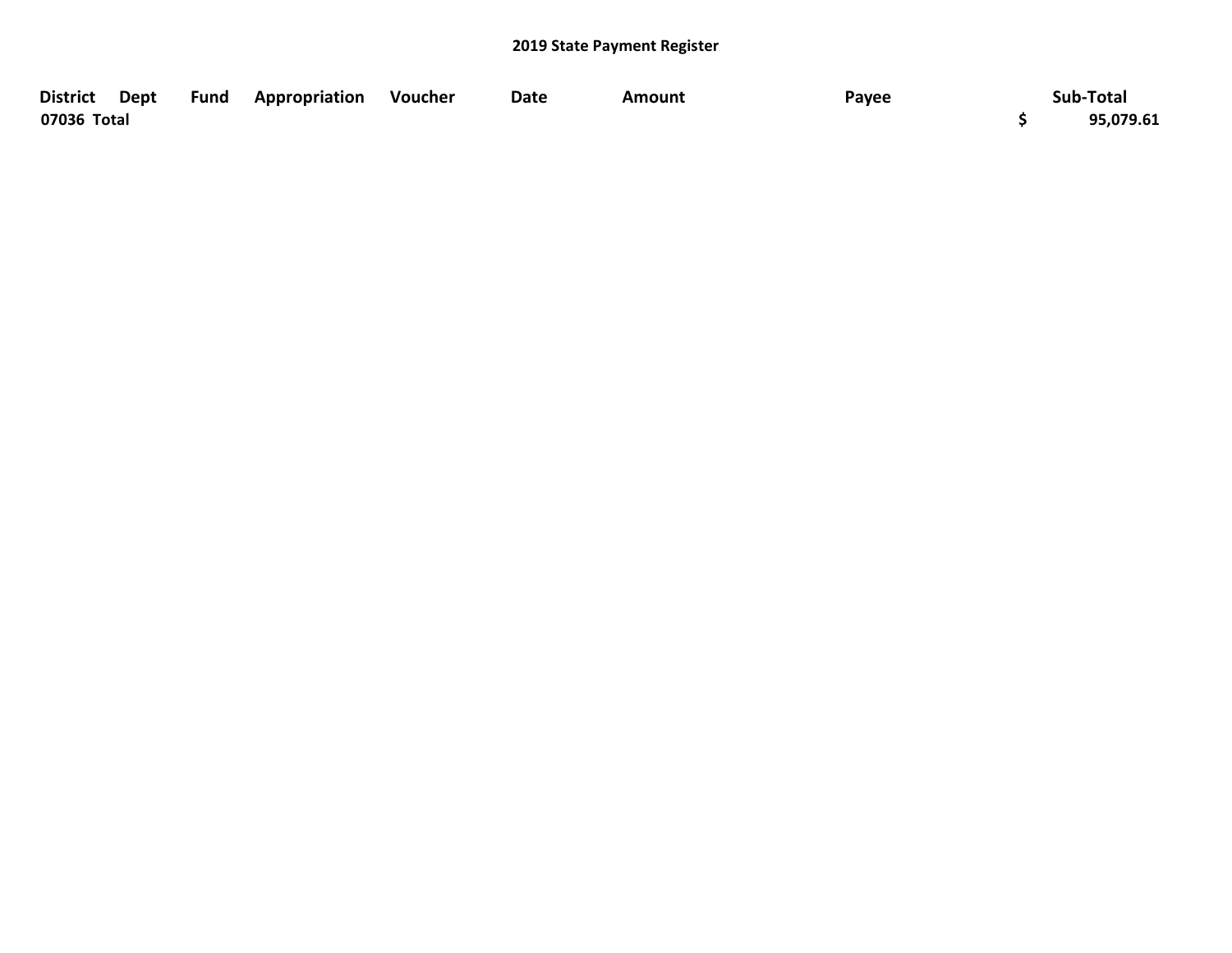| <b>District</b> | <b>Dept</b> | <b>Fund</b> | Appropriation                                                      | Voucher  | Date       | <b>Amount</b> | Payee                       | Sub-Total        |
|-----------------|-------------|-------------|--------------------------------------------------------------------|----------|------------|---------------|-----------------------------|------------------|
| 07038           |             |             | Dept of Safety & Prof Services - - Fire Dues Distribution          |          |            |               |                             |                  |
| 07038           | 16500       | 10000       | 22500                                                              | 00030386 | 7/16/2019  | \$            | 6,424.40 Town Of Webb Lake  |                  |
| 07038           |             |             | Dept of Safety & Prof Services - - Fire Dues Distribution Total    |          |            |               |                             | \$<br>6,424.40   |
| 07038           |             |             | Dept of Natural Resources - - General Program Operations --        |          |            |               |                             |                  |
| 07038           | 37000       | 21200       | 25400                                                              | 00329217 | 6/11/2019  | \$            | 315.00 Town Of Webb Lake    |                  |
| 07038           | 37000       | 21200       | 25400                                                              | 00366483 | 10/18/2019 | \$            | 1,100.00 Town Of Webb Lake  |                  |
| 07038           |             |             | Dept of Natural Resources - - General Program Operations -- Total  |          |            |               |                             | \$<br>1,415.00   |
| 07038           |             |             | Dept of Natural Resources - - Resaids - Cnty Forst, Cl & Mfl       |          |            |               |                             |                  |
| 07038           | 37000       | 21200       | 57100                                                              | 00332274 | 6/21/2019  | \$            | 3,178.27 Town Of Webb Lake  |                  |
| 07038           |             |             | Dept of Natural Resources - - Resaids - Cnty Forst, Cl & Mfl Total |          |            |               |                             | \$<br>3,178.27   |
| 07038           |             |             | Dept of Natural Resources - - Fin Asst For Responsible Units       |          |            |               |                             |                  |
| 07038           | 37000       | 27400       | 67000                                                              | 00322916 | 5/22/2019  | \$            | 2,287.07 Town Of Webb Lake  |                  |
| 07038           |             |             | Dept of Natural Resources - - Fin Asst For Responsible Units Total |          |            |               |                             | \$<br>2,287.07   |
| 07038           |             |             | WI Dept of Transportation - - Trns Aids To Mnc.-Sf                 |          |            |               |                             |                  |
| 07038           | 39500       | 21100       | 19100                                                              | 00336008 | 1/7/2019   | \$            | 45,092.37 Town Of Webb Lake |                  |
| 07038           | 39500       | 21100       | 19100                                                              | 00363324 | 4/1/2019   | \$            | 45,092.37 Town Of Webb Lake |                  |
| 07038           | 39500       | 21100       | 19100                                                              | 00401333 | 7/1/2019   | \$            | 45,092.37 Town Of Webb Lake |                  |
| 07038           | 39500       | 21100       | 19100                                                              | 00444151 | 10/7/2019  | \$            | 45,092.39 Town Of Webb Lake |                  |
| 07038           |             |             | WI Dept of Transportation - - Trns Aids To Mnc.-Sf Total           |          |            |               |                             | \$<br>180,369.50 |
| 07038           |             |             | Elections Commission - - 2018 Hava Election Security               |          |            |               |                             |                  |
| 07038           | 51000       | 22000       | 18200                                                              | 00002802 | 11/21/2019 | \$            | 600.00 Town Of Webb Lake    |                  |
| 07038           |             |             | Elections Commission - - 2018 Hava Election Security Total         |          |            |               |                             | \$<br>600.00     |
| 07038           |             |             | Shared Revenue and Tax Relief - - County And Municipal Aid         |          |            |               |                             |                  |
| 07038           | 83500       | 10000       | 10500                                                              | 00048418 | 7/22/2019  | \$            | 518.50 Town Of Webb Lake    |                  |
| 07038           | 83500       | 10000       | 10500                                                              | 00052709 | 11/18/2019 | \$            | 2,938.19 Town Of Webb Lake  |                  |
| 07038           |             |             | Shared Revenue and Tax Relief - - County And Municipal Aid Total   |          |            |               |                             | \$<br>3,456.69   |
| 07038           |             |             | Shared Revenue and Tax Relief - - Exempt Computer Aid              |          |            |               |                             |                  |
| 07038           | 83500       | 10000       | 10900                                                              | 00045594 | 7/22/2019  | \$            | 12.47 Town Of Webb Lake     |                  |
| 07038           |             |             | Shared Revenue and Tax Relief - - Exempt Computer Aid Total        |          |            |               |                             | \$<br>12.47      |
| 07038           |             |             | Shared Revenue and Tax Relief - - Utility Aid                      |          |            |               |                             |                  |
| 07038           | 83500       | 10000       | 11000                                                              | 00048418 | 7/22/2019  | \$<br>42.80   | Town Of Webb Lake           |                  |
| 07038           | 83500       | 10000       | 11000                                                              | 00052709 | 11/18/2019 | \$<br>297.33  | Town Of Webb Lake           |                  |
| 07038           |             |             | Shared Revenue and Tax Relief - - Utility Aid Total                |          |            |               |                             | \$<br>340.13     |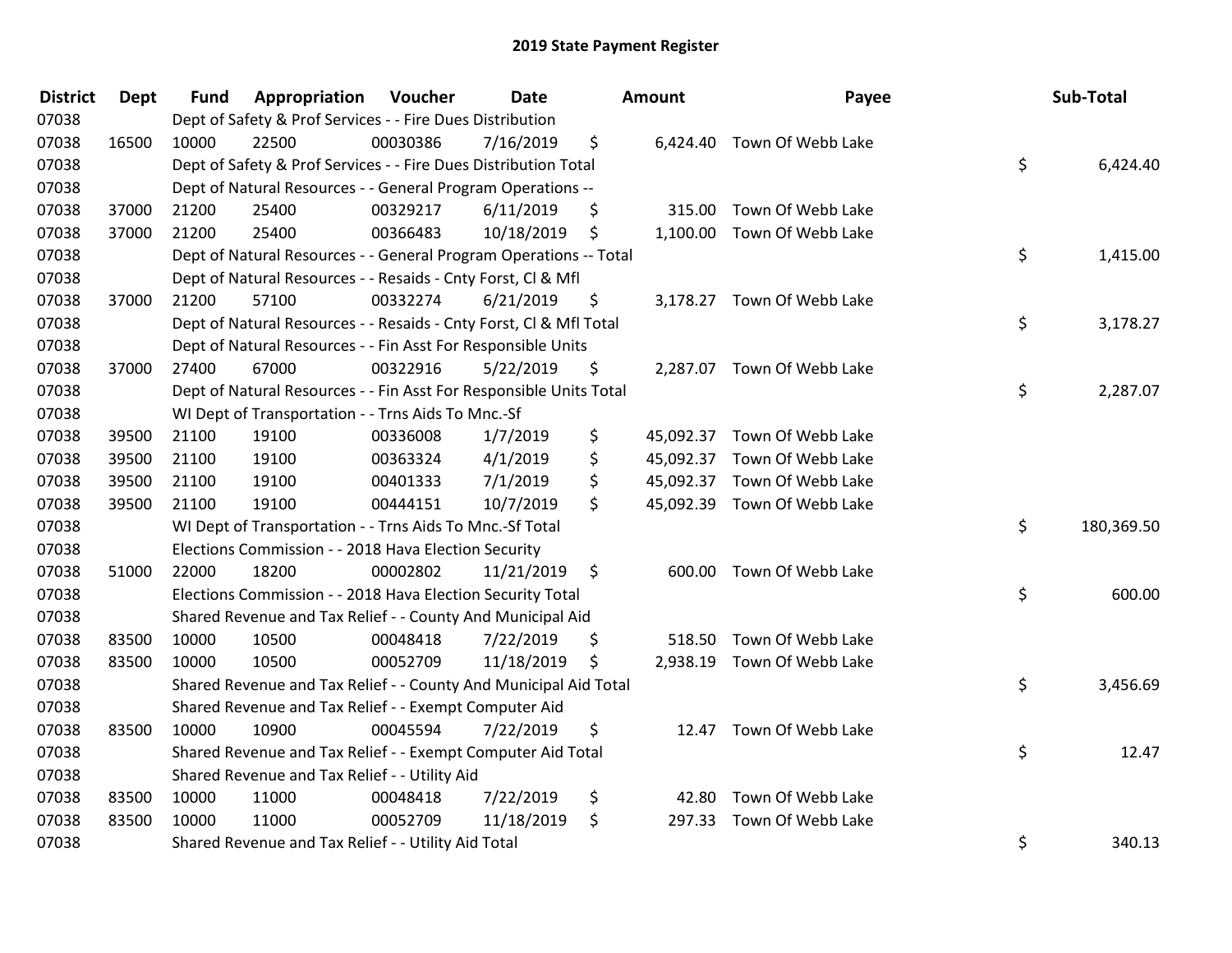| <b>District</b> | Dept  | Fund  | Appropriation                                                   | <b>Voucher</b> | Date      | Amount | Payee             | Sub-Total  |
|-----------------|-------|-------|-----------------------------------------------------------------|----------------|-----------|--------|-------------------|------------|
| 07038           |       |       | Shared Revenue and Tax Relief - - Personal Property Aid         |                |           |        |                   |            |
| 07038           | 83500 | 10000 | 11100                                                           | 00040116       | 5/6/2019  | 19.98  | Town Of Webb Lake |            |
| 07038           |       |       | Shared Revenue and Tax Relief - - Personal Property Aid Total   |                |           |        |                   | 19.98      |
| 07038           |       |       | Shared Revenue and Tax Relief - - Lottery & Gaming Credit       |                |           |        |                   |            |
| 07038           | 83500 | 52100 | 36300                                                           | 00038155       | 3/25/2019 | 138.35 | Town Of Webb Lake |            |
| 07038           |       |       | Shared Revenue and Tax Relief - - Lottery & Gaming Credit Total |                |           |        |                   | 138.35     |
| 07038 Total     |       |       |                                                                 |                |           |        |                   | 198,241.86 |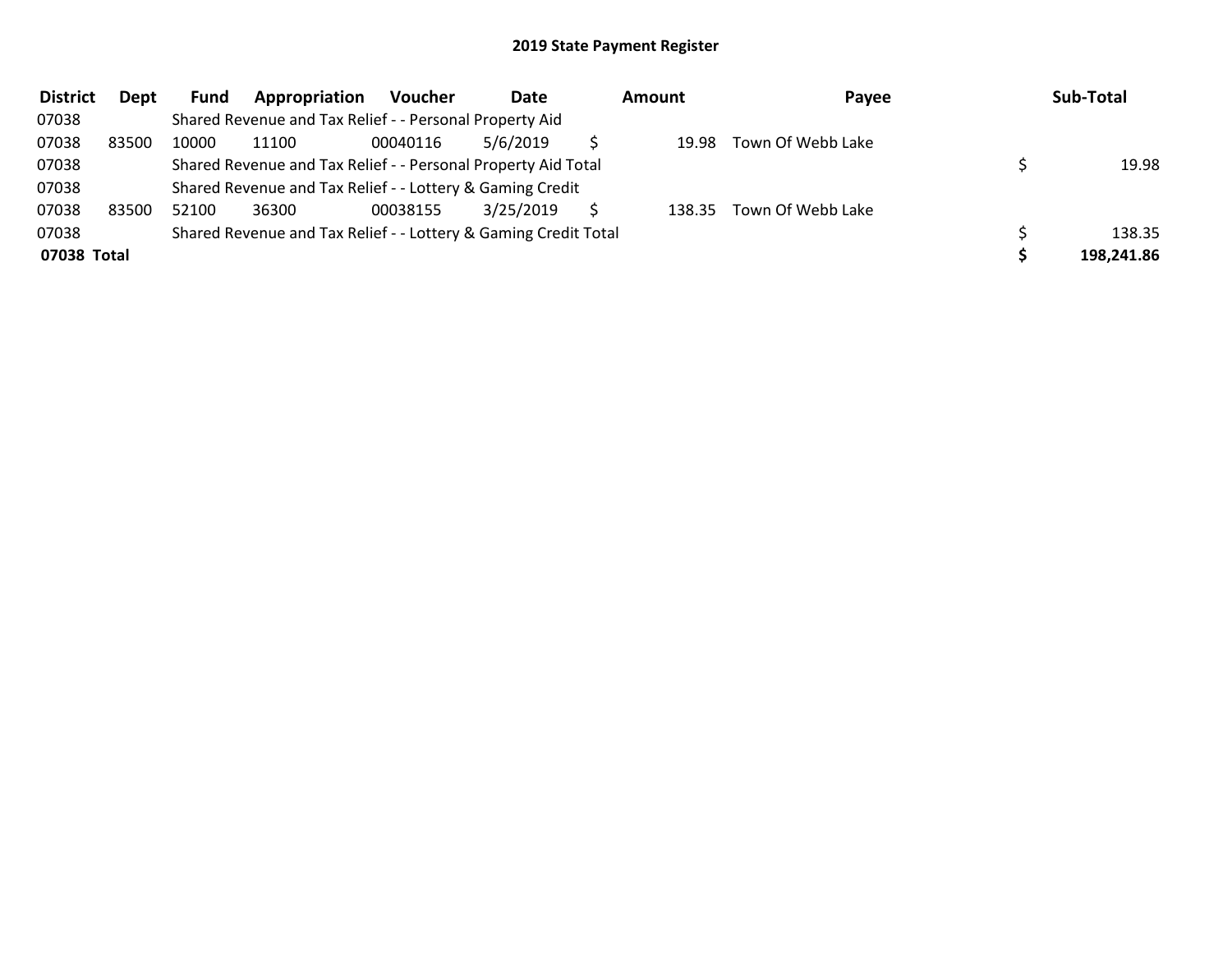| <b>District</b> | <b>Dept</b> | <b>Fund</b> | Appropriation                                                      | Voucher  | Date       | Amount          | Payee                            | Sub-Total       |
|-----------------|-------------|-------------|--------------------------------------------------------------------|----------|------------|-----------------|----------------------------------|-----------------|
| 07040           |             |             | Dept of Safety & Prof Services - - Fire Dues Distribution          |          |            |                 |                                  |                 |
| 07040           | 16500       | 10000       | 22500                                                              | 00031457 | 7/18/2019  | \$<br>948.67    | Town Of West Marshland           |                 |
| 07040           |             |             | Dept of Safety & Prof Services - - Fire Dues Distribution Total    |          |            |                 |                                  | \$<br>948.67    |
| 07040           |             |             | Dept of Natural Resources - - Aids In Lieu Of Taxes - Gener        |          |            |                 |                                  |                 |
| 07040           | 37000       | 10000       | 50300                                                              | 00294812 | 2/1/2019   | \$<br>12,983.14 | Town Of West Marshland           |                 |
| 07040           | 37000       | 10000       | 50300                                                              | 00294813 | 2/1/2019   | \$<br>29,336.24 | Town Of West Marshland           |                 |
| 07040           | 37000       | 10000       | 50300                                                              | 00313426 | 4/19/2019  | \$<br>1,187.10  | Town Of West Marshland           |                 |
| 07040           | 37000       | 10000       | 50300                                                              | 00313427 | 4/19/2019  | \$              | 107.97 Town Of West Marshland    |                 |
| 07040           |             |             | Dept of Natural Resources - - Aids In Lieu Of Taxes - Gener Total  |          |            |                 |                                  | \$<br>43,614.45 |
| 07040           |             |             | Dept of Natural Resources - - Gen Program Ops-State Funds          |          |            |                 |                                  |                 |
| 07040           | 37000       | 21200       | 16100                                                              | 00295198 | 2/8/2019   | \$<br>50.00     | Town Of West Marshland           |                 |
| 07040           | 37000       | 21200       | 16100                                                              | 00307214 | 4/19/2019  | \$<br>125.00    | Town Of West Marshland           |                 |
| 07040           | 37000       | 21200       | 16100                                                              | 00307438 | 4/19/2019  | \$<br>100.00    | Town Of West Marshland           |                 |
| 07040           | 37000       | 21200       | 16100                                                              | 00326580 | 6/7/2019   | \$<br>200.00    | Town Of West Marshland           |                 |
| 07040           | 37000       | 21200       | 16100                                                              | 00354082 | 9/11/2019  | \$<br>200.00    | Town Of West Marshland           |                 |
| 07040           | 37000       | 21200       | 16100                                                              | 00363906 | 10/30/2019 | \$<br>100.00    | Town Of West Marshland           |                 |
| 07040           |             |             | Dept of Natural Resources - - Gen Program Ops-State Funds Total    |          |            |                 |                                  | \$<br>775.00    |
| 07040           |             |             | Dept of Natural Resources - - Resaids - Cnty Forst, Cl & Mfl       |          |            |                 |                                  |                 |
| 07040           | 37000       | 21200       | 57100                                                              | 00332275 | 6/21/2019  | \$              | 1,110.66 Town Of West Marshland  |                 |
| 07040           |             |             | Dept of Natural Resources - - Resaids - Cnty Forst, Cl & Mfl Total |          |            |                 |                                  | \$<br>1,110.66  |
| 07040           |             |             | Dept of Natural Resources - - Aids In Lieu Of Taxes - Sum S        |          |            |                 |                                  |                 |
| 07040           | 37000       | 21200       | 57900                                                              | 00313428 | 4/19/2019  | \$              | 19,776.71 Town Of West Marshland |                 |
| 07040           | 37000       | 21200       | 57900                                                              | 00313429 | 4/19/2019  | \$              | 3,985.83 Town Of West Marshland  |                 |
| 07040           |             |             | Dept of Natural Resources - - Aids In Lieu Of Taxes - Sum S Total  |          |            |                 |                                  | \$<br>23,762.54 |
| 07040           |             |             | Dept of Natural Resources - - Resource Maint Develop Sp Frst       |          |            |                 |                                  |                 |
| 07040           | 37000       | 21200       | 77900                                                              | 00357261 | 9/11/2019  | \$<br>14,482.79 | Town Of West Marshland           |                 |
| 07040           | 37000       | 21200       | 77900                                                              | 00370609 | 11/27/2019 | \$<br>22,825.83 | Town Of West Marshland           |                 |
| 07040           | 37000       | 21200       | 77900                                                              | 00375412 | 12/18/2019 | \$<br>798.84    | Town Of West Marshland           |                 |
| 07040           |             |             | Dept of Natural Resources - - Resource Maint Develop Sp Frst Total |          |            |                 |                                  | \$<br>38,107.46 |
| 07040           |             |             | WI Dept of Transportation - - Trns Aids To Mnc.-Sf                 |          |            |                 |                                  |                 |
| 07040           | 39500       | 21100       | 19100                                                              | 00336009 | 1/7/2019   | \$<br>53,102.26 | Town Of West Marshland           |                 |
| 07040           | 39500       | 21100       | 19100                                                              | 00363325 | 4/1/2019   | \$<br>53,102.26 | Town Of West Marshland           |                 |
| 07040           | 39500       | 21100       | 19100                                                              | 00401334 | 7/1/2019   | \$              | 53,102.26 Town Of West Marshland |                 |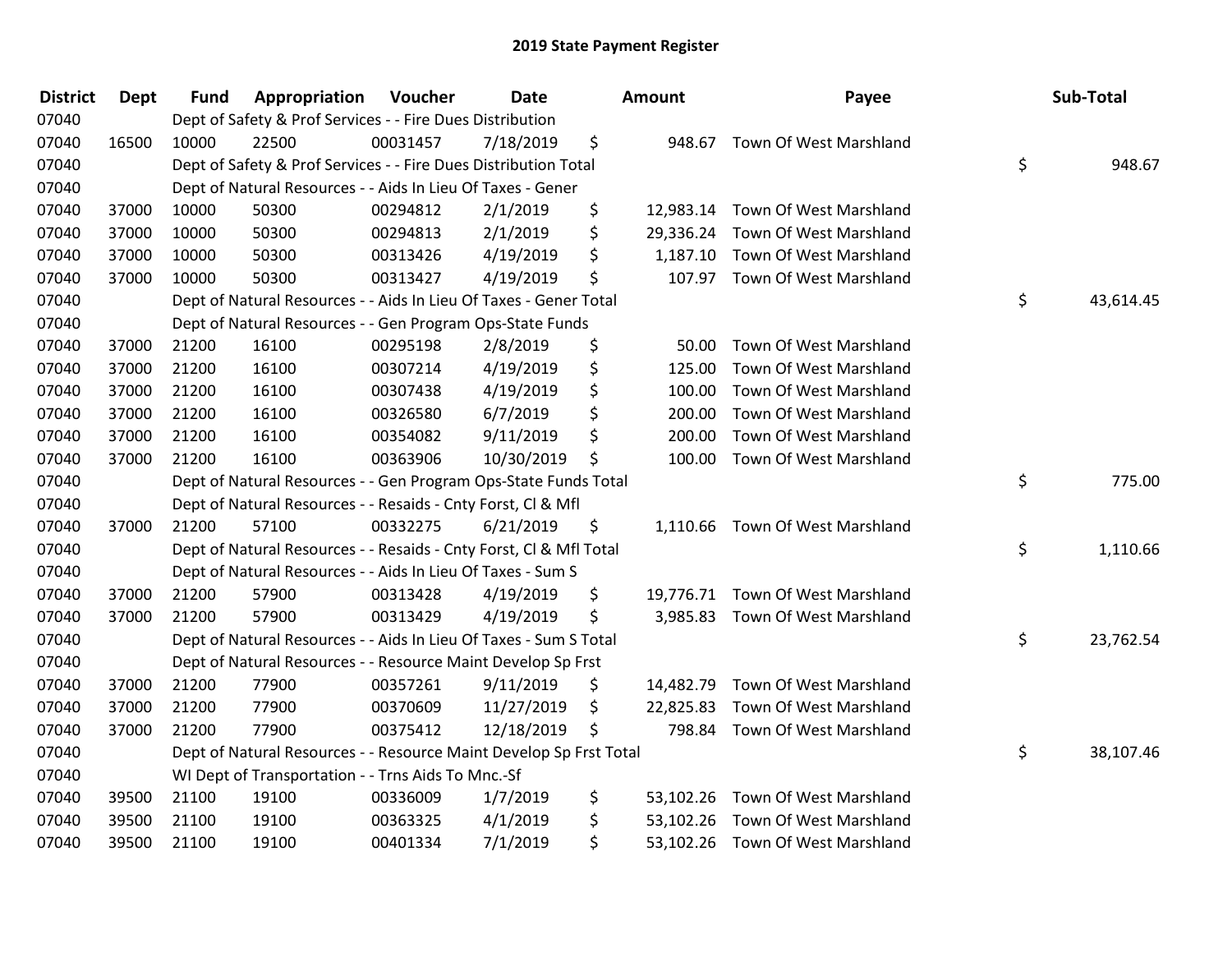| <b>District</b> | Dept  | <b>Fund</b> | Appropriation                                                       | <b>Voucher</b> | Date       |     | <b>Amount</b> | Payee                  | Sub-Total        |
|-----------------|-------|-------------|---------------------------------------------------------------------|----------------|------------|-----|---------------|------------------------|------------------|
| 07040           | 39500 | 21100       | 19100                                                               | 00444152       | 10/7/2019  | \$. | 53,102.27     | Town Of West Marshland |                  |
| 07040           |       |             | WI Dept of Transportation - - Trns Aids To Mnc.-Sf Total            |                |            |     |               |                        | \$<br>212,409.05 |
| 07040           |       |             | Shared Revenue and Tax Relief - - County And Municipal Aid          |                |            |     |               |                        |                  |
| 07040           | 83500 | 10000       | 10500                                                               | 00048419       | 7/22/2019  | S.  | 3.301.19      | Town Of West Marshland |                  |
| 07040           | 83500 | 10000       | 10500                                                               | 00052710       | 11/18/2019 | S.  | 18,706.73     | Town Of West Marshland |                  |
| 07040           |       |             | Shared Revenue and Tax Relief - - County And Municipal Aid Total    |                |            |     |               |                        | \$<br>22,007.92  |
| 07040           |       |             | Shared Revenue and Tax Relief - - Exempt Computer Aid               |                |            |     |               |                        |                  |
| 07040           | 83500 | 10000       | 10900                                                               | 00045595       | 7/22/2019  | S.  | 1.03          | Town Of West Marshland |                  |
| 07040           |       |             | Shared Revenue and Tax Relief - - Exempt Computer Aid Total         |                |            |     |               |                        | \$<br>1.03       |
| 07040           |       |             | Shared Revenue and Tax Relief - - Personal Property Aid             |                |            |     |               |                        |                  |
| 07040           | 83500 | 10000       | 11100                                                               | 00040117       | 5/6/2019   | \$  | 13.05         | Town Of West Marshland |                  |
| 07040           |       |             | Shared Revenue and Tax Relief - - Personal Property Aid Total       |                |            |     |               |                        | 13.05            |
| 07040           |       |             | Shared Revenue and Tax Relief - - Payments For Municipal Svcs       |                |            |     |               |                        |                  |
| 07040           | 83500 | 10000       | 50100                                                               | 00037720       | 1/31/2019  | S   | 92.61         | Town Of West Marshland |                  |
| 07040           |       |             | Shared Revenue and Tax Relief - - Payments For Municipal Svcs Total |                |            |     |               |                        | 92.61            |
| 07040 Total     |       |             |                                                                     |                |            |     |               |                        | 342,842.44       |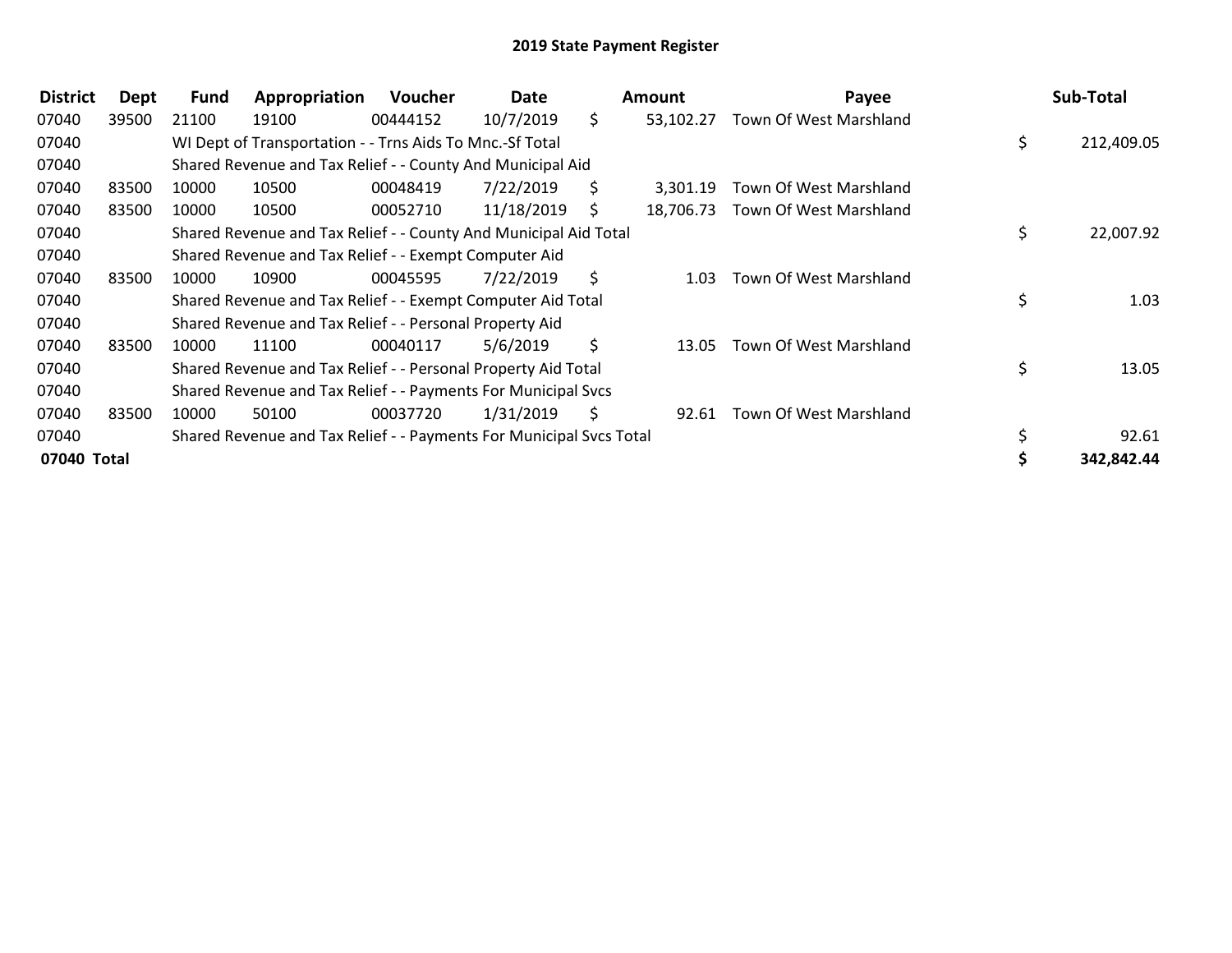| <b>District</b> | <b>Dept</b> | <b>Fund</b> | <b>Appropriation Voucher</b>                                       |          | Date       |    | Amount | Payee                        |    | Sub-Total  |
|-----------------|-------------|-------------|--------------------------------------------------------------------|----------|------------|----|--------|------------------------------|----|------------|
| 07042           |             |             | Dept of Safety & Prof Services - - Fire Dues Distribution          |          |            |    |        |                              |    |            |
| 07042           | 16500       | 10000       | 22500                                                              | 00030606 | 7/16/2019  | \$ |        | 4,274.94 Town Of Wood River  |    |            |
| 07042           |             |             | Dept of Safety & Prof Services - - Fire Dues Distribution Total    |          |            |    |        |                              | \$ | 4,274.94   |
| 07042           |             |             | Dept of Natural Resources - - Aids In Lieu Of Taxes - Gener        |          |            |    |        |                              |    |            |
| 07042           | 37000       | 10000       | 50300                                                              | 00294832 | 2/1/2019   | \$ |        | 4,606.89 Town Of Wood River  |    |            |
| 07042           |             |             | Dept of Natural Resources - - Aids In Lieu Of Taxes - Gener Total  |          |            |    |        |                              | \$ | 4,606.89   |
| 07042           |             |             | Dept of Natural Resources - - Taxes & Assessmts-Conserv Fund       |          |            |    |        |                              |    |            |
| 07042           | 37000       | 21200       | 16900                                                              | 00293570 | 1/25/2019  | \$ |        | 1,514.20 Town Of Wood River  |    |            |
| 07042           |             |             | Dept of Natural Resources - - Taxes & Assessmts-Conserv Fund Total |          |            |    |        |                              | \$ | 1,514.20   |
| 07042           |             |             | Dept of Natural Resources - - Resaids - Cnty Forst, Cl & Mfl       |          |            |    |        |                              |    |            |
| 07042           | 37000       | 21200       | 57100                                                              | 00332276 | 6/21/2019  | \$ |        | 39.23 Town Of Wood River     |    |            |
| 07042           |             |             | Dept of Natural Resources - - Resaids - Cnty Forst, Cl & Mfl Total |          |            |    |        |                              | \$ | 39.23      |
| 07042           |             |             | Dept of Natural Resources - - Aids In Lieu Of Taxes - Sum S        |          |            |    |        |                              |    |            |
| 07042           | 37000       | 21200       | 57900                                                              | 00313743 | 4/19/2019  | \$ | 4.75   | Town Of Wood River           |    |            |
| 07042           | 37000       | 21200       | 57900                                                              | 00313744 | 4/19/2019  | \$ |        | 419.62 Town Of Wood River    |    |            |
| 07042           |             |             | Dept of Natural Resources - - Aids In Lieu Of Taxes - Sum S Total  |          |            |    |        |                              | \$ | 424.37     |
| 07042           |             |             | WI Dept of Transportation - - Trns Aids To Mnc.-Sf                 |          |            |    |        |                              |    |            |
| 07042           | 39500       | 21100       | 19100                                                              | 00336010 | 1/7/2019   | \$ |        | 29,020.37 Town Of Wood River |    |            |
| 07042           | 39500       | 21100       | 19100                                                              | 00363326 | 4/1/2019   | \$ |        | 29,020.37 Town Of Wood River |    |            |
| 07042           | 39500       | 21100       | 19100                                                              | 00401335 | 7/1/2019   | \$ |        | 29,020.37 Town Of Wood River |    |            |
| 07042           | 39500       | 21100       | 19100                                                              | 00444153 | 10/7/2019  | \$ |        | 29,020.40 Town Of Wood River |    |            |
| 07042           |             |             | WI Dept of Transportation - - Trns Aids To Mnc.-Sf Total           |          |            |    |        |                              | \$ | 116,081.51 |
| 07042           |             |             | Elections Commission - - 2018 Hava Election Security               |          |            |    |        |                              |    |            |
| 07042           | 51000       | 22000       | 18200                                                              | 00002576 | 11/18/2019 | \$ |        | 1,100.00 Town Of Wood River  |    |            |
| 07042           |             |             | Elections Commission - - 2018 Hava Election Security Total         |          |            |    |        |                              | \$ | 1,100.00   |
| 07042           |             |             | Shared Revenue and Tax Relief - - County And Municipal Aid         |          |            |    |        |                              |    |            |
| 07042           | 83500       | 10000       | 10500                                                              | 00048420 | 7/22/2019  | \$ |        | 3,203.72 Town Of Wood River  |    |            |
| 07042           | 83500       | 10000       | 10500                                                              | 00052711 | 11/18/2019 | \$ |        | 18,154.40 Town Of Wood River |    |            |
| 07042           |             |             | Shared Revenue and Tax Relief - - County And Municipal Aid Total   |          |            |    |        |                              | \$ | 21,358.12  |
| 07042           |             |             | Shared Revenue and Tax Relief - - Exempt Computer Aid              |          |            |    |        |                              |    |            |
| 07042           | 83500       | 10000       | 10900                                                              | 00045596 | 7/22/2019  | \$ |        | 289.95 Town Of Wood River    |    |            |
| 07042           |             |             | Shared Revenue and Tax Relief - - Exempt Computer Aid Total        |          |            |    |        |                              | \$ | 289.95     |
| 07042           |             |             | Shared Revenue and Tax Relief - - Utility Aid                      |          |            |    |        |                              |    |            |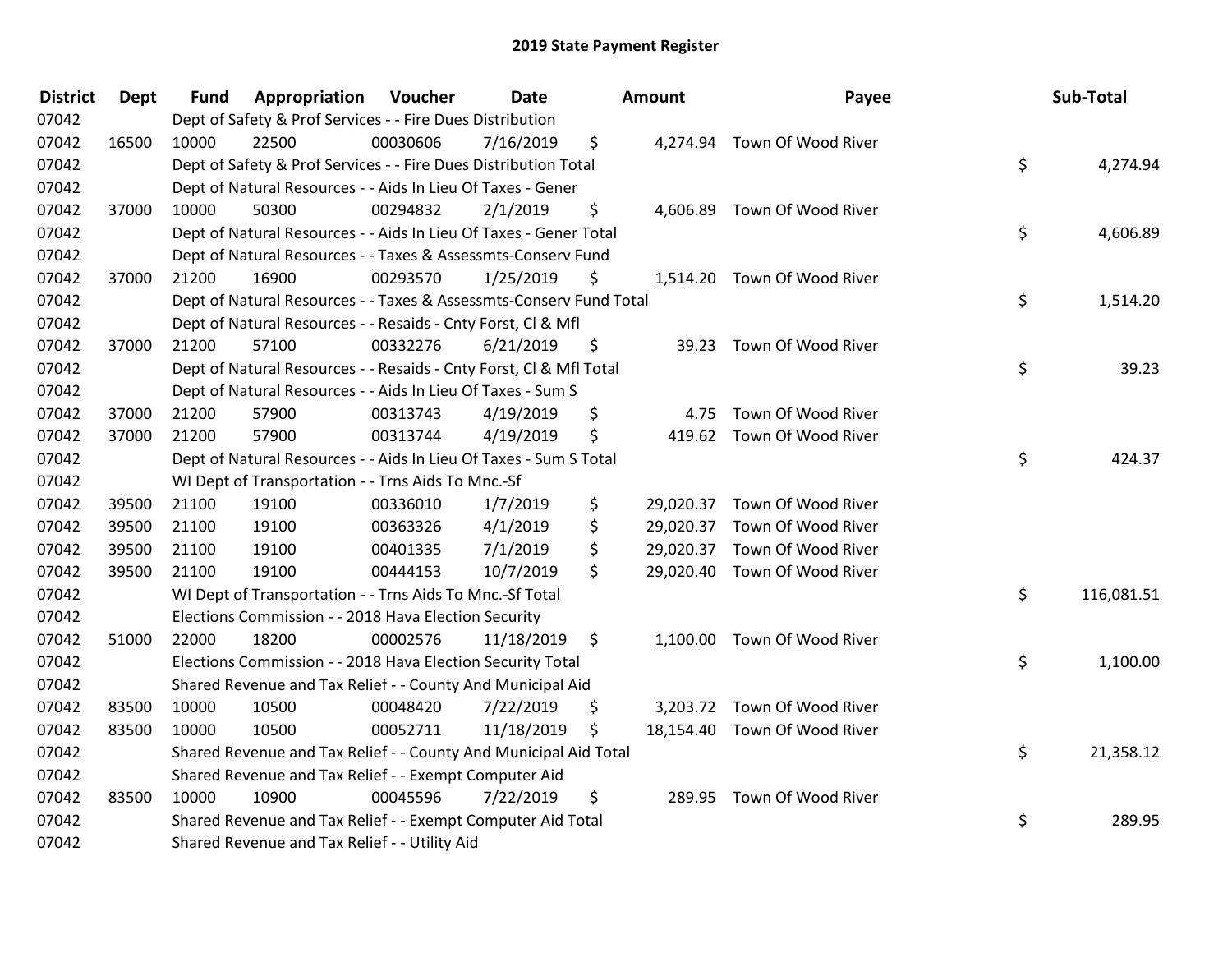| <b>District</b> | Dept  | Fund  | Appropriation                                                 | <b>Voucher</b> | Date       | Amount   | Payee              | Sub-Total  |
|-----------------|-------|-------|---------------------------------------------------------------|----------------|------------|----------|--------------------|------------|
| 07042           | 83500 | 10000 | 11000                                                         | 00048420       | 7/22/2019  | 301.69   | Town Of Wood River |            |
| 07042           | 83500 | 10000 | 11000                                                         | 00052711       | 11/18/2019 | 1,750.66 | Town Of Wood River |            |
| 07042           |       |       | Shared Revenue and Tax Relief - - Utility Aid Total           |                |            |          |                    | 2,052.35   |
| 07042           |       |       | Shared Revenue and Tax Relief - - Personal Property Aid       |                |            |          |                    |            |
| 07042           | 83500 | 10000 | 11100                                                         | 00040118       | 5/6/2019   | 172.74   | Town Of Wood River |            |
| 07042           |       |       | Shared Revenue and Tax Relief - - Personal Property Aid Total |                |            |          |                    | 172.74     |
| 07042 Total     |       |       |                                                               |                |            |          |                    | 151,914.30 |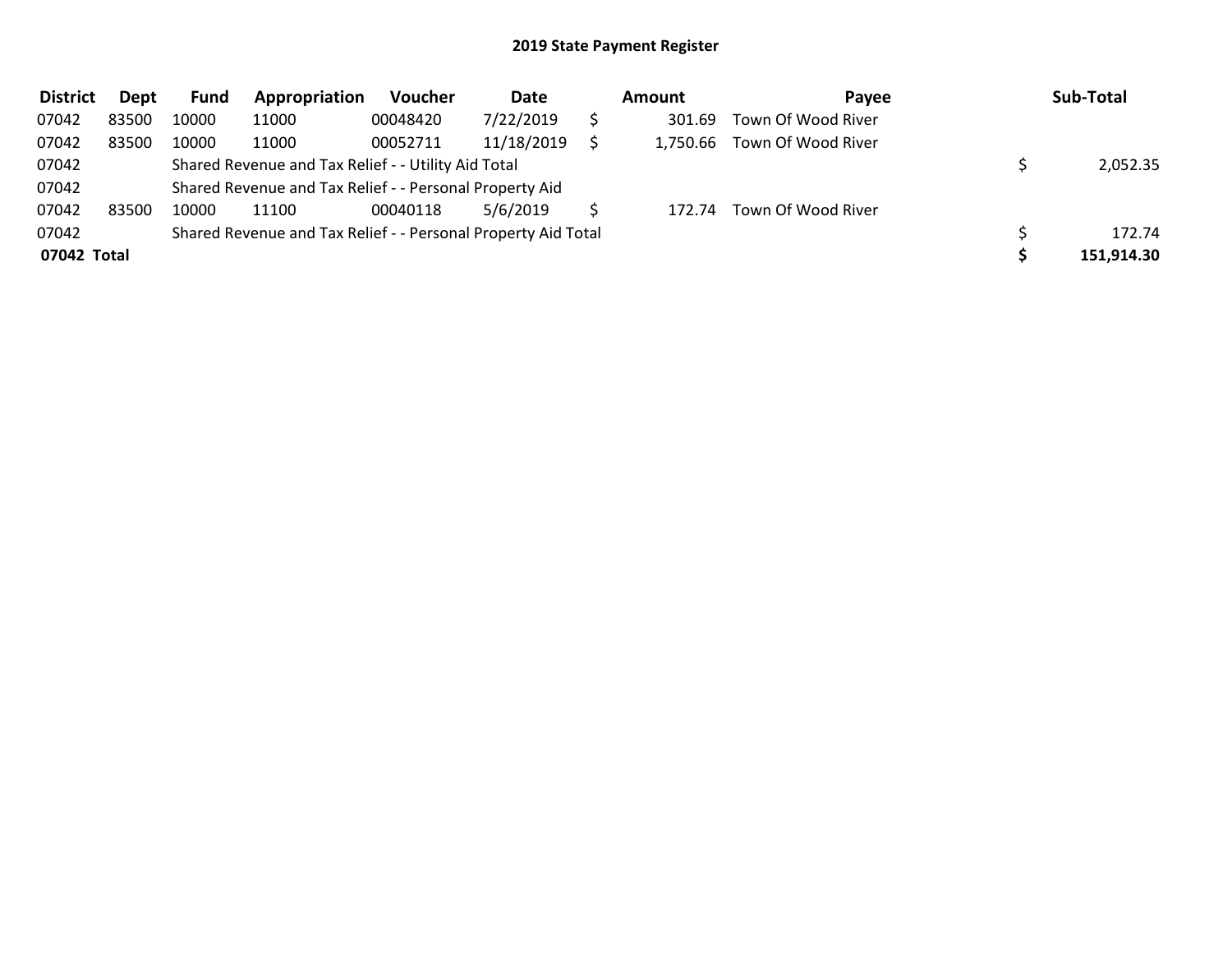| <b>District</b> | <b>Dept</b> | <b>Fund</b>                                               | Appropriation                                                     | Voucher  | <b>Date</b> |    | Amount | Payee                          | Sub-Total      |
|-----------------|-------------|-----------------------------------------------------------|-------------------------------------------------------------------|----------|-------------|----|--------|--------------------------------|----------------|
| 07131           |             |                                                           | Dept of Safety & Prof Services - - Fire Dues Distribution         |          |             |    |        |                                |                |
| 07131           | 16500       | 10000                                                     | 22500                                                             | 00030819 | 7/17/2019   | \$ |        | 3,010.23 Village Of Grantsburg |                |
| 07131           |             |                                                           | Dept of Safety & Prof Services - - Fire Dues Distribution Total   |          |             |    |        |                                | \$<br>3,010.23 |
| 07131           |             |                                                           | Dept of Natural Resources - - Aids In Lieu Of Taxes - Gener       |          |             |    |        |                                |                |
| 07131           | 37000       | 10000                                                     | 50300                                                             | 00314677 | 4/19/2019   | \$ | 18.94  | Village Of Grantsburg          |                |
| 07131           |             |                                                           | Dept of Natural Resources - - Aids In Lieu Of Taxes - Gener Total |          |             |    |        |                                | \$<br>18.94    |
| 07131           |             | Dept of Natural Resources - - Gen Program Ops-State Funds |                                                                   |          |             |    |        |                                |                |
| 07131           | 37000       | 21200                                                     | 16100                                                             | 00289693 | 1/10/2019   | \$ | 21.15  | Village Of Grantsburg          |                |
| 07131           | 37000       | 21200                                                     | 16100                                                             | 00289694 | 1/10/2019   | \$ | 24.03  | Village Of Grantsburg          |                |
| 07131           | 37000       | 21200                                                     | 16100                                                             | 00289695 | 1/10/2019   | \$ | 4.76   | Village Of Grantsburg          |                |
| 07131           | 37000       | 21200                                                     | 16100                                                             | 00291700 | 1/16/2019   | \$ | 405.16 | Village Of Grantsburg          |                |
| 07131           | 37000       | 21200                                                     | 16100                                                             | 00304691 | 3/15/2019   | \$ | 209.42 | Village Of Grantsburg          |                |
| 07131           | 37000       | 21200                                                     | 16100                                                             | 00304692 | 3/15/2019   | \$ | 142.31 | Village Of Grantsburg          |                |
| 07131           | 37000       | 21200                                                     | 16100                                                             | 00310458 | 4/11/2019   | \$ | 407.90 | Village Of Grantsburg          |                |
| 07131           | 37000       | 21200                                                     | 16100                                                             | 00310459 | 4/11/2019   | \$ | 128.75 | Village Of Grantsburg          |                |
| 07131           | 37000       | 21200                                                     | 16100                                                             | 00310460 | 4/11/2019   | \$ | 202.85 | Village Of Grantsburg          |                |
| 07131           | 37000       | 21200                                                     | 16100                                                             | 00310647 | 4/11/2019   | \$ | 24.06  | Village Of Grantsburg          |                |
| 07131           | 37000       | 21200                                                     | 16100                                                             | 00310719 | 4/11/2019   | \$ | 20.11  | Village Of Grantsburg          |                |
| 07131           | 37000       | 21200                                                     | 16100                                                             | 00310720 | 4/11/2019   | \$ | 4.76   | Village Of Grantsburg          |                |
| 07131           | 37000       | 21200                                                     | 16100                                                             | 00341224 | 7/15/2019   | \$ | 24.20  | Village Of Grantsburg          |                |
| 07131           | 37000       | 21200                                                     | 16100                                                             | 00341225 | 7/15/2019   | \$ | 23.57  | Village Of Grantsburg          |                |
| 07131           | 37000       | 21200                                                     | 16100                                                             | 00341226 | 7/15/2019   | \$ | 4.76   | Village Of Grantsburg          |                |
| 07131           | 37000       | 21200                                                     | 16100                                                             | 00341231 | 7/15/2019   | \$ | 142.25 | Village Of Grantsburg          |                |
| 07131           | 37000       | 21200                                                     | 16100                                                             | 00341232 | 7/15/2019   | \$ | 424.51 | Village Of Grantsburg          |                |
| 07131           | 37000       | 21200                                                     | 16100                                                             | 00341233 | 7/15/2019   | \$ | 207.35 | Village Of Grantsburg          |                |
| 07131           | 37000       | 21200                                                     | 16100                                                             | 00366425 | 10/22/2019  | \$ | 207.35 | Village Of Grantsburg          |                |
| 07131           | 37000       | 21200                                                     | 16100                                                             | 00366457 | 10/22/2019  | \$ | 487.51 | Village Of Grantsburg          |                |
| 07131           | 37000       | 21200                                                     | 16100                                                             | 00366459 | 10/22/2019  | \$ | 136.85 | Village Of Grantsburg          |                |
| 07131           | 37000       | 21200                                                     | 16100                                                             | 00367539 | 10/28/2019  | \$ | 78.20  | Village Of Grantsburg          |                |
| 07131           |             |                                                           | Dept of Natural Resources - - Gen Program Ops-State Funds Total   |          |             |    |        |                                | \$<br>3,331.81 |
| 07131           |             |                                                           | Dept of Natural Resources - - General Program Operations --       |          |             |    |        |                                |                |
| 07131           | 37000       | 21200                                                     | 25400                                                             | 00289693 | 1/10/2019   | \$ | 232.55 | Village Of Grantsburg          |                |
| 07131           | 37000       | 21200                                                     | 25400                                                             | 00289694 | 1/10/2019   | \$ | 264.26 | <b>Village Of Grantsburg</b>   |                |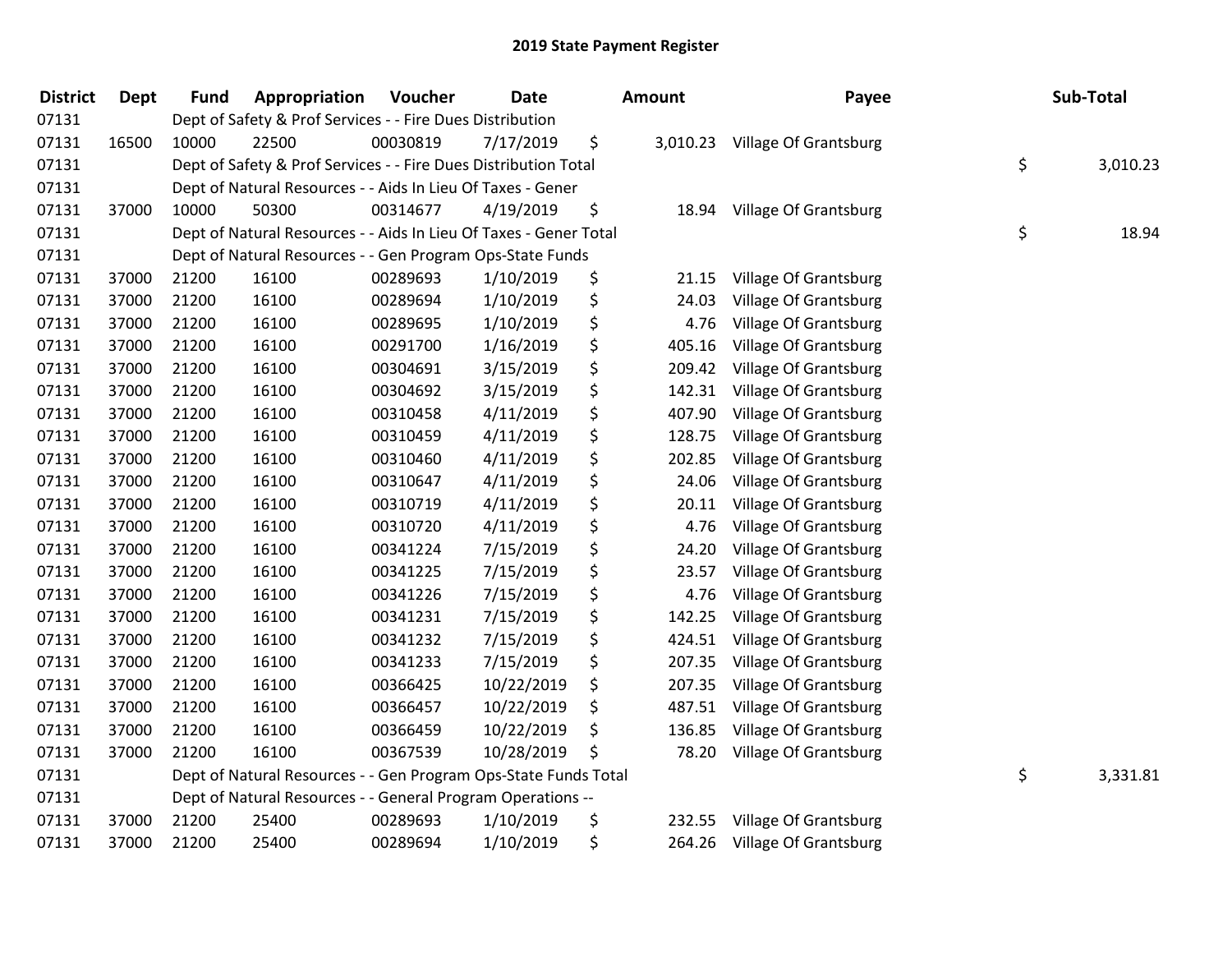| <b>District</b> | <b>Dept</b> | <b>Fund</b> | Appropriation                                                     | Voucher  | <b>Date</b> | Amount         | Payee                        | Sub-Total      |
|-----------------|-------------|-------------|-------------------------------------------------------------------|----------|-------------|----------------|------------------------------|----------------|
| 07131           | 37000       | 21200       | 25400                                                             | 00289695 | 1/10/2019   | \$<br>52.33    | Village Of Grantsburg        |                |
| 07131           | 37000       | 21200       | 25400                                                             | 00310647 | 4/11/2019   | \$<br>264.65   | Village Of Grantsburg        |                |
| 07131           | 37000       | 21200       | 25400                                                             | 00310719 | 4/11/2019   | \$<br>221.13   | Village Of Grantsburg        |                |
| 07131           | 37000       | 21200       | 25400                                                             | 00310720 | 4/11/2019   | \$<br>52.33    | Village Of Grantsburg        |                |
| 07131           | 37000       | 21200       | 25400                                                             | 00341224 | 7/15/2019   | \$<br>266.17   | Village Of Grantsburg        |                |
| 07131           | 37000       | 21200       | 25400                                                             | 00341225 | 7/15/2019   | \$<br>259.21   | Village Of Grantsburg        |                |
| 07131           | 37000       | 21200       | 25400                                                             | 00341226 | 7/15/2019   | \$<br>52.33    | Village Of Grantsburg        |                |
| 07131           | 37000       | 21200       | 25400                                                             | 00367516 | 11/13/2019  | \$<br>288.35   | Village Of Grantsburg        |                |
| 07131           | 37000       | 21200       | 25400                                                             | 00367539 | 10/28/2019  | \$<br>195.47   | Village Of Grantsburg        |                |
| 07131           |             |             | Dept of Natural Resources - - General Program Operations -- Total |          |             |                |                              | \$<br>2,148.78 |
| 07131           |             |             | Dept of Natural Resources - - GPO--State Funds                    |          |             |                |                              |                |
| 07131           | 37000       | 21200       | 36100                                                             | 00289693 | 1/10/2019   | \$<br>21.15    | Village Of Grantsburg        |                |
| 07131           | 37000       | 21200       | 36100                                                             | 00289694 | 1/10/2019   | \$<br>24.03    | <b>Village Of Grantsburg</b> |                |
| 07131           | 37000       | 21200       | 36100                                                             | 00289695 | 1/10/2019   | \$<br>4.76     | Village Of Grantsburg        |                |
| 07131           | 37000       | 21200       | 36100                                                             | 00310647 | 4/11/2019   | \$<br>24.06    | Village Of Grantsburg        |                |
| 07131           | 37000       | 21200       | 36100                                                             | 00310719 | 4/11/2019   | \$<br>20.11    | Village Of Grantsburg        |                |
| 07131           | 37000       | 21200       | 36100                                                             | 00310720 | 4/11/2019   | \$<br>4.76     | Village Of Grantsburg        |                |
| 07131           | 37000       | 21200       | 36100                                                             | 00341224 | 7/15/2019   | \$<br>24.20    | Village Of Grantsburg        |                |
| 07131           | 37000       | 21200       | 36100                                                             | 00341225 | 7/15/2019   | \$<br>23.57    | Village Of Grantsburg        |                |
| 07131           | 37000       | 21200       | 36100                                                             | 00341226 | 7/15/2019   | \$<br>4.76     | Village Of Grantsburg        |                |
| 07131           | 37000       | 21200       | 36100                                                             | 00367539 | 10/28/2019  | \$<br>39.10    | Village Of Grantsburg        |                |
| 07131           |             |             | Dept of Natural Resources - - GPO--State Funds Total              |          |             |                |                              | \$<br>190.50   |
| 07131           |             |             | Dept of Natural Resources - - Aids In Lieu Of Taxes - Sum S       |          |             |                |                              |                |
| 07131           | 37000       | 21200       | 57900                                                             | 00314676 | 4/19/2019   | \$<br>364.45   | Village Of Grantsburg        |                |
| 07131           | 37000       | 21200       | 57900                                                             | 00314678 | 4/19/2019   | \$<br>35.20    | Village Of Grantsburg        |                |
| 07131           |             |             | Dept of Natural Resources - - Aids In Lieu Of Taxes - Sum S Total |          |             |                |                              | \$<br>399.65   |
| 07131           |             |             | Dept of Natural Resources - - Equipment Pool Operations           |          |             |                |                              |                |
| 07131           | 37000       | 21200       | 89300                                                             | 00367515 | 11/12/2019  | \$<br>61.85    | Village Of Grantsburg        |                |
| 07131           |             |             | Dept of Natural Resources - - Equipment Pool Operations Total     |          |             |                |                              | \$<br>61.85    |
| 07131           |             |             | WI Dept of Transportation - - Hwy Sfty Loc Aid Ffd                |          |             |                |                              |                |
| 07131           | 39500       | 21100       | 18500                                                             | 00394167 | 6/18/2019   | \$<br>4,000.00 | Village Of Grantsburg        |                |
| 07131           |             |             | WI Dept of Transportation - - Hwy Sfty Loc Aid Ffd Total          |          |             |                |                              | \$<br>4,000.00 |
| 07131           |             |             | WI Dept of Transportation - - Trns Aids To Mnc.-Sf                |          |             |                |                              |                |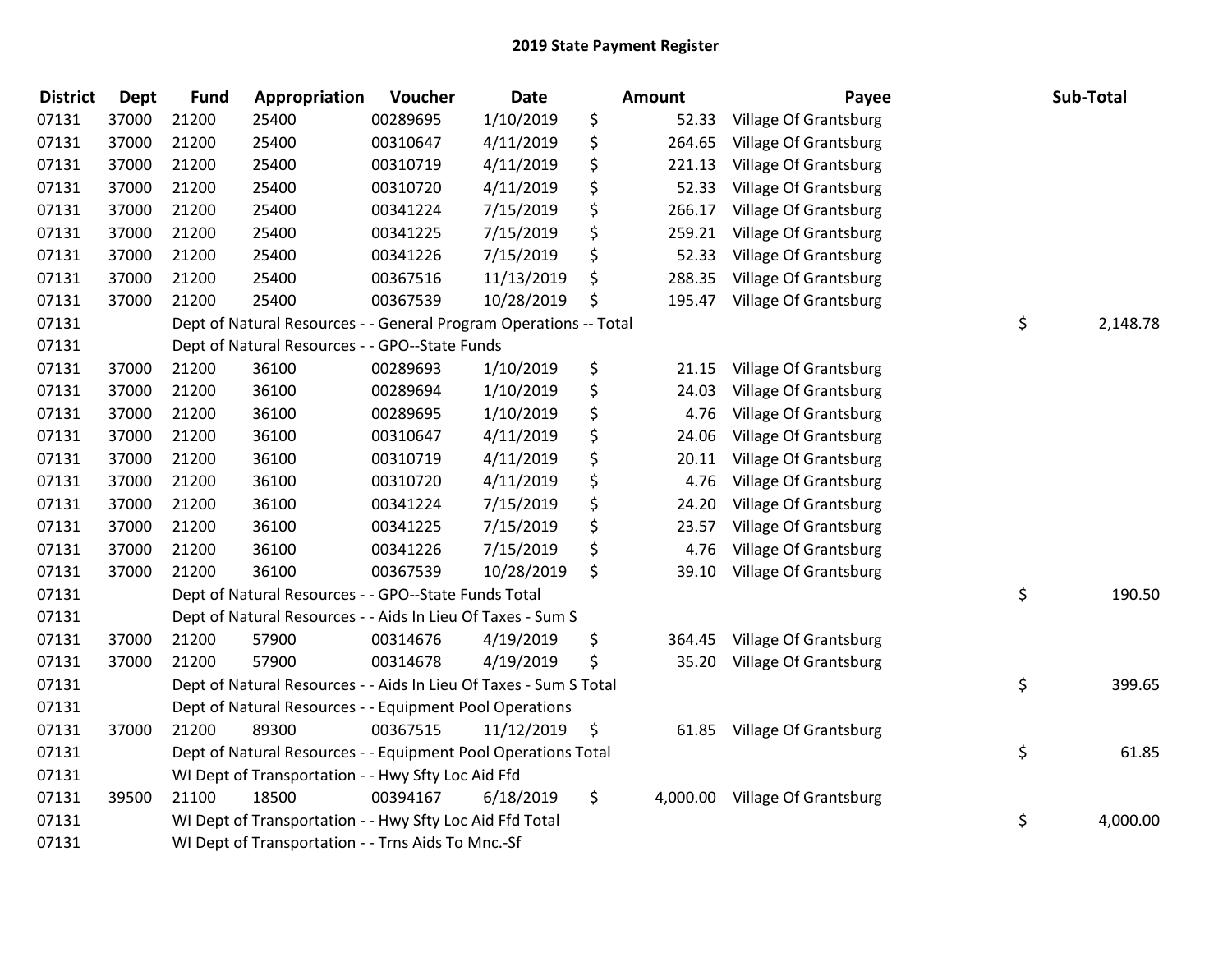| <b>District</b> | <b>Dept</b> | <b>Fund</b> | Appropriation                                                         | Voucher  | <b>Date</b> |    | <b>Amount</b> | Payee                            |    | Sub-Total  |
|-----------------|-------------|-------------|-----------------------------------------------------------------------|----------|-------------|----|---------------|----------------------------------|----|------------|
| 07131           | 39500       | 21100       | 19100                                                                 | 00336011 | 1/7/2019    | \$ |               | 22,233.90 Village Of Grantsburg  |    |            |
| 07131           | 39500       | 21100       | 19100                                                                 | 00363327 | 4/1/2019    | \$ |               | 22,233.90 Village Of Grantsburg  |    |            |
| 07131           | 39500       | 21100       | 19100                                                                 | 00401336 | 7/1/2019    | \$ |               | 22,233.90 Village Of Grantsburg  |    |            |
| 07131           | 39500       | 21100       | 19100                                                                 | 00444154 | 10/7/2019   | \$ |               | 22,233.92 Village Of Grantsburg  |    |            |
| 07131           |             |             | WI Dept of Transportation - - Trns Aids To Mnc.-Sf Total              |          |             |    |               |                                  | \$ | 88,935.62  |
| 07131           |             |             | WI Dept of Transportation - - Loc Rd Imp Prg St Fd                    |          |             |    |               |                                  |    |            |
| 07131           | 39500       | 21100       | 27800                                                                 | 00367101 | 3/29/2019   | \$ |               | 6,069.94 Village Of Grantsburg   |    |            |
| 07131           |             |             | WI Dept of Transportation - - Loc Rd Imp Prg St Fd Total              |          |             |    |               |                                  | \$ | 6,069.94   |
| 07131           |             |             | Department of Justice - - Law Enforcement Train, Local                |          |             |    |               |                                  |    |            |
| 07131           | 45500       | 10000       | 23100                                                                 | 00073145 | 10/17/2019  | \$ |               | 800.00 Village Of Grantsburg     |    |            |
| 07131           |             |             | Department of Justice - - Law Enforcement Train, Local Total          |          |             |    |               |                                  | \$ | 800.00     |
| 07131           |             |             | Department of Administration - - Federal Aid, Local Assistance        |          |             |    |               |                                  |    |            |
| 07131           | 50500       | 10000       | 74300                                                                 | 00110455 | 10/17/2019  | \$ |               | 209,191.00 Village Of Grantsburg |    |            |
| 07131           | 50500       | 10000       | 74300                                                                 | 00111663 | 11/5/2019   | \$ |               | 154,119.00 Village Of Grantsburg |    |            |
| 07131           |             |             | Department of Administration - - Federal Aid, Local Assistance Total  | \$       | 363,310.00  |    |               |                                  |    |            |
| 07131           |             |             | Shared Revenue and Tax Relief - - Expenditure Restraint Program       |          |             |    |               |                                  |    |            |
| 07131           | 83500       | 10000       | 10100                                                                 | 00048421 | 7/22/2019   | \$ |               | 11,153.77 Village Of Grantsburg  |    |            |
| 07131           |             |             | Shared Revenue and Tax Relief - - Expenditure Restraint Program Total |          |             |    |               |                                  | \$ | 11,153.77  |
| 07131           |             |             | Shared Revenue and Tax Relief - - County And Municipal Aid            |          |             |    |               |                                  |    |            |
| 07131           | 83500       | 10000       | 10500                                                                 | 00048421 | 7/22/2019   | \$ |               | 59,763.51 Village Of Grantsburg  |    |            |
| 07131           | 83500       | 10000       | 10500                                                                 | 00052712 | 11/18/2019  | \$ |               | 338,659.86 Village Of Grantsburg |    |            |
| 07131           |             |             | Shared Revenue and Tax Relief - - County And Municipal Aid Total      |          |             |    |               |                                  | \$ | 398,423.37 |
| 07131           |             |             | Shared Revenue and Tax Relief - - Exempt Computer Aid                 |          |             |    |               |                                  |    |            |
| 07131           | 83500       | 10000       | 10900                                                                 | 00045597 | 7/22/2019   | \$ |               | 2,183.47 Village Of Grantsburg   |    |            |
| 07131           | 83500       | 10000       | 10900                                                                 | 00047730 | 7/22/2019   | \$ |               | 1,665.52 Village Of Grantsburg   |    |            |
| 07131           |             |             | Shared Revenue and Tax Relief - - Exempt Computer Aid Total           |          |             |    |               |                                  | \$ | 3,848.99   |
| 07131           |             |             | Shared Revenue and Tax Relief - - Utility Aid                         |          |             |    |               |                                  |    |            |
| 07131           | 83500       | 10000       | 11000                                                                 | 00048421 | 7/22/2019   | \$ |               | 3,346.49 Village Of Grantsburg   |    |            |
| 07131           | 83500       | 10000       | 11000                                                                 | 00052712 | 11/18/2019  | \$ |               | 19,793.26 Village Of Grantsburg  |    |            |
| 07131           |             |             | Shared Revenue and Tax Relief - - Utility Aid Total                   |          |             |    |               |                                  | \$ | 23,139.75  |
| 07131           |             |             | Shared Revenue and Tax Relief - - Personal Property Aid               |          |             |    |               |                                  |    |            |
| 07131           | 83500       | 10000       | 11100                                                                 | 00040119 | 5/6/2019    | \$ | 2,416.69      | Village Of Grantsburg            |    |            |
| 07131           | 83500       | 10000       | 11100                                                                 | 00042453 | 5/6/2019    | \$ |               | 935.85 Village Of Grantsburg     |    |            |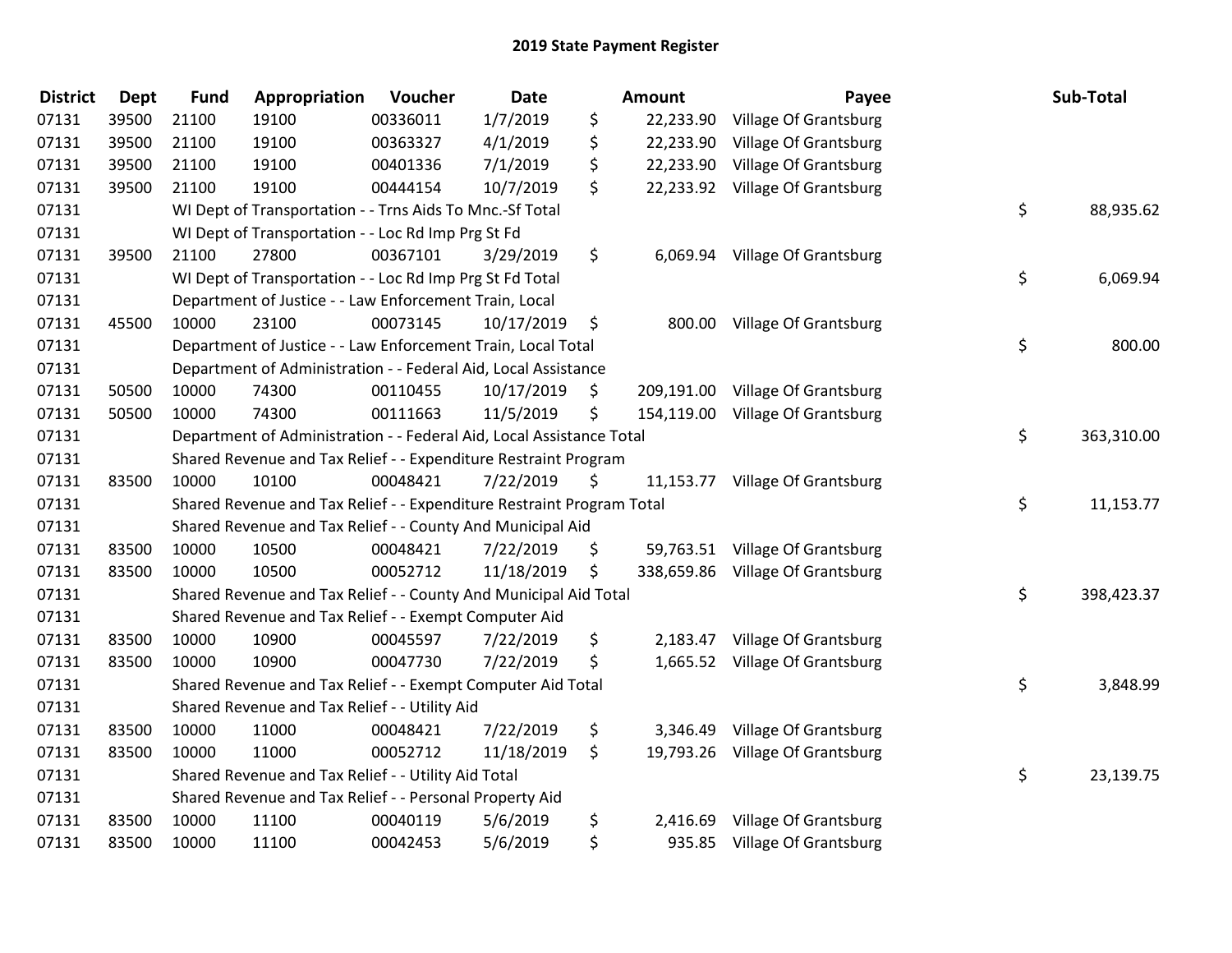| <b>District</b> | <b>Dept</b> | <b>Fund</b>                                                         | Appropriation                                                 | Voucher  | Date      | Amount<br>Payee |                       | Sub-Total |            |
|-----------------|-------------|---------------------------------------------------------------------|---------------------------------------------------------------|----------|-----------|-----------------|-----------------------|-----------|------------|
| 07131           |             |                                                                     | Shared Revenue and Tax Relief - - Personal Property Aid Total |          |           |                 |                       |           | 3,352.54   |
| 07131           |             |                                                                     | Shared Revenue and Tax Relief - - Payments For Municipal Svcs |          |           |                 |                       |           |            |
| 07131           | 83500       | 10000                                                               | 50100                                                         | 00037951 | 1/31/2019 | 5,245.37        | Village Of Grantsburg |           |            |
| 07131           |             | Shared Revenue and Tax Relief - - Payments For Municipal Svcs Total |                                                               |          | 5,245.37  |                 |                       |           |            |
| 07131 Total     |             |                                                                     |                                                               |          |           |                 |                       |           | 917,441.11 |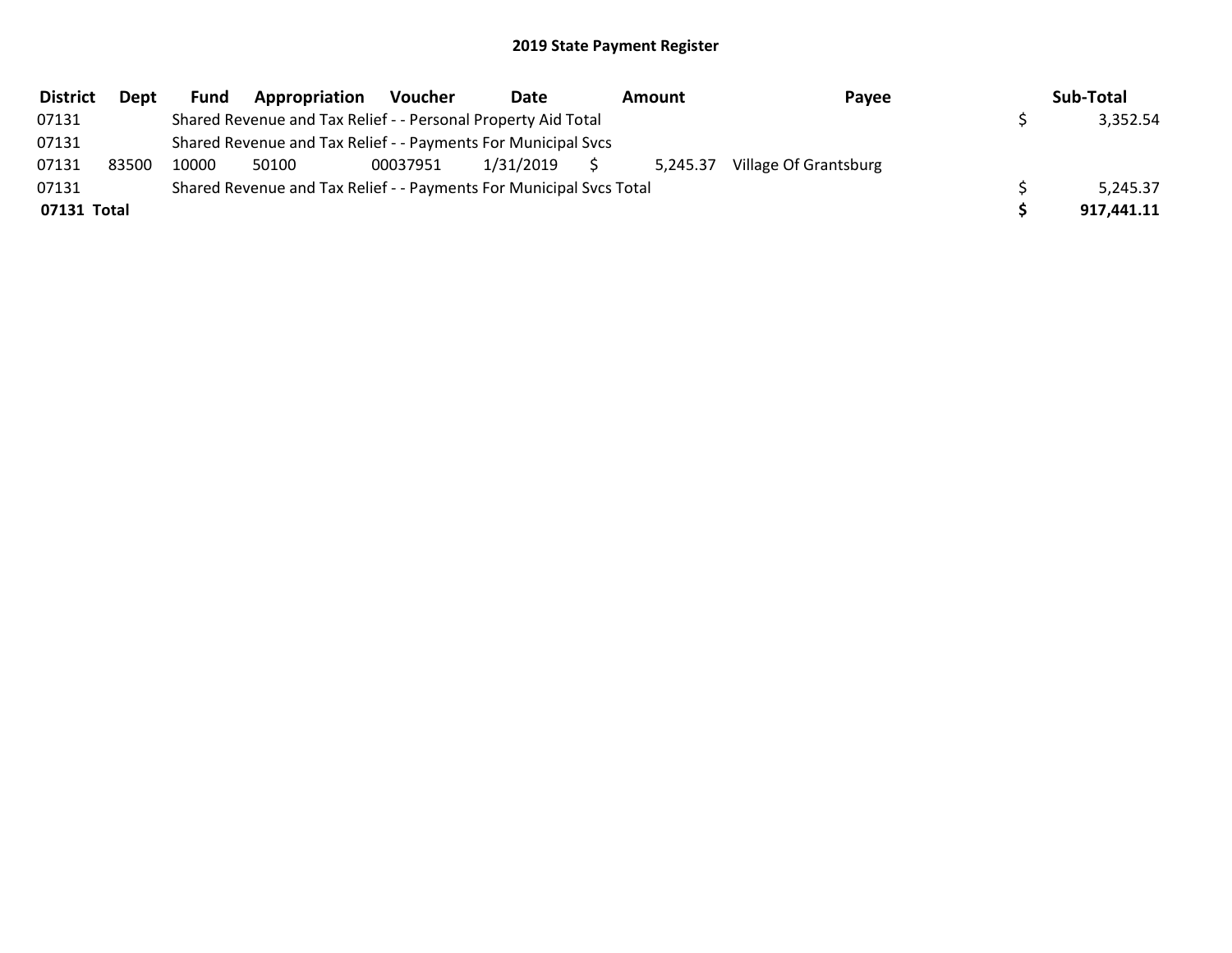| <b>District</b> | Dept  | <b>Fund</b>                                                        | Appropriation                                                        | Voucher  | Date       |    | <b>Amount</b> | Payee                     |        | Sub-Total |  |
|-----------------|-------|--------------------------------------------------------------------|----------------------------------------------------------------------|----------|------------|----|---------------|---------------------------|--------|-----------|--|
| 07181           |       |                                                                    | Dept of Safety & Prof Services - - Fire Dues Distribution            |          |            |    |               |                           |        |           |  |
| 07181           | 16500 | 10000                                                              | 22500                                                                | 00030836 | 7/17/2019  | \$ |               | 2,958.19 Village Of Siren |        |           |  |
| 07181           |       |                                                                    | Dept of Safety & Prof Services - - Fire Dues Distribution Total      |          |            |    |               |                           | \$     | 2,958.19  |  |
| 07181           |       |                                                                    | Dept of Natural Resources - - Aids In Lieu Of Taxes - Gener          |          |            |    |               |                           |        |           |  |
| 07181           | 37000 | 10000                                                              | 50300                                                                | 00314748 | 4/19/2019  | \$ |               | 21.46 Village Of Siren    |        |           |  |
| 07181           |       |                                                                    | Dept of Natural Resources - - Aids In Lieu Of Taxes - Gener Total    |          |            |    |               |                           | \$     | 21.46     |  |
| 07181           |       |                                                                    | Dept of Natural Resources - - Rec & Resource Aids, Fed               |          |            |    |               |                           |        |           |  |
| 07181           | 37000 | 21200                                                              | 58300                                                                | 00338556 | 7/8/2019   | \$ | 20,000.00     | Village Of Siren          |        |           |  |
| 07181           |       |                                                                    | Dept of Natural Resources - - Rec & Resource Aids, Fed Total         |          |            |    |               |                           | \$     | 20,000.00 |  |
| 07181           |       |                                                                    | WI Dept of Transportation - - Hwy Sfty Loc Aid Ffd                   |          |            |    |               |                           |        |           |  |
| 07181           | 39500 | 21100                                                              | 18500                                                                | 00400352 | 7/3/2019   | \$ | 1,100.56      | Village Of Siren          |        |           |  |
| 07181           | 39500 | 21100                                                              | 18500                                                                | 00412898 | 7/17/2019  | \$ | 4,000.00      | Village Of Siren          |        |           |  |
| 07181           | 39500 | 21100                                                              | 18500                                                                | 00412899 | 7/17/2019  | \$ | 4,000.00      | Village Of Siren          |        |           |  |
| 07181           | 39500 | 21100                                                              | 18500                                                                | 00416230 | 7/26/2019  | \$ | 579.02        | Village Of Siren          |        |           |  |
| 07181           | 39500 | 21100                                                              | 18500                                                                | 00429237 | 9/3/2019   | \$ | 2,342.34      | Village Of Siren          |        |           |  |
| 07181           | 39500 | 21100                                                              | 18500                                                                | 00436087 | 9/19/2019  | \$ | 2,169.87      | Village Of Siren          |        |           |  |
| 07181           | 39500 | 21100                                                              | 18500                                                                | 00462349 | 11/15/2019 | \$ | 2,476.67      | Village Of Siren          |        |           |  |
| 07181           |       |                                                                    | WI Dept of Transportation - - Hwy Sfty Loc Aid Ffd Total             |          |            |    |               |                           | \$     | 16,668.46 |  |
| 07181           |       |                                                                    | WI Dept of Transportation - - Trns Aids To Mnc.-Sf                   |          |            |    |               |                           |        |           |  |
| 07181           | 39500 | 21100                                                              | 19100                                                                | 00336012 | 1/7/2019   | \$ | 14,692.09     | Village Of Siren          |        |           |  |
| 07181           | 39500 | 21100                                                              | 19100                                                                | 00363328 | 4/1/2019   | \$ | 14,692.09     | Village Of Siren          |        |           |  |
| 07181           | 39500 | 21100                                                              | 19100                                                                | 00401337 | 7/1/2019   | \$ | 14,692.09     | Village Of Siren          |        |           |  |
| 07181           | 39500 | 21100                                                              | 19100                                                                | 00444155 | 10/7/2019  | \$ | 14,692.09     | Village Of Siren          |        |           |  |
| 07181           |       |                                                                    | WI Dept of Transportation - - Trns Aids To Mnc.-Sf Total             |          |            |    |               |                           | \$     | 58,768.36 |  |
| 07181           |       |                                                                    | WI Dept of Transportation - - Loc Rd Imp Prg St Fd                   |          |            |    |               |                           |        |           |  |
| 07181           | 39500 | 21100                                                              | 27800                                                                | 00433509 | 9/13/2019  | \$ | 6,069.94      | Village Of Siren          |        |           |  |
| 07181           |       |                                                                    | WI Dept of Transportation - - Loc Rd Imp Prg St Fd Total             |          |            |    |               |                           | \$     | 6,069.94  |  |
| 07181           |       |                                                                    | Department of Justice - - Law Enforcement Train, Local               |          |            |    |               |                           |        |           |  |
| 07181           | 45500 | 10000                                                              | 23100                                                                | 00074573 | 11/12/2019 | \$ | 480.00        | Village Of Siren          |        |           |  |
| 07181           |       | \$<br>Department of Justice - - Law Enforcement Train, Local Total |                                                                      |          |            |    |               |                           | 480.00 |           |  |
| 07181           |       |                                                                    | Department of Administration - - Federal Aid, Local Assistance       |          |            |    |               |                           |        |           |  |
| 07181           | 50500 | 10000                                                              | 74300                                                                | 00112865 | 11/26/2019 | \$ | 3,542.00      | Village Of Siren          |        |           |  |
| 07181           |       |                                                                    | Department of Administration - - Federal Aid, Local Assistance Total |          |            |    |               |                           | \$     | 3,542.00  |  |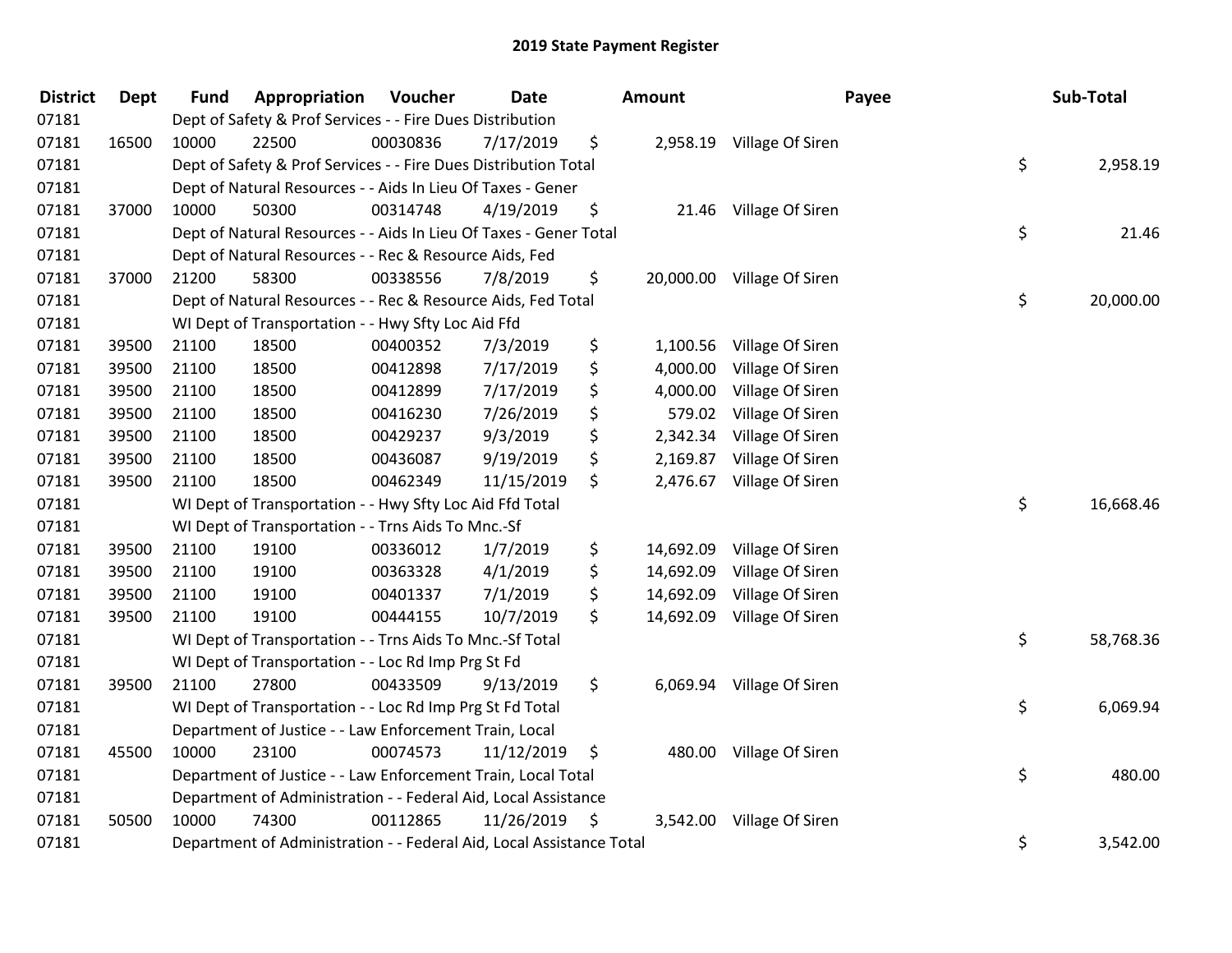| <b>District</b> | <b>Dept</b> | <b>Fund</b>                                               | Appropriation                                                         | <b>Voucher</b> | <b>Date</b> |    | Amount   | Payee                       |    | Sub-Total  |
|-----------------|-------------|-----------------------------------------------------------|-----------------------------------------------------------------------|----------------|-------------|----|----------|-----------------------------|----|------------|
| 07181           |             |                                                           | Elections Commission - - 2018 Hava Election Security                  |                |             |    |          |                             |    |            |
| 07181           | 51000       | 22000                                                     | 18200                                                                 | 00002459       | 11/13/2019  | \$ |          | 1,200.00 Village Of Siren   |    |            |
| 07181           |             |                                                           | Elections Commission - - 2018 Hava Election Security Total            |                |             |    |          |                             | \$ | 1,200.00   |
| 07181           |             |                                                           | Shared Revenue and Tax Relief - - Expenditure Restraint Program       |                |             |    |          |                             |    |            |
| 07181           | 83500       | 10000                                                     | 10100                                                                 | 00048422       | 7/22/2019   | \$ |          | 4,827.04 Village Of Siren   |    |            |
| 07181           |             |                                                           | Shared Revenue and Tax Relief - - Expenditure Restraint Program Total |                |             |    |          |                             | \$ | 4,827.04   |
| 07181           |             |                                                           | Shared Revenue and Tax Relief - - County And Municipal Aid            |                |             |    |          |                             |    |            |
| 07181           | 83500       | 10000                                                     | 10500                                                                 | 00048422       | 7/22/2019   | \$ |          | 24,788.14 Village Of Siren  |    |            |
| 07181           | 83500       | 10000                                                     | 10500                                                                 | 00052713       | 11/18/2019  | \$ |          | 140,466.14 Village Of Siren |    |            |
| 07181           |             |                                                           | Shared Revenue and Tax Relief - - County And Municipal Aid Total      |                |             |    |          |                             | \$ | 165,254.28 |
| 07181           |             |                                                           | Shared Revenue and Tax Relief - - Exempt Computer Aid                 |                |             |    |          |                             |    |            |
| 07181           | 83500       | 10000                                                     | 10900                                                                 | 00045598       | 7/22/2019   | \$ | 631.87   | Village Of Siren            |    |            |
| 07181           | 83500       | 10000                                                     | 10900                                                                 | 00047731       | 7/22/2019   | \$ |          | 663.01 Village Of Siren     |    |            |
| 07181           |             |                                                           | Shared Revenue and Tax Relief - - Exempt Computer Aid Total           |                |             |    |          |                             | \$ | 1,294.88   |
| 07181           |             |                                                           | Shared Revenue and Tax Relief - - Utility Aid                         |                |             |    |          |                             |    |            |
| 07181           | 83500       | 10000                                                     | 11000                                                                 | 00048422       | 7/22/2019   | \$ | 259.50   | Village Of Siren            |    |            |
| 07181           | 83500       | 10000                                                     | 11000                                                                 | 00052713       | 11/18/2019  | \$ | 800.47   | Village Of Siren            |    |            |
| 07181           |             |                                                           | Shared Revenue and Tax Relief - - Utility Aid Total                   |                |             |    |          |                             | \$ | 1,059.97   |
| 07181           |             |                                                           | Shared Revenue and Tax Relief - - Personal Property Aid               |                |             |    |          |                             |    |            |
| 07181           | 83500       | 10000                                                     | 11100                                                                 | 00040120       | 5/6/2019    | \$ | 2,287.01 | Village Of Siren            |    |            |
| 07181           | 83500       | 10000                                                     | 11100                                                                 | 00042454       | 5/6/2019    | \$ | 735.47   | Village Of Siren            |    |            |
| 07181           |             |                                                           | Shared Revenue and Tax Relief - - Personal Property Aid Total         |                |             |    |          |                             | \$ | 3,022.48   |
| 07181           |             | Shared Revenue and Tax Relief - - Lottery & Gaming Credit |                                                                       |                |             |    |          |                             |    |            |
| 07181           | 83500       | 52100                                                     | 36300                                                                 | 00038156       | 3/25/2019   | \$ |          | 3,073.80 Village Of Siren   |    |            |
| 07181           |             |                                                           | Shared Revenue and Tax Relief - - Lottery & Gaming Credit Total       |                |             |    |          |                             | \$ | 3,073.80   |
| 07181 Total     |             |                                                           |                                                                       |                |             |    |          |                             | \$ | 288,240.86 |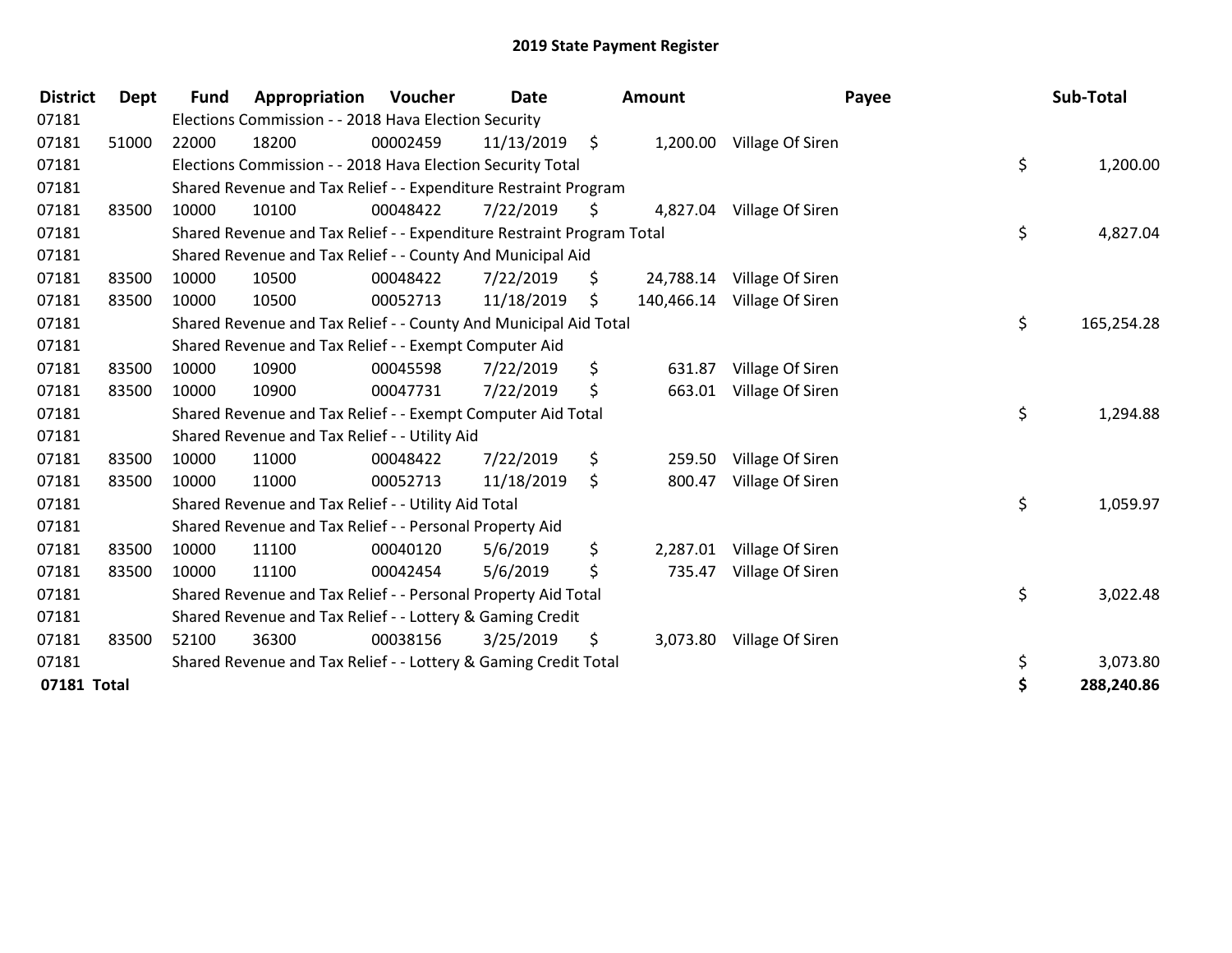| <b>District</b> | Dept  | <b>Fund</b>                                              | Appropriation                                                           | Voucher  | Date       |    | <b>Amount</b> | Payee                        | Sub-Total       |
|-----------------|-------|----------------------------------------------------------|-------------------------------------------------------------------------|----------|------------|----|---------------|------------------------------|-----------------|
| 07191           |       |                                                          | Dept of Safety & Prof Services - - Fire Dues Distribution               |          |            |    |               |                              |                 |
| 07191           | 16500 | 10000                                                    | 22500                                                                   | 00031329 | 7/18/2019  | \$ |               | 1,348.32 Village Of Webster  |                 |
| 07191           |       |                                                          | Dept of Safety & Prof Services - - Fire Dues Distribution Total         |          |            |    |               |                              | \$<br>1,348.32  |
| 07191           |       |                                                          | Environmental Improvement Prog - - Clean Water Fund Program Finan       |          |            |    |               |                              |                 |
| 07191           | 32000 | 57300                                                    | 16300                                                                   | 00000231 | 2/25/2019  | \$ |               | 3,675.86 Village Of Webster  |                 |
| 07191           |       |                                                          | Environmental Improvement Prog - - Clean Water Fund Program Finan Total |          |            |    |               |                              | \$<br>3,675.86  |
| 07191           |       |                                                          | Dept of Natural Resources - - General Program Operations --             |          |            |    |               |                              |                 |
| 07191           | 37000 | 21200                                                    | 25400                                                                   | 00293140 | 1/24/2019  | \$ | 194.18        | Village Of Webster           |                 |
| 07191           | 37000 | 21200                                                    | 25400                                                                   | 00312410 | 4/18/2019  | \$ | 210.65        | Village Of Webster           |                 |
| 07191           | 37000 | 21200                                                    | 25400                                                                   | 00336620 | 7/9/2019   | \$ | 236.94        | Village Of Webster           |                 |
| 07191           | 37000 | 21200                                                    | 25400                                                                   | 00364284 | 10/15/2019 | \$ |               | 216.65 Village Of Webster    |                 |
| 07191           |       |                                                          | Dept of Natural Resources - - General Program Operations -- Total       |          |            |    |               |                              | \$<br>858.42    |
| 07191           |       |                                                          | Dept of Natural Resources - - GPO--State Funds                          |          |            |    |               |                              |                 |
| 07191           | 37000 | 21200                                                    | 36100                                                                   | 00293140 | 1/24/2019  | \$ |               | 32.36 Village Of Webster     |                 |
| 07191           | 37000 | 21200                                                    | 36100                                                                   | 00312410 | 4/18/2019  | \$ | 35.10         | Village Of Webster           |                 |
| 07191           | 37000 | 21200                                                    | 36100                                                                   | 00336620 | 7/9/2019   | \$ | 39.49         | Village Of Webster           |                 |
| 07191           | 37000 | 21200                                                    | 36100                                                                   | 00364284 | 10/15/2019 | \$ | 21.66         | Village Of Webster           |                 |
| 07191           |       |                                                          | Dept of Natural Resources - - GPO--State Funds Total                    |          |            |    |               |                              | \$<br>128.61    |
| 07191           |       |                                                          | Dept of Natural Resources - - Aids In Lieu Of Taxes - Sum S             |          |            |    |               |                              |                 |
| 07191           | 37000 | 21200                                                    | 57900                                                                   | 00314702 | 4/19/2019  | \$ |               | 1.07 Village Of Webster      |                 |
| 07191           |       |                                                          | Dept of Natural Resources - - Aids In Lieu Of Taxes - Sum S Total       |          |            |    |               |                              | \$<br>1.07      |
| 07191           |       |                                                          | WI Dept of Transportation - - Trns Aids To Mnc.-Sf                      |          |            |    |               |                              |                 |
| 07191           | 39500 | 21100                                                    | 19100                                                                   | 00336013 | 1/7/2019   | \$ |               | 11,714.33 Village Of Webster |                 |
| 07191           | 39500 | 21100                                                    | 19100                                                                   | 00363329 | 4/1/2019   | \$ | 11,714.33     | Village Of Webster           |                 |
| 07191           | 39500 | 21100                                                    | 19100                                                                   | 00401338 | 7/1/2019   | \$ | 11,714.33     | Village Of Webster           |                 |
| 07191           | 39500 | 21100                                                    | 19100                                                                   | 00444156 | 10/7/2019  | \$ |               | 11,714.33 Village Of Webster |                 |
| 07191           |       |                                                          | WI Dept of Transportation - - Trns Aids To Mnc.-Sf Total                |          |            |    |               |                              | \$<br>46,857.32 |
| 07191           |       |                                                          | WI Dept of Transportation - - Loc Rd Imp Prg St Fd                      |          |            |    |               |                              |                 |
| 07191           | 39500 | 21100                                                    | 27800                                                                   | 00342394 | 1/15/2019  | \$ |               | 5,623.97 Village Of Webster  |                 |
| 07191           |       | WI Dept of Transportation - - Loc Rd Imp Prg St Fd Total |                                                                         |          |            |    |               |                              | \$<br>5,623.97  |
| 07191           |       |                                                          | Department of Justice - - Law Enforcement Train, Local                  |          |            |    |               |                              |                 |
| 07191           | 45500 | 10000                                                    | 23100                                                                   | 00074705 | 11/14/2019 | \$ |               | 320.00 Village Of Webster    |                 |
| 07191           |       |                                                          | Department of Justice - - Law Enforcement Train, Local Total            |          |            |    |               |                              | \$<br>320.00    |